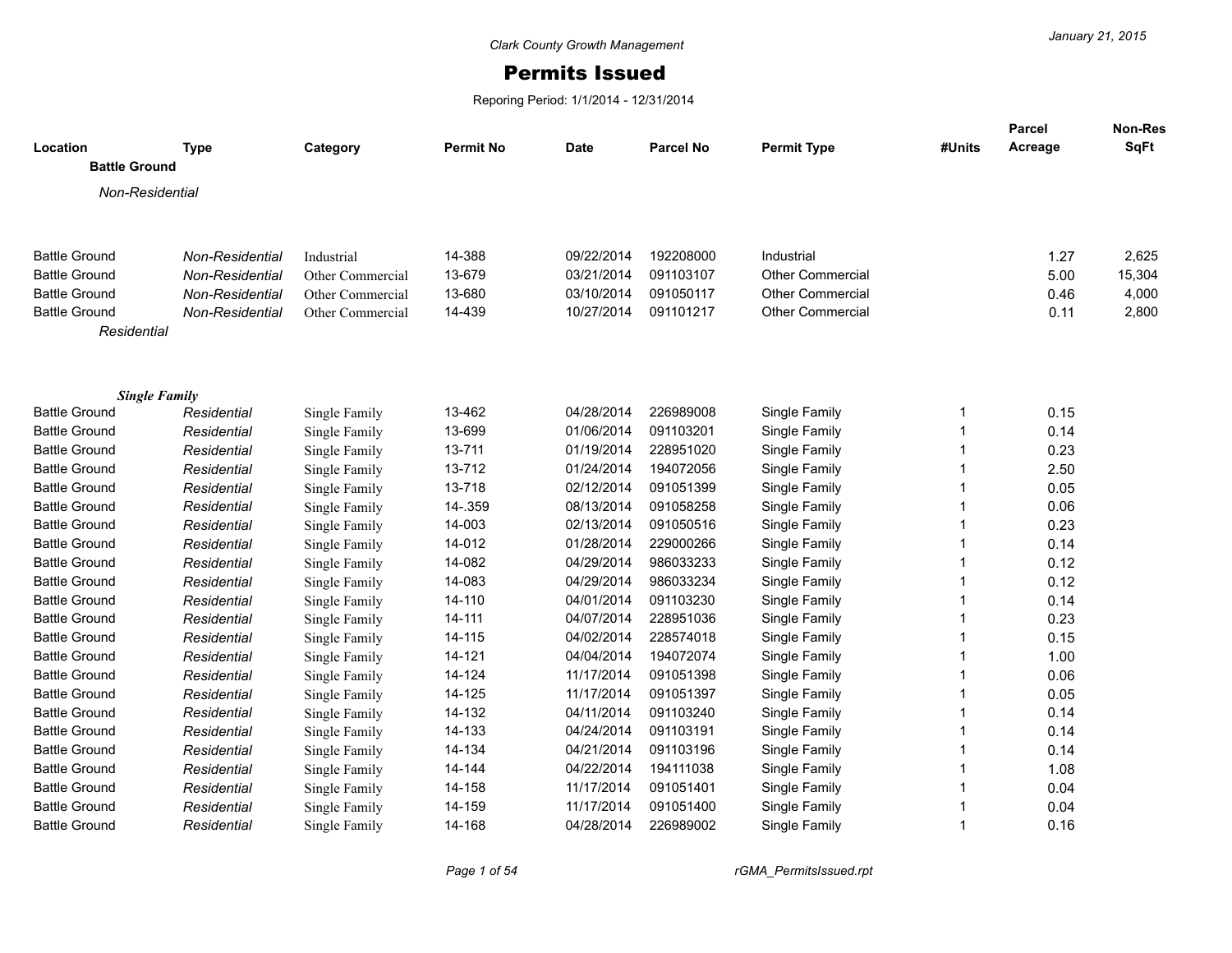| Location             | <b>Type</b>          | Category      | <b>Permit No</b> | Date       | <b>Parcel No</b> | <b>Permit Type</b> | #Units         | <b>Parcel</b><br>Acreage | Non-Res<br>SqFt |
|----------------------|----------------------|---------------|------------------|------------|------------------|--------------------|----------------|--------------------------|-----------------|
| <b>Battle Ground</b> |                      |               |                  |            |                  |                    |                |                          |                 |
| Residential          |                      |               |                  |            |                  |                    |                |                          |                 |
|                      |                      |               |                  |            |                  |                    |                |                          |                 |
|                      |                      |               |                  |            |                  |                    |                |                          |                 |
|                      | <b>Single Family</b> |               |                  |            |                  |                    |                |                          |                 |
| <b>Battle Ground</b> | Residential          | Single Family | 14-183           | 05/08/2014 | 091058326        | Single Family      | 1              | 0.06                     |                 |
| <b>Battle Ground</b> | Residential          | Single Family | 14-189           | 12/23/2014 | 091051410        | Single Family      | 1              | 0.04                     |                 |
| <b>Battle Ground</b> | Residential          | Single Family | 14-190           | 11/17/2014 | 091051402        | Single Family      | $\mathbf{1}$   | 0.04                     |                 |
| <b>Battle Ground</b> | Residential          | Single Family | 14-200           | 12/23/2014 | 091051403        | Single Family      | 1              | 0.06                     |                 |
| <b>Battle Ground</b> | Residential          | Single Family | 14-201           | 12/23/2014 | 091051408        | Single Family      | 1              | 0.05                     |                 |
| <b>Battle Ground</b> | Residential          | Single Family | 14-203           | 05/16/2014 | 229000303        | Single Family      | 1              | 0.14                     |                 |
| <b>Battle Ground</b> | Residential          | Single Family | 14-216           | 05/19/2014 | 091103231        | Single Family      | 1              | 0.14                     |                 |
| <b>Battle Ground</b> | Residential          | Single Family | 14-226           | 05/30/2014 | 091103226        | Single Family      | 1              | 0.14                     |                 |
| <b>Battle Ground</b> | Residential          | Single Family | 14-227           | 06/17/2014 | 091103190        | Single Family      | 1              | 0.14                     |                 |
| <b>Battle Ground</b> | Residential          | Single Family | 14-228           | 06/05/2014 | 091103222        | Single Family      | 1              | 0.15                     |                 |
| <b>Battle Ground</b> | Residential          | Single Family | 14-239           | 07/22/2014 | 194072072        | Single Family      | 1              | 1.00                     |                 |
| <b>Battle Ground</b> | Residential          | Single Family | $14 - 25$        | 02/24/2014 | 091103224        | Single Family      | 1              | 0.15                     |                 |
| <b>Battle Ground</b> | Residential          | Single Family | 14-250           | 12/23/2014 | 091051407        | Single Family      | $\overline{1}$ | 0.05                     |                 |
| <b>Battle Ground</b> | Residential          | Single Family | 14-251           | 12/23/2014 | 091051404        | Single Family      | 1              | 0.04                     |                 |
| <b>Battle Ground</b> | Residential          | Single Family | 14-252           | 12/23/2014 | 091051409        | Single Family      | $\overline{1}$ | 0.05                     |                 |
| <b>Battle Ground</b> | Residential          | Single Family | 14-253           | 12/23/2014 | 091051405        | Single Family      | $\overline{1}$ | 0.04                     |                 |
| <b>Battle Ground</b> | Residential          | Single Family | 14-254           | 12/23/2014 | 091051406        | Single Family      | $\mathbf{1}$   | 0.04                     |                 |
| <b>Battle Ground</b> | Residential          | Single Family | 14-255           | 05/30/2014 | 986033220        | Single Family      | 1              | 0.15                     |                 |
| <b>Battle Ground</b> | Residential          | Single Family | 14-256           | 05/30/2014 | 986033222        | Single Family      | 1              | 0.12                     |                 |
| <b>Battle Ground</b> | Residential          | Single Family | 14-261           | 06/19/2014 | 091050506        | Single Family      | $\mathbf 1$    | 0.17                     |                 |
| <b>Battle Ground</b> | Residential          | Single Family | 14-262           | 06/09/2014 | 091103245        | Single Family      | $\overline{1}$ | 0.18                     |                 |
| <b>Battle Ground</b> | Residential          | Single Family | 14-263           | 06/20/2014 | 986026696        | Single Family      | 1              | 0.20                     |                 |
| <b>Battle Ground</b> | Residential          | Single Family | 14-264           | 06/20/2014 | 226989052        | Single Family      | 1              | 0.21                     |                 |
| <b>Battle Ground</b> | Residential          | Single Family | 14-317           | 07/09/2014 | 091103238        | Single Family      | $\mathbf{1}$   | 0.14                     |                 |
| <b>Battle Ground</b> | Residential          | Single Family | 14-340           | 07/14/2014 | 226937000        | Single Family      | 1              | 5.00                     |                 |
| <b>Battle Ground</b> | Residential          | Single Family | 14-350           | 09/10/2014 | 986033223        | Single Family      | $\mathbf{1}$   | 0.12                     |                 |
| <b>Battle Ground</b> | Residential          | Single Family | 14-351           | 08/21/2014 | 986033221        | Single Family      | 1              | 0.11                     |                 |
| <b>Battle Ground</b> | Residential          | Single Family | 14-358           | 08/13/2014 | 091058166        | Single Family      | 1              | 0.07                     |                 |
| <b>Battle Ground</b> | Residential          | Single Family | 14-366           | 07/21/2014 | 229000305        | Single Family      | 1              | 0.14                     |                 |
| <b>Battle Ground</b> | Residential          | Single Family | 14-371           | 09/19/2014 | 226989056        | Single Family      | 1              | 0.17                     |                 |
| <b>Battle Ground</b> | Residential          | Single Family | 14-372           | 09/19/2014 | 226989038        | Single Family      | 1              | 0.14                     |                 |
| <b>Battle Ground</b> | Residential          | Single Family | 14-373           | 07/23/2014 | 226989044        | Single Family      | 1              | 0.15                     |                 |
| <b>Battle Ground</b> | Residential          | Single Family | 14-390           | 09/24/2014 | 194072024        | Single Family      | 1              | 1.10                     |                 |
| <b>Battle Ground</b> | Residential          | Single Family | 14-395           | 08/18/2014 | 194111028        | Single Family      | -1             | 1.72                     |                 |
| <b>Battle Ground</b> | Residential          | Single Family | 14-397           | 10/27/2014 | 229000296        | Single Family      | $\mathbf{1}$   | 0.14                     |                 |
|                      |                      |               |                  |            |                  |                    |                |                          |                 |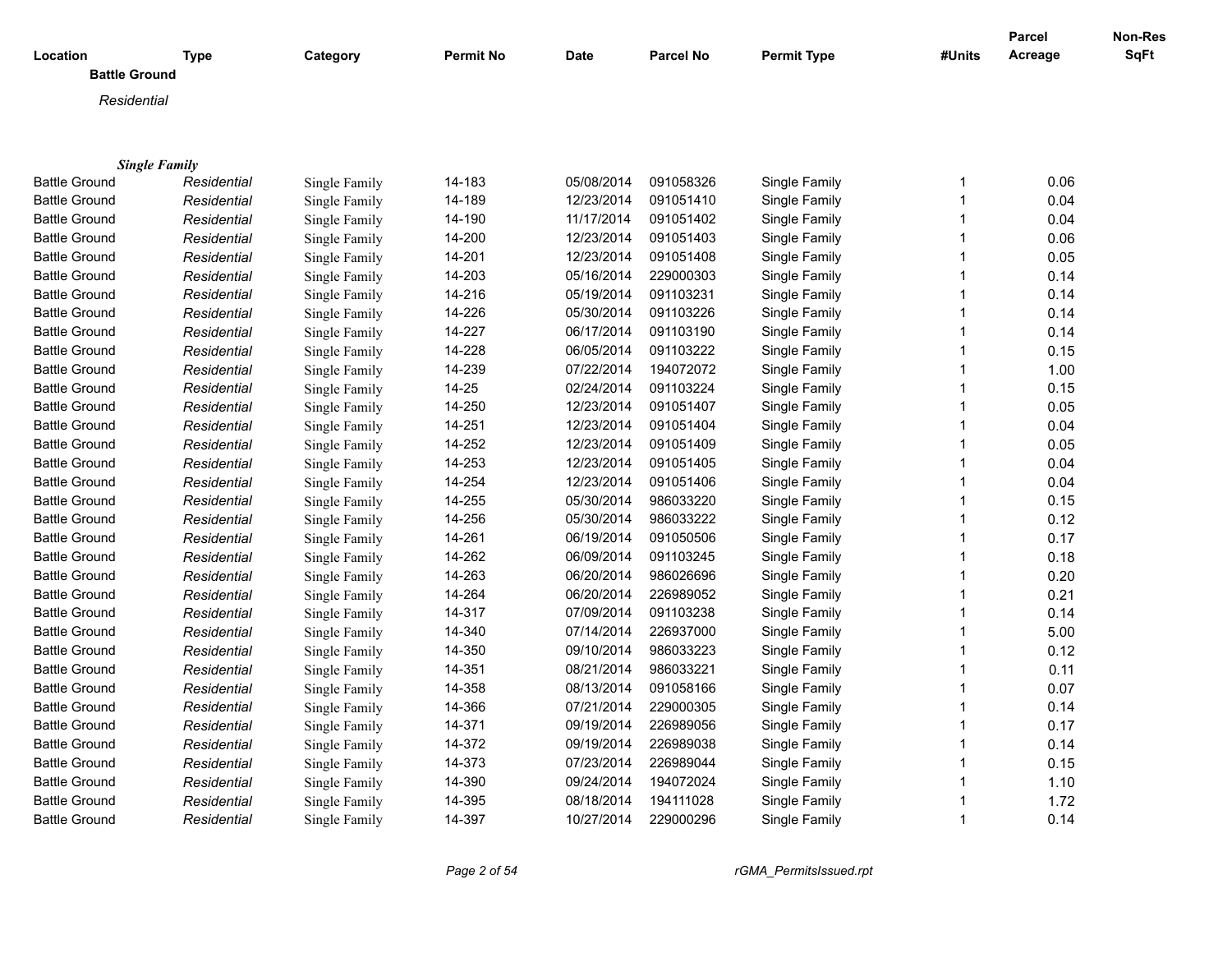| Location                 | <b>Type</b> | Category      | <b>Permit No</b> | <b>Date</b> | <b>Parcel No</b> | <b>Permit Type</b>             | #Units         | <b>Parcel</b><br>Acreage | <b>Non-Res</b><br>SqFt |
|--------------------------|-------------|---------------|------------------|-------------|------------------|--------------------------------|----------------|--------------------------|------------------------|
| <b>Battle Ground</b>     |             |               |                  |             |                  |                                |                |                          |                        |
| Residential              |             |               |                  |             |                  |                                |                |                          |                        |
|                          |             |               |                  |             |                  |                                |                |                          |                        |
|                          |             |               |                  |             |                  |                                |                |                          |                        |
| <b>Single Family</b>     |             |               |                  |             |                  |                                |                |                          |                        |
| <b>Battle Ground</b>     | Residential | Single Family | 14-403           | 08/25/2014  | 091103243        | Single Family                  | $\mathbf 1$    | 0.14                     |                        |
| <b>Battle Ground</b>     | Residential | Single Family | 14-425           | 09/03/2014  | 228584170        | Single Family                  | -1             | 0.17                     |                        |
| <b>Battle Ground</b>     | Residential | Single Family | 14-432           | 09/05/2014  | 229000302        | Single Family                  |                | 0.14                     |                        |
| <b>Battle Ground</b>     | Residential | Single Family | 14-437           | 09/05/2014  | 091051063        | Single Family                  |                | 0.45                     |                        |
| <b>Battle Ground</b>     | Residential | Single Family | 14-458           | 09/12/2014  | 091103232        | Single Family                  |                | 0.20                     |                        |
| <b>Battle Ground</b>     | Residential | Single Family | 14-459           | 09/17/2014  | 091103246        | Single Family                  |                | 0.23                     |                        |
| <b>Battle Ground</b>     | Residential | Single Family | 14-460           | 09/10/2014  | 986033217        | Single Family                  | -1             | 0.11                     |                        |
| <b>Battle Ground</b>     | Residential | Single Family | 14-475           | 10/01/2014  | 091103236        | Single Family                  |                | 0.14                     |                        |
| <b>Battle Ground</b>     | Residential | Single Family | 14-476           | 10/03/2014  | 091103239        | Single Family                  |                | 0.14                     |                        |
| <b>Battle Ground</b>     | Residential | Single Family | 14-477           | 10/07/2014  | 091103192        | Single Family                  | -1             | 0.14                     |                        |
| <b>Battle Ground</b>     | Residential | Single Family | 14-499           | 12/30/2014  | 226989054        | Single Family                  |                | 0.17                     |                        |
| <b>Battle Ground</b>     | Residential | Single Family | 14-500           | 12/30/2014  | 226989006        | Single Family                  | -1             | 0.15                     |                        |
| <b>Battle Ground</b>     | Residential | Single Family | 14-508           | 10/02/2014  | 986033932        | Single Family                  |                | 0.07                     |                        |
| <b>Battle Ground</b>     | Residential | Single Family | 14-512           | 10/21/2014  | 228574010        | Single Family                  | -1             | 0.15                     |                        |
| <b>Battle Ground</b>     | Residential | Single Family | 14-525           | 10/24/2014  | 091103237        | Single Family                  | -1             | 0.14                     |                        |
| <b>Battle Ground</b>     | Residential | Single Family | 14-526           | 10/24/2014  | 091058304        | Single Family                  | -1             | 0.06                     |                        |
| <b>Battle Ground</b>     | Residential | Single Family | 14-553           | 10/27/2014  | 229000281        | Single Family                  | -1             | 0.14                     |                        |
| <b>Battle Ground</b>     | Residential | Single Family | 14-554           | 11/03/2014  | 091058302        | Single Family                  | -1             | 0.06                     |                        |
| <b>Battle Ground</b>     | Residential | Single Family | 14-594           | 12/09/2014  | 228584144        | Single Family                  | -1             | 0.12                     |                        |
| <b>Battle Ground</b>     | Residential | Single Family | 14-623           | 12/29/2014  | 986033939        | Single Family                  | -1             | 0.06                     |                        |
| <b>Battle Ground</b>     | Residential | Single Family | 14-624           | 12/29/2014  | 986033940        | Single Family                  | -1             | 0.05                     |                        |
| <b>Battle Ground</b>     | Residential | Single Family | 14-625           | 12/29/2014  | 986033941        | Single Family                  | -1             | 0.06                     |                        |
| <b>Battle Ground</b>     | Residential | Single Family | 14-632           | 12/29/2014  | 986033219        | Single Family                  | -1             | 0.10                     |                        |
| <b>Battle Ground</b>     | Residential | Single Family | 14-66            | 03/05/2014  | 091103235        | Single Family                  | $\overline{1}$ | 0.14                     |                        |
|                          |             |               |                  |             |                  |                                | 82             | Total Single Family      |                        |
|                          |             |               |                  |             |                  |                                |                |                          |                        |
|                          |             |               |                  |             |                  | <b>Battle Ground Sub Total</b> | 82             |                          | 24,729                 |
|                          |             |               |                  |             |                  |                                |                |                          |                        |
| <b>Battle Ground UGA</b> |             |               |                  |             |                  |                                |                |                          |                        |
| Residential              |             |               |                  |             |                  |                                |                |                          |                        |
|                          |             |               |                  |             |                  |                                |                |                          |                        |
| <b>Single Family</b>     |             |               |                  |             |                  |                                |                |                          |                        |
| <b>Battle Ground UGA</b> | Residential | Single Family | SFR2014-00074    | 02/28/2014  | 194218020        | Single Family                  | 1              | 1.06                     |                        |
|                          |             |               |                  |             |                  |                                |                |                          |                        |

*Page 3 of 54 rGMA\_PermitsIssued.rpt*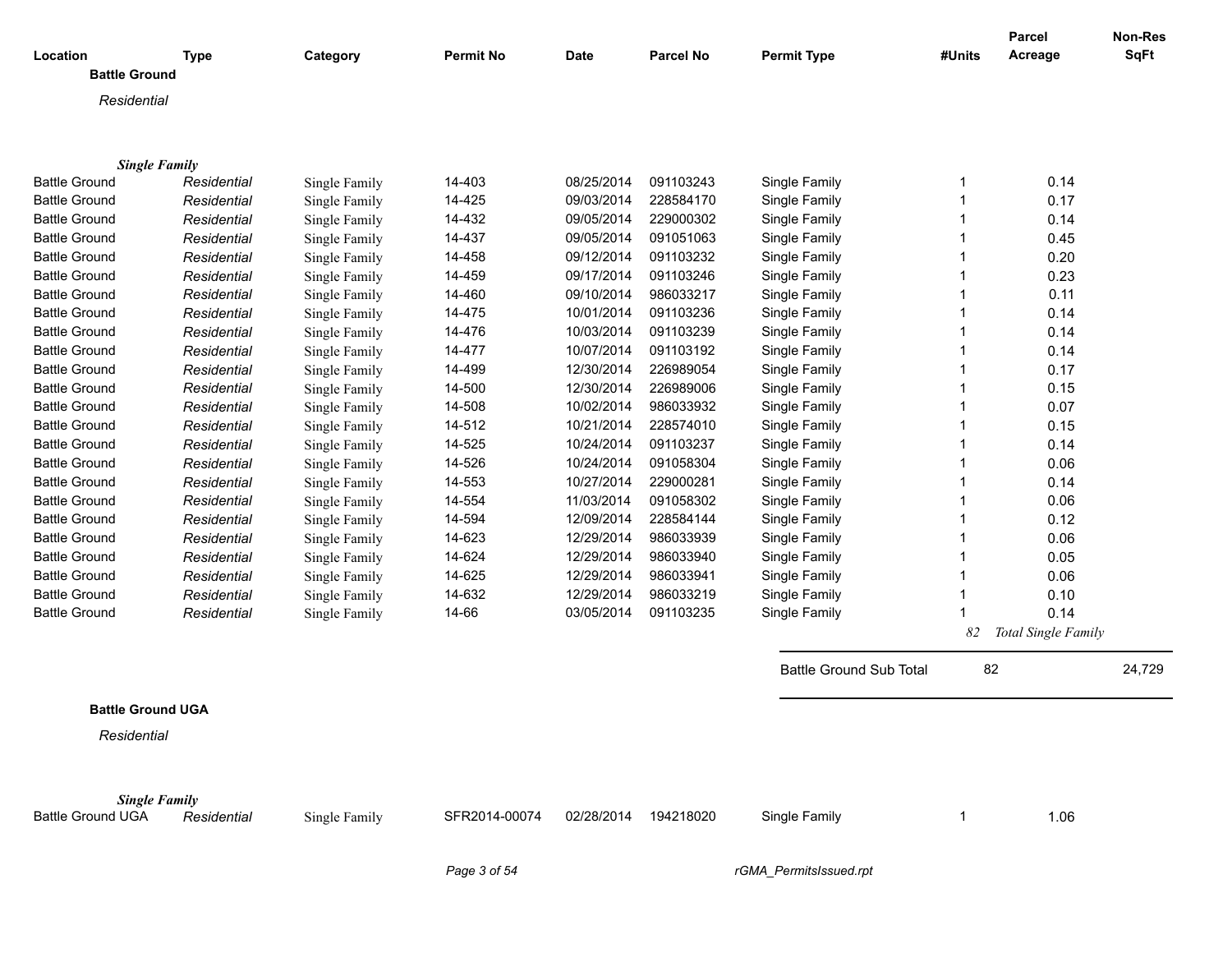| Location<br><b>Battle Ground UGA</b> | <b>Type</b> | Category      | <b>Permit No</b> | Date       | <b>Parcel No</b> | <b>Permit Type</b>          | #Units | Parcel<br>Acreage          | <b>Non-Res</b><br>SqFt |
|--------------------------------------|-------------|---------------|------------------|------------|------------------|-----------------------------|--------|----------------------------|------------------------|
| Residential                          |             |               |                  |            |                  |                             |        |                            |                        |
| <b>Single Family</b>                 |             |               |                  |            |                  |                             |        |                            |                        |
| <b>Battle Ground UGA</b>             | Residential | Single Family | SFR2014-00474    | 07/16/2014 | 119202054        | Single Family               |        | 0.73                       |                        |
| <b>Battle Ground UGA</b>             | Residential | Single Family | SFR2014-00616    | 09/11/2014 | 192668000        | Single Family               |        | 9.64                       |                        |
| <b>Battle Ground UGA</b>             | Residential | Single Family | SFR2014-00635    | 10/03/2014 | 194218062        | Single Family               |        | 1.01                       |                        |
|                                      |             |               |                  |            |                  |                             | 4      | <b>Total Single Family</b> |                        |
|                                      |             |               |                  |            |                  | Battle Ground UGA Sub Total | 4      |                            | 0                      |
|                                      |             |               |                  |            |                  |                             |        |                            |                        |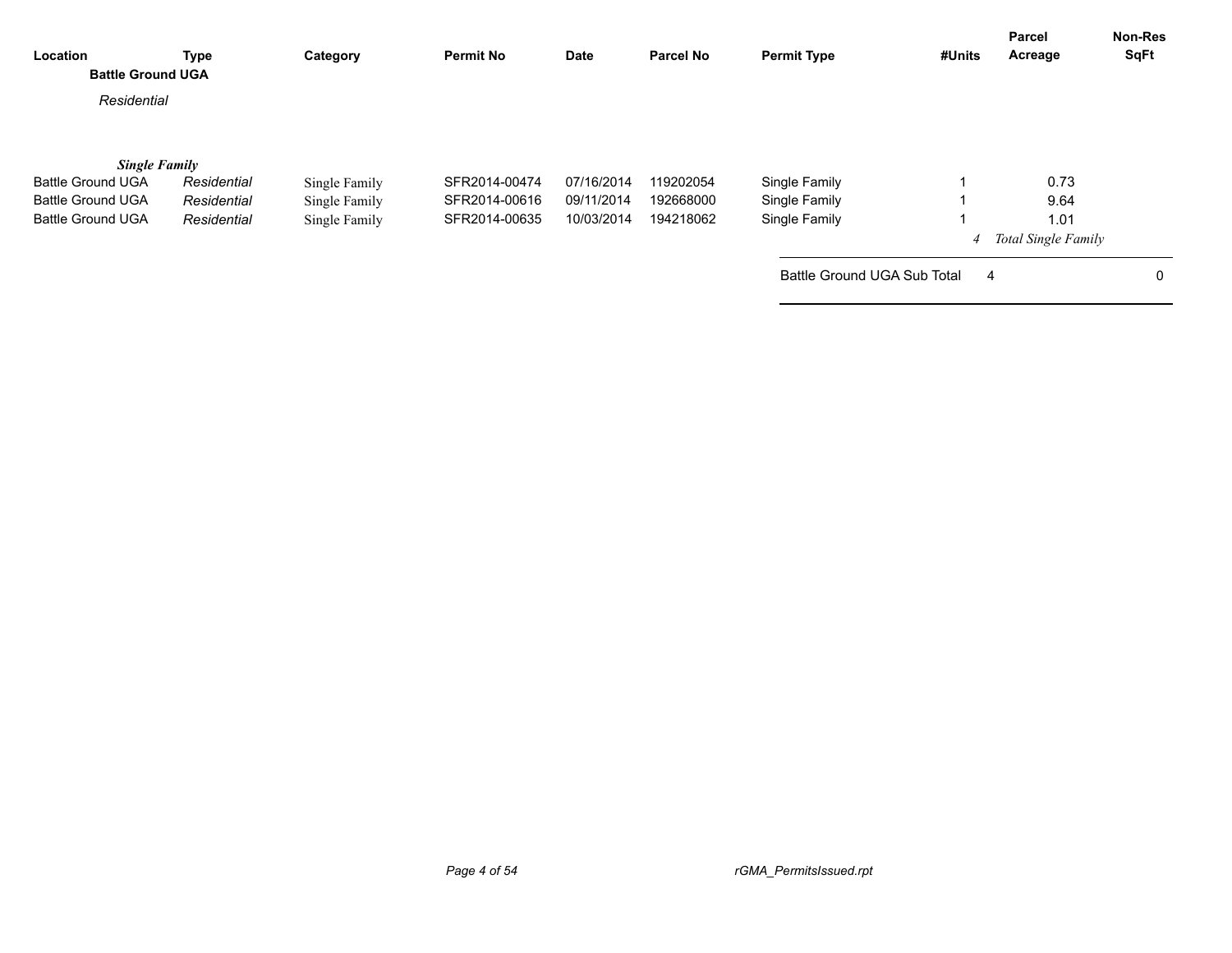| Location       |                      | <b>Type</b>                        | Category         | <b>Permit No</b> | <b>Date</b> | <b>Parcel No</b> | <b>Permit Type</b>      | #Units       | <b>Parcel</b><br>Acreage | Non-Res<br>SqFt |
|----------------|----------------------|------------------------------------|------------------|------------------|-------------|------------------|-------------------------|--------------|--------------------------|-----------------|
|                | Camas                |                                    |                  |                  |             |                  |                         |              |                          |                 |
|                | Non-Residential      |                                    |                  |                  |             |                  |                         |              |                          |                 |
| Camas          |                      | Non-Residential                    | Other Commercial | 14-00079C        | 03/03/2014  | 081958419        | <b>Other Commercial</b> |              | 0.05                     | 394             |
| Camas          |                      | Non-Residential                    | Other Commercial | 14-00080C        | 03/03/2014  | 081958420        | <b>Other Commercial</b> |              | 0.04                     | 394             |
| Camas          |                      | Non-Residential                    | Other Commercial | 14-00081C        | 03/03/2014  | 081958421        | <b>Other Commercial</b> |              | 0.05                     | 394             |
| Camas          |                      |                                    | Other Commercial | 14-00082C        | 03/03/2014  | 081958415        | <b>Other Commercial</b> |              | 0.07                     | 394             |
| Camas          |                      | Non-Residential<br>Non-Residential | Other Commercial | 14-00085C        | 02/28/2014  | 081958416        | <b>Other Commercial</b> |              | 0.04                     | 394             |
|                |                      |                                    |                  | 14-00086C        | 02/28/2014  | 081958417        | <b>Other Commercial</b> |              | 0.04                     | 394             |
| Camas<br>Camas |                      | Non-Residential                    | Other Commercial | 14-00087C        | 02/28/2014  | 081958418        | <b>Other Commercial</b> |              | 0.05                     | 394             |
| Camas          |                      | Non-Residential                    | Other Commercial | 14-00781         | 12/04/2014  | 176154000        | <b>Other Commercial</b> |              |                          |                 |
|                | Residential          | Non-Residential                    | Other Commercial |                  |             |                  |                         |              | 5.25                     | 87,500          |
|                |                      |                                    |                  |                  |             |                  |                         |              |                          |                 |
|                | <b>Single Family</b> |                                    |                  |                  |             |                  |                         |              |                          |                 |
| Camas          |                      | Residential                        | Additions        | 14-00610         | 09/18/2014  | 091044004        | Additions               | 1            | 0.40                     |                 |
| Camas          |                      | Residential                        | Single Family    | 14-00001         | 01/29/2014  | 986032427        | Single Family           | 1            | 0.11                     |                 |
| Camas          |                      | Residential                        | Single Family    | 14-00023         | 02/05/2014  | 986032410        | Single Family           | $\mathbf{1}$ | 0.10                     |                 |
| Camas          |                      | Residential                        | Single Family    | 14-00024         | 02/05/2014  | 986032435        | Single Family           | $\mathbf{1}$ | 0.13                     |                 |
| Camas          |                      | Residential                        | Single Family    | 14-00025         | 02/05/2014  | 986032426        | Single Family           | $\mathbf{1}$ | 0.11                     |                 |
| Camas          |                      | Residential                        | Single Family    | 14-00044         | 02/18/2014  | 986033052        | Single Family           | $\mathbf{1}$ | 0.18                     |                 |
| Camas          |                      | Residential                        | Single Family    | 14-00051         | 02/21/2014  | 986032425        | Single Family           | $\mathbf{1}$ | 0.11                     |                 |
| Camas          |                      | Residential                        | Single Family    | 14-00052         | 02/21/2014  | 986032411        | Single Family           | $\mathbf{1}$ | 0.09                     |                 |
| Camas          |                      | Residential                        | Single Family    | 14-00062         | 02/26/2014  | 177663086        | Single Family           | $\mathbf{1}$ | 0.10                     |                 |
| Camas          |                      | Residential                        | Single Family    | 14-00063         | 02/26/2014  | 177663104        | Single Family           | $\mathbf{1}$ | 0.09                     |                 |
| Camas          |                      | Residential                        | Single Family    | 14-00068         | 02/27/2014  | 986032395        | Single Family           | 1            | 0.10                     |                 |
| Camas          |                      | Residential                        | Single Family    | 14-00069         | 02/27/2014  | 986032394        | Single Family           | $\mathbf{1}$ | 0.13                     |                 |
| Camas          |                      | Residential                        | Single Family    | 14-00070         | 02/27/2014  | 986032392        | Single Family           | $\mathbf{1}$ | 0.12                     |                 |
| Camas          |                      | Residential                        | Single Family    | 14-00071         | 02/27/2014  | 986032393        | Single Family           | $\mathbf{1}$ | 0.12                     |                 |
| Camas          |                      | Residential                        | Single Family    | 14-00075         | 02/27/2014  | 986030977        | Single Family           | $\mathbf{1}$ | 0.06                     |                 |
| Camas          |                      | Residential                        | Single Family    | 14-00077         | 02/28/2014  | 127147012        | Single Family           | $\mathbf{1}$ | 0.19                     |                 |
| Camas          |                      | Residential                        | Single Family    | 14-00079R        | 03/03/2014  | 081958419        | Single Family           | $\mathbf{1}$ | 0.05                     |                 |
| Camas          |                      | Residential                        | Single Family    | 14-00080R        | 03/03/2014  | 081958420        | Single Family           | 1            | 0.04                     |                 |
| Camas          |                      | Residential                        | Single Family    | 14-00081R        | 03/03/2014  | 081958421        | Single Family           | $\mathbf{1}$ | 0.05                     |                 |
| Camas          |                      | Residential                        | Single Family    | 14-00082R        | 03/03/2014  | 081958415        | Single Family           | 1            | 0.07                     |                 |
| Camas          |                      | Residential                        | Single Family    | 14-00085R        | 02/28/2014  | 081958416        | Single Family           | $\mathbf{1}$ | 0.04                     |                 |
| Camas          |                      | Residential                        | Single Family    | 14-00086R        | 02/28/2014  | 081958417        | Single Family           | $\mathbf{1}$ | 0.04                     |                 |
| Camas          |                      | Residential                        | Single Family    | 14-00087R        | 02/28/2014  | 081958418        | Single Family           | 1            | 0.05                     |                 |
| Camas          |                      | Residential                        | Single Family    | 14-00097         | 03/05/2014  | 175967012        | Single Family           | $\mathbf{1}$ | 0.22                     |                 |

*Page 5 of 54 rGMA\_PermitsIssued.rpt*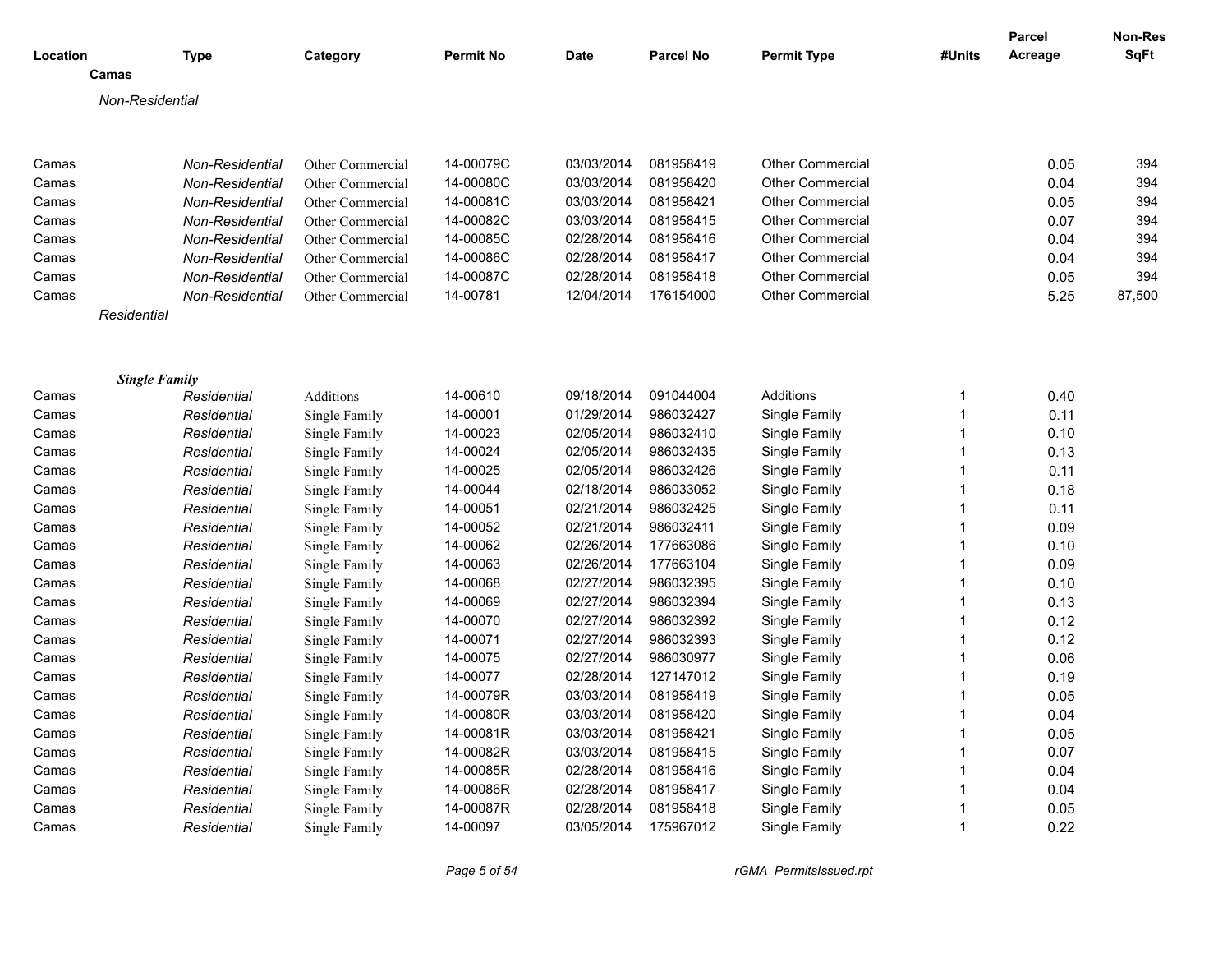| Location |                      | <b>Type</b> | Category      | <b>Permit No</b> | <b>Date</b>              | <b>Parcel No</b>       | <b>Permit Type</b> | #Units       | Parcel<br>Acreage | Non-Res<br>SqFt |
|----------|----------------------|-------------|---------------|------------------|--------------------------|------------------------|--------------------|--------------|-------------------|-----------------|
|          | Camas                |             |               |                  |                          |                        |                    |              |                   |                 |
|          | Residential          |             |               |                  |                          |                        |                    |              |                   |                 |
|          |                      |             |               |                  |                          |                        |                    |              |                   |                 |
|          |                      |             |               |                  |                          |                        |                    |              |                   |                 |
| Camas    | <b>Single Family</b> |             |               | 14-00098         | 03/05/2014               | 175967024              | Single Family      | 1            | 0.23              |                 |
|          |                      | Residential | Single Family | 14-00103         | 03/06/2014               | 986030277              | Single Family      | $\mathbf{1}$ | 0.35              |                 |
| Camas    |                      | Residential | Single Family |                  |                          |                        |                    | $\mathbf 1$  | 0.15              |                 |
| Camas    |                      | Residential | Single Family | 14-00109         | 03/10/2014<br>03/11/2014 | 125403034<br>123833042 | Single Family      | 1            | 0.11              |                 |
| Camas    |                      | Residential | Single Family | 14-00110         |                          | 087780000              | Single Family      | 1            | 0.15              |                 |
| Camas    |                      | Residential | Single Family | 14-00125         | 03/14/2014<br>03/17/2014 |                        | Single Family      |              |                   |                 |
| Camas    |                      | Residential | Single Family | 14-00129         |                          | 087802000              | Single Family      | 1            | 0.13              |                 |
| Camas    |                      | Residential | Single Family | 14-00131         | 03/17/2014               | 986031326              | Single Family      |              | 0.16              |                 |
| Camas    |                      | Residential | Single Family | 14-00132         | 03/17/2014               | 090264474              | Single Family      | 1            | 0.58              |                 |
| Camas    |                      | Residential | Single Family | 14-00134         | 03/17/2014               | 125634000              | Single Family      |              | 6.08              |                 |
| Camas    |                      | Residential | Single Family | 14-00142         | 03/20/2014               | 173194000              | Single Family      | 1            | 3.22              |                 |
| Camas    |                      | Residential | Single Family | 14-00144         | 03/21/2014               | 986032407              | Single Family      |              | 0.19              |                 |
| Camas    |                      | Residential | Single Family | 14-00145         | 03/21/2014               | 986032404              | Single Family      | 1            | 0.11              |                 |
| Camas    |                      | Residential | Single Family | 14-00146         | 03/21/2014               | 986032406              | Single Family      | 1            | 0.11              |                 |
| Camas    |                      | Residential | Single Family | 14-00160         | 03/28/2014               | 986032405              | Single Family      | 1            | 0.11              |                 |
| Camas    |                      | Residential | Single Family | 14-00161         | 03/28/2014               | 986033042              | Single Family      |              | 0.18              |                 |
| Camas    |                      | Residential | Single Family | 14-00162         | 03/28/2014               | 986033048              | Single Family      | 1            | 0.22              |                 |
| Camas    |                      | Residential | Single Family | 14-00163         | 03/28/2014               | 986033032              | Single Family      |              | 0.19              |                 |
| Camas    |                      | Residential | Single Family | 14-00172         | 04/01/2014               | 125403100              | Single Family      | 1            | 0.19              |                 |
| Camas    |                      | Residential | Single Family | 14-00178         | 04/03/2014               | 986033039              | Single Family      |              | 0.19              |                 |
| Camas    |                      | Residential | Single Family | 14-00179         | 04/03/2014               | 986033031              | Single Family      | 1            | 0.17              |                 |
| Camas    |                      | Residential | Single Family | 14-00180         | 04/03/2014               | 986033041              | Single Family      | 1            | 0.15              |                 |
| Camas    |                      | Residential | Single Family | 14-00181         | 04/03/2014               | 986033044              | Single Family      | 1            | 0.17              |                 |
| Camas    |                      | Residential | Single Family | 14-00184         | 04/04/2014               | 177663002              | Single Family      |              | 0.23              |                 |
| Camas    |                      | Residential | Single Family | 14-00188         | 04/07/2014               | 177663174              | Single Family      | 1            | 0.06              |                 |
| Camas    |                      | Residential | Single Family | 14-00189         | 04/07/2014               | 125401020              | Single Family      |              | 0.21              |                 |
| Camas    |                      | Residential | Single Family | 14-00190         | 04/07/2014               | 090265864              | Single Family      | 1            | 0.20              |                 |
| Camas    |                      | Residential | Single Family | 14-00202         | 04/11/2014               | 986033040              | Single Family      |              | 0.14              |                 |
| Camas    |                      | Residential | Single Family | 14-00212         | 04/14/2014               | 986031329              | Single Family      | 1            | 0.18              |                 |
| Camas    |                      | Residential | Single Family | 14-00217         | 04/17/2014               | 986033046              | Single Family      |              | 0.18              |                 |
| Camas    |                      | Residential | Single Family | 14-00218         | 04/17/2014               | 084455050              | Single Family      | 1            | 0.46              |                 |
| Camas    |                      | Residential | Single Family | 14-00219         | 04/17/2014               | 177663092              | Single Family      |              | 0.09              |                 |
| Camas    |                      | Residential | Single Family | 14-00231         | 04/23/2014               | 986032412              | Single Family      | 1            | 0.09              |                 |
| Camas    |                      | Residential | Single Family | 14-00232         | 04/23/2014               | 986032391              | Single Family      |              | 0.12              |                 |
| Camas    |                      | Residential | Single Family | 14-00233         | 04/23/2014               | 986032390              | Single Family      |              | 0.11              |                 |
| Camas    |                      | Residential | Single Family | 14-00235         | 04/23/2014               | 178110026              | Single Family      | 1            | 0.15              |                 |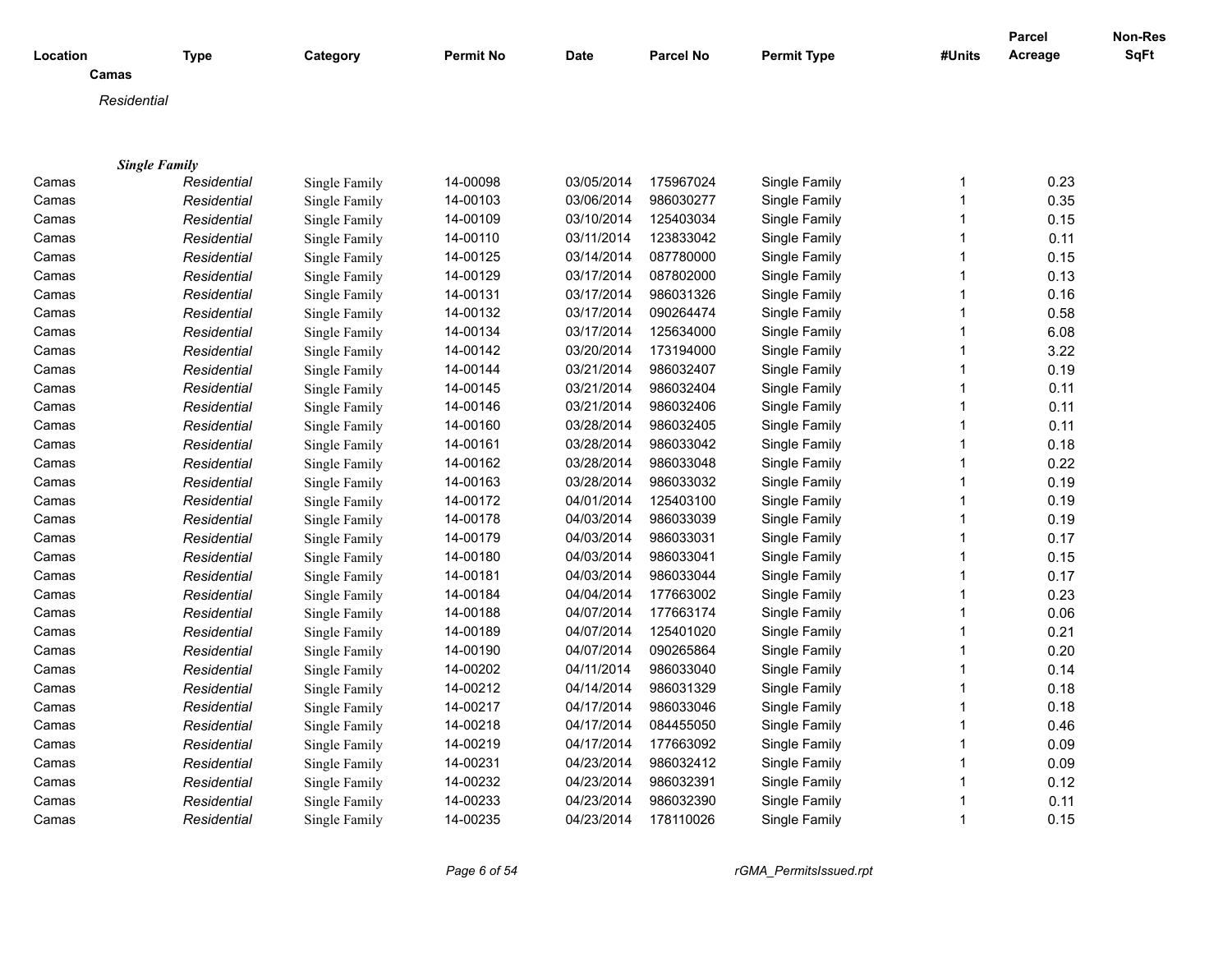| Location |                      | <b>Type</b> | Category      | <b>Permit No</b> | <b>Date</b> | <b>Parcel No</b> | <b>Permit Type</b> | #Units       | Parcel<br>Acreage | <b>Non-Res</b><br><b>SqFt</b> |
|----------|----------------------|-------------|---------------|------------------|-------------|------------------|--------------------|--------------|-------------------|-------------------------------|
|          | Camas                |             |               |                  |             |                  |                    |              |                   |                               |
|          | Residential          |             |               |                  |             |                  |                    |              |                   |                               |
|          |                      |             |               |                  |             |                  |                    |              |                   |                               |
|          | <b>Single Family</b> |             |               |                  |             |                  |                    |              |                   |                               |
| Camas    |                      | Residential | Single Family | 14-00268         | 05/07/2014  | 986033028        | Single Family      | 1            | 0.38              |                               |
| Camas    |                      | Residential | Single Family | 14-00269         | 05/07/2014  | 123831054        | Single Family      | 1            | 0.21              |                               |
| Camas    |                      | Residential | Single Family | 14-00274         | 05/09/2014  | 986031315        | Single Family      | 1            | 0.16              |                               |
| Camas    |                      | Residential | Single Family | 14-00278         | 05/13/2014  | 177663168        | Single Family      | 1            | 0.06              |                               |
| Camas    |                      | Residential | Single Family | 14-00279         | 05/13/2014  | 177663170        | Single Family      | 1            | 0.06              |                               |
| Camas    |                      | Residential | Single Family | 14-00297         | 05/19/2014  | 986033027        | Single Family      | 1            | 0.38              |                               |
| Camas    |                      | Residential | Single Family | 14-00302         | 05/20/2014  | 986033029        | Single Family      |              | 0.36              |                               |
| Camas    |                      | Residential | Single Family | 14-00303         | 05/20/2014  | 986033030        | Single Family      | 1            | 0.38              |                               |
| Camas    |                      | Residential | Single Family | 14-00304         | 05/20/2014  | 986033045        | Single Family      | 1            | 0.15              |                               |
| Camas    |                      | Residential | Single Family | 14-00305         | 05/20/2014  | 986033043        | Single Family      | 1            | 0.18              |                               |
| Camas    |                      | Residential | Single Family | 14-00306         | 05/20/2014  | 986033037        | Single Family      | 1            | 0.17              |                               |
| Camas    |                      | Residential | Single Family | 14-00307         | 05/21/2014  | 175967002        | Single Family      | 1            | 0.24              |                               |
| Camas    |                      | Residential | Single Family | 14-00311         | 05/22/2014  | 986032403        | Single Family      | 1            | 0.11              |                               |
| Camas    |                      | Residential | Single Family | 14-00312         | 05/22/2014  | 986032402        | Single Family      | 1            | 0.10              |                               |
| Camas    |                      | Residential | Single Family | 14-00313         | 05/22/2014  | 986032401        | Single Family      |              | 0.10              |                               |
| Camas    |                      | Residential | Single Family | 14-00316         | 05/22/2014  | 986031341        | Single Family      | 1            | 0.15              |                               |
| Camas    |                      | Residential | Single Family | 14-00320         | 05/23/2014  | 124817178        | Single Family      | 1            | 0.18              |                               |
| Camas    |                      | Residential | Single Family | 14-00355         | 06/05/2014  | 125403066        | Single Family      | 1            | 0.16              |                               |
| Camas    |                      | Residential | Single Family | 14-00362         | 06/06/2014  | 986033038        | Single Family      |              | 0.16              |                               |
| Camas    |                      | Residential | Single Family | 14-00363         | 06/06/2014  | 986033025        | Single Family      | 1            | 0.33              |                               |
| Camas    |                      | Residential | Single Family | 14-00364         | 06/06/2014  | 986033024        | Single Family      | 1            | 0.28              |                               |
| Camas    |                      | Residential | Single Family | 14-00365         | 06/06/2014  | 986033021        | Single Family      | 1            | 0.16              |                               |
| Camas    |                      | Residential | Single Family | 14-00366         | 06/06/2014  | 986033023        | Single Family      | 1            | 0.15              |                               |
| Camas    |                      | Residential | Single Family | 14-00367         | 06/06/2014  | 986032398        | Single Family      | 1            | 0.13              |                               |
| Camas    |                      | Residential | Single Family | 14-00368         | 06/06/2014  | 986033036        | Single Family      | 1            | 0.19              |                               |
| Camas    |                      | Residential | Single Family | 14-00369         | 06/06/2014  | 986033022        | Single Family      | 1            | 0.17              |                               |
| Camas    |                      | Residential | Single Family | 14-00370         | 06/06/2014  | 986032399        | Single Family      | 1            | 0.11              |                               |
| Camas    |                      | Residential | Single Family | 14-00371         | 06/06/2014  | 986032400        | Single Family      | 1            | 0.10              |                               |
| Camas    |                      | Residential | Single Family | 14-00372         | 06/06/2014  | 986033035        | Single Family      | 1            | 0.16              |                               |
| Camas    |                      | Residential | Single Family | 14-00442         | 07/02/2014  | 081958422        | Single Family      | 1            | 0.05              |                               |
| Camas    |                      | Residential | Single Family | 14-00443         | 07/02/2014  | 081958423        | Single Family      |              | 0.04              |                               |
| Camas    |                      | Residential | Single Family | 14-00444         | 07/02/2014  | 986031262        | Single Family      | 1            | 0.19              |                               |
| Camas    |                      | Residential | Single Family | 14-00445         | 07/03/2014  | 986033050        | Single Family      | 1            | 0.16              |                               |
| Camas    |                      | Residential | Single Family | 14-00456         | 07/08/2014  | 175967014        | Single Family      | 1            | 0.25              |                               |
| Camas    |                      | Residential | Single Family | 14-00469         | 07/14/2014  | 178110044        | Single Family      | $\mathbf{1}$ | 0.17              |                               |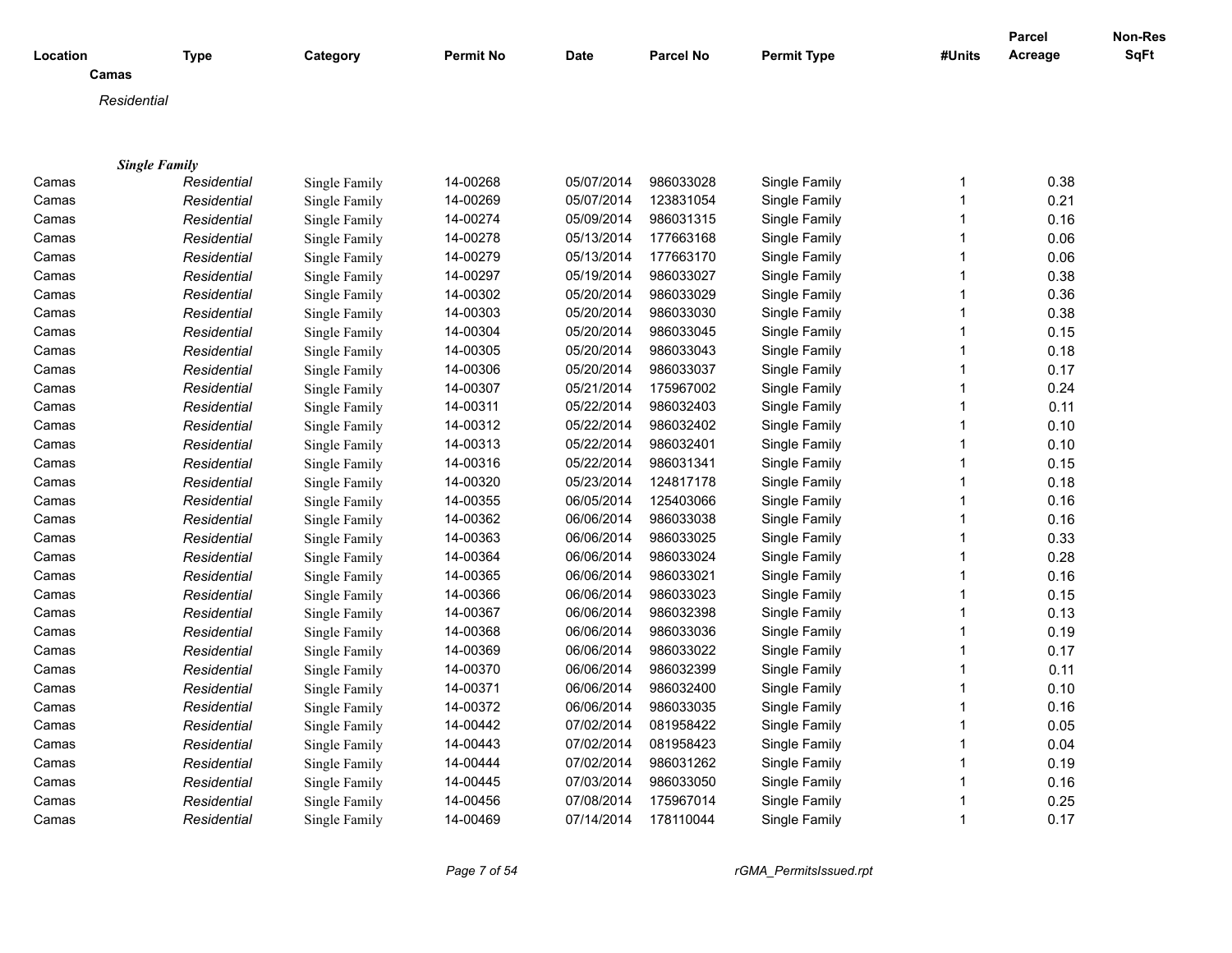| Location |                      | <b>Type</b> | Category      | <b>Permit No</b> | <b>Date</b> | <b>Parcel No</b> | <b>Permit Type</b> | #Units       | <b>Parcel</b><br>Acreage | Non-Res<br>SqFt |
|----------|----------------------|-------------|---------------|------------------|-------------|------------------|--------------------|--------------|--------------------------|-----------------|
|          | Camas                |             |               |                  |             |                  |                    |              |                          |                 |
|          | Residential          |             |               |                  |             |                  |                    |              |                          |                 |
|          |                      |             |               |                  |             |                  |                    |              |                          |                 |
|          |                      |             |               |                  |             |                  |                    |              |                          |                 |
|          | <b>Single Family</b> |             |               |                  |             |                  |                    |              |                          |                 |
| Camas    |                      | Residential | Single Family | 14-00470         | 07/14/2014  | 085232000        | Single Family      | 1            | 1.27                     |                 |
| Camas    |                      | Residential | Single Family | 14-00472         | 07/16/2014  | 986032424        | Single Family      | $\mathbf{1}$ | 0.11                     |                 |
| Camas    |                      | Residential | Single Family | 14-00473         | 07/16/2014  | 986032423        | Single Family      | $\mathbf 1$  | 0.11                     |                 |
| Camas    |                      | Residential | Single Family | 14-00474         | 07/16/2014  | 986032422        | Single Family      | 1            | 0.11                     |                 |
| Camas    |                      | Residential | Single Family | 14-00482         | 07/18/2014  | 175967008        | Single Family      | 1            | 0.20                     |                 |
| Camas    |                      | Residential | Single Family | 14-00492         | 07/28/2014  | 986031330        | Single Family      | 1            | 0.18                     |                 |
| Camas    |                      | Residential | Single Family | 14-00493         | 07/28/2014  | 986033288        | Single Family      |              | 0.30                     |                 |
| Camas    |                      | Residential | Single Family | 14-00500         | 07/30/2014  | 986033296        | Single Family      | 1            | 0.22                     |                 |
| Camas    |                      | Residential | Single Family | 14-00511         | 08/01/2014  | 123833034        | Single Family      |              | 0.10                     |                 |
| Camas    |                      | Residential | Single Family | 14-00518         | 08/06/2014  | 125403044        | Single Family      | 1            | 0.26                     |                 |
| Camas    |                      | Residential | Single Family | 14-00525         | 08/07/2014  | 986033283        | Single Family      |              | 0.32                     |                 |
| Camas    |                      | Residential | Single Family | 14-00535         | 08/11/2014  | 092232282        | Single Family      | 1            | 0.53                     |                 |
| Camas    |                      | Residential | Single Family | 14-00550         | 08/15/2014  | 178110038        | Single Family      | 1            | 0.22                     |                 |
| Camas    |                      | Residential | Single Family | 14-00551         | 08/15/2014  | 178110014        | Single Family      | 1            | 0.14                     |                 |
| Camas    |                      | Residential | Single Family | 14-00552         | 08/18/2014  | 986033291        | Single Family      |              | 0.22                     |                 |
| Camas    |                      | Residential | Single Family | 14-00557         | 08/20/2014  | 092232244        | Single Family      | 1            | 0.30                     |                 |
| Camas    |                      | Residential | Single Family | 14-00559         | 08/20/2014  | 986033304        | Single Family      |              | 0.16                     |                 |
| Camas    |                      | Residential | Single Family | 14-00561         | 08/21/2014  | 986030273        | Single Family      | 1            | 0.34                     |                 |
| Camas    |                      | Residential | Single Family | 14-00581         | 08/29/2014  | 092232532        | Single Family      |              | 0.34                     |                 |
| Camas    |                      | Residential | Single Family | 14-00584         | 08/29/2014  | 090264802        | Single Family      | 1            | 0.22                     |                 |
| Camas    |                      | Residential | Single Family | 14-00587         | 09/03/2014  | 083034000        | Single Family      | 1            | 0.37                     |                 |
| Camas    |                      | Residential | Single Family | 14-00592         | 09/05/2014  | 123833036        | Single Family      | 1            | 0.10                     |                 |
| Camas    |                      | Residential | Single Family | 14-00596         | 09/09/2014  | 178110028        | Single Family      |              | 0.17                     |                 |
| Camas    |                      | Residential | Single Family | 14-00597         | 09/09/2014  | 178110030        | Single Family      | 1            | 0.15                     |                 |
| Camas    |                      | Residential | Single Family | 14-00601         | 09/15/2014  | 986032389        | Single Family      |              | 0.10                     |                 |
| Camas    |                      | Residential | Single Family | 14-00602         | 09/15/2014  | 986032388        | Single Family      | 1            | 0.10                     |                 |
| Camas    |                      | Residential | Single Family | 14-00603         | 09/15/2014  | 986032387        | Single Family      |              | 0.10                     |                 |
| Camas    |                      | Residential | Single Family | 14-00626         | 09/26/2014  | 986033034        | Single Family      | 1            | 0.16                     |                 |
| Camas    |                      | Residential | Single Family | 14-00627         | 09/26/2014  | 986033033        | Single Family      |              | 0.20                     |                 |
| Camas    |                      | Residential | Single Family | 14-00632         | 09/29/2014  | 177663340        | Single Family      | 1            | 0.21                     |                 |
| Camas    |                      | Residential | Single Family | 14-00648         | 10/01/2014  | 084154000        | Single Family      |              | 0.16                     |                 |
| Camas    |                      | Residential | Single Family | 14-00652         | 10/02/2014  | 986032413        | Single Family      | 1            | 0.09                     |                 |
| Camas    |                      | Residential | Single Family | 14-00653         | 10/02/2014  | 986032414        | Single Family      |              | 0.09                     |                 |
| Camas    |                      | Residential | Single Family | 14-00654         | 10/02/2014  | 986032415        | Single Family      |              | 0.10                     |                 |
| Camas    |                      | Residential | Single Family | 14-00660         | 10/06/2014  | 986031323        | Single Family      | 1            | 0.18                     |                 |
|          |                      |             |               |                  |             |                  |                    |              |                          |                 |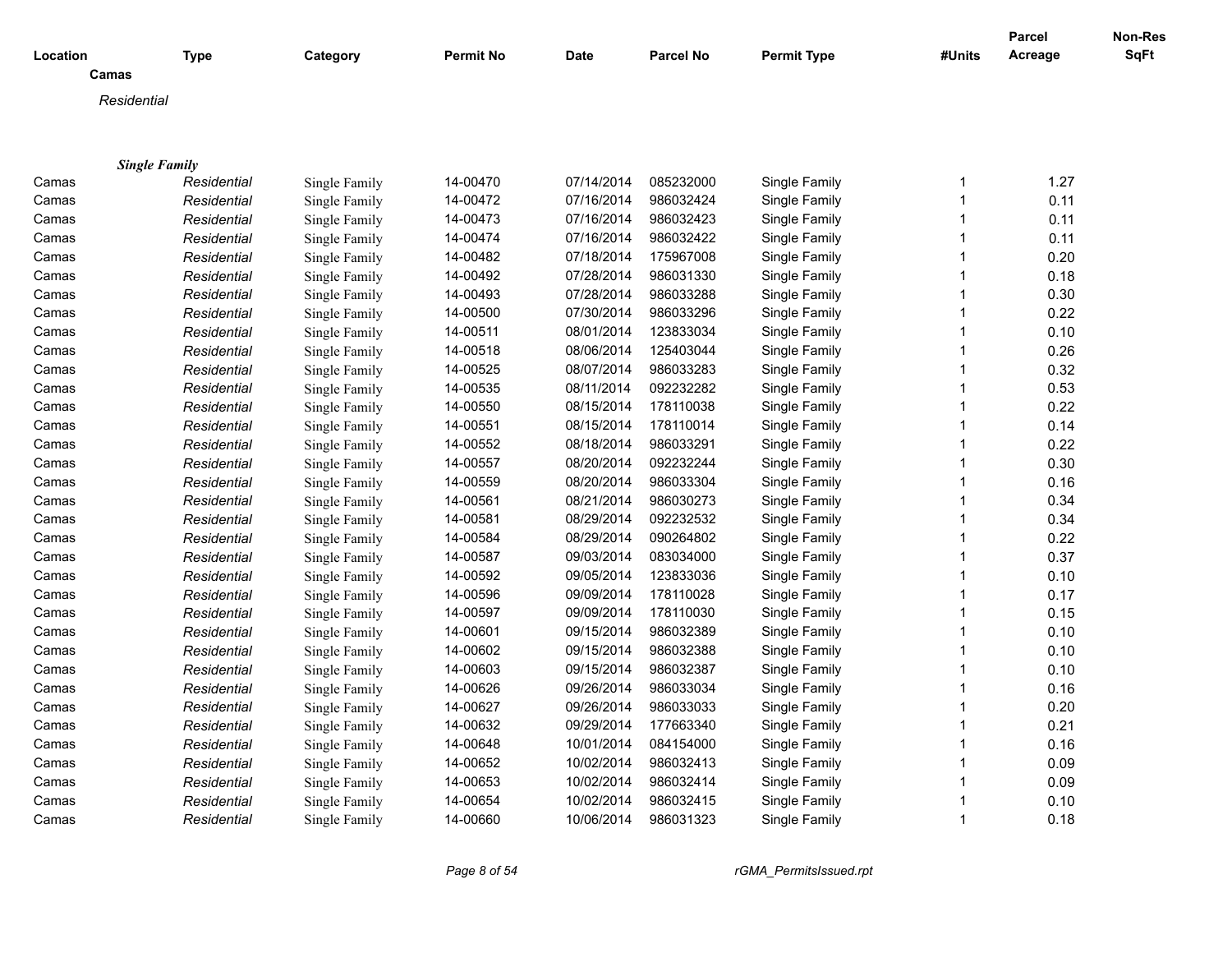| Location       |                      | <b>Type</b>                | Category                       | <b>Permit No</b> | <b>Date</b> | <b>Parcel No</b>       | <b>Permit Type</b> | #Units       | Parcel<br>Acreage | Non-Res<br>SqFt |
|----------------|----------------------|----------------------------|--------------------------------|------------------|-------------|------------------------|--------------------|--------------|-------------------|-----------------|
|                | Camas                |                            |                                |                  |             |                        |                    |              |                   |                 |
|                | Residential          |                            |                                |                  |             |                        |                    |              |                   |                 |
|                |                      |                            |                                |                  |             |                        |                    |              |                   |                 |
|                |                      |                            |                                |                  |             |                        |                    |              |                   |                 |
| Camas          | <b>Single Family</b> | Residential                | Single Family                  | 14-00674         | 10/09/2014  | 092233090              | Single Family      | 1            | 0.29              |                 |
| Camas          |                      | Residential                | Single Family                  | 14-00675         | 10/09/2014  | 986033051              | Single Family      | $\mathbf{1}$ | 0.18              |                 |
| Camas          |                      | Residential                | Single Family                  | 14-00676         | 10/09/2014  | 986032419              | Single Family      | $\mathbf 1$  | 0.12              |                 |
| Camas          |                      | Residential                | Single Family                  | 14-00677         | 10/09/2014  | 986032418              | Single Family      | 1            | 0.11              |                 |
| Camas          |                      | Residential                | Single Family                  | 14-00678         | 10/09/2014  | 986032417              | Single Family      | 1            | 0.12              |                 |
| Camas          |                      | Residential                | Single Family                  | 14-00686         | 10/15/2014  | 175967028              | Single Family      | 1            | 0.22              |                 |
| Camas          |                      | Residential                | Single Family                  | 14-00690         | 10/16/2014  | 092232736              | Single Family      |              | 0.44              |                 |
|                |                      |                            |                                | 14-00692         | 10/17/2014  | 986032421              | Single Family      | 1            | 0.11              |                 |
| Camas          |                      | Residential                | Single Family<br>Single Family | 14-00693         | 10/17/2014  | 986032420              | Single Family      |              | 0.11              |                 |
| Camas          |                      | Residential                |                                | 14-00694         | 10/17/2014  | 986032416              | Single Family      | 1            | 0.10              |                 |
| Camas          |                      | Residential                | Single Family                  | 14-00703         | 10/22/2014  | 172956001              | Single Family      |              | 4.94              |                 |
| Camas<br>Camas |                      | Residential<br>Residential | Single Family                  | 14-00708         | 10/22/2014  | 986033287              | Single Family      | 1            | 0.28              |                 |
|                |                      |                            | Single Family                  |                  | 10/22/2014  |                        |                    | 1            | 0.21              |                 |
| Camas          |                      | Residential                | Single Family                  | 14-00709         | 10/30/2014  | 986033297<br>090265812 | Single Family      | 1            |                   |                 |
| Camas          |                      | Residential                | Single Family                  | 14-00724         |             |                        | Single Family      |              | 0.34<br>0.21      |                 |
| Camas          |                      | Residential                | Single Family                  | 14-00725         | 11/03/2014  | 986033298              | Single Family      |              |                   |                 |
| Camas          |                      | Residential                | Single Family                  | 14-00728         | 11/04/2014  | 089894000              | Single Family      | 1            | 0.24              |                 |
| Camas          |                      | Residential                | Single Family                  | 14-00733         | 11/13/2014  | 177663004              | Single Family      |              | 0.23              |                 |
| Camas          |                      | Residential                | Single Family                  | 14-00739         | 11/17/2014  | 986033308              | Single Family      | 1            | 0.17              |                 |
| Camas          |                      | Residential                | Single Family                  | 14-00761         | 11/26/2014  | 986033022              | Single Family      |              | 0.17              |                 |
| Camas          |                      | Residential                | Single Family                  | 14-00770         | 11/25/2014  | 177663166              | Single Family      | 1            | 0.05              |                 |
| Camas          |                      | Residential                | Single Family                  | 14-00771         | 11/26/2014  | 986033309              | Single Family      | 1            | 0.17              |                 |
| Camas          |                      | Residential                | Single Family                  | 14-00789         | 12/09/2014  | 083062000              | Single Family      | 1            | 0.42              |                 |
| Camas          |                      | Residential                | Single Family                  | 14-00810         | 12/22/2014  | 177663172              | Single Family      |              | 0.05              |                 |
| Camas          |                      | Residential                | Single Family                  | 14-00813         | 12/23/2014  | 986033292              | Single Family      | 1            | 0.21              |                 |
| Camas          |                      | Residential                | Single Family                  | 201400004        | 01/07/2014  | 125403086              | Single Family      |              | 0.15              |                 |
| Camas          |                      | Residential                | Single Family                  | 201400005        | 01/07/2014  | 986031316              | Single Family      | 1            | 0.16              |                 |
| Camas          |                      | Residential                | Single Family                  | 201400014        | 01/13/2014  | 177663164              | Single Family      |              | 0.08              |                 |
| Camas          |                      | Residential                | Single Family                  | 201400015        | 01/13/2014  | 986031309              | Single Family      | 1            | 0.15              |                 |
| Camas          |                      | Residential                | Single Family                  | 201400017        | 01/14/2014  | 083138000              | Single Family      |              | 0.50              |                 |
| Camas          |                      | Residential                | Single Family                  | 201400020        | 01/15/2014  | 986032428              | Single Family      | 1            | 0.11              |                 |
| Camas          |                      | Residential                | Single Family                  | 201400021        | 01/15/2014  | 986032429              | Single Family      |              | 0.14              |                 |
| Camas          |                      | Residential                | Single Family                  | 201400022        | 01/15/2014  | 986032430              | Single Family      | 1            | 0.10              |                 |
| Camas          |                      | Residential                | Single Family                  | 201400023        | 01/15/2014  | 986032431              | Single Family      |              | 0.12              |                 |
| Camas          |                      | Residential                | Single Family                  | 201400040        | 01/22/2014  | 124817320              | Single Family      |              | 0.28              |                 |
| Camas          |                      | Residential                | Single Family                  | 201400047        | 01/28/2014  | 986032434              | Single Family      | 1            | 0.13              |                 |

*Page 9 of 54 rGMA\_PermitsIssued.rpt*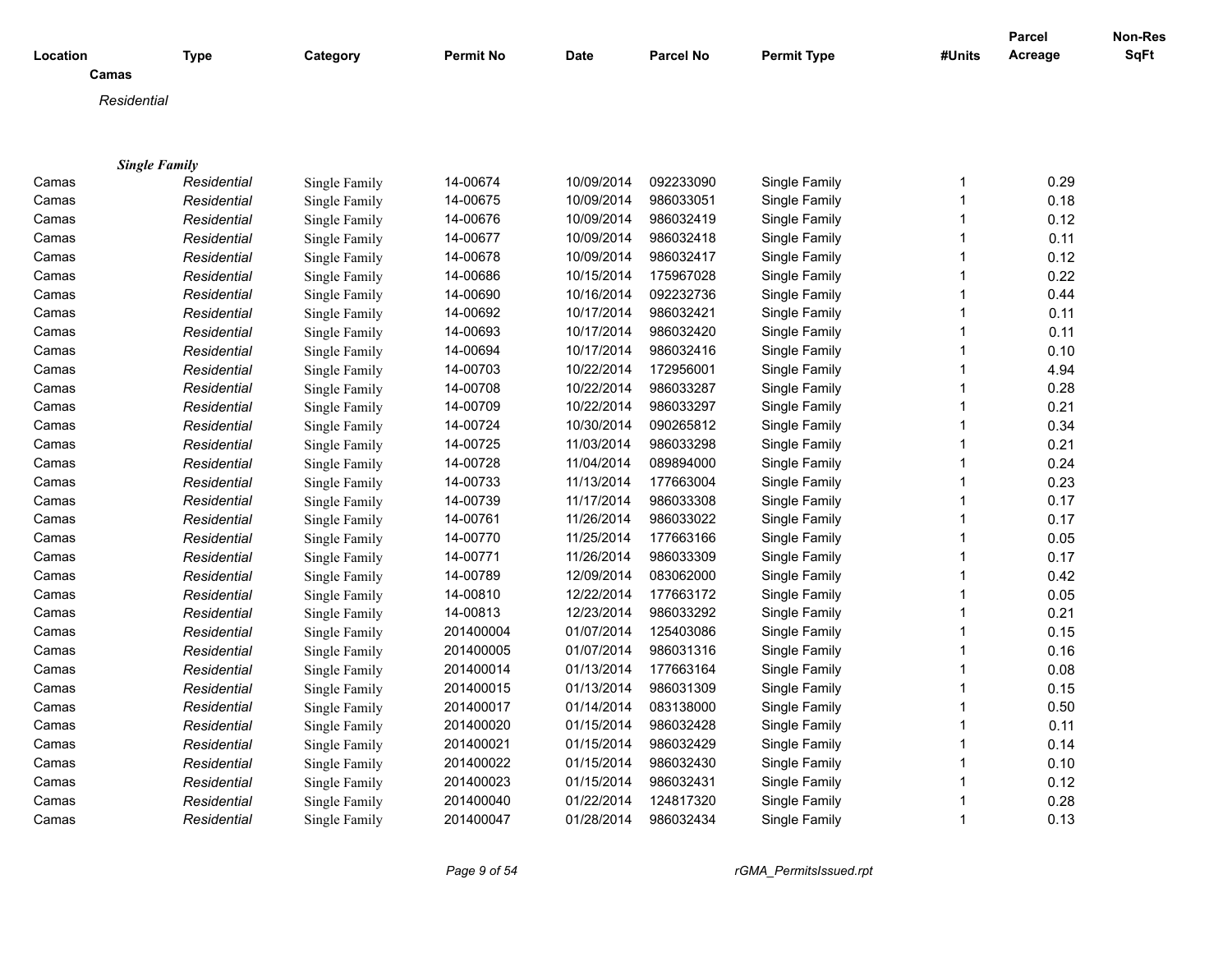| Location  |                      | <b>Type</b> | Category      | <b>Permit No</b> | <b>Date</b> | <b>Parcel No</b> | <b>Permit Type</b>     | #Units | Parcel<br>Acreage   | <b>Non-Res</b><br><b>SqFt</b> |
|-----------|----------------------|-------------|---------------|------------------|-------------|------------------|------------------------|--------|---------------------|-------------------------------|
|           | Camas                |             |               |                  |             |                  |                        |        |                     |                               |
|           | Residential          |             |               |                  |             |                  |                        |        |                     |                               |
|           |                      |             |               |                  |             |                  |                        |        |                     |                               |
|           | <b>Single Family</b> |             |               |                  |             |                  |                        |        |                     |                               |
| Camas     |                      | Residential | Single Family | 201400048        | 01/28/2014  | 986032432        | Single Family          |        | 0.11                |                               |
| Camas     |                      | Residential | Single Family | 201400049        | 01/28/2014  | 986032433        | Single Family          |        | 0.10                |                               |
| Camas     |                      | Residential | Single Family | 201400052        | 01/28/2014  | 986031314        | Single Family          |        | 0.16                |                               |
|           |                      |             |               |                  |             |                  |                        | 167    | Total Single Family |                               |
|           |                      |             |               |                  |             |                  | <b>Camas Sub Total</b> | 167    |                     | 90,258                        |
|           | <b>Camas UGA</b>     |             |               |                  |             |                  |                        |        |                     |                               |
|           | Residential          |             |               |                  |             |                  |                        |        |                     |                               |
|           |                      |             |               |                  |             |                  |                        |        |                     |                               |
|           | <b>Single Family</b> |             |               |                  |             |                  |                        |        |                     |                               |
| Camas UGA |                      | Residential | Single Family | SFR2013-00808    | 01/30/2014  | 125662184        | Single Family          |        | 0.13                |                               |
| Camas UGA |                      | Residential | Single Family | SFR2013-00810    | 01/09/2014  | 125662158        | Single Family          |        | 0.16                |                               |
| Camas UGA |                      | Residential | Single Family | SFR2013-00861    | 03/31/2014  | 123230000        | Single Family          |        | 1.14                |                               |
| Camas UGA |                      | Residential | Single Family | SFR2014-00088    | 03/17/2014  | 172546000        | Single Family          |        | 3.60                |                               |
| Camas UGA |                      | Residential | Single Family | SFR2014-00296    | 05/05/2014  | 125662160        | Single Family          |        | 0.13                |                               |
| Camas UGA |                      | Residential | Single Family | SFR2014-00404    | 06/06/2014  | 125662180        | Single Family          |        | 0.16                |                               |
| Camas UGA |                      | Residential | Single Family | SFR2014-00626    | 09/17/2014  | 125662178        | Single Family          |        | 0.18                |                               |
| Camas UGA |                      | Residential | Single Family | SFR2014-00627    | 09/23/2014  | 125662176        | Single Family          |        | 0.23                |                               |
| Camas UGA |                      | Residential | Single Family | SFR2014-00956    | 12/30/2014  | 125662144        | Single Family          |        | 0.37                |                               |
|           |                      |             |               |                  |             |                  |                        | 9      | Total Single Family |                               |
|           |                      |             |               |                  |             |                  | Camas UGA Sub Total    | 9      |                     | $\mathbf 0$                   |
|           |                      |             |               |                  |             |                  |                        |        |                     |                               |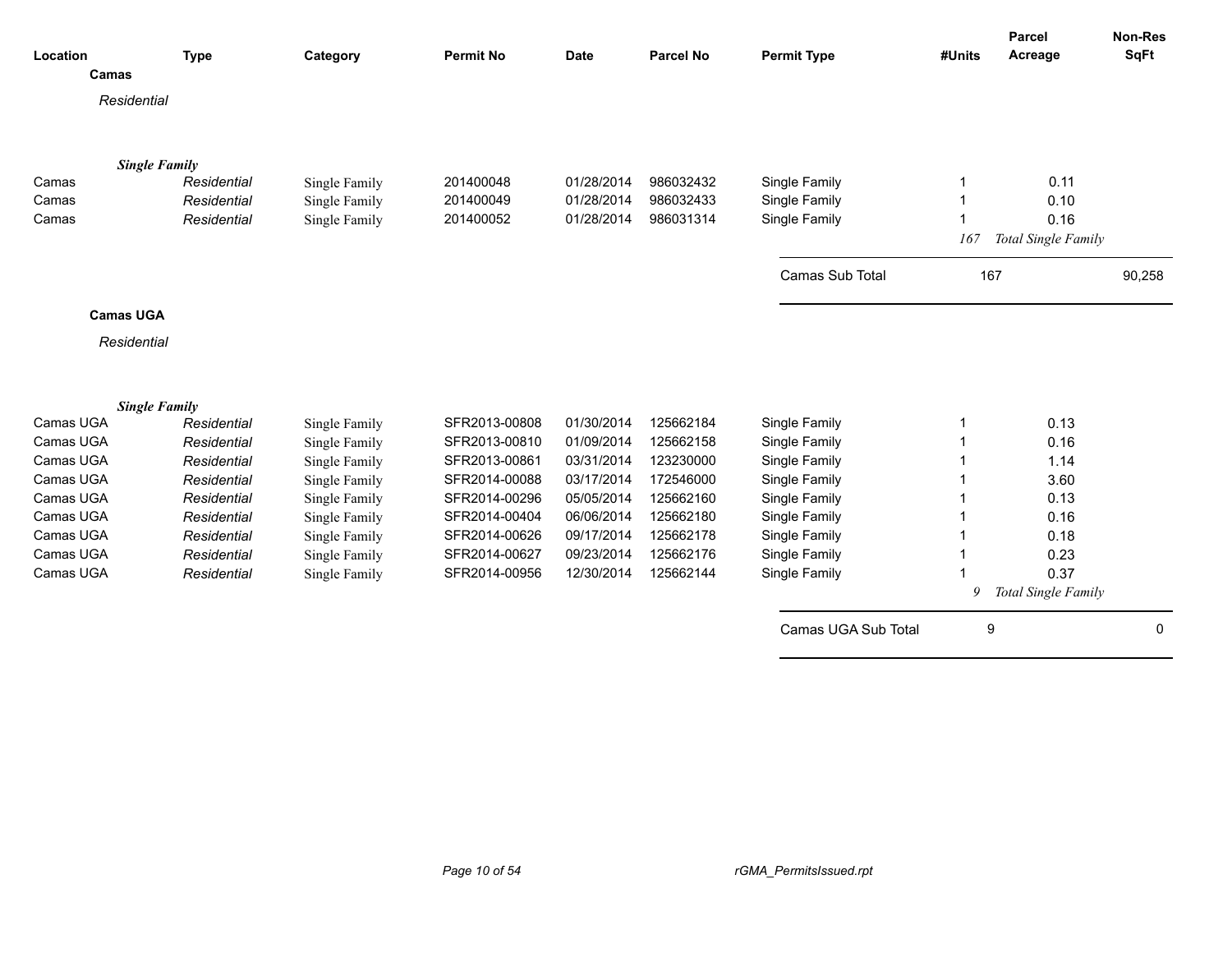| Location                              | <b>Type</b> | Category      | <b>Permit No</b> | <b>Date</b> | <b>Parcel No</b> | <b>Permit Type</b>      | #Units | Parcel<br>Acreage           | Non-Res<br>SqFt |
|---------------------------------------|-------------|---------------|------------------|-------------|------------------|-------------------------|--------|-----------------------------|-----------------|
| La Center                             |             |               |                  |             |                  |                         |        |                             |                 |
| Residential                           |             |               |                  |             |                  |                         |        |                             |                 |
| <b>Single Family</b>                  |             |               |                  |             |                  |                         |        |                             |                 |
| La Center                             | Residential | Single Family | 1300000996       | 02/20/2014  | 258905112        | Single Family           |        | 0.14                        |                 |
| La Center                             | Residential | Single Family | RN 14-0003       | 05/28/2014  | 258905106        | Single Family           |        | 0.14                        |                 |
| La Center                             | Residential | Single Family | RN13-1040        | 05/23/2014  | 258894046        | Single Family           |        | 0.22                        |                 |
| La Center                             | Residential | Single Family | RN14-0001        | 06/26/2014  | 258894040        | Single Family           |        | 0.18                        |                 |
| La Center                             | Residential | Single Family | RN14-0002        | 06/12/2014  | 258894112        | Single Family           |        | 0.17                        |                 |
| La Center                             | Residential | Single Family | RN14-0005        | 12/31/2014  | 258894102        | Single Family           |        | 0.21                        |                 |
|                                       |             |               |                  |             |                  |                         | 6      | Total Single Family         |                 |
|                                       |             |               |                  |             |                  | La Center Sub Total     | 6      |                             | 0               |
| La Center UGA                         |             |               |                  |             |                  |                         |        |                             |                 |
| Residential                           |             |               |                  |             |                  |                         |        |                             |                 |
|                                       |             |               |                  |             |                  |                         |        |                             |                 |
| <b>Single Family</b><br>La Center UGA | Residential | Single Family | SFR2013-00375    | 03/31/2014  | 986030205        | Single Family           |        | 1.00<br>Total Single Family |                 |
|                                       |             |               |                  |             |                  | La Center UGA Sub Total | -1     |                             | 0               |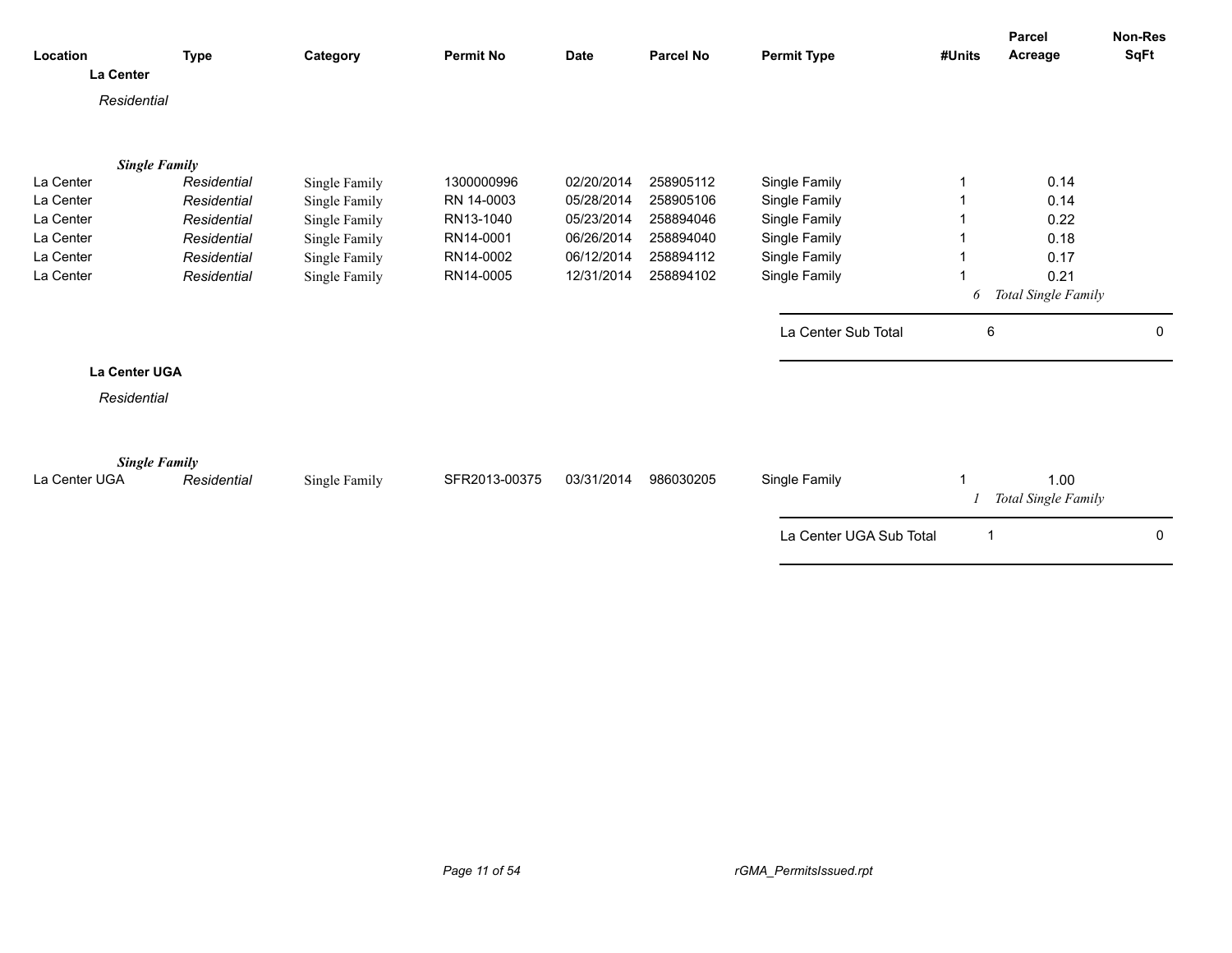| Ridgefield<br>Non-Residential<br>Ridgefield<br>Other Commercial<br>BLD-13-0183<br>01/31/2014<br>215444010<br><b>Other Commercial</b><br>11.40<br>74,640<br>Non-Residential<br>BLD-14-0014<br>Other Commercial<br>2.37<br>27,625<br>Ridgefield<br>Non-Residential<br>Other Commercial<br>05/01/2014<br>215444008<br>Residential<br><b>Single Family</b><br>Single Family<br>Ridgefield<br>Single Family<br>BLD-13-0175<br>05/01/2014<br>986026132<br>$\mathbf 1$<br>0.17<br>Residential<br>220032268<br>$\overline{1}$<br>0.30<br>Ridgefield<br>Residential<br>Single Family<br>BLD-13-0209<br>01/31/2014<br>Single Family<br>Ridgefield<br>Single Family<br>BLD-13-0227<br>986028697<br>Single Family<br>$\overline{1}$<br>0.16<br>Residential<br>01/31/2014<br>986030914<br>0.18<br>Ridgefield<br>Residential<br>Single Family<br>BLD-14-0002<br>02/28/2014<br>Single Family<br>$\overline{1}$<br>986030915<br>$\mathbf{1}$<br>Ridgefield<br>Residential<br>Single Family<br>BLD-14-0003<br>02/28/2014<br>Single Family<br>0.17<br>986030930<br>$\overline{1}$<br>Ridgefield<br>BLD-14-0004<br>02/28/2014<br>Single Family<br>0.12<br>Residential<br>Single Family<br>986029128<br>$\overline{1}$<br>0.06<br>Ridgefield<br>Residential<br>BLD-14-0005<br>11/01/2014<br>Single Family<br>Single Family<br>Ridgefield<br>BLD-14-0006<br>11/01/2014<br>986029129<br>Single Family<br>$\overline{1}$<br>0.04<br>Residential<br>Single Family<br>BLD-14-0007<br>986029130<br>$\overline{1}$<br>0.06<br>Ridgefield<br>Residential<br>Single Family<br>11/01/2014<br>Single Family<br>Ridgefield<br>BLD-14-0011<br>03/31/2014<br>986030690<br>Single Family<br>$\overline{1}$<br>0.06<br>Residential<br>Single Family<br>986029090<br>Single Family<br>0.05<br>Ridgefield<br>Residential<br>Single Family<br>BLD-14-0015<br>10/01/2014<br>$\overline{1}$<br>Ridgefield<br>986029091<br>Single Family<br>$\mathbf{1}$<br>0.04<br>Residential<br>Single Family<br>BLD-14-0016<br>10/01/2014<br>$\overline{1}$<br>Ridgefield<br>Residential<br>Single Family<br>BLD-14-0017<br>10/01/2014<br>986029092<br>Single Family<br>0.05<br>$\overline{1}$<br>0.05<br>Ridgefield<br>Residential<br>Single Family<br>BLD-14-0018<br>09/01/2014<br>986029093<br>Single Family<br>Ridgefield<br>BLD-14-0019<br>09/01/2014<br>986029094<br>Single Family<br>$\overline{1}$<br>0.04<br>Residential<br>Single Family<br>$\overline{1}$<br>BLD-14-0020<br>09/01/2014<br>986029095<br>Single Family<br>0.04<br>Ridgefield<br>Residential<br>Single Family<br>Residential<br>BLD-14-0021<br>09/01/2014<br>986029096<br>Single Family<br>$\overline{1}$<br>0.05<br>Ridgefield<br>Single Family<br>986028728<br>$\overline{1}$<br>Ridgefield<br>Residential<br>Single Family<br>BLD-14-0024<br>02/28/2014<br>Single Family<br>0.16<br>Ridgefield<br>BLD-14-0025<br>03/31/2014<br>986030927<br>Single Family<br>$\overline{1}$<br>0.11<br>Residential<br>Single Family<br>986030928<br>$\mathbf{1}$<br>BLD-14-0026<br>03/31/2014<br>Single Family<br>0.11<br>Residential<br>Single Family<br>BLD-14-0027<br>03/31/2014<br>986030929<br>$\overline{1}$<br>0.11<br>Ridgefield<br>Residential<br>Single Family<br>Single Family<br>986030703<br>Ridgefield<br>BLD-14-0028<br>03/31/2014<br>Single Family<br>$\overline{1}$<br>0.08<br>Residential<br>Single Family<br>986026135<br>$\mathbf{1}$<br>Ridgefield<br>BLD-14-0029<br>03/31/2014<br>Single Family<br>0.13<br>Residential<br>Single Family<br>986030654<br>Ridgefield<br>BLD-14-0030<br>03/31/2014<br>Single Family<br>$\overline{1}$<br>0.08<br>Residential<br>Single Family<br>BLD-14-0031<br>986030658<br>$\overline{1}$<br>0.12<br>Ridgefield<br>Residential<br>Single Family<br>03/31/2014<br>Single Family<br>BLD-14-0032<br>03/31/2014<br>068318142<br>Single Family<br>$\overline{1}$<br>0.15<br>Residential<br>Single Family<br>$\overline{1}$<br>Residential<br>Single Family<br>BLD-14-0033<br>03/31/2014<br>986030693<br>Single Family<br>0.06<br>986030666<br>Single Family<br>Ridgefield<br>Residential<br>Single Family<br>BLD-14-0034<br>03/31/2014<br>$\mathbf 1$<br>0.07<br>BLD-14-0036<br>986030934<br>Single Family<br>$\overline{1}$<br>Ridgefield<br>Residential<br>Single Family<br>04/01/2014<br>0.23<br>04/01/2014<br>986030936<br>Ridgefield<br>BLD-14-0037<br>Single Family<br>$\mathbf 1$<br>0.13<br>Residential<br>Single Family |            |             |          |                  |             |           |                    |        | Parcel  | <b>Non-Res</b> |
|---------------------------------------------------------------------------------------------------------------------------------------------------------------------------------------------------------------------------------------------------------------------------------------------------------------------------------------------------------------------------------------------------------------------------------------------------------------------------------------------------------------------------------------------------------------------------------------------------------------------------------------------------------------------------------------------------------------------------------------------------------------------------------------------------------------------------------------------------------------------------------------------------------------------------------------------------------------------------------------------------------------------------------------------------------------------------------------------------------------------------------------------------------------------------------------------------------------------------------------------------------------------------------------------------------------------------------------------------------------------------------------------------------------------------------------------------------------------------------------------------------------------------------------------------------------------------------------------------------------------------------------------------------------------------------------------------------------------------------------------------------------------------------------------------------------------------------------------------------------------------------------------------------------------------------------------------------------------------------------------------------------------------------------------------------------------------------------------------------------------------------------------------------------------------------------------------------------------------------------------------------------------------------------------------------------------------------------------------------------------------------------------------------------------------------------------------------------------------------------------------------------------------------------------------------------------------------------------------------------------------------------------------------------------------------------------------------------------------------------------------------------------------------------------------------------------------------------------------------------------------------------------------------------------------------------------------------------------------------------------------------------------------------------------------------------------------------------------------------------------------------------------------------------------------------------------------------------------------------------------------------------------------------------------------------------------------------------------------------------------------------------------------------------------------------------------------------------------------------------------------------------------------------------------------------------------------------------------------------------------------------------------------------------------------------------------------------------------------------------------------------------------------------------------------------------------------------------------------------------------------------------------------------------------------------------------------------------------------------------------------------------------------------------------------------------------------------------------------------------------------------------------------------------------------------------------------------------------------------------------------------------------------------------------------------------------------------------------------------------------------------------|------------|-------------|----------|------------------|-------------|-----------|--------------------|--------|---------|----------------|
|                                                                                                                                                                                                                                                                                                                                                                                                                                                                                                                                                                                                                                                                                                                                                                                                                                                                                                                                                                                                                                                                                                                                                                                                                                                                                                                                                                                                                                                                                                                                                                                                                                                                                                                                                                                                                                                                                                                                                                                                                                                                                                                                                                                                                                                                                                                                                                                                                                                                                                                                                                                                                                                                                                                                                                                                                                                                                                                                                                                                                                                                                                                                                                                                                                                                                                                                                                                                                                                                                                                                                                                                                                                                                                                                                                                                                                                                                                                                                                                                                                                                                                                                                                                                                                                                                                                                                                                       | Location   | <b>Type</b> | Category | <b>Permit No</b> | <b>Date</b> | Parcel No | <b>Permit Type</b> | #Units | Acreage | SqFt           |
|                                                                                                                                                                                                                                                                                                                                                                                                                                                                                                                                                                                                                                                                                                                                                                                                                                                                                                                                                                                                                                                                                                                                                                                                                                                                                                                                                                                                                                                                                                                                                                                                                                                                                                                                                                                                                                                                                                                                                                                                                                                                                                                                                                                                                                                                                                                                                                                                                                                                                                                                                                                                                                                                                                                                                                                                                                                                                                                                                                                                                                                                                                                                                                                                                                                                                                                                                                                                                                                                                                                                                                                                                                                                                                                                                                                                                                                                                                                                                                                                                                                                                                                                                                                                                                                                                                                                                                                       |            |             |          |                  |             |           |                    |        |         |                |
|                                                                                                                                                                                                                                                                                                                                                                                                                                                                                                                                                                                                                                                                                                                                                                                                                                                                                                                                                                                                                                                                                                                                                                                                                                                                                                                                                                                                                                                                                                                                                                                                                                                                                                                                                                                                                                                                                                                                                                                                                                                                                                                                                                                                                                                                                                                                                                                                                                                                                                                                                                                                                                                                                                                                                                                                                                                                                                                                                                                                                                                                                                                                                                                                                                                                                                                                                                                                                                                                                                                                                                                                                                                                                                                                                                                                                                                                                                                                                                                                                                                                                                                                                                                                                                                                                                                                                                                       |            |             |          |                  |             |           |                    |        |         |                |
|                                                                                                                                                                                                                                                                                                                                                                                                                                                                                                                                                                                                                                                                                                                                                                                                                                                                                                                                                                                                                                                                                                                                                                                                                                                                                                                                                                                                                                                                                                                                                                                                                                                                                                                                                                                                                                                                                                                                                                                                                                                                                                                                                                                                                                                                                                                                                                                                                                                                                                                                                                                                                                                                                                                                                                                                                                                                                                                                                                                                                                                                                                                                                                                                                                                                                                                                                                                                                                                                                                                                                                                                                                                                                                                                                                                                                                                                                                                                                                                                                                                                                                                                                                                                                                                                                                                                                                                       |            |             |          |                  |             |           |                    |        |         |                |
|                                                                                                                                                                                                                                                                                                                                                                                                                                                                                                                                                                                                                                                                                                                                                                                                                                                                                                                                                                                                                                                                                                                                                                                                                                                                                                                                                                                                                                                                                                                                                                                                                                                                                                                                                                                                                                                                                                                                                                                                                                                                                                                                                                                                                                                                                                                                                                                                                                                                                                                                                                                                                                                                                                                                                                                                                                                                                                                                                                                                                                                                                                                                                                                                                                                                                                                                                                                                                                                                                                                                                                                                                                                                                                                                                                                                                                                                                                                                                                                                                                                                                                                                                                                                                                                                                                                                                                                       |            |             |          |                  |             |           |                    |        |         |                |
|                                                                                                                                                                                                                                                                                                                                                                                                                                                                                                                                                                                                                                                                                                                                                                                                                                                                                                                                                                                                                                                                                                                                                                                                                                                                                                                                                                                                                                                                                                                                                                                                                                                                                                                                                                                                                                                                                                                                                                                                                                                                                                                                                                                                                                                                                                                                                                                                                                                                                                                                                                                                                                                                                                                                                                                                                                                                                                                                                                                                                                                                                                                                                                                                                                                                                                                                                                                                                                                                                                                                                                                                                                                                                                                                                                                                                                                                                                                                                                                                                                                                                                                                                                                                                                                                                                                                                                                       |            |             |          |                  |             |           |                    |        |         |                |
|                                                                                                                                                                                                                                                                                                                                                                                                                                                                                                                                                                                                                                                                                                                                                                                                                                                                                                                                                                                                                                                                                                                                                                                                                                                                                                                                                                                                                                                                                                                                                                                                                                                                                                                                                                                                                                                                                                                                                                                                                                                                                                                                                                                                                                                                                                                                                                                                                                                                                                                                                                                                                                                                                                                                                                                                                                                                                                                                                                                                                                                                                                                                                                                                                                                                                                                                                                                                                                                                                                                                                                                                                                                                                                                                                                                                                                                                                                                                                                                                                                                                                                                                                                                                                                                                                                                                                                                       |            |             |          |                  |             |           |                    |        |         |                |
|                                                                                                                                                                                                                                                                                                                                                                                                                                                                                                                                                                                                                                                                                                                                                                                                                                                                                                                                                                                                                                                                                                                                                                                                                                                                                                                                                                                                                                                                                                                                                                                                                                                                                                                                                                                                                                                                                                                                                                                                                                                                                                                                                                                                                                                                                                                                                                                                                                                                                                                                                                                                                                                                                                                                                                                                                                                                                                                                                                                                                                                                                                                                                                                                                                                                                                                                                                                                                                                                                                                                                                                                                                                                                                                                                                                                                                                                                                                                                                                                                                                                                                                                                                                                                                                                                                                                                                                       |            |             |          |                  |             |           |                    |        |         |                |
|                                                                                                                                                                                                                                                                                                                                                                                                                                                                                                                                                                                                                                                                                                                                                                                                                                                                                                                                                                                                                                                                                                                                                                                                                                                                                                                                                                                                                                                                                                                                                                                                                                                                                                                                                                                                                                                                                                                                                                                                                                                                                                                                                                                                                                                                                                                                                                                                                                                                                                                                                                                                                                                                                                                                                                                                                                                                                                                                                                                                                                                                                                                                                                                                                                                                                                                                                                                                                                                                                                                                                                                                                                                                                                                                                                                                                                                                                                                                                                                                                                                                                                                                                                                                                                                                                                                                                                                       |            |             |          |                  |             |           |                    |        |         |                |
|                                                                                                                                                                                                                                                                                                                                                                                                                                                                                                                                                                                                                                                                                                                                                                                                                                                                                                                                                                                                                                                                                                                                                                                                                                                                                                                                                                                                                                                                                                                                                                                                                                                                                                                                                                                                                                                                                                                                                                                                                                                                                                                                                                                                                                                                                                                                                                                                                                                                                                                                                                                                                                                                                                                                                                                                                                                                                                                                                                                                                                                                                                                                                                                                                                                                                                                                                                                                                                                                                                                                                                                                                                                                                                                                                                                                                                                                                                                                                                                                                                                                                                                                                                                                                                                                                                                                                                                       |            |             |          |                  |             |           |                    |        |         |                |
|                                                                                                                                                                                                                                                                                                                                                                                                                                                                                                                                                                                                                                                                                                                                                                                                                                                                                                                                                                                                                                                                                                                                                                                                                                                                                                                                                                                                                                                                                                                                                                                                                                                                                                                                                                                                                                                                                                                                                                                                                                                                                                                                                                                                                                                                                                                                                                                                                                                                                                                                                                                                                                                                                                                                                                                                                                                                                                                                                                                                                                                                                                                                                                                                                                                                                                                                                                                                                                                                                                                                                                                                                                                                                                                                                                                                                                                                                                                                                                                                                                                                                                                                                                                                                                                                                                                                                                                       |            |             |          |                  |             |           |                    |        |         |                |
|                                                                                                                                                                                                                                                                                                                                                                                                                                                                                                                                                                                                                                                                                                                                                                                                                                                                                                                                                                                                                                                                                                                                                                                                                                                                                                                                                                                                                                                                                                                                                                                                                                                                                                                                                                                                                                                                                                                                                                                                                                                                                                                                                                                                                                                                                                                                                                                                                                                                                                                                                                                                                                                                                                                                                                                                                                                                                                                                                                                                                                                                                                                                                                                                                                                                                                                                                                                                                                                                                                                                                                                                                                                                                                                                                                                                                                                                                                                                                                                                                                                                                                                                                                                                                                                                                                                                                                                       |            |             |          |                  |             |           |                    |        |         |                |
|                                                                                                                                                                                                                                                                                                                                                                                                                                                                                                                                                                                                                                                                                                                                                                                                                                                                                                                                                                                                                                                                                                                                                                                                                                                                                                                                                                                                                                                                                                                                                                                                                                                                                                                                                                                                                                                                                                                                                                                                                                                                                                                                                                                                                                                                                                                                                                                                                                                                                                                                                                                                                                                                                                                                                                                                                                                                                                                                                                                                                                                                                                                                                                                                                                                                                                                                                                                                                                                                                                                                                                                                                                                                                                                                                                                                                                                                                                                                                                                                                                                                                                                                                                                                                                                                                                                                                                                       |            |             |          |                  |             |           |                    |        |         |                |
|                                                                                                                                                                                                                                                                                                                                                                                                                                                                                                                                                                                                                                                                                                                                                                                                                                                                                                                                                                                                                                                                                                                                                                                                                                                                                                                                                                                                                                                                                                                                                                                                                                                                                                                                                                                                                                                                                                                                                                                                                                                                                                                                                                                                                                                                                                                                                                                                                                                                                                                                                                                                                                                                                                                                                                                                                                                                                                                                                                                                                                                                                                                                                                                                                                                                                                                                                                                                                                                                                                                                                                                                                                                                                                                                                                                                                                                                                                                                                                                                                                                                                                                                                                                                                                                                                                                                                                                       |            |             |          |                  |             |           |                    |        |         |                |
|                                                                                                                                                                                                                                                                                                                                                                                                                                                                                                                                                                                                                                                                                                                                                                                                                                                                                                                                                                                                                                                                                                                                                                                                                                                                                                                                                                                                                                                                                                                                                                                                                                                                                                                                                                                                                                                                                                                                                                                                                                                                                                                                                                                                                                                                                                                                                                                                                                                                                                                                                                                                                                                                                                                                                                                                                                                                                                                                                                                                                                                                                                                                                                                                                                                                                                                                                                                                                                                                                                                                                                                                                                                                                                                                                                                                                                                                                                                                                                                                                                                                                                                                                                                                                                                                                                                                                                                       |            |             |          |                  |             |           |                    |        |         |                |
|                                                                                                                                                                                                                                                                                                                                                                                                                                                                                                                                                                                                                                                                                                                                                                                                                                                                                                                                                                                                                                                                                                                                                                                                                                                                                                                                                                                                                                                                                                                                                                                                                                                                                                                                                                                                                                                                                                                                                                                                                                                                                                                                                                                                                                                                                                                                                                                                                                                                                                                                                                                                                                                                                                                                                                                                                                                                                                                                                                                                                                                                                                                                                                                                                                                                                                                                                                                                                                                                                                                                                                                                                                                                                                                                                                                                                                                                                                                                                                                                                                                                                                                                                                                                                                                                                                                                                                                       |            |             |          |                  |             |           |                    |        |         |                |
|                                                                                                                                                                                                                                                                                                                                                                                                                                                                                                                                                                                                                                                                                                                                                                                                                                                                                                                                                                                                                                                                                                                                                                                                                                                                                                                                                                                                                                                                                                                                                                                                                                                                                                                                                                                                                                                                                                                                                                                                                                                                                                                                                                                                                                                                                                                                                                                                                                                                                                                                                                                                                                                                                                                                                                                                                                                                                                                                                                                                                                                                                                                                                                                                                                                                                                                                                                                                                                                                                                                                                                                                                                                                                                                                                                                                                                                                                                                                                                                                                                                                                                                                                                                                                                                                                                                                                                                       |            |             |          |                  |             |           |                    |        |         |                |
|                                                                                                                                                                                                                                                                                                                                                                                                                                                                                                                                                                                                                                                                                                                                                                                                                                                                                                                                                                                                                                                                                                                                                                                                                                                                                                                                                                                                                                                                                                                                                                                                                                                                                                                                                                                                                                                                                                                                                                                                                                                                                                                                                                                                                                                                                                                                                                                                                                                                                                                                                                                                                                                                                                                                                                                                                                                                                                                                                                                                                                                                                                                                                                                                                                                                                                                                                                                                                                                                                                                                                                                                                                                                                                                                                                                                                                                                                                                                                                                                                                                                                                                                                                                                                                                                                                                                                                                       |            |             |          |                  |             |           |                    |        |         |                |
|                                                                                                                                                                                                                                                                                                                                                                                                                                                                                                                                                                                                                                                                                                                                                                                                                                                                                                                                                                                                                                                                                                                                                                                                                                                                                                                                                                                                                                                                                                                                                                                                                                                                                                                                                                                                                                                                                                                                                                                                                                                                                                                                                                                                                                                                                                                                                                                                                                                                                                                                                                                                                                                                                                                                                                                                                                                                                                                                                                                                                                                                                                                                                                                                                                                                                                                                                                                                                                                                                                                                                                                                                                                                                                                                                                                                                                                                                                                                                                                                                                                                                                                                                                                                                                                                                                                                                                                       |            |             |          |                  |             |           |                    |        |         |                |
|                                                                                                                                                                                                                                                                                                                                                                                                                                                                                                                                                                                                                                                                                                                                                                                                                                                                                                                                                                                                                                                                                                                                                                                                                                                                                                                                                                                                                                                                                                                                                                                                                                                                                                                                                                                                                                                                                                                                                                                                                                                                                                                                                                                                                                                                                                                                                                                                                                                                                                                                                                                                                                                                                                                                                                                                                                                                                                                                                                                                                                                                                                                                                                                                                                                                                                                                                                                                                                                                                                                                                                                                                                                                                                                                                                                                                                                                                                                                                                                                                                                                                                                                                                                                                                                                                                                                                                                       |            |             |          |                  |             |           |                    |        |         |                |
|                                                                                                                                                                                                                                                                                                                                                                                                                                                                                                                                                                                                                                                                                                                                                                                                                                                                                                                                                                                                                                                                                                                                                                                                                                                                                                                                                                                                                                                                                                                                                                                                                                                                                                                                                                                                                                                                                                                                                                                                                                                                                                                                                                                                                                                                                                                                                                                                                                                                                                                                                                                                                                                                                                                                                                                                                                                                                                                                                                                                                                                                                                                                                                                                                                                                                                                                                                                                                                                                                                                                                                                                                                                                                                                                                                                                                                                                                                                                                                                                                                                                                                                                                                                                                                                                                                                                                                                       |            |             |          |                  |             |           |                    |        |         |                |
|                                                                                                                                                                                                                                                                                                                                                                                                                                                                                                                                                                                                                                                                                                                                                                                                                                                                                                                                                                                                                                                                                                                                                                                                                                                                                                                                                                                                                                                                                                                                                                                                                                                                                                                                                                                                                                                                                                                                                                                                                                                                                                                                                                                                                                                                                                                                                                                                                                                                                                                                                                                                                                                                                                                                                                                                                                                                                                                                                                                                                                                                                                                                                                                                                                                                                                                                                                                                                                                                                                                                                                                                                                                                                                                                                                                                                                                                                                                                                                                                                                                                                                                                                                                                                                                                                                                                                                                       |            |             |          |                  |             |           |                    |        |         |                |
|                                                                                                                                                                                                                                                                                                                                                                                                                                                                                                                                                                                                                                                                                                                                                                                                                                                                                                                                                                                                                                                                                                                                                                                                                                                                                                                                                                                                                                                                                                                                                                                                                                                                                                                                                                                                                                                                                                                                                                                                                                                                                                                                                                                                                                                                                                                                                                                                                                                                                                                                                                                                                                                                                                                                                                                                                                                                                                                                                                                                                                                                                                                                                                                                                                                                                                                                                                                                                                                                                                                                                                                                                                                                                                                                                                                                                                                                                                                                                                                                                                                                                                                                                                                                                                                                                                                                                                                       |            |             |          |                  |             |           |                    |        |         |                |
|                                                                                                                                                                                                                                                                                                                                                                                                                                                                                                                                                                                                                                                                                                                                                                                                                                                                                                                                                                                                                                                                                                                                                                                                                                                                                                                                                                                                                                                                                                                                                                                                                                                                                                                                                                                                                                                                                                                                                                                                                                                                                                                                                                                                                                                                                                                                                                                                                                                                                                                                                                                                                                                                                                                                                                                                                                                                                                                                                                                                                                                                                                                                                                                                                                                                                                                                                                                                                                                                                                                                                                                                                                                                                                                                                                                                                                                                                                                                                                                                                                                                                                                                                                                                                                                                                                                                                                                       |            |             |          |                  |             |           |                    |        |         |                |
|                                                                                                                                                                                                                                                                                                                                                                                                                                                                                                                                                                                                                                                                                                                                                                                                                                                                                                                                                                                                                                                                                                                                                                                                                                                                                                                                                                                                                                                                                                                                                                                                                                                                                                                                                                                                                                                                                                                                                                                                                                                                                                                                                                                                                                                                                                                                                                                                                                                                                                                                                                                                                                                                                                                                                                                                                                                                                                                                                                                                                                                                                                                                                                                                                                                                                                                                                                                                                                                                                                                                                                                                                                                                                                                                                                                                                                                                                                                                                                                                                                                                                                                                                                                                                                                                                                                                                                                       |            |             |          |                  |             |           |                    |        |         |                |
|                                                                                                                                                                                                                                                                                                                                                                                                                                                                                                                                                                                                                                                                                                                                                                                                                                                                                                                                                                                                                                                                                                                                                                                                                                                                                                                                                                                                                                                                                                                                                                                                                                                                                                                                                                                                                                                                                                                                                                                                                                                                                                                                                                                                                                                                                                                                                                                                                                                                                                                                                                                                                                                                                                                                                                                                                                                                                                                                                                                                                                                                                                                                                                                                                                                                                                                                                                                                                                                                                                                                                                                                                                                                                                                                                                                                                                                                                                                                                                                                                                                                                                                                                                                                                                                                                                                                                                                       |            |             |          |                  |             |           |                    |        |         |                |
|                                                                                                                                                                                                                                                                                                                                                                                                                                                                                                                                                                                                                                                                                                                                                                                                                                                                                                                                                                                                                                                                                                                                                                                                                                                                                                                                                                                                                                                                                                                                                                                                                                                                                                                                                                                                                                                                                                                                                                                                                                                                                                                                                                                                                                                                                                                                                                                                                                                                                                                                                                                                                                                                                                                                                                                                                                                                                                                                                                                                                                                                                                                                                                                                                                                                                                                                                                                                                                                                                                                                                                                                                                                                                                                                                                                                                                                                                                                                                                                                                                                                                                                                                                                                                                                                                                                                                                                       |            |             |          |                  |             |           |                    |        |         |                |
|                                                                                                                                                                                                                                                                                                                                                                                                                                                                                                                                                                                                                                                                                                                                                                                                                                                                                                                                                                                                                                                                                                                                                                                                                                                                                                                                                                                                                                                                                                                                                                                                                                                                                                                                                                                                                                                                                                                                                                                                                                                                                                                                                                                                                                                                                                                                                                                                                                                                                                                                                                                                                                                                                                                                                                                                                                                                                                                                                                                                                                                                                                                                                                                                                                                                                                                                                                                                                                                                                                                                                                                                                                                                                                                                                                                                                                                                                                                                                                                                                                                                                                                                                                                                                                                                                                                                                                                       |            |             |          |                  |             |           |                    |        |         |                |
|                                                                                                                                                                                                                                                                                                                                                                                                                                                                                                                                                                                                                                                                                                                                                                                                                                                                                                                                                                                                                                                                                                                                                                                                                                                                                                                                                                                                                                                                                                                                                                                                                                                                                                                                                                                                                                                                                                                                                                                                                                                                                                                                                                                                                                                                                                                                                                                                                                                                                                                                                                                                                                                                                                                                                                                                                                                                                                                                                                                                                                                                                                                                                                                                                                                                                                                                                                                                                                                                                                                                                                                                                                                                                                                                                                                                                                                                                                                                                                                                                                                                                                                                                                                                                                                                                                                                                                                       | Ridgefield |             |          |                  |             |           |                    |        |         |                |
|                                                                                                                                                                                                                                                                                                                                                                                                                                                                                                                                                                                                                                                                                                                                                                                                                                                                                                                                                                                                                                                                                                                                                                                                                                                                                                                                                                                                                                                                                                                                                                                                                                                                                                                                                                                                                                                                                                                                                                                                                                                                                                                                                                                                                                                                                                                                                                                                                                                                                                                                                                                                                                                                                                                                                                                                                                                                                                                                                                                                                                                                                                                                                                                                                                                                                                                                                                                                                                                                                                                                                                                                                                                                                                                                                                                                                                                                                                                                                                                                                                                                                                                                                                                                                                                                                                                                                                                       |            |             |          |                  |             |           |                    |        |         |                |
|                                                                                                                                                                                                                                                                                                                                                                                                                                                                                                                                                                                                                                                                                                                                                                                                                                                                                                                                                                                                                                                                                                                                                                                                                                                                                                                                                                                                                                                                                                                                                                                                                                                                                                                                                                                                                                                                                                                                                                                                                                                                                                                                                                                                                                                                                                                                                                                                                                                                                                                                                                                                                                                                                                                                                                                                                                                                                                                                                                                                                                                                                                                                                                                                                                                                                                                                                                                                                                                                                                                                                                                                                                                                                                                                                                                                                                                                                                                                                                                                                                                                                                                                                                                                                                                                                                                                                                                       |            |             |          |                  |             |           |                    |        |         |                |
|                                                                                                                                                                                                                                                                                                                                                                                                                                                                                                                                                                                                                                                                                                                                                                                                                                                                                                                                                                                                                                                                                                                                                                                                                                                                                                                                                                                                                                                                                                                                                                                                                                                                                                                                                                                                                                                                                                                                                                                                                                                                                                                                                                                                                                                                                                                                                                                                                                                                                                                                                                                                                                                                                                                                                                                                                                                                                                                                                                                                                                                                                                                                                                                                                                                                                                                                                                                                                                                                                                                                                                                                                                                                                                                                                                                                                                                                                                                                                                                                                                                                                                                                                                                                                                                                                                                                                                                       |            |             |          |                  |             |           |                    |        |         |                |
|                                                                                                                                                                                                                                                                                                                                                                                                                                                                                                                                                                                                                                                                                                                                                                                                                                                                                                                                                                                                                                                                                                                                                                                                                                                                                                                                                                                                                                                                                                                                                                                                                                                                                                                                                                                                                                                                                                                                                                                                                                                                                                                                                                                                                                                                                                                                                                                                                                                                                                                                                                                                                                                                                                                                                                                                                                                                                                                                                                                                                                                                                                                                                                                                                                                                                                                                                                                                                                                                                                                                                                                                                                                                                                                                                                                                                                                                                                                                                                                                                                                                                                                                                                                                                                                                                                                                                                                       |            |             |          |                  |             |           |                    |        |         |                |
|                                                                                                                                                                                                                                                                                                                                                                                                                                                                                                                                                                                                                                                                                                                                                                                                                                                                                                                                                                                                                                                                                                                                                                                                                                                                                                                                                                                                                                                                                                                                                                                                                                                                                                                                                                                                                                                                                                                                                                                                                                                                                                                                                                                                                                                                                                                                                                                                                                                                                                                                                                                                                                                                                                                                                                                                                                                                                                                                                                                                                                                                                                                                                                                                                                                                                                                                                                                                                                                                                                                                                                                                                                                                                                                                                                                                                                                                                                                                                                                                                                                                                                                                                                                                                                                                                                                                                                                       |            |             |          |                  |             |           |                    |        |         |                |
|                                                                                                                                                                                                                                                                                                                                                                                                                                                                                                                                                                                                                                                                                                                                                                                                                                                                                                                                                                                                                                                                                                                                                                                                                                                                                                                                                                                                                                                                                                                                                                                                                                                                                                                                                                                                                                                                                                                                                                                                                                                                                                                                                                                                                                                                                                                                                                                                                                                                                                                                                                                                                                                                                                                                                                                                                                                                                                                                                                                                                                                                                                                                                                                                                                                                                                                                                                                                                                                                                                                                                                                                                                                                                                                                                                                                                                                                                                                                                                                                                                                                                                                                                                                                                                                                                                                                                                                       | Ridgefield |             |          |                  |             |           |                    |        |         |                |
|                                                                                                                                                                                                                                                                                                                                                                                                                                                                                                                                                                                                                                                                                                                                                                                                                                                                                                                                                                                                                                                                                                                                                                                                                                                                                                                                                                                                                                                                                                                                                                                                                                                                                                                                                                                                                                                                                                                                                                                                                                                                                                                                                                                                                                                                                                                                                                                                                                                                                                                                                                                                                                                                                                                                                                                                                                                                                                                                                                                                                                                                                                                                                                                                                                                                                                                                                                                                                                                                                                                                                                                                                                                                                                                                                                                                                                                                                                                                                                                                                                                                                                                                                                                                                                                                                                                                                                                       | Ridgefield |             |          |                  |             |           |                    |        |         |                |
|                                                                                                                                                                                                                                                                                                                                                                                                                                                                                                                                                                                                                                                                                                                                                                                                                                                                                                                                                                                                                                                                                                                                                                                                                                                                                                                                                                                                                                                                                                                                                                                                                                                                                                                                                                                                                                                                                                                                                                                                                                                                                                                                                                                                                                                                                                                                                                                                                                                                                                                                                                                                                                                                                                                                                                                                                                                                                                                                                                                                                                                                                                                                                                                                                                                                                                                                                                                                                                                                                                                                                                                                                                                                                                                                                                                                                                                                                                                                                                                                                                                                                                                                                                                                                                                                                                                                                                                       |            |             |          |                  |             |           |                    |        |         |                |
|                                                                                                                                                                                                                                                                                                                                                                                                                                                                                                                                                                                                                                                                                                                                                                                                                                                                                                                                                                                                                                                                                                                                                                                                                                                                                                                                                                                                                                                                                                                                                                                                                                                                                                                                                                                                                                                                                                                                                                                                                                                                                                                                                                                                                                                                                                                                                                                                                                                                                                                                                                                                                                                                                                                                                                                                                                                                                                                                                                                                                                                                                                                                                                                                                                                                                                                                                                                                                                                                                                                                                                                                                                                                                                                                                                                                                                                                                                                                                                                                                                                                                                                                                                                                                                                                                                                                                                                       |            |             |          |                  |             |           |                    |        |         |                |
|                                                                                                                                                                                                                                                                                                                                                                                                                                                                                                                                                                                                                                                                                                                                                                                                                                                                                                                                                                                                                                                                                                                                                                                                                                                                                                                                                                                                                                                                                                                                                                                                                                                                                                                                                                                                                                                                                                                                                                                                                                                                                                                                                                                                                                                                                                                                                                                                                                                                                                                                                                                                                                                                                                                                                                                                                                                                                                                                                                                                                                                                                                                                                                                                                                                                                                                                                                                                                                                                                                                                                                                                                                                                                                                                                                                                                                                                                                                                                                                                                                                                                                                                                                                                                                                                                                                                                                                       |            |             |          |                  |             |           |                    |        |         |                |

*Page 12 of 54 rGMA\_PermitsIssued.rpt*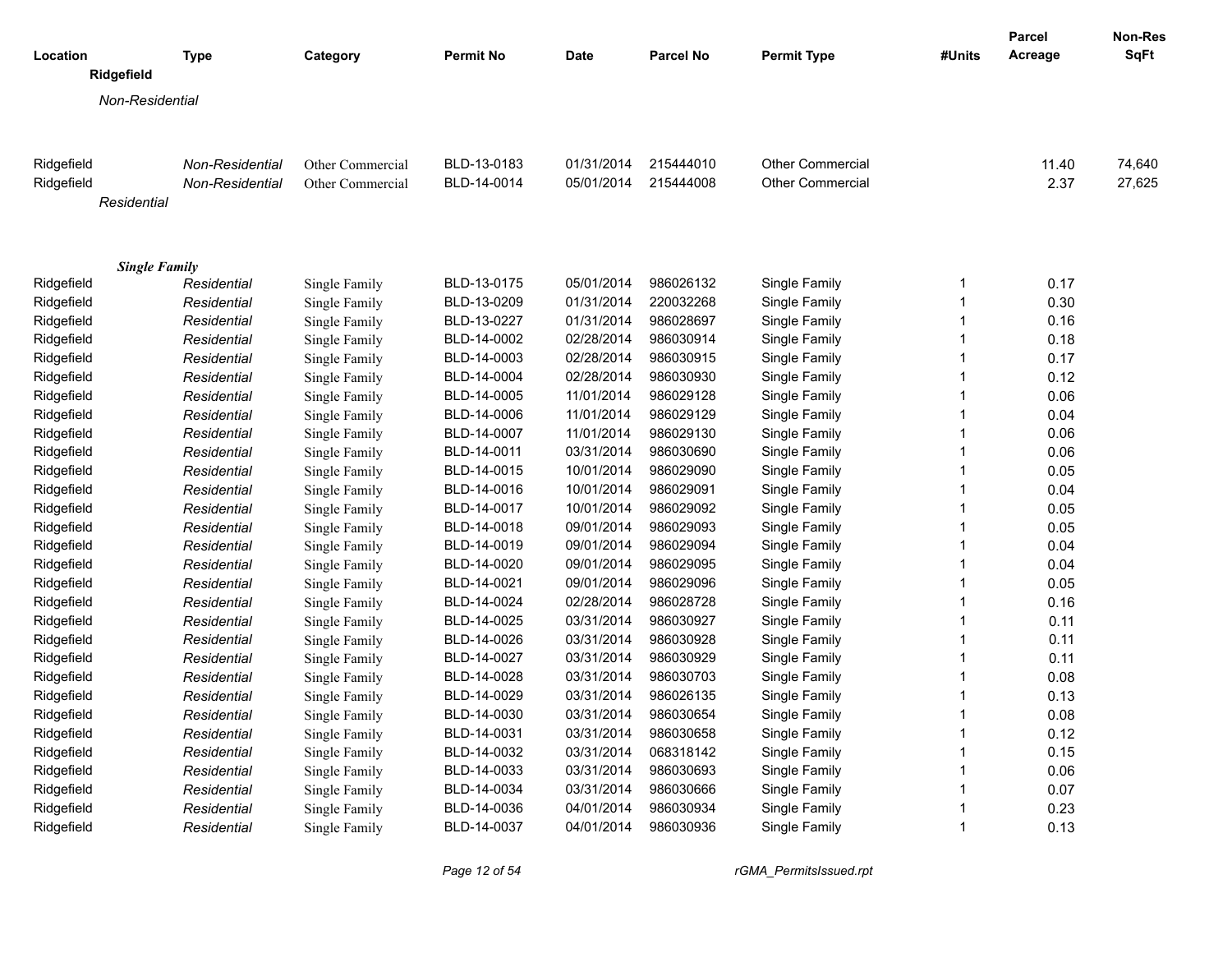| Location             | <b>Type</b> | Category      | <b>Permit No</b> | <b>Date</b> | <b>Parcel No</b> | <b>Permit Type</b> | #Units       | Parcel<br>Acreage | Non-Res<br>SqFt |
|----------------------|-------------|---------------|------------------|-------------|------------------|--------------------|--------------|-------------------|-----------------|
| Ridgefield           |             |               |                  |             |                  |                    |              |                   |                 |
| Residential          |             |               |                  |             |                  |                    |              |                   |                 |
|                      |             |               |                  |             |                  |                    |              |                   |                 |
|                      |             |               |                  |             |                  |                    |              |                   |                 |
| <b>Single Family</b> |             |               |                  |             |                  |                    |              |                   |                 |
| Ridgefield           | Residential | Single Family | BLD-14-0039      | 04/01/2014  | 986030935        | Single Family      | 1            | 0.13              |                 |
| Ridgefield           | Residential | Single Family | BLD-14-0042      | 04/01/2014  | 986030691        | Single Family      | 1            | 0.07              |                 |
| Ridgefield           | Residential | Single Family | BLD-14-0043      | 04/01/2014  | 986030692        | Single Family      | 1            | 0.07              |                 |
| Ridgefield           | Residential | Single Family | BLD-14-0047      | 04/01/2014  | 986030655        | Single Family      | 1            | 0.08              |                 |
| Ridgefield           | Residential | Single Family | BLD-14-0048      | 04/01/2014  | 986030933        | Single Family      | 1            | 0.12              |                 |
| Ridgefield           | Residential | Single Family | BLD-14-0049      | 04/01/2014  | 986030932        | Single Family      | 1            | 0.12              |                 |
| Ridgefield           | Residential | Single Family | BLD-14-0050      | 04/01/2014  | 986030931        | Single Family      | $\mathbf{1}$ | 0.12              |                 |
| Ridgefield           | Residential | Single Family | BLD-14-0051      | 04/01/2014  | 986030926        | Single Family      | 1            | 0.11              |                 |
| Ridgefield           | Residential | Single Family | BLD-14-0052      | 05/01/2014  | 986030925        | Single Family      | 1            | 0.11              |                 |
| Ridgefield           | Residential | Single Family | BLD-14-0053      | 04/01/2014  | 986030923        | Single Family      | 1            | 0.13              |                 |
| Ridgefield           | Residential | Single Family | BLD-14-0054      | 05/01/2014  | 986030922        | Single Family      | 1            | 0.12              |                 |
| Ridgefield           | Residential | Single Family | BLD-14-0055      | 05/01/2014  | 986030921        | Single Family      | 1            | 0.18              |                 |
| Ridgefield           | Residential | Single Family | BLD-14-0057      | 04/01/2014  | 986030919        | Single Family      | 1            | 0.13              |                 |
| Ridgefield           | Residential | Single Family | BLD-14-0058      | 04/01/2014  | 986030917        | Single Family      |              | 0.14              |                 |
| Ridgefield           | Residential | Single Family | BLD-14-0060      | 04/01/2014  | 986030672        | Single Family      | 1            | 0.07              |                 |
| Ridgefield           | Residential | Single Family | BLD-14-0063      | 05/01/2014  | 986033749        | Single Family      | 1            | 0.14              |                 |
| Ridgefield           | Residential | Single Family | BLD-14-0065      | 07/01/2014  | 986028734        | Single Family      | 1            | 0.17              |                 |
| Ridgefield           | Residential | Single Family | BLD-14-0071      | 05/01/2014  | 986028729        | Single Family      | 1            | 0.19              |                 |
| Ridgefield           | Residential | Single Family | BLD-14-0073      | 05/01/2014  | 068318224        | Single Family      | 1            | 0.15              |                 |
| Ridgefield           | Residential | Single Family | BLD-14-0075      | 05/01/2014  | 986030923        | Single Family      | 1            | 0.13              |                 |
| Ridgefield           | Residential | Single Family | BLD-14-0076      | 05/01/2014  | 986030918        | Single Family      | 1            | 0.10              |                 |
| Ridgefield           | Residential | Single Family | BLD-14-0077      | 07/01/2014  | 986033779        | Single Family      |              | 0.15              |                 |
| Ridgefield           | Residential | Single Family | BLD-14-0078      | 07/01/2014  | 986033778        | Single Family      | 1            | 0.14              |                 |
| Ridgefield           | Residential | Single Family | BLD-14-0081      | 05/01/2014  | 068318272        | Single Family      | 1            | 0.17              |                 |
| Ridgefield           | Residential | Single Family | BLD-14-0082      | 06/01/2014  | 986030920        | Single Family      | 1            | 0.10              |                 |
| Ridgefield           | Residential | Single Family | BLD-14-0084      | 06/01/2014  | 986028714        | Single Family      | 1            | 0.14              |                 |
| Ridgefield           | Residential | Single Family | BLD-14-0085      | 06/01/2014  | 986028190        | Single Family      | 1            | 0.10              |                 |
| Ridgefield           | Residential | Single Family | BLD-14-0087      | 06/01/2014  | 986033363        | Single Family      | 1            | 0.21              |                 |
| Ridgefield           | Residential | Single Family | BLD-14-0088      | 06/01/2014  | 067369120        | Single Family      | 1            | 0.19              |                 |
| Ridgefield           | Residential | Single Family | BLD-14-0091      | 06/01/2014  | 986030656        | Single Family      |              | 0.08              |                 |
| Ridgefield           | Residential | Single Family | BLD-14-0092      | 06/01/2014  | 986030661        | Single Family      | 1            | 0.11              |                 |
| Ridgefield           | Residential | Single Family | BLD-14-0094      | 06/01/2014  | 986028752        | Single Family      | 1            | 0.21              |                 |
| Ridgefield           | Residential | Single Family | BLD-14-0095      | 06/01/2014  | 986028751        | Single Family      | 1            | 0.16              |                 |
| Ridgefield           | Residential | Single Family | BLD-14-0096      | 07/01/2014  | 068318168        | Single Family      |              | 0.16              |                 |
| Ridgefield           | Residential | Single Family | BLD-14-0097      | 08/01/2014  | 068318296        | Single Family      | 1            | 0.15              |                 |

*Page 13 of 54 rGMA\_PermitsIssued.rpt*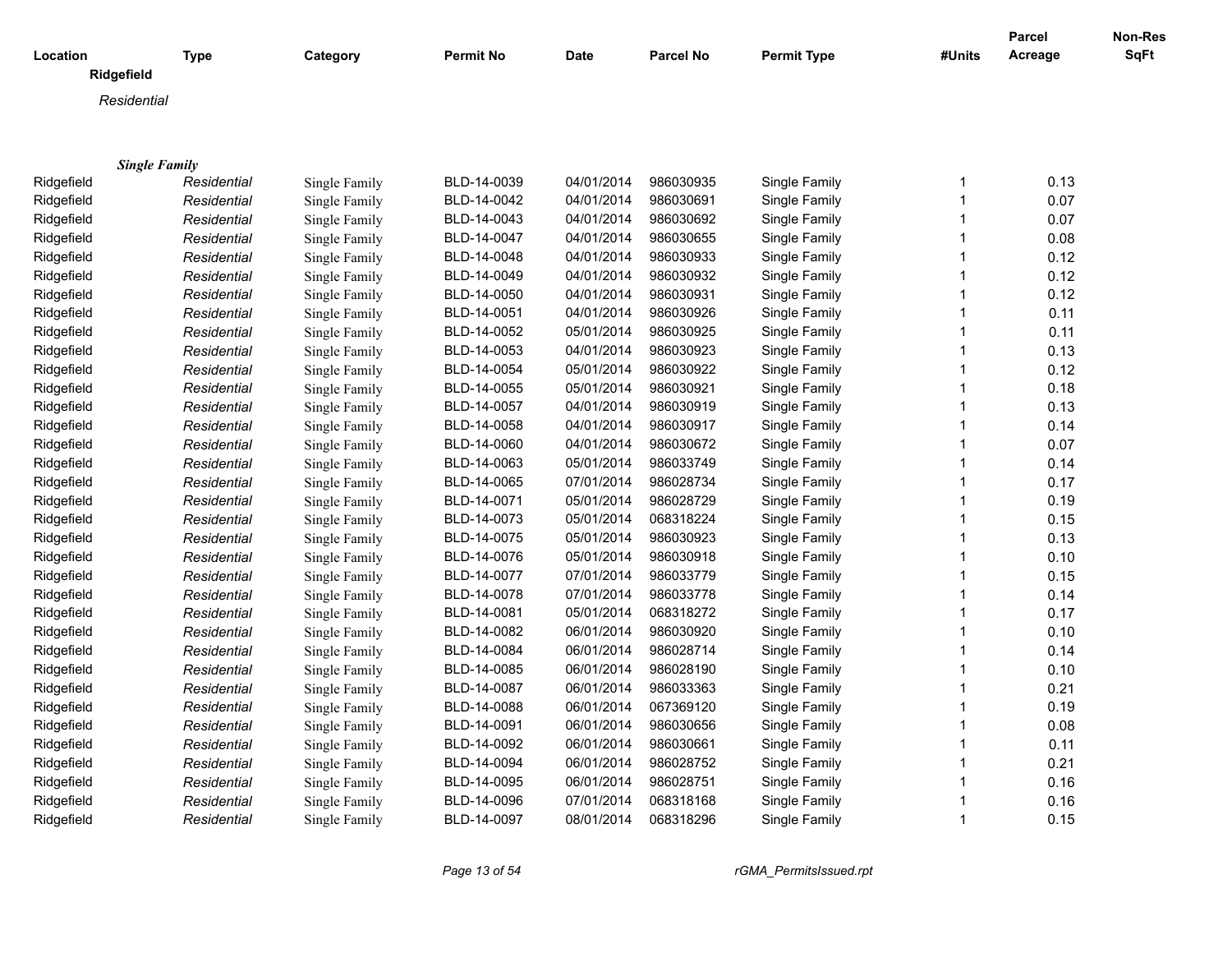|                      |             |               |                  |             |           |                    |              | Parcel              | <b>Non-Res</b> |
|----------------------|-------------|---------------|------------------|-------------|-----------|--------------------|--------------|---------------------|----------------|
| Location             | <b>Type</b> | Category      | <b>Permit No</b> | <b>Date</b> | Parcel No | <b>Permit Type</b> | #Units       | Acreage             | <b>SqFt</b>    |
| Ridgefield           |             |               |                  |             |           |                    |              |                     |                |
| Residential          |             |               |                  |             |           |                    |              |                     |                |
|                      |             |               |                  |             |           |                    |              |                     |                |
|                      |             |               |                  |             |           |                    |              |                     |                |
| <b>Single Family</b> |             |               |                  |             |           |                    |              |                     |                |
| Ridgefield           | Residential | Single Family | BLD-14-0098      | 07/01/2014  | 219380004 | Single Family      | 1            | 0.14                |                |
| Ridgefield           | Residential | Single Family | BLD-14-0099      | 07/01/2014  | 986028701 | Single Family      | $\mathbf{1}$ | 0.19                |                |
| Ridgefield           | Residential | Single Family | BLD-14-0105      | 09/01/2014  | 986030651 | Single Family      | 1            | 0.08                |                |
| Ridgefield           | Residential | Single Family | BLD-14-0109      | 07/01/2014  | 986028718 | Single Family      |              | 0.26                |                |
| Ridgefield           | Residential | Single Family | BLD-14-0111      | 08/01/2014  | 986033375 | Single Family      | 1            | 0.21                |                |
| Ridgefield           | Residential | Single Family | BLD-14-0115      | 07/01/2014  | 067369118 | Single Family      | 1            | 0.20                |                |
| Ridgefield           | Residential | Single Family | BLD-14-0116      | 08/01/2014  | 071045040 | Single Family      | 1            | 0.13                |                |
| Ridgefield           | Residential | Single Family | BLD-14-0117      | 08/01/2014  | 068318294 | Single Family      | 1            | 0.17                |                |
| Ridgefield           | Residential | Single Family | BLD-14-0118      | 08/01/2014  | 986028717 | Single Family      | 1            | 0.20                |                |
| Ridgefield           | Residential | Single Family | BLD-14-0119      | 08/01/2014  | 986030652 | Single Family      | 1            | 0.08                |                |
| Ridgefield           | Residential | Single Family | BLD-14-0120      | 08/01/2014  | 986033376 | Single Family      |              | 0.21                |                |
| Ridgefield           | Residential | Single Family | BLD-14-0121      | 08/01/2014  | 986028750 | Single Family      | 1            | 0.16                |                |
| Ridgefield           | Residential | Single Family | BLD-14-0125      | 08/01/2014  | 986028722 | Single Family      | 1            | 0.18                |                |
| Ridgefield           | Residential | Single Family | BLD-14-0126      | 08/01/2014  | 986030640 | Single Family      | 1            | 0.09                |                |
| Ridgefield           | Residential | Single Family | BLD-14-0129      | 08/01/2014  | 986030639 | Single Family      | 1            | 0.09                |                |
| Ridgefield           | Residential | Single Family | BLD-14-0132      | 09/01/2014  | 986033386 | Single Family      | $\mathbf 1$  | 0.32                |                |
| Ridgefield           | Residential | Single Family | BLD-14-0133      | 09/01/2014  | 986030641 | Single Family      | 1            | 0.09                |                |
| Ridgefield           | Residential | Single Family | BLD-14-0134      | 10/01/2014  | 067507005 | Single Family      | 1            | 0.20                |                |
| Ridgefield           | Residential | Single Family | BLD-14-0136      | 09/01/2014  | 986028716 | Single Family      | 1            | 0.16                |                |
| Ridgefield           | Residential | Single Family | BLD-14-0137      | 10/01/2014  | 067469000 | Single Family      | 1            | 1.39                |                |
| Ridgefield           | Residential | Single Family | BLD-14-0140      | 10/01/2014  | 121107004 | Single Family      | 1            | 0.38                |                |
| Ridgefield           | Residential | Single Family | BLD-14-0141      | 10/01/2014  | 986030645 | Single Family      | 1            | 0.08                |                |
| Ridgefield           | Residential | Single Family | BLD-14-0142      | 10/01/2014  | 986030663 | Single Family      | 1            | 0.11                |                |
| Ridgefield           | Residential | Single Family | BLD-14-0144      | 10/01/2014  | 219806000 | Single Family      | 1            | 1.67                |                |
| Ridgefield           | Residential | Single Family | BLD-14-0147      | 10/01/2014  | 067369158 | Single Family      |              | 0.27                |                |
| Ridgefield           | Residential | Single Family | BLD-14-0152      | 10/01/2014  | 986028707 | Single Family      | $\mathbf 1$  | 0.21                |                |
| Ridgefield           | Residential | Single Family | BLD-14-0153      | 10/01/2014  | 121061032 | Single Family      | 1            | 0.26                |                |
| Ridgefield           | Residential | Single Family | BLD-14-0160      | 11/01/2014  | 986028749 | Single Family      | 1            | 0.16                |                |
| Ridgefield           | Residential | Single Family | BLD-14-0166      | 12/01/2014  | 986033751 | Single Family      | 1            | 0.14                |                |
| Ridgefield           | Residential | Single Family | BLD-14-0170      | 12/01/2014  | 067369122 | Single Family      | 1            | 0.20                |                |
| Ridgefield           | Residential | Single Family | BLD-14-0171      | 12/01/2014  | 986033356 | Single Family      |              | 0.30                |                |
|                      |             |               |                  |             |           |                    | 96           | Total Single Family |                |
|                      |             |               |                  |             |           |                    |              |                     |                |

Ridgefield Sub Total 96 102,265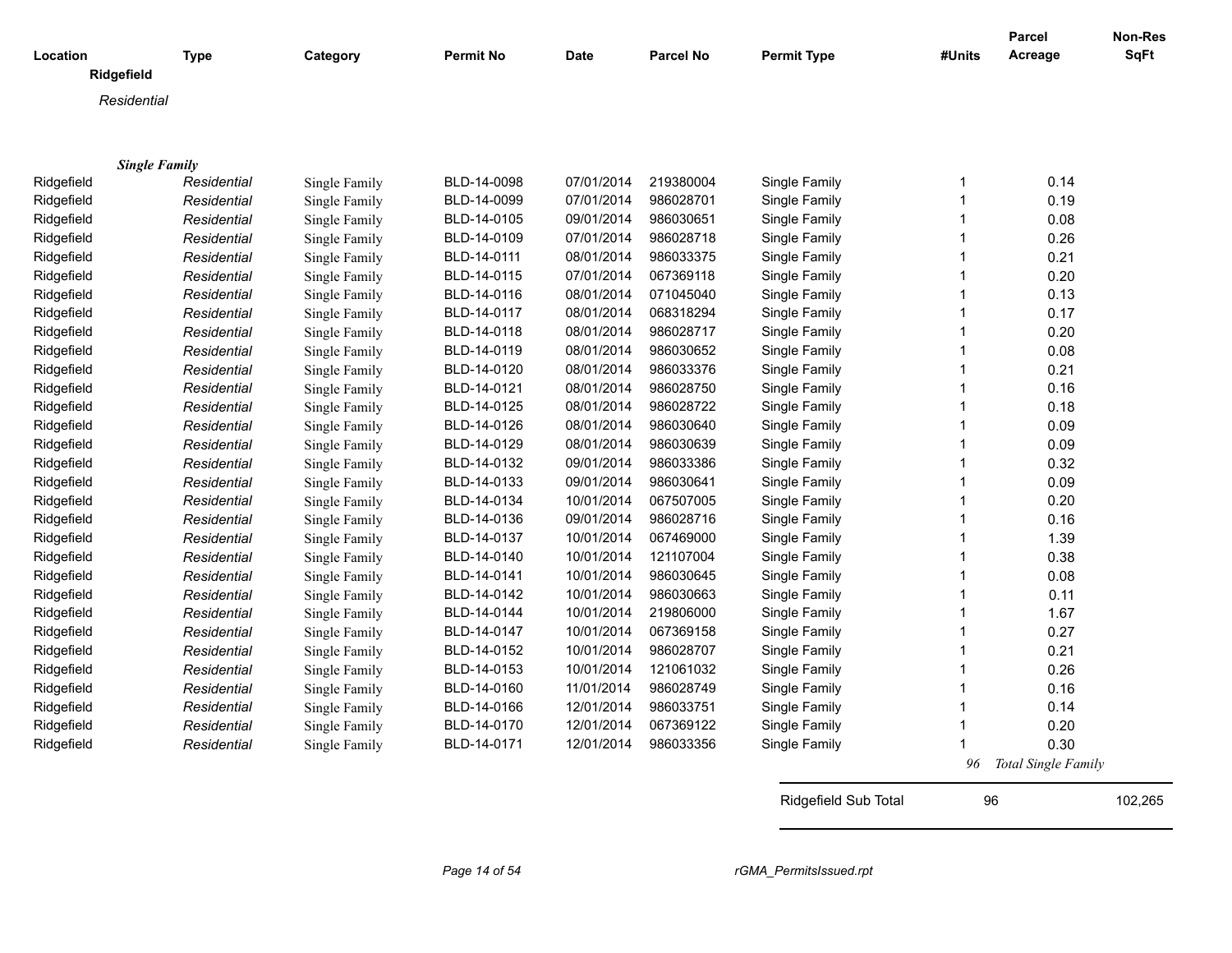| Location            | <b>Type</b>     | Category         | <b>Permit No</b> | <b>Date</b> | <b>Parcel No</b> | <b>Permit Type</b>      | #Units | <b>Parcel</b><br>Acreage | Non-Res<br><b>SqFt</b> |
|---------------------|-----------------|------------------|------------------|-------------|------------------|-------------------------|--------|--------------------------|------------------------|
| Vancouver           |                 |                  |                  |             |                  |                         |        |                          |                        |
| Non-Residential     |                 |                  |                  |             |                  |                         |        |                          |                        |
|                     |                 |                  |                  |             |                  |                         |        |                          |                        |
| Vancouver           | Non-Residential | Other Commercial | CMI-151895       | 02/28/2014  | 114930000        | <b>Other Commercial</b> |        | 8.18                     | 364                    |
| Vancouver           | Non-Residential | Other Commercial | CMI-151896       | 02/28/2014  | 114930000        | <b>Other Commercial</b> |        | 8.18                     | 9,492                  |
| Vancouver           | Non-Residential | Other Commercial | CMI-155601       | 01/21/2014  | 160080000        | <b>Other Commercial</b> |        | 1.40                     | 4,528                  |
| Vancouver           | Non-Residential | Other Commercial | CMI-156239       | 03/17/2014  | 164122000        | <b>Other Commercial</b> |        | 2.55                     | 21,945                 |
| Vancouver           | Non-Residential | Other Commercial | CMI-157178       | 02/21/2014  | 158419000        | <b>Other Commercial</b> |        | 12.75                    | 7,920                  |
| Vancouver           | Non-Residential | Other Commercial | CMI-157179       | 02/21/2014  | 158419000        | <b>Other Commercial</b> |        | 12.75                    | 10,800                 |
| Vancouver           | Non-Residential | Other Commercial | CMI-157180       | 02/21/2014  | 158419000        | <b>Other Commercial</b> |        | 12.75                    | 5,400                  |
| Vancouver           | Non-Residential | Other Commercial | CMI-159177       | 04/08/2014  | 000422000        | <b>Other Commercial</b> |        | 1.16                     | 20,485                 |
| Vancouver           | Non-Residential | Other Commercial | CMI-160129       | 05/02/2014  | 037910264        | <b>Other Commercial</b> |        | 1.19                     | 10,637                 |
| Vancouver           | Non-Residential | Other Commercial | CMI-160321       | 04/10/2014  | 037916569        | <b>Other Commercial</b> |        | 3.81                     | 8,400                  |
| Vancouver           | Non-Residential | Other Commercial | CMI-160616       | 09/02/2014  | 038279929        | <b>Other Commercial</b> |        | 53.15                    | 79,776                 |
| Vancouver           | Non-Residential | Other Commercial | CMI-161321       | 04/15/2014  | 158419000        | <b>Other Commercial</b> |        | 12.75                    | 5,550                  |
| Vancouver           | Non-Residential | Other Commercial | CMI-161322       | 04/08/2014  | 158419000        | <b>Other Commercial</b> |        | 12.75                    | 9,600                  |
| Vancouver           | Non-Residential | Other Commercial | CMI-161323       | 04/08/2014  | 158419000        | <b>Other Commercial</b> |        | 12.75                    | 9,600                  |
| Vancouver           | Non-Residential | Other Commercial | CMI-162629       | 08/05/2014  | 110320000        | <b>Other Commercial</b> |        | 0.96                     | 15,525                 |
| Vancouver           | Non-Residential | Other Commercial | CMI-162998       | 09/02/2014  | 000081000        | <b>Other Commercial</b> |        | 2.52                     | 4,400                  |
| Vancouver           | Non-Residential | Other Commercial | CMI-162999       | 09/02/2014  | 000081000        | <b>Other Commercial</b> |        | 2.52                     | 800                    |
| Vancouver           | Non-Residential | Other Commercial | CMI-164459       | 09/03/2014  | 176628002        | <b>Other Commercial</b> |        | 0.84                     | 8,400                  |
| Vancouver           | Non-Residential | Other Commercial | CMI-164604       | 07/14/2014  | 158419000        | <b>Other Commercial</b> |        | 12.75                    | 5,512                  |
| Vancouver           | Non-Residential | Other Commercial | CMI-165657       | 12/23/2014  | 158589000        | <b>Other Commercial</b> |        | 76.63                    | 155,561                |
| Vancouver           | Non-Residential | Other Commercial | CMI-165674       | 10/23/2014  | 176611025        | <b>Other Commercial</b> |        | 2.30                     | 28,700                 |
| Vancouver           | Non-Residential | Other Commercial | CMI-167338       | 10/09/2014  | 126463000        | <b>Other Commercial</b> |        | 1.16                     | 45,286                 |
| Vancouver           | Non-Residential | Other Commercial | CMI-169263       | 10/14/2014  | 152589000        | Other Commercial        |        | 5.54                     | 36,750                 |
| Residential         |                 |                  |                  |             |                  |                         |        |                          |                        |
|                     |                 |                  |                  |             |                  |                         |        |                          |                        |
| <b>Multi-Family</b> |                 |                  |                  |             |                  |                         |        |                          |                        |
| Vancouver           | Residential     | Duplex           | RES-162693       | 08/22/2014  | 033480000        | Duplex                  |        | 0.10                     |                        |
| Vancouver           | Residential     | Duplex           | RES-162736       | 08/07/2014  | 029373085        | Duplex                  |        | 0.13                     |                        |
| Vancouver           | Residential     | Multi-Family     | CMI-151872       | 02/28/2014  | 114930000        | Multi-Family            | 16     | 8.18                     |                        |
| Vancouver           | Residential     | Multi-Family     | CMI-151887       | 02/28/2014  | 114930000        | Multi-Family            | 18     | 8.18                     |                        |
| Vancouver           | Residential     | Multi-Family     | CMI-151888       | 02/28/2014  | 114930000        | Multi-Family            | 18     | 8.18                     |                        |
| Vancouver           | Residential     | Multi-Family     | CMI-151889       | 02/28/2014  | 114930000        | Multi-Family            | 28     | 8.18                     |                        |
| Vancouver           | Residential     | Multi-Family     | CMI-151890       | 02/28/2014  | 114930000        | Multi-Family            | 16     | 8.18                     |                        |
| Vancouver           | Residential     | Multi-Family     | CMI-151892       | 02/28/2014  | 114930000        | Multi-Family            | 18     | 8.18                     |                        |
| Vancouver           | Residential     | Multi-Family     | CMI-151893       | 02/28/2014  | 114930000        | Multi-Family            | 22     | 8.18                     |                        |

*Page 15 of 54 rGMA\_PermitsIssued.rpt*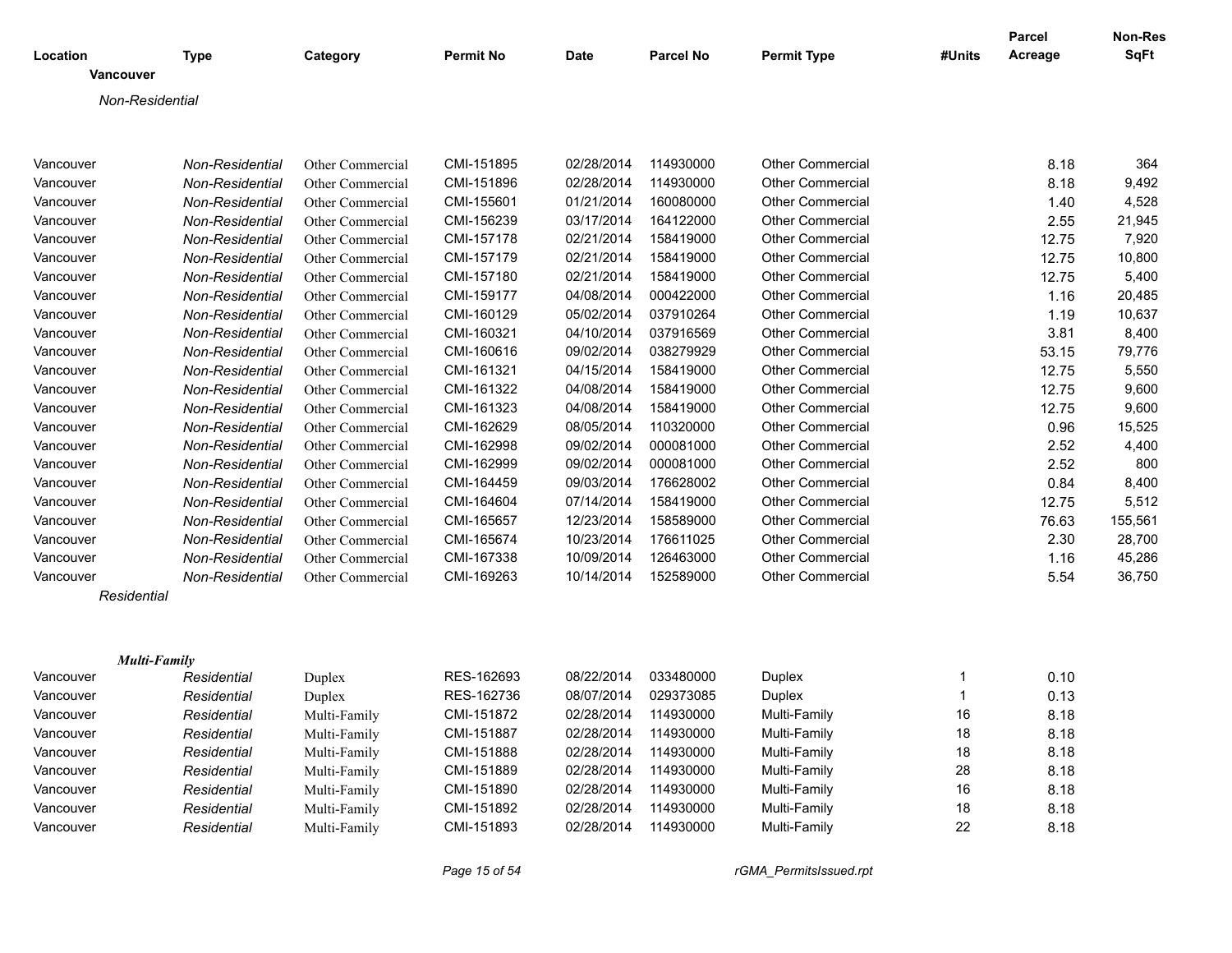| Location         | <b>Type</b>          | Category     | <b>Permit No</b> | <b>Date</b> | <b>Parcel No</b> | <b>Permit Type</b> | #Units         | <b>Parcel</b><br>Acreage | Non-Res<br>SqFt |
|------------------|----------------------|--------------|------------------|-------------|------------------|--------------------|----------------|--------------------------|-----------------|
| <b>Vancouver</b> |                      |              |                  |             |                  |                    |                |                          |                 |
| Residential      |                      |              |                  |             |                  |                    |                |                          |                 |
|                  |                      |              |                  |             |                  |                    |                |                          |                 |
|                  |                      |              |                  |             |                  |                    |                |                          |                 |
|                  | <b>Multi-Family</b>  |              |                  |             |                  |                    |                |                          |                 |
| Vancouver        | Residential          | Multi-Family | CMI-151894       | 02/28/2014  | 114930000        | Multi-Family       | 16             | 8.18                     |                 |
| Vancouver        | Residential          | Multi-Family | CMI-156684       | 02/24/2014  | 986031053        | Multi-Family       | 91             | 2.00                     |                 |
| Vancouver        | Residential          | Multi-Family | CMI-158765       | 07/10/2014  | 163541000        | Multi-Family       | 6              | 0.23                     |                 |
| Vancouver        | Residential          | Multi-Family | CMI-158766       | 07/10/2014  | 163541000        | Multi-Family       | $\overline{7}$ | 0.23                     |                 |
| Vancouver        | Residential          | Multi-Family | CMI-158768       | 07/10/2014  | 163541000        | Multi-Family       | $\mathsf 3$    | 0.23                     |                 |
| Vancouver        | Residential          | Multi-Family | CMI-162622       | 07/10/2014  | 163541000        | Multi-Family       | 4              | 0.23                     |                 |
| Vancouver        | Residential          | Multi-Family | CMI-162644       | 07/10/2014  | 163541000        | Multi-Family       | 4              | 0.23                     |                 |
| Vancouver        | Residential          | Multi-Family | CMI-162645       | 07/10/2014  | 163541000        | Multi-Family       | 6              | 0.23                     |                 |
| Vancouver        | Residential          | Multi-Family | CMI-162646       | 07/10/2014  | 163541000        | Multi-Family       | 5              | 0.23                     |                 |
| Vancouver        | Residential          | Multi-Family | CMI-162647       | 07/10/2014  | 163541000        | Multi-Family       | $\,6\,$        | 0.23                     |                 |
| Vancouver        | Residential          | Multi-Family | CMI-166654       | 08/22/2014  | 037916994        | Multi-Family       | 30             | 0.50                     |                 |
| Vancouver        | Residential          | Multi-Family | CMI-166656       | 08/22/2014  | 037916994        | Multi-Family       | 30             | 0.50                     |                 |
| Vancouver        | Residential          | Multi-Family | CMI-166675       | 08/22/2014  | 037916994        | Multi-Family       | 30             | 0.50                     |                 |
| Vancouver        | Residential          | Multi-Family | CMI-166676       | 08/22/2014  | 037916994        | Multi-Family       | 30             | 0.50                     |                 |
| Vancouver        | Residential          | Multi-Family | CMI-166677       | 08/22/2014  | 037916994        | Multi-Family       | 16             | 0.50                     |                 |
| Vancouver        | Residential          | Multi-Family | CMI-166678       | 08/22/2014  | 037916994        | Multi-Family       | 16             | 0.50                     |                 |
| Vancouver        | Residential          | Multi-Family | CMI-166679       | 08/22/2014  | 037916994        | Multi-Family       | 12             | 0.50                     |                 |
| Vancouver        | Residential          | Multi-Family | CMI-166680       | 08/22/2014  | 037916994        | Multi-Family       | 12             | 0.50                     |                 |
| Vancouver        | Residential          | Multi-Family | CMI-167409       | 07/31/2014  | 986031053        | Multi-Family       | 91             | 2.00                     |                 |
| Vancouver        | Residential          | Multi-Family | CMI-167833       | 09/17/2014  | 167673000        | Multi-Family       | $\,6$          | 9.80                     |                 |
| Vancouver        | Residential          | Multi-Family | CMI-170853       | 11/12/2014  | 163541000        | Multi-Family       | 6              | 0.23                     |                 |
| Vancouver        | Residential          | Multi-Family | CMI-170855       | 11/12/2014  | 163541000        | Multi-Family       | 6              | 0.23                     |                 |
| Vancouver        | Residential          | Multi-Family | CMI-170856       | 11/12/2014  | 163541000        | Multi-Family       | $\overline{7}$ | 0.23                     |                 |
| Vancouver        | Residential          | Multi-Family | CMI-170857       | 11/12/2014  | 163541000        | Multi-Family       | $\overline{7}$ | 0.23                     |                 |
| Vancouver        | Residential          | Multi-Family | CMI-170858       | 11/12/2014  | 163541000        | Multi-Family       | 4              | 0.23                     |                 |
| Vancouver        | Residential          | Multi-Family | CMI-170859       | 11/12/2014  | 163541000        | Multi-Family       | $\,6\,$        | 0.23                     |                 |
| Vancouver        | Residential          | Multi-Family | CMI-170860       | 11/12/2014  | 163541000        | Multi-Family       | 6              | 0.23                     |                 |
|                  |                      |              |                  |             |                  |                    | 60.            | Total Multi-Family       |                 |
|                  | <b>Single Family</b> |              |                  |             |                  |                    |                |                          |                 |
| Vancouver        | Residential          | Mobile Home  | RES-158954       | 02/03/2014  | 062172186        | Mobile Home        | $\mathbf{1}$   | 0.13                     |                 |
| Vancouver        | Residential          | Mobile Home  | RES-159175       | 01/17/2014  | 164089000        | Mobile Home        | $\mathbf{1}$   | 10.87                    |                 |
| Vancouver        | Residential          | Mobile Home  | RES-159615       | 02/10/2014  | 164089000        | Mobile Home        | $\mathbf 1$    | 10.87                    |                 |
| Vancouver        | Residential          | Mobile Home  | RES-159793       | 02/21/2014  | 164089000        | Mobile Home        | 1              | 10.87                    |                 |
| Vancouver        | Residential          | Mobile Home  | RES-159932       | 02/21/2014  | 164089000        | Mobile Home        | 1              | 10.87                    |                 |
| Vancouver        | Residential          | Mobile Home  | RES-160186       | 03/05/2014  | 110185796        | Mobile Home        | $\mathbf 1$    | 0.10                     |                 |

*Page 16 of 54 rGMA\_PermitsIssued.rpt*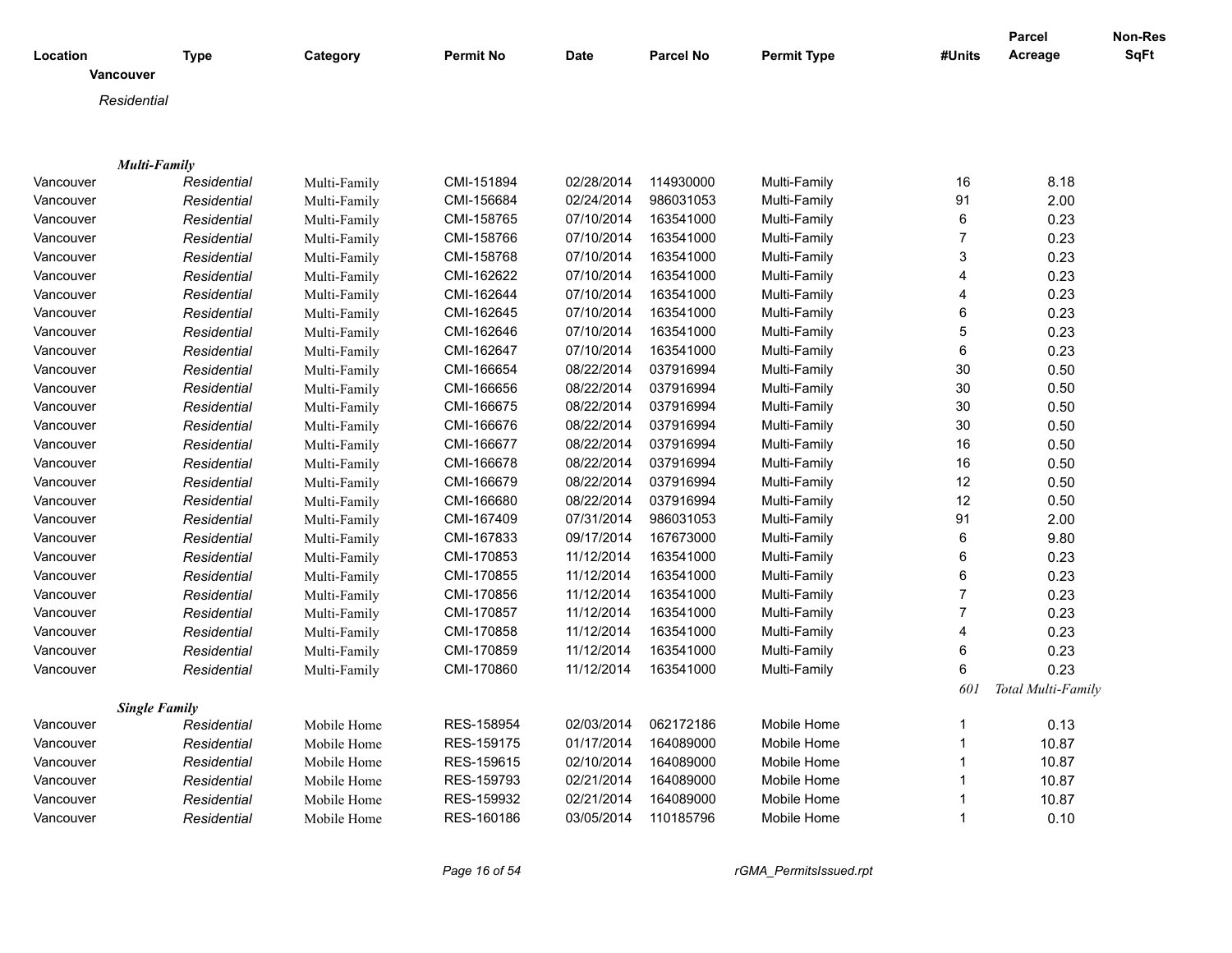| Location             | <b>Type</b> | Category      | <b>Permit No</b> | <b>Date</b> | <b>Parcel No</b> | <b>Permit Type</b> | #Units       | Parcel<br>Acreage | Non-Res<br><b>SqFt</b> |
|----------------------|-------------|---------------|------------------|-------------|------------------|--------------------|--------------|-------------------|------------------------|
| Vancouver            |             |               |                  |             |                  |                    |              |                   |                        |
| Residential          |             |               |                  |             |                  |                    |              |                   |                        |
|                      |             |               |                  |             |                  |                    |              |                   |                        |
|                      |             |               |                  |             |                  |                    |              |                   |                        |
| <b>Single Family</b> |             |               |                  |             |                  |                    |              |                   |                        |
| Vancouver            | Residential | Mobile Home   | RES-161853       | 04/15/2014  | 107780000        | Mobile Home        | 1            | 7.00              |                        |
| Vancouver            | Residential | Mobile Home   | RES-161855       | 04/15/2014  | 162707006        | Mobile Home        | $\mathbf{1}$ | 2.97              |                        |
| Vancouver            | Residential | Mobile Home   | RES-162041       | 04/22/2014  | 164089000        | Mobile Home        | 1            | 10.87             |                        |
| Vancouver            | Residential | Mobile Home   | RES-162632       | 05/08/2014  | 164089000        | Mobile Home        | $\mathbf{1}$ | 10.87             |                        |
| Vancouver            | Residential | Mobile Home   | RES-162932       | 05/23/2014  | 164089000        | Mobile Home        |              | 10.87             |                        |
| Vancouver            | Residential | Mobile Home   | RES-167322       | 08/18/2014  | 164089000        | Mobile Home        | $\mathbf{1}$ | 10.87             |                        |
| Vancouver            | Residential | Mobile Home   | RES-170699       | 10/03/2014  | 164089000        | Mobile Home        |              | 10.87             |                        |
| Vancouver            | Residential | Mobile Home   | RES-170934       | 10/13/2014  | 164089000        | Mobile Home        | 1            | 10.87             |                        |
| Vancouver            | Residential | Mobile Home   | RES-174086       | 12/12/2014  | 164089000        | Mobile Home        | 1            | 10.87             |                        |
| Vancouver            | Residential | Single Family | RES-153139       | 07/10/2014  | 163763266        | Single Family      | $\mathbf{1}$ | 0.05              |                        |
| Vancouver            | Residential | Single Family | RES-154324       | 02/13/2014  | 986029248        | Single Family      | 1            | 0.06              |                        |
| Vancouver            | Residential | Single Family | RES-154328       | 02/13/2014  | 986029251        | Single Family      | 1            | 0.06              |                        |
| Vancouver            | Residential | Single Family | RES-154329       | 02/13/2014  | 986029250        | Single Family      |              | 0.10              |                        |
| Vancouver            | Residential | Single Family | RES-154330       | 02/13/2014  | 986029249        | Single Family      | $\mathbf{1}$ | 0.10              |                        |
| Vancouver            | Residential | Single Family | RES-154645       | 01/06/2014  | 113434000        | Single Family      |              | 0.62              |                        |
| Vancouver            | Residential | Single Family | RES-154830       | 01/14/2014  | 163763222        | Single Family      | 1            | 0.04              |                        |
| Vancouver            | Residential | Single Family | RES-154832       | 01/14/2014  | 163763220        | Single Family      |              | 0.04              |                        |
| Vancouver            | Residential | Single Family | RES-156637       | 01/07/2014  | 034730000        | Single Family      | $\mathbf{1}$ | 0.11              |                        |
| Vancouver            | Residential | Single Family | RES-157271       | 01/07/2014  | 122575006        | Single Family      |              | 0.19              |                        |
| Vancouver            | Residential | Single Family | RES-157418       | 02/03/2014  | 986026524        | Single Family      | 1            | 0.08              |                        |
| Vancouver            | Residential | Single Family | RES-157419       | 01/30/2014  | 986026523        | Single Family      |              | 0.08              |                        |
| Vancouver            | Residential | Single Family | RES-157681       | 01/27/2014  | 165723078        | Single Family      |              | 0.04              |                        |
| Vancouver            | Residential | Single Family | RES-157682       | 01/27/2014  | 165723076        | Single Family      |              | 0.10              |                        |
| Vancouver            | Residential | Single Family | RES-157683       | 01/27/2014  | 165723080        | Single Family      | 1            | 0.04              |                        |
| Vancouver            | Residential | Single Family | RES-157684       | 01/27/2014  | 165723082        | Single Family      |              | 0.04              |                        |
| Vancouver            | Residential | Single Family | RES-157685       | 01/27/2014  | 165723084        | Single Family      | $\mathbf{1}$ | 0.06              |                        |
| Vancouver            | Residential | Single Family | RES-157864       | 01/08/2014  | 166820015        | Single Family      |              | 0.35              |                        |
| Vancouver            | Residential | Single Family | RES-158002       | 01/14/2014  | 164097035        | Single Family      | 1            | 0.18              |                        |
| Vancouver            | Residential | Single Family | RES-158018       | 01/14/2014  | 164097045        | Single Family      |              | 0.16              |                        |
| Vancouver            | Residential | Single Family | RES-158203       | 05/08/2014  | 166820010        | Single Family      |              | 0.35              |                        |
| Vancouver            | Residential | Single Family | RES-158308       | 02/10/2014  | 163505002        | Single Family      |              | 0.15              |                        |
| Vancouver            | Residential | Single Family | RES-158433       | 02/11/2014  | 110040000        | Single Family      | 1            | 1.10              |                        |
| Vancouver            | Residential | Single Family | RES-158546       | 01/24/2014  | 126808120        | Single Family      |              | 0.05              |                        |
|                      |             |               | RES-158548       | 01/24/2014  | 126808122        | Single Family      | 1            | 0.08              |                        |
| Vancouver            | Residential | Single Family |                  | 01/24/2014  |                  |                    | $\mathbf{1}$ |                   |                        |
| Vancouver            | Residential | Single Family | RES-158549       |             | 126808116        | Single Family      |              | 0.09              |                        |

*Page 17 of 54 rGMA\_PermitsIssued.rpt*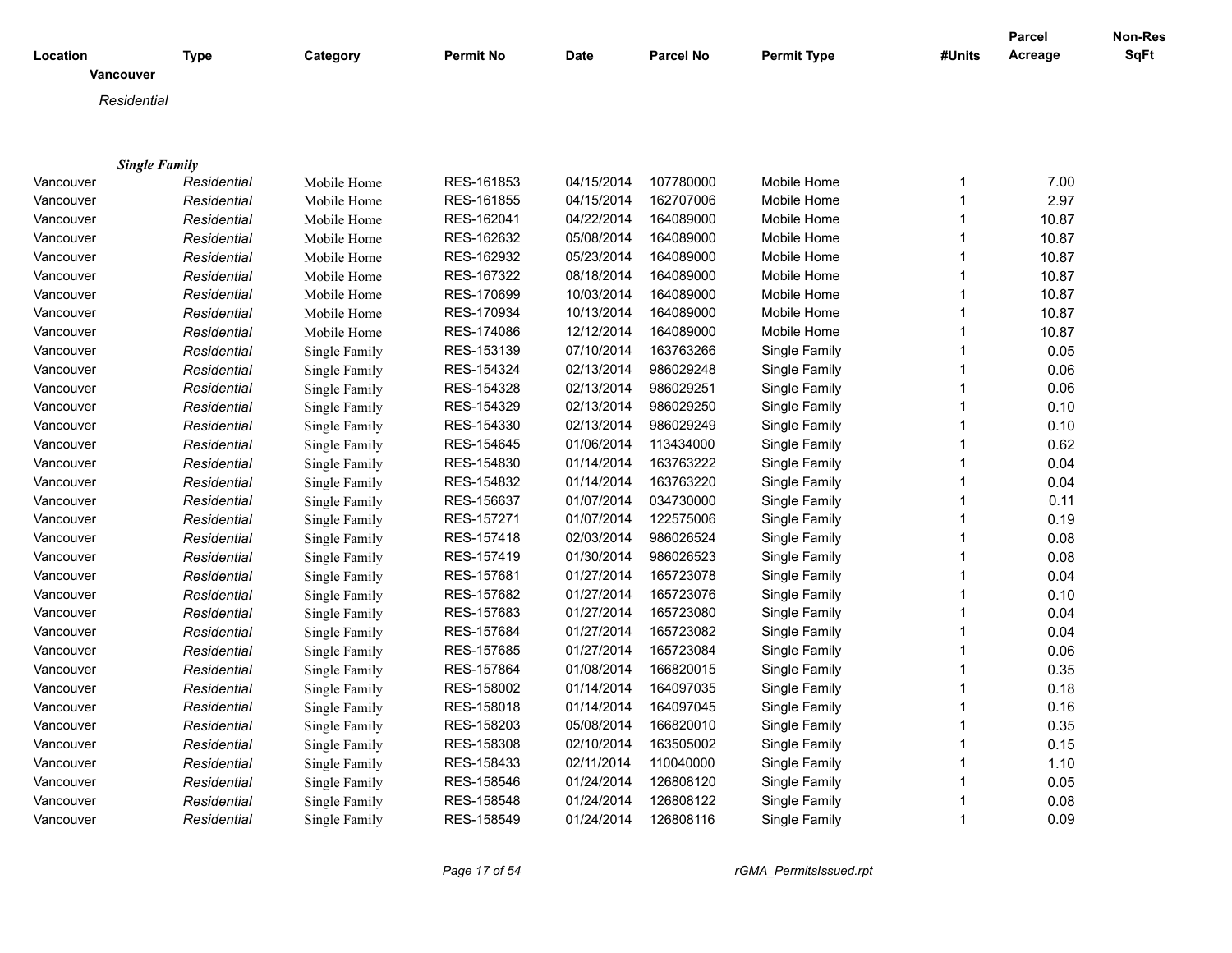| Location    | <b>Type</b>          | Category             | <b>Permit No</b> | Date       | <b>Parcel No</b> | <b>Permit Type</b> | #Units       | <b>Parcel</b><br>Acreage | Non-Res<br><b>SqFt</b> |
|-------------|----------------------|----------------------|------------------|------------|------------------|--------------------|--------------|--------------------------|------------------------|
| Vancouver   |                      |                      |                  |            |                  |                    |              |                          |                        |
| Residential |                      |                      |                  |            |                  |                    |              |                          |                        |
|             |                      |                      |                  |            |                  |                    |              |                          |                        |
|             |                      |                      |                  |            |                  |                    |              |                          |                        |
|             | <b>Single Family</b> |                      |                  |            |                  |                    |              |                          |                        |
| Vancouver   | Residential          | Single Family        | RES-158550       | 01/24/2014 | 126808118        | Single Family      | 1            | 0.05                     |                        |
| Vancouver   | Residential          | Single Family        | RES-158615       | 01/29/2014 | 166705000        | Single Family      | $\mathbf{1}$ | 0.23                     |                        |
| Vancouver   | Residential          | Single Family        | RES-159195       | 02/28/2014 | 166862003        | Single Family      | $\mathbf{1}$ | 0.29                     |                        |
| Vancouver   | Residential          | Single Family        | RES-159341       | 03/06/2014 | 163763224        | Single Family      | $\mathbf{1}$ | 0.04                     |                        |
| Vancouver   | Residential          | Single Family        | RES-159342       | 03/06/2014 | 163763226        | Single Family      | $\mathbf{1}$ | 0.04                     |                        |
| Vancouver   | Residential          | Single Family        | RES-159561       | 03/07/2014 | 986027947        | Single Family      | $\mathbf{1}$ | 0.14                     |                        |
| Vancouver   | Residential          | Single Family        | RES-159574       | 02/20/2014 | 109951162        | Single Family      | 1            | 0.06                     |                        |
| Vancouver   | Residential          | Single Family        | RES-159677       | 10/23/2014 | 058180000        | Single Family      | $\mathbf 1$  | 0.11                     |                        |
| Vancouver   | Residential          | Single Family        | RES-159715       | 03/03/2014 | 162661017        | Single Family      | $\mathbf 1$  | 0.09                     |                        |
| Vancouver   | Residential          | Single Family        | RES-159772       | 04/10/2014 | 113321000        | Single Family      | $\mathbf{1}$ | 0.51                     |                        |
| Vancouver   | Residential          | Single Family        | RES-160000       | 03/21/2014 | 986033341        | Single Family      | $\mathbf{1}$ | 0.21                     |                        |
| Vancouver   | Residential          | Single Family        | RES-160086       | 03/11/2014 | 061620000        | Single Family      | $\mathbf 1$  | 0.13                     |                        |
| Vancouver   | Residential          | Single Family        | RES-160266       | 03/10/2014 | 163763036        | Single Family      | $\mathbf{1}$ | 0.07                     |                        |
| Vancouver   | Residential          | Single Family        | RES-160267       | 03/10/2014 | 163763002        | Single Family      | $\mathbf{1}$ | 0.06                     |                        |
| Vancouver   | Residential          | Single Family        | RES-160394       | 03/26/2014 | 163763032        | Single Family      | $\mathbf{1}$ | 0.05                     |                        |
| Vancouver   | Residential          | Single Family        | RES-160395       | 03/26/2014 | 163763034        | Single Family      | $\mathbf{1}$ | 0.05                     |                        |
| Vancouver   | Residential          | Single Family        | RES-160396       | 03/26/2014 | 163763030        | Single Family      | $\mathbf{1}$ | 0.06                     |                        |
| Vancouver   | Residential          | Single Family        | RES-160399       | 03/18/2014 | 159338006        | Single Family      | $\mathbf{1}$ | 0.12                     |                        |
| Vancouver   | Residential          | Single Family        | RES-160640       | 05/02/2014 | 166774000        | Single Family      | 1            | 0.85                     |                        |
| Vancouver   | Residential          | Single Family        | RES-160762       | 04/02/2014 | 126808102        | Single Family      | $\mathbf 1$  | 0.05                     |                        |
| Vancouver   | Residential          | Single Family        | RES-160768       | 04/02/2014 | 126808100        | Single Family      | $\mathbf 1$  | 0.05                     |                        |
| Vancouver   | Residential          | Single Family        | RES-160769       | 04/02/2014 | 126808104        | Single Family      | $\mathbf{1}$ | 0.06                     |                        |
| Vancouver   | Residential          | Single Family        | RES-160770       | 04/02/2014 | 126808112        | Single Family      | $\mathbf{1}$ | 0.05                     |                        |
| Vancouver   | Residential          | Single Family        | RES-160771       | 04/02/2014 | 126808096        | Single Family      | $\mathbf{1}$ | 0.06                     |                        |
| Vancouver   | Residential          | Single Family        | RES-160772       | 04/02/2014 | 126808098        | Single Family      | $\mathbf{1}$ | 0.05                     |                        |
| Vancouver   | Residential          | Single Family        | RES-160773       | 04/02/2014 | 126808106        | Single Family      | $\mathbf{1}$ | 0.07                     |                        |
| Vancouver   | Residential          | Single Family        | RES-160774       | 04/02/2014 | 126808108        | Single Family      | $\mathbf{1}$ | 0.07                     |                        |
| Vancouver   |                      | Single Family        | RES-160775       | 04/02/2014 | 126808110        | Single Family      | $\mathbf{1}$ | 0.06                     |                        |
| Vancouver   | Residential          | Single Family        | RES-160776       | 04/02/2014 | 126808114        | Single Family      | $\mathbf{1}$ | 0.05                     |                        |
|             | Residential          |                      | RES-160796       | 04/16/2014 | 163763202        |                    | 1            | 0.06                     |                        |
| Vancouver   | Residential          | Single Family        |                  |            |                  | Single Family      |              |                          |                        |
| Vancouver   | Residential          | Single Family        | RES-160797       | 04/16/2014 | 163763200        | Single Family      | 1            | 0.04                     |                        |
| Vancouver   | Residential          | <b>Single Family</b> | RES-160798       | 11/12/2014 | 163763198        | Single Family      | 1            | 0.04                     |                        |
| Vancouver   | Residential          | Single Family        | RES-161113       | 04/03/2014 | 126808180        | Single Family      | 1            | 0.06                     |                        |
| Vancouver   | Residential          | Single Family        | RES-161114       | 04/03/2014 | 126808184        | Single Family      | 1            | 0.05                     |                        |
| Vancouver   | Residential          | Single Family        | RES-161115       | 04/03/2014 | 126808182        | Single Family      | $\mathbf{1}$ | 0.05                     |                        |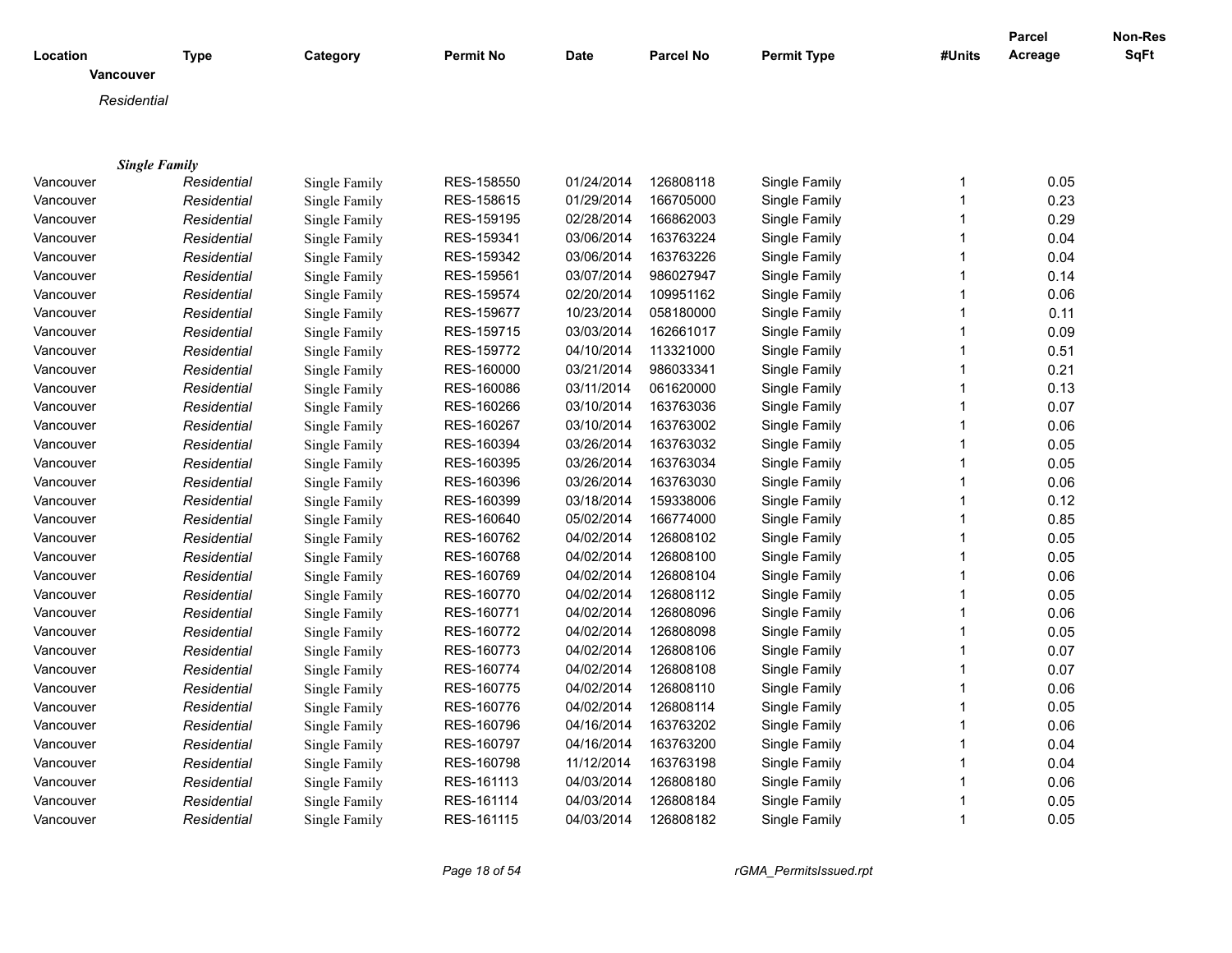| Vancouver<br>Residential<br><b>Single Family</b><br>0.06<br>Residential<br>Single Family<br>RES-161116<br>04/03/2014<br>126808186<br>Single Family<br>Vancouver<br>1<br>RES-161156<br>04/21/2014<br>037912212<br>Single Family<br>0.30<br>Vancouver<br>Residential<br>Single Family<br>$\mathbf 1$<br>RES-161212<br>04/02/2014<br>Single Family<br>0.06<br>Vancouver<br>Residential<br>Single Family<br>109951174<br>$\mathbf 1$<br>RES-161422<br>11/19/2014<br>986033334<br>Single Family<br>0.17<br>Vancouver<br>Residential<br>Single Family<br>RES-161425<br>05/09/2014<br>986033335<br>0.16<br>Vancouver<br>Residential<br>Single Family<br>Single Family<br>RES-161456<br>05/08/2014<br>122608000<br>Single Family<br>0.47<br>Vancouver<br>Residential<br>Single Family<br>04/04/2014<br>0.07<br>Vancouver<br>Single Family<br>RES-161467<br>109951176<br>Single Family<br>Residential<br>04/10/2014<br>986033340<br>0.22<br>Vancouver<br>Residential<br>Single Family<br>RES-161469<br>Single Family<br>-1<br>0.23<br>Residential<br>Single Family<br>RES-161471<br>05/09/2014<br>986033332<br>Single Family<br>Vancouver<br>-1<br>05/09/2014<br>0.21<br>Residential<br>Single Family<br>RES-161475<br>986033331<br>Single Family<br>Vancouver<br>-1<br>0.33<br>05/07/2014<br>Vancouver<br>Residential<br>Single Family<br>RES-161615<br>164701070<br>Single Family<br>$\mathbf 1$<br>0.05<br>RES-161683<br>04/18/2014<br>163763020<br>Vancouver<br>Residential<br>Single Family<br>Single Family<br>-1<br>Vancouver<br>RES-161720<br>05/08/2014<br>122575012<br>Single Family<br>0.19<br>Residential<br>Single Family<br>-1<br>RES-161844<br>10/06/2014<br>163763192<br>0.04<br>Vancouver<br>Single Family<br>Residential<br>Single Family<br>0.04<br>RES-161866<br>11/12/2014<br>163763190<br>Single Family<br>Vancouver<br>Residential<br>Single Family<br>04/18/2014<br>163763188<br>0.04<br>Vancouver<br>Residential<br>Single Family<br>RES-161867<br>Single Family<br>$\mathbf 1$<br>Single Family<br>RES-162110<br>06/03/2014<br>986033448<br>Single Family<br>0.16<br>Vancouver<br>Residential<br>$\mathbf 1$<br>12/19/2014<br>0.17<br>RES-162342<br>986033333<br>Single Family<br>Vancouver<br>Residential<br>Single Family<br>$\mathbf 1$<br>0.24<br>Single Family<br>RES-162402<br>05/12/2014<br>166834005<br>Single Family<br>Vancouver<br>Residential<br>-1<br>05/16/2014<br>0.06<br>Vancouver<br>Residential<br>RES-162623<br>109951158<br>Single Family<br>Single Family<br>RES-162648<br>05/16/2014<br>109951156<br>Single Family<br>0.06<br>Vancouver<br>Residential<br>Single Family<br>0.06<br>RES-162649<br>05/16/2014<br>109951160<br>Single Family<br>Residential<br>Single Family<br>Vancouver<br>0.16<br>RES-162776<br>06/05/2014<br>003810000<br>Single Family<br>Vancouver<br>Residential<br>Single Family<br>0.06<br>RES-162896<br>06/03/2014<br>126809022<br>Single Family<br>Vancouver<br>Residential<br>Single Family<br>-1<br>RES-162924<br>06/03/2014<br>126809024<br>Single Family<br>0.07<br>Vancouver<br>Residential<br>Single Family<br>0.23<br>RES-162966<br>05/27/2014<br>037918520<br>Single Family<br>Residential<br>Single Family<br>$\mathbf 1$<br>Vancouver<br>0.07<br>RES-163397<br>06/19/2014<br>986026526<br>Single Family<br>Vancouver<br>Residential<br>Single Family<br>$\mathbf 1$<br>RES-163406<br>06/18/2014<br>166632000<br>Single Family<br>0.81<br>Vancouver<br>Residential<br>Single Family<br>-1<br>RES-163436<br>06/13/2014<br>165723124<br>Single Family<br>0.04<br>Vancouver<br>Residential<br>Single Family<br>$\mathbf 1$<br>06/13/2014<br>165723122<br>0.04<br>Residential<br>RES-163438<br>Single Family<br>Vancouver<br>Single Family<br>RES-163439<br>06/13/2014<br>165723120<br>Single Family<br>0.06<br>Residential<br>Single Family<br>Vancouver<br>RES-163458<br>06/13/2014<br>165723126<br>Single Family<br>0.05<br>Vancouver<br>Residential<br>Single Family<br>-1<br>RES-163603<br>06/13/2014<br>163763004<br>Single Family<br>0.05<br>Vancouver<br>Residential<br>Single Family<br>07/10/2014<br>163763150<br>Single Family<br>0.04<br>Residential<br>Single Family<br>RES-163604<br>Vancouver<br>06/13/2014<br>163763152<br>RES-163605<br>$\mathbf 1$ | Location  | <b>Type</b> | Category      | <b>Permit No</b> | <b>Date</b> | <b>Parcel No</b> | <b>Permit Type</b> | #Units | <b>Parcel</b><br>Acreage | Non-Res<br><b>SqFt</b> |
|------------------------------------------------------------------------------------------------------------------------------------------------------------------------------------------------------------------------------------------------------------------------------------------------------------------------------------------------------------------------------------------------------------------------------------------------------------------------------------------------------------------------------------------------------------------------------------------------------------------------------------------------------------------------------------------------------------------------------------------------------------------------------------------------------------------------------------------------------------------------------------------------------------------------------------------------------------------------------------------------------------------------------------------------------------------------------------------------------------------------------------------------------------------------------------------------------------------------------------------------------------------------------------------------------------------------------------------------------------------------------------------------------------------------------------------------------------------------------------------------------------------------------------------------------------------------------------------------------------------------------------------------------------------------------------------------------------------------------------------------------------------------------------------------------------------------------------------------------------------------------------------------------------------------------------------------------------------------------------------------------------------------------------------------------------------------------------------------------------------------------------------------------------------------------------------------------------------------------------------------------------------------------------------------------------------------------------------------------------------------------------------------------------------------------------------------------------------------------------------------------------------------------------------------------------------------------------------------------------------------------------------------------------------------------------------------------------------------------------------------------------------------------------------------------------------------------------------------------------------------------------------------------------------------------------------------------------------------------------------------------------------------------------------------------------------------------------------------------------------------------------------------------------------------------------------------------------------------------------------------------------------------------------------------------------------------------------------------------------------------------------------------------------------------------------------------------------------------------------------------------------------------------------------------------------------------------------------------------------------------------------------------------------------------------------------------------------------------------------------------------------------------------------------------------------------------------------------------------------------------------------------------------------------------------------------------------------------------------------------------------------------------------------------------------------------------------------------------------------------------------------------------------------------------------------------------------------------------------------------|-----------|-------------|---------------|------------------|-------------|------------------|--------------------|--------|--------------------------|------------------------|
|                                                                                                                                                                                                                                                                                                                                                                                                                                                                                                                                                                                                                                                                                                                                                                                                                                                                                                                                                                                                                                                                                                                                                                                                                                                                                                                                                                                                                                                                                                                                                                                                                                                                                                                                                                                                                                                                                                                                                                                                                                                                                                                                                                                                                                                                                                                                                                                                                                                                                                                                                                                                                                                                                                                                                                                                                                                                                                                                                                                                                                                                                                                                                                                                                                                                                                                                                                                                                                                                                                                                                                                                                                                                                                                                                                                                                                                                                                                                                                                                                                                                                                                                                                                                                                          |           |             |               |                  |             |                  |                    |        |                          |                        |
|                                                                                                                                                                                                                                                                                                                                                                                                                                                                                                                                                                                                                                                                                                                                                                                                                                                                                                                                                                                                                                                                                                                                                                                                                                                                                                                                                                                                                                                                                                                                                                                                                                                                                                                                                                                                                                                                                                                                                                                                                                                                                                                                                                                                                                                                                                                                                                                                                                                                                                                                                                                                                                                                                                                                                                                                                                                                                                                                                                                                                                                                                                                                                                                                                                                                                                                                                                                                                                                                                                                                                                                                                                                                                                                                                                                                                                                                                                                                                                                                                                                                                                                                                                                                                                          |           |             |               |                  |             |                  |                    |        |                          |                        |
|                                                                                                                                                                                                                                                                                                                                                                                                                                                                                                                                                                                                                                                                                                                                                                                                                                                                                                                                                                                                                                                                                                                                                                                                                                                                                                                                                                                                                                                                                                                                                                                                                                                                                                                                                                                                                                                                                                                                                                                                                                                                                                                                                                                                                                                                                                                                                                                                                                                                                                                                                                                                                                                                                                                                                                                                                                                                                                                                                                                                                                                                                                                                                                                                                                                                                                                                                                                                                                                                                                                                                                                                                                                                                                                                                                                                                                                                                                                                                                                                                                                                                                                                                                                                                                          |           |             |               |                  |             |                  |                    |        |                          |                        |
|                                                                                                                                                                                                                                                                                                                                                                                                                                                                                                                                                                                                                                                                                                                                                                                                                                                                                                                                                                                                                                                                                                                                                                                                                                                                                                                                                                                                                                                                                                                                                                                                                                                                                                                                                                                                                                                                                                                                                                                                                                                                                                                                                                                                                                                                                                                                                                                                                                                                                                                                                                                                                                                                                                                                                                                                                                                                                                                                                                                                                                                                                                                                                                                                                                                                                                                                                                                                                                                                                                                                                                                                                                                                                                                                                                                                                                                                                                                                                                                                                                                                                                                                                                                                                                          |           |             |               |                  |             |                  |                    |        |                          |                        |
|                                                                                                                                                                                                                                                                                                                                                                                                                                                                                                                                                                                                                                                                                                                                                                                                                                                                                                                                                                                                                                                                                                                                                                                                                                                                                                                                                                                                                                                                                                                                                                                                                                                                                                                                                                                                                                                                                                                                                                                                                                                                                                                                                                                                                                                                                                                                                                                                                                                                                                                                                                                                                                                                                                                                                                                                                                                                                                                                                                                                                                                                                                                                                                                                                                                                                                                                                                                                                                                                                                                                                                                                                                                                                                                                                                                                                                                                                                                                                                                                                                                                                                                                                                                                                                          |           |             |               |                  |             |                  |                    |        |                          |                        |
|                                                                                                                                                                                                                                                                                                                                                                                                                                                                                                                                                                                                                                                                                                                                                                                                                                                                                                                                                                                                                                                                                                                                                                                                                                                                                                                                                                                                                                                                                                                                                                                                                                                                                                                                                                                                                                                                                                                                                                                                                                                                                                                                                                                                                                                                                                                                                                                                                                                                                                                                                                                                                                                                                                                                                                                                                                                                                                                                                                                                                                                                                                                                                                                                                                                                                                                                                                                                                                                                                                                                                                                                                                                                                                                                                                                                                                                                                                                                                                                                                                                                                                                                                                                                                                          |           |             |               |                  |             |                  |                    |        |                          |                        |
|                                                                                                                                                                                                                                                                                                                                                                                                                                                                                                                                                                                                                                                                                                                                                                                                                                                                                                                                                                                                                                                                                                                                                                                                                                                                                                                                                                                                                                                                                                                                                                                                                                                                                                                                                                                                                                                                                                                                                                                                                                                                                                                                                                                                                                                                                                                                                                                                                                                                                                                                                                                                                                                                                                                                                                                                                                                                                                                                                                                                                                                                                                                                                                                                                                                                                                                                                                                                                                                                                                                                                                                                                                                                                                                                                                                                                                                                                                                                                                                                                                                                                                                                                                                                                                          |           |             |               |                  |             |                  |                    |        |                          |                        |
|                                                                                                                                                                                                                                                                                                                                                                                                                                                                                                                                                                                                                                                                                                                                                                                                                                                                                                                                                                                                                                                                                                                                                                                                                                                                                                                                                                                                                                                                                                                                                                                                                                                                                                                                                                                                                                                                                                                                                                                                                                                                                                                                                                                                                                                                                                                                                                                                                                                                                                                                                                                                                                                                                                                                                                                                                                                                                                                                                                                                                                                                                                                                                                                                                                                                                                                                                                                                                                                                                                                                                                                                                                                                                                                                                                                                                                                                                                                                                                                                                                                                                                                                                                                                                                          |           |             |               |                  |             |                  |                    |        |                          |                        |
|                                                                                                                                                                                                                                                                                                                                                                                                                                                                                                                                                                                                                                                                                                                                                                                                                                                                                                                                                                                                                                                                                                                                                                                                                                                                                                                                                                                                                                                                                                                                                                                                                                                                                                                                                                                                                                                                                                                                                                                                                                                                                                                                                                                                                                                                                                                                                                                                                                                                                                                                                                                                                                                                                                                                                                                                                                                                                                                                                                                                                                                                                                                                                                                                                                                                                                                                                                                                                                                                                                                                                                                                                                                                                                                                                                                                                                                                                                                                                                                                                                                                                                                                                                                                                                          |           |             |               |                  |             |                  |                    |        |                          |                        |
|                                                                                                                                                                                                                                                                                                                                                                                                                                                                                                                                                                                                                                                                                                                                                                                                                                                                                                                                                                                                                                                                                                                                                                                                                                                                                                                                                                                                                                                                                                                                                                                                                                                                                                                                                                                                                                                                                                                                                                                                                                                                                                                                                                                                                                                                                                                                                                                                                                                                                                                                                                                                                                                                                                                                                                                                                                                                                                                                                                                                                                                                                                                                                                                                                                                                                                                                                                                                                                                                                                                                                                                                                                                                                                                                                                                                                                                                                                                                                                                                                                                                                                                                                                                                                                          |           |             |               |                  |             |                  |                    |        |                          |                        |
|                                                                                                                                                                                                                                                                                                                                                                                                                                                                                                                                                                                                                                                                                                                                                                                                                                                                                                                                                                                                                                                                                                                                                                                                                                                                                                                                                                                                                                                                                                                                                                                                                                                                                                                                                                                                                                                                                                                                                                                                                                                                                                                                                                                                                                                                                                                                                                                                                                                                                                                                                                                                                                                                                                                                                                                                                                                                                                                                                                                                                                                                                                                                                                                                                                                                                                                                                                                                                                                                                                                                                                                                                                                                                                                                                                                                                                                                                                                                                                                                                                                                                                                                                                                                                                          |           |             |               |                  |             |                  |                    |        |                          |                        |
|                                                                                                                                                                                                                                                                                                                                                                                                                                                                                                                                                                                                                                                                                                                                                                                                                                                                                                                                                                                                                                                                                                                                                                                                                                                                                                                                                                                                                                                                                                                                                                                                                                                                                                                                                                                                                                                                                                                                                                                                                                                                                                                                                                                                                                                                                                                                                                                                                                                                                                                                                                                                                                                                                                                                                                                                                                                                                                                                                                                                                                                                                                                                                                                                                                                                                                                                                                                                                                                                                                                                                                                                                                                                                                                                                                                                                                                                                                                                                                                                                                                                                                                                                                                                                                          |           |             |               |                  |             |                  |                    |        |                          |                        |
|                                                                                                                                                                                                                                                                                                                                                                                                                                                                                                                                                                                                                                                                                                                                                                                                                                                                                                                                                                                                                                                                                                                                                                                                                                                                                                                                                                                                                                                                                                                                                                                                                                                                                                                                                                                                                                                                                                                                                                                                                                                                                                                                                                                                                                                                                                                                                                                                                                                                                                                                                                                                                                                                                                                                                                                                                                                                                                                                                                                                                                                                                                                                                                                                                                                                                                                                                                                                                                                                                                                                                                                                                                                                                                                                                                                                                                                                                                                                                                                                                                                                                                                                                                                                                                          |           |             |               |                  |             |                  |                    |        |                          |                        |
|                                                                                                                                                                                                                                                                                                                                                                                                                                                                                                                                                                                                                                                                                                                                                                                                                                                                                                                                                                                                                                                                                                                                                                                                                                                                                                                                                                                                                                                                                                                                                                                                                                                                                                                                                                                                                                                                                                                                                                                                                                                                                                                                                                                                                                                                                                                                                                                                                                                                                                                                                                                                                                                                                                                                                                                                                                                                                                                                                                                                                                                                                                                                                                                                                                                                                                                                                                                                                                                                                                                                                                                                                                                                                                                                                                                                                                                                                                                                                                                                                                                                                                                                                                                                                                          |           |             |               |                  |             |                  |                    |        |                          |                        |
|                                                                                                                                                                                                                                                                                                                                                                                                                                                                                                                                                                                                                                                                                                                                                                                                                                                                                                                                                                                                                                                                                                                                                                                                                                                                                                                                                                                                                                                                                                                                                                                                                                                                                                                                                                                                                                                                                                                                                                                                                                                                                                                                                                                                                                                                                                                                                                                                                                                                                                                                                                                                                                                                                                                                                                                                                                                                                                                                                                                                                                                                                                                                                                                                                                                                                                                                                                                                                                                                                                                                                                                                                                                                                                                                                                                                                                                                                                                                                                                                                                                                                                                                                                                                                                          |           |             |               |                  |             |                  |                    |        |                          |                        |
|                                                                                                                                                                                                                                                                                                                                                                                                                                                                                                                                                                                                                                                                                                                                                                                                                                                                                                                                                                                                                                                                                                                                                                                                                                                                                                                                                                                                                                                                                                                                                                                                                                                                                                                                                                                                                                                                                                                                                                                                                                                                                                                                                                                                                                                                                                                                                                                                                                                                                                                                                                                                                                                                                                                                                                                                                                                                                                                                                                                                                                                                                                                                                                                                                                                                                                                                                                                                                                                                                                                                                                                                                                                                                                                                                                                                                                                                                                                                                                                                                                                                                                                                                                                                                                          |           |             |               |                  |             |                  |                    |        |                          |                        |
|                                                                                                                                                                                                                                                                                                                                                                                                                                                                                                                                                                                                                                                                                                                                                                                                                                                                                                                                                                                                                                                                                                                                                                                                                                                                                                                                                                                                                                                                                                                                                                                                                                                                                                                                                                                                                                                                                                                                                                                                                                                                                                                                                                                                                                                                                                                                                                                                                                                                                                                                                                                                                                                                                                                                                                                                                                                                                                                                                                                                                                                                                                                                                                                                                                                                                                                                                                                                                                                                                                                                                                                                                                                                                                                                                                                                                                                                                                                                                                                                                                                                                                                                                                                                                                          |           |             |               |                  |             |                  |                    |        |                          |                        |
|                                                                                                                                                                                                                                                                                                                                                                                                                                                                                                                                                                                                                                                                                                                                                                                                                                                                                                                                                                                                                                                                                                                                                                                                                                                                                                                                                                                                                                                                                                                                                                                                                                                                                                                                                                                                                                                                                                                                                                                                                                                                                                                                                                                                                                                                                                                                                                                                                                                                                                                                                                                                                                                                                                                                                                                                                                                                                                                                                                                                                                                                                                                                                                                                                                                                                                                                                                                                                                                                                                                                                                                                                                                                                                                                                                                                                                                                                                                                                                                                                                                                                                                                                                                                                                          |           |             |               |                  |             |                  |                    |        |                          |                        |
|                                                                                                                                                                                                                                                                                                                                                                                                                                                                                                                                                                                                                                                                                                                                                                                                                                                                                                                                                                                                                                                                                                                                                                                                                                                                                                                                                                                                                                                                                                                                                                                                                                                                                                                                                                                                                                                                                                                                                                                                                                                                                                                                                                                                                                                                                                                                                                                                                                                                                                                                                                                                                                                                                                                                                                                                                                                                                                                                                                                                                                                                                                                                                                                                                                                                                                                                                                                                                                                                                                                                                                                                                                                                                                                                                                                                                                                                                                                                                                                                                                                                                                                                                                                                                                          |           |             |               |                  |             |                  |                    |        |                          |                        |
|                                                                                                                                                                                                                                                                                                                                                                                                                                                                                                                                                                                                                                                                                                                                                                                                                                                                                                                                                                                                                                                                                                                                                                                                                                                                                                                                                                                                                                                                                                                                                                                                                                                                                                                                                                                                                                                                                                                                                                                                                                                                                                                                                                                                                                                                                                                                                                                                                                                                                                                                                                                                                                                                                                                                                                                                                                                                                                                                                                                                                                                                                                                                                                                                                                                                                                                                                                                                                                                                                                                                                                                                                                                                                                                                                                                                                                                                                                                                                                                                                                                                                                                                                                                                                                          |           |             |               |                  |             |                  |                    |        |                          |                        |
|                                                                                                                                                                                                                                                                                                                                                                                                                                                                                                                                                                                                                                                                                                                                                                                                                                                                                                                                                                                                                                                                                                                                                                                                                                                                                                                                                                                                                                                                                                                                                                                                                                                                                                                                                                                                                                                                                                                                                                                                                                                                                                                                                                                                                                                                                                                                                                                                                                                                                                                                                                                                                                                                                                                                                                                                                                                                                                                                                                                                                                                                                                                                                                                                                                                                                                                                                                                                                                                                                                                                                                                                                                                                                                                                                                                                                                                                                                                                                                                                                                                                                                                                                                                                                                          |           |             |               |                  |             |                  |                    |        |                          |                        |
|                                                                                                                                                                                                                                                                                                                                                                                                                                                                                                                                                                                                                                                                                                                                                                                                                                                                                                                                                                                                                                                                                                                                                                                                                                                                                                                                                                                                                                                                                                                                                                                                                                                                                                                                                                                                                                                                                                                                                                                                                                                                                                                                                                                                                                                                                                                                                                                                                                                                                                                                                                                                                                                                                                                                                                                                                                                                                                                                                                                                                                                                                                                                                                                                                                                                                                                                                                                                                                                                                                                                                                                                                                                                                                                                                                                                                                                                                                                                                                                                                                                                                                                                                                                                                                          |           |             |               |                  |             |                  |                    |        |                          |                        |
|                                                                                                                                                                                                                                                                                                                                                                                                                                                                                                                                                                                                                                                                                                                                                                                                                                                                                                                                                                                                                                                                                                                                                                                                                                                                                                                                                                                                                                                                                                                                                                                                                                                                                                                                                                                                                                                                                                                                                                                                                                                                                                                                                                                                                                                                                                                                                                                                                                                                                                                                                                                                                                                                                                                                                                                                                                                                                                                                                                                                                                                                                                                                                                                                                                                                                                                                                                                                                                                                                                                                                                                                                                                                                                                                                                                                                                                                                                                                                                                                                                                                                                                                                                                                                                          |           |             |               |                  |             |                  |                    |        |                          |                        |
|                                                                                                                                                                                                                                                                                                                                                                                                                                                                                                                                                                                                                                                                                                                                                                                                                                                                                                                                                                                                                                                                                                                                                                                                                                                                                                                                                                                                                                                                                                                                                                                                                                                                                                                                                                                                                                                                                                                                                                                                                                                                                                                                                                                                                                                                                                                                                                                                                                                                                                                                                                                                                                                                                                                                                                                                                                                                                                                                                                                                                                                                                                                                                                                                                                                                                                                                                                                                                                                                                                                                                                                                                                                                                                                                                                                                                                                                                                                                                                                                                                                                                                                                                                                                                                          |           |             |               |                  |             |                  |                    |        |                          |                        |
|                                                                                                                                                                                                                                                                                                                                                                                                                                                                                                                                                                                                                                                                                                                                                                                                                                                                                                                                                                                                                                                                                                                                                                                                                                                                                                                                                                                                                                                                                                                                                                                                                                                                                                                                                                                                                                                                                                                                                                                                                                                                                                                                                                                                                                                                                                                                                                                                                                                                                                                                                                                                                                                                                                                                                                                                                                                                                                                                                                                                                                                                                                                                                                                                                                                                                                                                                                                                                                                                                                                                                                                                                                                                                                                                                                                                                                                                                                                                                                                                                                                                                                                                                                                                                                          |           |             |               |                  |             |                  |                    |        |                          |                        |
|                                                                                                                                                                                                                                                                                                                                                                                                                                                                                                                                                                                                                                                                                                                                                                                                                                                                                                                                                                                                                                                                                                                                                                                                                                                                                                                                                                                                                                                                                                                                                                                                                                                                                                                                                                                                                                                                                                                                                                                                                                                                                                                                                                                                                                                                                                                                                                                                                                                                                                                                                                                                                                                                                                                                                                                                                                                                                                                                                                                                                                                                                                                                                                                                                                                                                                                                                                                                                                                                                                                                                                                                                                                                                                                                                                                                                                                                                                                                                                                                                                                                                                                                                                                                                                          |           |             |               |                  |             |                  |                    |        |                          |                        |
|                                                                                                                                                                                                                                                                                                                                                                                                                                                                                                                                                                                                                                                                                                                                                                                                                                                                                                                                                                                                                                                                                                                                                                                                                                                                                                                                                                                                                                                                                                                                                                                                                                                                                                                                                                                                                                                                                                                                                                                                                                                                                                                                                                                                                                                                                                                                                                                                                                                                                                                                                                                                                                                                                                                                                                                                                                                                                                                                                                                                                                                                                                                                                                                                                                                                                                                                                                                                                                                                                                                                                                                                                                                                                                                                                                                                                                                                                                                                                                                                                                                                                                                                                                                                                                          |           |             |               |                  |             |                  |                    |        |                          |                        |
|                                                                                                                                                                                                                                                                                                                                                                                                                                                                                                                                                                                                                                                                                                                                                                                                                                                                                                                                                                                                                                                                                                                                                                                                                                                                                                                                                                                                                                                                                                                                                                                                                                                                                                                                                                                                                                                                                                                                                                                                                                                                                                                                                                                                                                                                                                                                                                                                                                                                                                                                                                                                                                                                                                                                                                                                                                                                                                                                                                                                                                                                                                                                                                                                                                                                                                                                                                                                                                                                                                                                                                                                                                                                                                                                                                                                                                                                                                                                                                                                                                                                                                                                                                                                                                          |           |             |               |                  |             |                  |                    |        |                          |                        |
|                                                                                                                                                                                                                                                                                                                                                                                                                                                                                                                                                                                                                                                                                                                                                                                                                                                                                                                                                                                                                                                                                                                                                                                                                                                                                                                                                                                                                                                                                                                                                                                                                                                                                                                                                                                                                                                                                                                                                                                                                                                                                                                                                                                                                                                                                                                                                                                                                                                                                                                                                                                                                                                                                                                                                                                                                                                                                                                                                                                                                                                                                                                                                                                                                                                                                                                                                                                                                                                                                                                                                                                                                                                                                                                                                                                                                                                                                                                                                                                                                                                                                                                                                                                                                                          |           |             |               |                  |             |                  |                    |        |                          |                        |
|                                                                                                                                                                                                                                                                                                                                                                                                                                                                                                                                                                                                                                                                                                                                                                                                                                                                                                                                                                                                                                                                                                                                                                                                                                                                                                                                                                                                                                                                                                                                                                                                                                                                                                                                                                                                                                                                                                                                                                                                                                                                                                                                                                                                                                                                                                                                                                                                                                                                                                                                                                                                                                                                                                                                                                                                                                                                                                                                                                                                                                                                                                                                                                                                                                                                                                                                                                                                                                                                                                                                                                                                                                                                                                                                                                                                                                                                                                                                                                                                                                                                                                                                                                                                                                          |           |             |               |                  |             |                  |                    |        |                          |                        |
|                                                                                                                                                                                                                                                                                                                                                                                                                                                                                                                                                                                                                                                                                                                                                                                                                                                                                                                                                                                                                                                                                                                                                                                                                                                                                                                                                                                                                                                                                                                                                                                                                                                                                                                                                                                                                                                                                                                                                                                                                                                                                                                                                                                                                                                                                                                                                                                                                                                                                                                                                                                                                                                                                                                                                                                                                                                                                                                                                                                                                                                                                                                                                                                                                                                                                                                                                                                                                                                                                                                                                                                                                                                                                                                                                                                                                                                                                                                                                                                                                                                                                                                                                                                                                                          |           |             |               |                  |             |                  |                    |        |                          |                        |
|                                                                                                                                                                                                                                                                                                                                                                                                                                                                                                                                                                                                                                                                                                                                                                                                                                                                                                                                                                                                                                                                                                                                                                                                                                                                                                                                                                                                                                                                                                                                                                                                                                                                                                                                                                                                                                                                                                                                                                                                                                                                                                                                                                                                                                                                                                                                                                                                                                                                                                                                                                                                                                                                                                                                                                                                                                                                                                                                                                                                                                                                                                                                                                                                                                                                                                                                                                                                                                                                                                                                                                                                                                                                                                                                                                                                                                                                                                                                                                                                                                                                                                                                                                                                                                          |           |             |               |                  |             |                  |                    |        |                          |                        |
|                                                                                                                                                                                                                                                                                                                                                                                                                                                                                                                                                                                                                                                                                                                                                                                                                                                                                                                                                                                                                                                                                                                                                                                                                                                                                                                                                                                                                                                                                                                                                                                                                                                                                                                                                                                                                                                                                                                                                                                                                                                                                                                                                                                                                                                                                                                                                                                                                                                                                                                                                                                                                                                                                                                                                                                                                                                                                                                                                                                                                                                                                                                                                                                                                                                                                                                                                                                                                                                                                                                                                                                                                                                                                                                                                                                                                                                                                                                                                                                                                                                                                                                                                                                                                                          |           |             |               |                  |             |                  |                    |        |                          |                        |
|                                                                                                                                                                                                                                                                                                                                                                                                                                                                                                                                                                                                                                                                                                                                                                                                                                                                                                                                                                                                                                                                                                                                                                                                                                                                                                                                                                                                                                                                                                                                                                                                                                                                                                                                                                                                                                                                                                                                                                                                                                                                                                                                                                                                                                                                                                                                                                                                                                                                                                                                                                                                                                                                                                                                                                                                                                                                                                                                                                                                                                                                                                                                                                                                                                                                                                                                                                                                                                                                                                                                                                                                                                                                                                                                                                                                                                                                                                                                                                                                                                                                                                                                                                                                                                          |           |             |               |                  |             |                  |                    |        |                          |                        |
|                                                                                                                                                                                                                                                                                                                                                                                                                                                                                                                                                                                                                                                                                                                                                                                                                                                                                                                                                                                                                                                                                                                                                                                                                                                                                                                                                                                                                                                                                                                                                                                                                                                                                                                                                                                                                                                                                                                                                                                                                                                                                                                                                                                                                                                                                                                                                                                                                                                                                                                                                                                                                                                                                                                                                                                                                                                                                                                                                                                                                                                                                                                                                                                                                                                                                                                                                                                                                                                                                                                                                                                                                                                                                                                                                                                                                                                                                                                                                                                                                                                                                                                                                                                                                                          |           |             |               |                  |             |                  |                    |        |                          |                        |
|                                                                                                                                                                                                                                                                                                                                                                                                                                                                                                                                                                                                                                                                                                                                                                                                                                                                                                                                                                                                                                                                                                                                                                                                                                                                                                                                                                                                                                                                                                                                                                                                                                                                                                                                                                                                                                                                                                                                                                                                                                                                                                                                                                                                                                                                                                                                                                                                                                                                                                                                                                                                                                                                                                                                                                                                                                                                                                                                                                                                                                                                                                                                                                                                                                                                                                                                                                                                                                                                                                                                                                                                                                                                                                                                                                                                                                                                                                                                                                                                                                                                                                                                                                                                                                          |           |             |               |                  |             |                  |                    |        |                          |                        |
|                                                                                                                                                                                                                                                                                                                                                                                                                                                                                                                                                                                                                                                                                                                                                                                                                                                                                                                                                                                                                                                                                                                                                                                                                                                                                                                                                                                                                                                                                                                                                                                                                                                                                                                                                                                                                                                                                                                                                                                                                                                                                                                                                                                                                                                                                                                                                                                                                                                                                                                                                                                                                                                                                                                                                                                                                                                                                                                                                                                                                                                                                                                                                                                                                                                                                                                                                                                                                                                                                                                                                                                                                                                                                                                                                                                                                                                                                                                                                                                                                                                                                                                                                                                                                                          |           |             |               |                  |             |                  |                    |        |                          |                        |
|                                                                                                                                                                                                                                                                                                                                                                                                                                                                                                                                                                                                                                                                                                                                                                                                                                                                                                                                                                                                                                                                                                                                                                                                                                                                                                                                                                                                                                                                                                                                                                                                                                                                                                                                                                                                                                                                                                                                                                                                                                                                                                                                                                                                                                                                                                                                                                                                                                                                                                                                                                                                                                                                                                                                                                                                                                                                                                                                                                                                                                                                                                                                                                                                                                                                                                                                                                                                                                                                                                                                                                                                                                                                                                                                                                                                                                                                                                                                                                                                                                                                                                                                                                                                                                          |           |             |               |                  |             |                  |                    |        |                          |                        |
|                                                                                                                                                                                                                                                                                                                                                                                                                                                                                                                                                                                                                                                                                                                                                                                                                                                                                                                                                                                                                                                                                                                                                                                                                                                                                                                                                                                                                                                                                                                                                                                                                                                                                                                                                                                                                                                                                                                                                                                                                                                                                                                                                                                                                                                                                                                                                                                                                                                                                                                                                                                                                                                                                                                                                                                                                                                                                                                                                                                                                                                                                                                                                                                                                                                                                                                                                                                                                                                                                                                                                                                                                                                                                                                                                                                                                                                                                                                                                                                                                                                                                                                                                                                                                                          |           |             |               |                  |             |                  |                    |        |                          |                        |
|                                                                                                                                                                                                                                                                                                                                                                                                                                                                                                                                                                                                                                                                                                                                                                                                                                                                                                                                                                                                                                                                                                                                                                                                                                                                                                                                                                                                                                                                                                                                                                                                                                                                                                                                                                                                                                                                                                                                                                                                                                                                                                                                                                                                                                                                                                                                                                                                                                                                                                                                                                                                                                                                                                                                                                                                                                                                                                                                                                                                                                                                                                                                                                                                                                                                                                                                                                                                                                                                                                                                                                                                                                                                                                                                                                                                                                                                                                                                                                                                                                                                                                                                                                                                                                          | Vancouver | Residential | Single Family |                  |             |                  | Single Family      |        | 0.05                     |                        |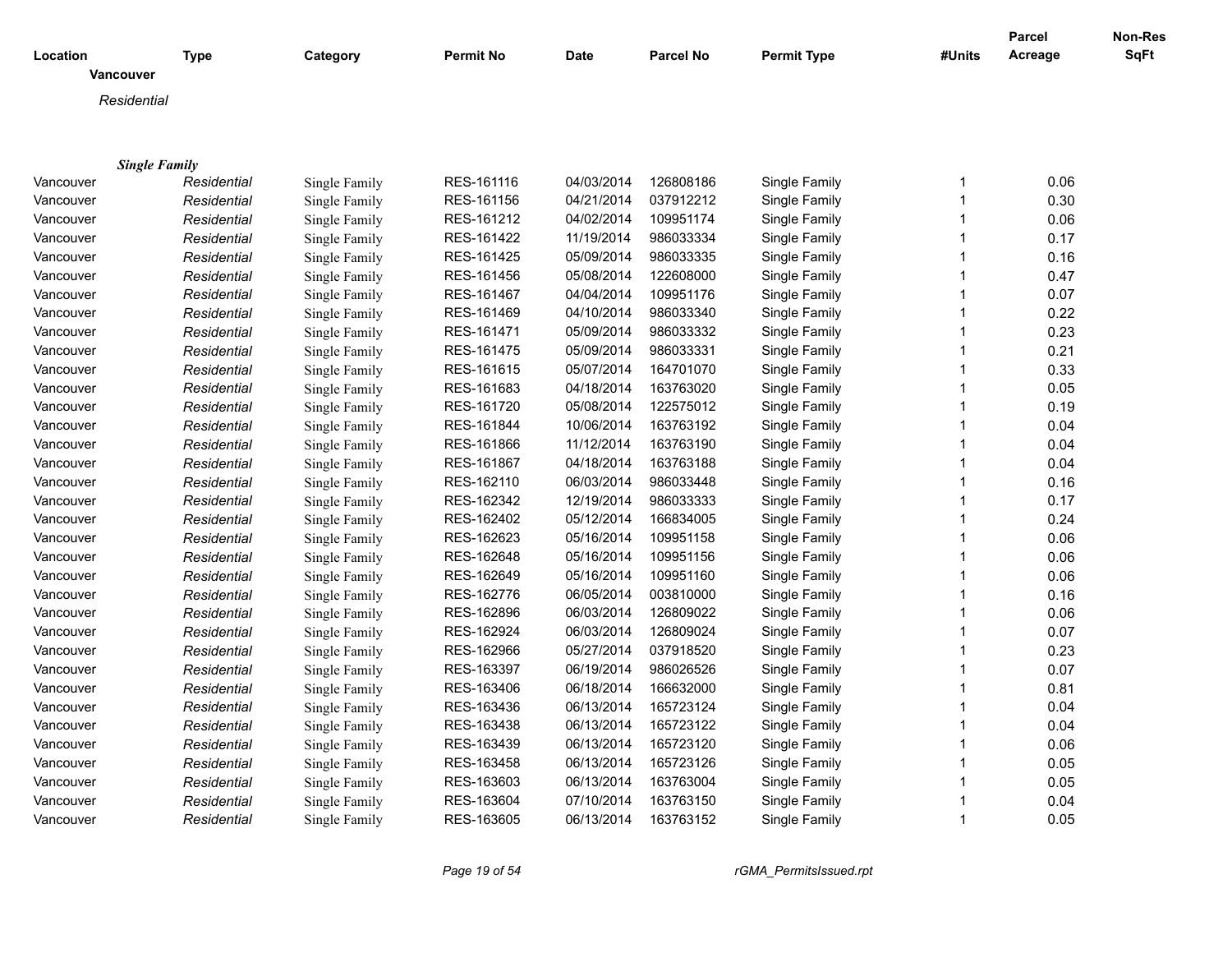| Location         | <b>Type</b>          | Category      | <b>Permit No</b> | <b>Date</b> | <b>Parcel No</b> | <b>Permit Type</b> | #Units       | <b>Parcel</b><br>Acreage | Non-Res<br>SqFt |
|------------------|----------------------|---------------|------------------|-------------|------------------|--------------------|--------------|--------------------------|-----------------|
| <b>Vancouver</b> |                      |               |                  |             |                  |                    |              |                          |                 |
| Residential      |                      |               |                  |             |                  |                    |              |                          |                 |
|                  |                      |               |                  |             |                  |                    |              |                          |                 |
|                  |                      |               |                  |             |                  |                    |              |                          |                 |
|                  | <b>Single Family</b> |               |                  |             |                  |                    |              |                          |                 |
| Vancouver        | Residential          | Single Family | RES-163606       | 07/10/2014  | 163763148        | Single Family      | $\mathbf{1}$ | 0.04                     |                 |
| Vancouver        | Residential          | Single Family | RES-163772       | 06/16/2014  | 164786008        | Single Family      | $\mathbf{1}$ | 0.26                     |                 |
| Vancouver        | Residential          | Single Family | RES-163797       | 06/16/2014  | 164786006        | Single Family      | $\mathbf{1}$ | 0.26                     |                 |
| Vancouver        | Residential          | Single Family | RES-164112       | 08/20/2014  | 030790412        | Single Family      | $\mathbf{1}$ | 0.04                     |                 |
| Vancouver        | Residential          | Single Family | RES-164113       | 08/20/2014  | 030790407        | Single Family      | $\mathbf{1}$ | 0.07                     |                 |
| Vancouver        | Residential          | Single Family | RES-164326       | 06/20/2014  | 164701072        | Single Family      | $\mathbf{1}$ | 0.28                     |                 |
| Vancouver        | Residential          | Single Family | RES-164328       | 06/30/2014  | 109951154        | Single Family      | $\mathbf{1}$ | 0.06                     |                 |
| Vancouver        | Residential          | Single Family | RES-164332       | 08/04/2014  | 166831005        | Single Family      | $\mathbf{1}$ | 0.31                     |                 |
| Vancouver        | Residential          | Single Family | RES-164510       | 06/26/2014  | 986026453        | Single Family      | $\mathbf{1}$ | 0.12                     |                 |
| Vancouver        | Residential          | Single Family | RES-164639       | 07/08/2014  | 986027953        | Single Family      | $\mathbf{1}$ | 0.18                     |                 |
| Vancouver        | Residential          | Single Family | RES-164645       | 07/24/2014  | 165723134        | Single Family      | $\mathbf{1}$ | 0.04                     |                 |
| Vancouver        | Residential          | Single Family | RES-164646       | 07/24/2014  | 165723132        | Single Family      | $\mathbf 1$  | 0.04                     |                 |
| Vancouver        | Residential          | Single Family | RES-164647       | 07/24/2014  | 165723130        | Single Family      | $\mathbf 1$  | 0.06                     |                 |
| Vancouver        | Residential          | Single Family | RES-164648       | 07/24/2014  | 165723136        | Single Family      | $\mathbf{1}$ | 0.06                     |                 |
| Vancouver        | Residential          | Single Family | RES-164649       | 07/24/2014  | 165723128        | Single Family      | $\mathbf{1}$ | 0.09                     |                 |
| Vancouver        | Residential          | Single Family | RES-164837       | 11/19/2014  | 986033326        | Single Family      | $\mathbf{1}$ | 0.20                     |                 |
| Vancouver        | Residential          | Single Family | RES-165015       | 07/10/2014  | 164038010        | Single Family      | $\mathbf{1}$ | 0.11                     |                 |
| Vancouver        | Residential          | Single Family | RES-165661       | 07/28/2014  | 052940000        | Single Family      | $\mathbf{1}$ | 0.12                     |                 |
| Vancouver        | Residential          | Single Family | RES-165718       | 07/22/2014  | 109951084        | Single Family      | $\mathbf{1}$ | 0.05                     |                 |
| Vancouver        | Residential          | Single Family | RES-165720       | 08/11/2014  | 109951088        | Single Family      | $\mathbf 1$  | 0.07                     |                 |
| Vancouver        | Residential          | Single Family | RES-165737       | 07/22/2014  | 109951086        | Single Family      | $\mathbf 1$  | 0.08                     |                 |
| Vancouver        | Residential          | Single Family | RES-165744       | 07/30/2014  | 163763012        | Single Family      | $\mathbf{1}$ | 0.05                     |                 |
| Vancouver        | Residential          | Single Family | RES-166061       | 08/28/2014  | 035770090        | Single Family      | $\mathbf{1}$ | 0.28                     |                 |
| Vancouver        | Residential          | Single Family | RES-166158       | 07/30/2014  | 163763234        | Single Family      | $\mathbf{1}$ | 0.06                     |                 |
| Vancouver        | Residential          | Single Family | RES-166359       | 08/13/2014  | 164038011        | Single Family      | $\mathbf{1}$ | 0.10                     |                 |
| Vancouver        | Residential          | Single Family | RES-166490       | 08/04/2014  | 162661002        | Single Family      | $\mathbf{1}$ | 0.09                     |                 |
| Vancouver        | Residential          | Single Family | RES-166503       | 08/04/2014  | 162661001        | Single Family      | $\mathbf{1}$ | 0.10                     |                 |
| Vancouver        | Residential          | Single Family | RES-166507       | 09/22/2014  | 986026527        | Single Family      | $\mathbf{1}$ | 0.09                     |                 |
| Vancouver        | Residential          | Single Family | RES-166510       | 09/22/2014  | 986026528        | Single Family      | $\mathbf{1}$ | 0.09                     |                 |
| Vancouver        | Residential          | Single Family | RES-166752       | 11/10/2014  | 100870000        | Single Family      | $\mathbf{1}$ | 0.47                     |                 |
| Vancouver        | Residential          | Single Family | RES-167189       | 08/26/2014  | 103230000        | Single Family      | $\mathbf{1}$ | 0.11                     |                 |
| Vancouver        | Residential          | Single Family | RES-167305       | 08/25/2014  | 163763162        | Single Family      | $\mathbf{1}$ | 0.10                     |                 |
| Vancouver        | Residential          | Single Family | RES-167327       | 08/22/2014  | 110084280        | Single Family      | 1            | 0.49                     |                 |
| Vancouver        | Residential          | Single Family | RES-167450       | 10/07/2014  | 162367006        | Single Family      | 1            | 0.09                     |                 |
| Vancouver        | Residential          | Single Family | RES-167451       | 10/07/2014  | 162367002        | Single Family      | $\mathbf{1}$ | 0.09                     |                 |
|                  |                      |               |                  |             |                  |                    |              |                          |                 |

*Page 20 of 54 rGMA\_PermitsIssued.rpt*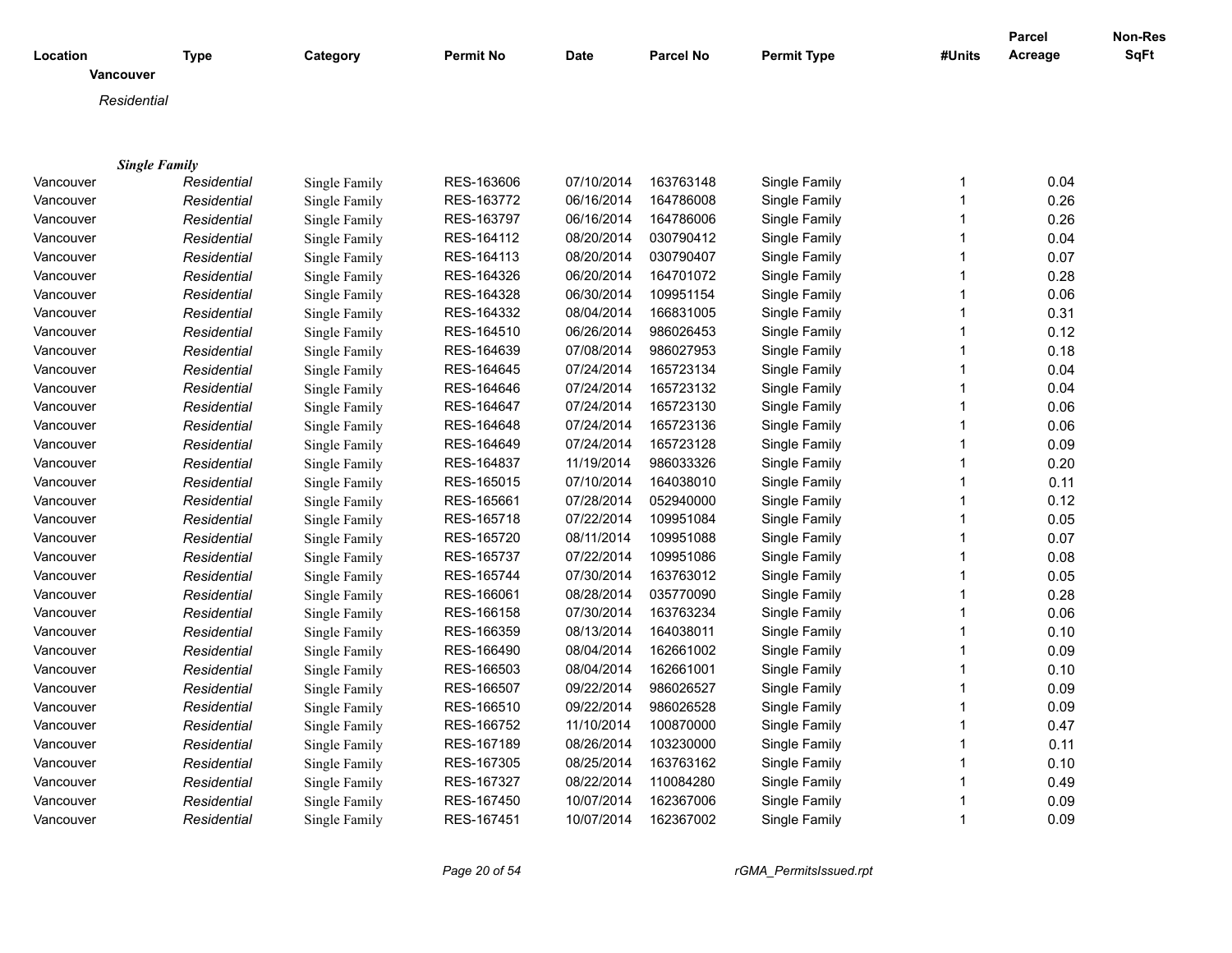| <b>Vancouver</b><br>Residential<br><b>Single Family</b><br>RES-167566<br>09/17/2014<br>126694012<br>Single Family<br>0.21<br>Vancouver<br>Residential<br>Single Family<br>$\mathbf{1}$<br>$\mathbf{1}$<br>0.09<br>Single Family<br>RES-167671<br>08/26/2014<br>162661016<br>Single Family<br>Vancouver<br>Residential<br>$\mathbf{1}$<br>0.39<br>Single Family<br>RES-167802<br>11/18/2014<br>160484000<br>Single Family<br>Vancouver<br>Residential<br>030790410<br>0.04<br>Vancouver<br>Residential<br>Single Family<br>RES-167839<br>10/28/2014<br>Single Family<br>1<br>$\mathbf{1}$<br>Vancouver<br>Residential<br>RES-167840<br>10/28/2014<br>030790411<br>Single Family<br>0.04<br>Single Family<br>12/24/2014<br>110559004<br>$\mathbf{1}$<br>0.16<br>Vancouver<br>RES-168007<br>Single Family<br>Residential<br>Single Family<br>Single Family<br>RES-168014<br>09/26/2014<br>113205000<br>Single Family<br>$\mathbf{1}$<br>0.65<br>Vancouver<br>Residential<br>0.09<br>Residential<br>Single Family<br>RES-168147<br>10/07/2014<br>162367004<br>Single Family<br>$\mathbf 1$<br>Vancouver<br>Single Family<br>RES-168227<br>11/12/2014<br>092132040<br>Single Family<br>$\mathbf{1}$<br>0.05<br>Vancouver<br>Residential<br>09/18/2014<br>$\mathbf{1}$<br>0.10<br>Residential<br>Single Family<br>RES-168303<br>165437000<br>Single Family<br>Vancouver<br>0.14<br>Single Family<br>RES-168375<br>10/24/2014<br>113035005<br>Single Family<br>1<br>Vancouver<br>Residential<br>09/18/2014<br>0.16<br>Vancouver<br>Residential<br>RES-168606<br>986031851<br>Single Family<br>1<br>Single Family<br>$\mathbf{1}$<br>Vancouver<br>RES-168755<br>09/17/2014<br>112785000<br>Single Family<br>0.91<br>Residential<br>Single Family<br>RES-168779<br>09/25/2014<br>$\mathbf{1}$<br>0.09<br>Vancouver<br>Residential<br>162661015<br>Single Family<br>Single Family<br>Single Family<br>RES-168850<br>09/25/2014<br>162661009<br>Single Family<br>$\mathbf{1}$<br>0.09<br>Vancouver<br>Residential<br>09/26/2014<br>0.08<br>Vancouver<br>Residential<br>Single Family<br>RES-169351<br>126809028<br>Single Family<br>$\mathbf{1}$<br>0.09<br>Single Family<br>RES-169368<br>09/26/2014<br>126809026<br>Single Family<br>$\mathbf{1}$<br>Vancouver<br>Residential<br>10/28/2014<br>$\mathbf{1}$<br>0.06<br>Residential<br>Single Family<br>RES-169774<br>030790405<br>Single Family<br>Vancouver<br>$\mathbf{1}$<br>0.18<br>Single Family<br>RES-169899<br>09/30/2014<br>126694010<br>Single Family<br>Vancouver<br>Residential<br>RES-170048<br>11/26/2014<br>986033446<br>$\mathbf{1}$<br>0.16<br>Vancouver<br>Residential<br>Single Family<br>Single Family<br>$\mathbf{1}$<br>Vancouver<br>RES-170108<br>10/17/2014<br>162661004<br>Single Family<br>0.18<br>Residential<br>Single Family<br>0.10<br>Residential<br>RES-170362<br>10/08/2014<br>164038013<br>Single Family<br>$\mathbf{1}$<br>Vancouver<br>Single Family<br>Single Family<br>RES-170363<br>10/08/2014<br>164038012<br>Single Family<br>$\mathbf{1}$<br>0.10<br>Vancouver<br>Residential<br>0.50<br>Vancouver<br>Residential<br>Single Family<br>RES-170615<br>11/20/2014<br>091884000<br>Single Family<br>$\mathbf{1}$<br>$\mathbf{1}$<br>0.10<br>Single Family<br>RES-170830<br>10/31/2014<br>162661003<br>Single Family<br>Vancouver<br>Residential<br>$\mathbf{1}$<br>0.05<br>Single Family<br>RES-171055<br>11/03/2014<br>163763018<br>Single Family<br>Vancouver<br>Residential<br>$\mathbf{1}$<br>0.16<br>Residential<br>RES-171147<br>11/24/2014<br>986033447<br>Single Family<br>Vancouver<br>Single Family<br>RES-171168<br>11/05/2014<br>Vancouver<br>037912842<br>Single Family<br>1<br>0.46<br>Residential<br>Single Family<br>$\mathbf{1}$<br>Vancouver<br>RES-171410<br>12/03/2014<br>164701052<br>Single Family<br>0.25<br>Residential<br>Single Family<br>0.50<br>RES-171440<br>11/20/2014<br>091888000<br>Single Family<br>$\mathbf{1}$<br>Vancouver<br>Residential<br>Single Family<br>Single Family<br>RES-171586<br>10/28/2014<br>030790406<br>Single Family<br>$\mathbf{1}$<br>0.06<br>Vancouver<br>Residential<br>0.09<br>Vancouver<br>Residential<br>Single Family<br>RES-171830<br>11/25/2014<br>162661011<br>Single Family<br>$\mathbf{1}$<br>Single Family<br>RES-172416<br>11/26/2014<br>030790403<br>Single Family<br>$\mathbf{1}$<br>0.05<br>Vancouver<br>Residential<br>0.05<br>Residential<br>Single Family<br>RES-172443<br>11/26/2014<br>030790404<br>Single Family<br>1<br>Vancouver<br>$\mathbf{1}$<br>RES-172458<br>11/26/2014<br>030790402<br>Vancouver<br>Residential | Location | <b>Type</b> | Category      | <b>Permit No</b> | <b>Date</b> | <b>Parcel No</b> | <b>Permit Type</b> | #Units | <b>Parcel</b><br>Acreage | Non-Res<br><b>SqFt</b> |
|------------------------------------------------------------------------------------------------------------------------------------------------------------------------------------------------------------------------------------------------------------------------------------------------------------------------------------------------------------------------------------------------------------------------------------------------------------------------------------------------------------------------------------------------------------------------------------------------------------------------------------------------------------------------------------------------------------------------------------------------------------------------------------------------------------------------------------------------------------------------------------------------------------------------------------------------------------------------------------------------------------------------------------------------------------------------------------------------------------------------------------------------------------------------------------------------------------------------------------------------------------------------------------------------------------------------------------------------------------------------------------------------------------------------------------------------------------------------------------------------------------------------------------------------------------------------------------------------------------------------------------------------------------------------------------------------------------------------------------------------------------------------------------------------------------------------------------------------------------------------------------------------------------------------------------------------------------------------------------------------------------------------------------------------------------------------------------------------------------------------------------------------------------------------------------------------------------------------------------------------------------------------------------------------------------------------------------------------------------------------------------------------------------------------------------------------------------------------------------------------------------------------------------------------------------------------------------------------------------------------------------------------------------------------------------------------------------------------------------------------------------------------------------------------------------------------------------------------------------------------------------------------------------------------------------------------------------------------------------------------------------------------------------------------------------------------------------------------------------------------------------------------------------------------------------------------------------------------------------------------------------------------------------------------------------------------------------------------------------------------------------------------------------------------------------------------------------------------------------------------------------------------------------------------------------------------------------------------------------------------------------------------------------------------------------------------------------------------------------------------------------------------------------------------------------------------------------------------------------------------------------------------------------------------------------------------------------------------------------------------------------------------------------------------------------------------------------------------------------------------------------------------------------------------------------------------------------------------------------------------------------------------------------------------------------------------------------------------------------------------------------------------------------------------------------------------------------------------------------------------------------------------------------------------------------------------------------|----------|-------------|---------------|------------------|-------------|------------------|--------------------|--------|--------------------------|------------------------|
|                                                                                                                                                                                                                                                                                                                                                                                                                                                                                                                                                                                                                                                                                                                                                                                                                                                                                                                                                                                                                                                                                                                                                                                                                                                                                                                                                                                                                                                                                                                                                                                                                                                                                                                                                                                                                                                                                                                                                                                                                                                                                                                                                                                                                                                                                                                                                                                                                                                                                                                                                                                                                                                                                                                                                                                                                                                                                                                                                                                                                                                                                                                                                                                                                                                                                                                                                                                                                                                                                                                                                                                                                                                                                                                                                                                                                                                                                                                                                                                                                                                                                                                                                                                                                                                                                                                                                                                                                                                                                                                                                                                    |          |             |               |                  |             |                  |                    |        |                          |                        |
|                                                                                                                                                                                                                                                                                                                                                                                                                                                                                                                                                                                                                                                                                                                                                                                                                                                                                                                                                                                                                                                                                                                                                                                                                                                                                                                                                                                                                                                                                                                                                                                                                                                                                                                                                                                                                                                                                                                                                                                                                                                                                                                                                                                                                                                                                                                                                                                                                                                                                                                                                                                                                                                                                                                                                                                                                                                                                                                                                                                                                                                                                                                                                                                                                                                                                                                                                                                                                                                                                                                                                                                                                                                                                                                                                                                                                                                                                                                                                                                                                                                                                                                                                                                                                                                                                                                                                                                                                                                                                                                                                                                    |          |             |               |                  |             |                  |                    |        |                          |                        |
|                                                                                                                                                                                                                                                                                                                                                                                                                                                                                                                                                                                                                                                                                                                                                                                                                                                                                                                                                                                                                                                                                                                                                                                                                                                                                                                                                                                                                                                                                                                                                                                                                                                                                                                                                                                                                                                                                                                                                                                                                                                                                                                                                                                                                                                                                                                                                                                                                                                                                                                                                                                                                                                                                                                                                                                                                                                                                                                                                                                                                                                                                                                                                                                                                                                                                                                                                                                                                                                                                                                                                                                                                                                                                                                                                                                                                                                                                                                                                                                                                                                                                                                                                                                                                                                                                                                                                                                                                                                                                                                                                                                    |          |             |               |                  |             |                  |                    |        |                          |                        |
|                                                                                                                                                                                                                                                                                                                                                                                                                                                                                                                                                                                                                                                                                                                                                                                                                                                                                                                                                                                                                                                                                                                                                                                                                                                                                                                                                                                                                                                                                                                                                                                                                                                                                                                                                                                                                                                                                                                                                                                                                                                                                                                                                                                                                                                                                                                                                                                                                                                                                                                                                                                                                                                                                                                                                                                                                                                                                                                                                                                                                                                                                                                                                                                                                                                                                                                                                                                                                                                                                                                                                                                                                                                                                                                                                                                                                                                                                                                                                                                                                                                                                                                                                                                                                                                                                                                                                                                                                                                                                                                                                                                    |          |             |               |                  |             |                  |                    |        |                          |                        |
|                                                                                                                                                                                                                                                                                                                                                                                                                                                                                                                                                                                                                                                                                                                                                                                                                                                                                                                                                                                                                                                                                                                                                                                                                                                                                                                                                                                                                                                                                                                                                                                                                                                                                                                                                                                                                                                                                                                                                                                                                                                                                                                                                                                                                                                                                                                                                                                                                                                                                                                                                                                                                                                                                                                                                                                                                                                                                                                                                                                                                                                                                                                                                                                                                                                                                                                                                                                                                                                                                                                                                                                                                                                                                                                                                                                                                                                                                                                                                                                                                                                                                                                                                                                                                                                                                                                                                                                                                                                                                                                                                                                    |          |             |               |                  |             |                  |                    |        |                          |                        |
|                                                                                                                                                                                                                                                                                                                                                                                                                                                                                                                                                                                                                                                                                                                                                                                                                                                                                                                                                                                                                                                                                                                                                                                                                                                                                                                                                                                                                                                                                                                                                                                                                                                                                                                                                                                                                                                                                                                                                                                                                                                                                                                                                                                                                                                                                                                                                                                                                                                                                                                                                                                                                                                                                                                                                                                                                                                                                                                                                                                                                                                                                                                                                                                                                                                                                                                                                                                                                                                                                                                                                                                                                                                                                                                                                                                                                                                                                                                                                                                                                                                                                                                                                                                                                                                                                                                                                                                                                                                                                                                                                                                    |          |             |               |                  |             |                  |                    |        |                          |                        |
|                                                                                                                                                                                                                                                                                                                                                                                                                                                                                                                                                                                                                                                                                                                                                                                                                                                                                                                                                                                                                                                                                                                                                                                                                                                                                                                                                                                                                                                                                                                                                                                                                                                                                                                                                                                                                                                                                                                                                                                                                                                                                                                                                                                                                                                                                                                                                                                                                                                                                                                                                                                                                                                                                                                                                                                                                                                                                                                                                                                                                                                                                                                                                                                                                                                                                                                                                                                                                                                                                                                                                                                                                                                                                                                                                                                                                                                                                                                                                                                                                                                                                                                                                                                                                                                                                                                                                                                                                                                                                                                                                                                    |          |             |               |                  |             |                  |                    |        |                          |                        |
|                                                                                                                                                                                                                                                                                                                                                                                                                                                                                                                                                                                                                                                                                                                                                                                                                                                                                                                                                                                                                                                                                                                                                                                                                                                                                                                                                                                                                                                                                                                                                                                                                                                                                                                                                                                                                                                                                                                                                                                                                                                                                                                                                                                                                                                                                                                                                                                                                                                                                                                                                                                                                                                                                                                                                                                                                                                                                                                                                                                                                                                                                                                                                                                                                                                                                                                                                                                                                                                                                                                                                                                                                                                                                                                                                                                                                                                                                                                                                                                                                                                                                                                                                                                                                                                                                                                                                                                                                                                                                                                                                                                    |          |             |               |                  |             |                  |                    |        |                          |                        |
|                                                                                                                                                                                                                                                                                                                                                                                                                                                                                                                                                                                                                                                                                                                                                                                                                                                                                                                                                                                                                                                                                                                                                                                                                                                                                                                                                                                                                                                                                                                                                                                                                                                                                                                                                                                                                                                                                                                                                                                                                                                                                                                                                                                                                                                                                                                                                                                                                                                                                                                                                                                                                                                                                                                                                                                                                                                                                                                                                                                                                                                                                                                                                                                                                                                                                                                                                                                                                                                                                                                                                                                                                                                                                                                                                                                                                                                                                                                                                                                                                                                                                                                                                                                                                                                                                                                                                                                                                                                                                                                                                                                    |          |             |               |                  |             |                  |                    |        |                          |                        |
|                                                                                                                                                                                                                                                                                                                                                                                                                                                                                                                                                                                                                                                                                                                                                                                                                                                                                                                                                                                                                                                                                                                                                                                                                                                                                                                                                                                                                                                                                                                                                                                                                                                                                                                                                                                                                                                                                                                                                                                                                                                                                                                                                                                                                                                                                                                                                                                                                                                                                                                                                                                                                                                                                                                                                                                                                                                                                                                                                                                                                                                                                                                                                                                                                                                                                                                                                                                                                                                                                                                                                                                                                                                                                                                                                                                                                                                                                                                                                                                                                                                                                                                                                                                                                                                                                                                                                                                                                                                                                                                                                                                    |          |             |               |                  |             |                  |                    |        |                          |                        |
|                                                                                                                                                                                                                                                                                                                                                                                                                                                                                                                                                                                                                                                                                                                                                                                                                                                                                                                                                                                                                                                                                                                                                                                                                                                                                                                                                                                                                                                                                                                                                                                                                                                                                                                                                                                                                                                                                                                                                                                                                                                                                                                                                                                                                                                                                                                                                                                                                                                                                                                                                                                                                                                                                                                                                                                                                                                                                                                                                                                                                                                                                                                                                                                                                                                                                                                                                                                                                                                                                                                                                                                                                                                                                                                                                                                                                                                                                                                                                                                                                                                                                                                                                                                                                                                                                                                                                                                                                                                                                                                                                                                    |          |             |               |                  |             |                  |                    |        |                          |                        |
|                                                                                                                                                                                                                                                                                                                                                                                                                                                                                                                                                                                                                                                                                                                                                                                                                                                                                                                                                                                                                                                                                                                                                                                                                                                                                                                                                                                                                                                                                                                                                                                                                                                                                                                                                                                                                                                                                                                                                                                                                                                                                                                                                                                                                                                                                                                                                                                                                                                                                                                                                                                                                                                                                                                                                                                                                                                                                                                                                                                                                                                                                                                                                                                                                                                                                                                                                                                                                                                                                                                                                                                                                                                                                                                                                                                                                                                                                                                                                                                                                                                                                                                                                                                                                                                                                                                                                                                                                                                                                                                                                                                    |          |             |               |                  |             |                  |                    |        |                          |                        |
|                                                                                                                                                                                                                                                                                                                                                                                                                                                                                                                                                                                                                                                                                                                                                                                                                                                                                                                                                                                                                                                                                                                                                                                                                                                                                                                                                                                                                                                                                                                                                                                                                                                                                                                                                                                                                                                                                                                                                                                                                                                                                                                                                                                                                                                                                                                                                                                                                                                                                                                                                                                                                                                                                                                                                                                                                                                                                                                                                                                                                                                                                                                                                                                                                                                                                                                                                                                                                                                                                                                                                                                                                                                                                                                                                                                                                                                                                                                                                                                                                                                                                                                                                                                                                                                                                                                                                                                                                                                                                                                                                                                    |          |             |               |                  |             |                  |                    |        |                          |                        |
|                                                                                                                                                                                                                                                                                                                                                                                                                                                                                                                                                                                                                                                                                                                                                                                                                                                                                                                                                                                                                                                                                                                                                                                                                                                                                                                                                                                                                                                                                                                                                                                                                                                                                                                                                                                                                                                                                                                                                                                                                                                                                                                                                                                                                                                                                                                                                                                                                                                                                                                                                                                                                                                                                                                                                                                                                                                                                                                                                                                                                                                                                                                                                                                                                                                                                                                                                                                                                                                                                                                                                                                                                                                                                                                                                                                                                                                                                                                                                                                                                                                                                                                                                                                                                                                                                                                                                                                                                                                                                                                                                                                    |          |             |               |                  |             |                  |                    |        |                          |                        |
|                                                                                                                                                                                                                                                                                                                                                                                                                                                                                                                                                                                                                                                                                                                                                                                                                                                                                                                                                                                                                                                                                                                                                                                                                                                                                                                                                                                                                                                                                                                                                                                                                                                                                                                                                                                                                                                                                                                                                                                                                                                                                                                                                                                                                                                                                                                                                                                                                                                                                                                                                                                                                                                                                                                                                                                                                                                                                                                                                                                                                                                                                                                                                                                                                                                                                                                                                                                                                                                                                                                                                                                                                                                                                                                                                                                                                                                                                                                                                                                                                                                                                                                                                                                                                                                                                                                                                                                                                                                                                                                                                                                    |          |             |               |                  |             |                  |                    |        |                          |                        |
|                                                                                                                                                                                                                                                                                                                                                                                                                                                                                                                                                                                                                                                                                                                                                                                                                                                                                                                                                                                                                                                                                                                                                                                                                                                                                                                                                                                                                                                                                                                                                                                                                                                                                                                                                                                                                                                                                                                                                                                                                                                                                                                                                                                                                                                                                                                                                                                                                                                                                                                                                                                                                                                                                                                                                                                                                                                                                                                                                                                                                                                                                                                                                                                                                                                                                                                                                                                                                                                                                                                                                                                                                                                                                                                                                                                                                                                                                                                                                                                                                                                                                                                                                                                                                                                                                                                                                                                                                                                                                                                                                                                    |          |             |               |                  |             |                  |                    |        |                          |                        |
|                                                                                                                                                                                                                                                                                                                                                                                                                                                                                                                                                                                                                                                                                                                                                                                                                                                                                                                                                                                                                                                                                                                                                                                                                                                                                                                                                                                                                                                                                                                                                                                                                                                                                                                                                                                                                                                                                                                                                                                                                                                                                                                                                                                                                                                                                                                                                                                                                                                                                                                                                                                                                                                                                                                                                                                                                                                                                                                                                                                                                                                                                                                                                                                                                                                                                                                                                                                                                                                                                                                                                                                                                                                                                                                                                                                                                                                                                                                                                                                                                                                                                                                                                                                                                                                                                                                                                                                                                                                                                                                                                                                    |          |             |               |                  |             |                  |                    |        |                          |                        |
|                                                                                                                                                                                                                                                                                                                                                                                                                                                                                                                                                                                                                                                                                                                                                                                                                                                                                                                                                                                                                                                                                                                                                                                                                                                                                                                                                                                                                                                                                                                                                                                                                                                                                                                                                                                                                                                                                                                                                                                                                                                                                                                                                                                                                                                                                                                                                                                                                                                                                                                                                                                                                                                                                                                                                                                                                                                                                                                                                                                                                                                                                                                                                                                                                                                                                                                                                                                                                                                                                                                                                                                                                                                                                                                                                                                                                                                                                                                                                                                                                                                                                                                                                                                                                                                                                                                                                                                                                                                                                                                                                                                    |          |             |               |                  |             |                  |                    |        |                          |                        |
|                                                                                                                                                                                                                                                                                                                                                                                                                                                                                                                                                                                                                                                                                                                                                                                                                                                                                                                                                                                                                                                                                                                                                                                                                                                                                                                                                                                                                                                                                                                                                                                                                                                                                                                                                                                                                                                                                                                                                                                                                                                                                                                                                                                                                                                                                                                                                                                                                                                                                                                                                                                                                                                                                                                                                                                                                                                                                                                                                                                                                                                                                                                                                                                                                                                                                                                                                                                                                                                                                                                                                                                                                                                                                                                                                                                                                                                                                                                                                                                                                                                                                                                                                                                                                                                                                                                                                                                                                                                                                                                                                                                    |          |             |               |                  |             |                  |                    |        |                          |                        |
|                                                                                                                                                                                                                                                                                                                                                                                                                                                                                                                                                                                                                                                                                                                                                                                                                                                                                                                                                                                                                                                                                                                                                                                                                                                                                                                                                                                                                                                                                                                                                                                                                                                                                                                                                                                                                                                                                                                                                                                                                                                                                                                                                                                                                                                                                                                                                                                                                                                                                                                                                                                                                                                                                                                                                                                                                                                                                                                                                                                                                                                                                                                                                                                                                                                                                                                                                                                                                                                                                                                                                                                                                                                                                                                                                                                                                                                                                                                                                                                                                                                                                                                                                                                                                                                                                                                                                                                                                                                                                                                                                                                    |          |             |               |                  |             |                  |                    |        |                          |                        |
|                                                                                                                                                                                                                                                                                                                                                                                                                                                                                                                                                                                                                                                                                                                                                                                                                                                                                                                                                                                                                                                                                                                                                                                                                                                                                                                                                                                                                                                                                                                                                                                                                                                                                                                                                                                                                                                                                                                                                                                                                                                                                                                                                                                                                                                                                                                                                                                                                                                                                                                                                                                                                                                                                                                                                                                                                                                                                                                                                                                                                                                                                                                                                                                                                                                                                                                                                                                                                                                                                                                                                                                                                                                                                                                                                                                                                                                                                                                                                                                                                                                                                                                                                                                                                                                                                                                                                                                                                                                                                                                                                                                    |          |             |               |                  |             |                  |                    |        |                          |                        |
|                                                                                                                                                                                                                                                                                                                                                                                                                                                                                                                                                                                                                                                                                                                                                                                                                                                                                                                                                                                                                                                                                                                                                                                                                                                                                                                                                                                                                                                                                                                                                                                                                                                                                                                                                                                                                                                                                                                                                                                                                                                                                                                                                                                                                                                                                                                                                                                                                                                                                                                                                                                                                                                                                                                                                                                                                                                                                                                                                                                                                                                                                                                                                                                                                                                                                                                                                                                                                                                                                                                                                                                                                                                                                                                                                                                                                                                                                                                                                                                                                                                                                                                                                                                                                                                                                                                                                                                                                                                                                                                                                                                    |          |             |               |                  |             |                  |                    |        |                          |                        |
|                                                                                                                                                                                                                                                                                                                                                                                                                                                                                                                                                                                                                                                                                                                                                                                                                                                                                                                                                                                                                                                                                                                                                                                                                                                                                                                                                                                                                                                                                                                                                                                                                                                                                                                                                                                                                                                                                                                                                                                                                                                                                                                                                                                                                                                                                                                                                                                                                                                                                                                                                                                                                                                                                                                                                                                                                                                                                                                                                                                                                                                                                                                                                                                                                                                                                                                                                                                                                                                                                                                                                                                                                                                                                                                                                                                                                                                                                                                                                                                                                                                                                                                                                                                                                                                                                                                                                                                                                                                                                                                                                                                    |          |             |               |                  |             |                  |                    |        |                          |                        |
|                                                                                                                                                                                                                                                                                                                                                                                                                                                                                                                                                                                                                                                                                                                                                                                                                                                                                                                                                                                                                                                                                                                                                                                                                                                                                                                                                                                                                                                                                                                                                                                                                                                                                                                                                                                                                                                                                                                                                                                                                                                                                                                                                                                                                                                                                                                                                                                                                                                                                                                                                                                                                                                                                                                                                                                                                                                                                                                                                                                                                                                                                                                                                                                                                                                                                                                                                                                                                                                                                                                                                                                                                                                                                                                                                                                                                                                                                                                                                                                                                                                                                                                                                                                                                                                                                                                                                                                                                                                                                                                                                                                    |          |             |               |                  |             |                  |                    |        |                          |                        |
|                                                                                                                                                                                                                                                                                                                                                                                                                                                                                                                                                                                                                                                                                                                                                                                                                                                                                                                                                                                                                                                                                                                                                                                                                                                                                                                                                                                                                                                                                                                                                                                                                                                                                                                                                                                                                                                                                                                                                                                                                                                                                                                                                                                                                                                                                                                                                                                                                                                                                                                                                                                                                                                                                                                                                                                                                                                                                                                                                                                                                                                                                                                                                                                                                                                                                                                                                                                                                                                                                                                                                                                                                                                                                                                                                                                                                                                                                                                                                                                                                                                                                                                                                                                                                                                                                                                                                                                                                                                                                                                                                                                    |          |             |               |                  |             |                  |                    |        |                          |                        |
|                                                                                                                                                                                                                                                                                                                                                                                                                                                                                                                                                                                                                                                                                                                                                                                                                                                                                                                                                                                                                                                                                                                                                                                                                                                                                                                                                                                                                                                                                                                                                                                                                                                                                                                                                                                                                                                                                                                                                                                                                                                                                                                                                                                                                                                                                                                                                                                                                                                                                                                                                                                                                                                                                                                                                                                                                                                                                                                                                                                                                                                                                                                                                                                                                                                                                                                                                                                                                                                                                                                                                                                                                                                                                                                                                                                                                                                                                                                                                                                                                                                                                                                                                                                                                                                                                                                                                                                                                                                                                                                                                                                    |          |             |               |                  |             |                  |                    |        |                          |                        |
|                                                                                                                                                                                                                                                                                                                                                                                                                                                                                                                                                                                                                                                                                                                                                                                                                                                                                                                                                                                                                                                                                                                                                                                                                                                                                                                                                                                                                                                                                                                                                                                                                                                                                                                                                                                                                                                                                                                                                                                                                                                                                                                                                                                                                                                                                                                                                                                                                                                                                                                                                                                                                                                                                                                                                                                                                                                                                                                                                                                                                                                                                                                                                                                                                                                                                                                                                                                                                                                                                                                                                                                                                                                                                                                                                                                                                                                                                                                                                                                                                                                                                                                                                                                                                                                                                                                                                                                                                                                                                                                                                                                    |          |             |               |                  |             |                  |                    |        |                          |                        |
|                                                                                                                                                                                                                                                                                                                                                                                                                                                                                                                                                                                                                                                                                                                                                                                                                                                                                                                                                                                                                                                                                                                                                                                                                                                                                                                                                                                                                                                                                                                                                                                                                                                                                                                                                                                                                                                                                                                                                                                                                                                                                                                                                                                                                                                                                                                                                                                                                                                                                                                                                                                                                                                                                                                                                                                                                                                                                                                                                                                                                                                                                                                                                                                                                                                                                                                                                                                                                                                                                                                                                                                                                                                                                                                                                                                                                                                                                                                                                                                                                                                                                                                                                                                                                                                                                                                                                                                                                                                                                                                                                                                    |          |             |               |                  |             |                  |                    |        |                          |                        |
|                                                                                                                                                                                                                                                                                                                                                                                                                                                                                                                                                                                                                                                                                                                                                                                                                                                                                                                                                                                                                                                                                                                                                                                                                                                                                                                                                                                                                                                                                                                                                                                                                                                                                                                                                                                                                                                                                                                                                                                                                                                                                                                                                                                                                                                                                                                                                                                                                                                                                                                                                                                                                                                                                                                                                                                                                                                                                                                                                                                                                                                                                                                                                                                                                                                                                                                                                                                                                                                                                                                                                                                                                                                                                                                                                                                                                                                                                                                                                                                                                                                                                                                                                                                                                                                                                                                                                                                                                                                                                                                                                                                    |          |             |               |                  |             |                  |                    |        |                          |                        |
|                                                                                                                                                                                                                                                                                                                                                                                                                                                                                                                                                                                                                                                                                                                                                                                                                                                                                                                                                                                                                                                                                                                                                                                                                                                                                                                                                                                                                                                                                                                                                                                                                                                                                                                                                                                                                                                                                                                                                                                                                                                                                                                                                                                                                                                                                                                                                                                                                                                                                                                                                                                                                                                                                                                                                                                                                                                                                                                                                                                                                                                                                                                                                                                                                                                                                                                                                                                                                                                                                                                                                                                                                                                                                                                                                                                                                                                                                                                                                                                                                                                                                                                                                                                                                                                                                                                                                                                                                                                                                                                                                                                    |          |             |               |                  |             |                  |                    |        |                          |                        |
|                                                                                                                                                                                                                                                                                                                                                                                                                                                                                                                                                                                                                                                                                                                                                                                                                                                                                                                                                                                                                                                                                                                                                                                                                                                                                                                                                                                                                                                                                                                                                                                                                                                                                                                                                                                                                                                                                                                                                                                                                                                                                                                                                                                                                                                                                                                                                                                                                                                                                                                                                                                                                                                                                                                                                                                                                                                                                                                                                                                                                                                                                                                                                                                                                                                                                                                                                                                                                                                                                                                                                                                                                                                                                                                                                                                                                                                                                                                                                                                                                                                                                                                                                                                                                                                                                                                                                                                                                                                                                                                                                                                    |          |             |               |                  |             |                  |                    |        |                          |                        |
|                                                                                                                                                                                                                                                                                                                                                                                                                                                                                                                                                                                                                                                                                                                                                                                                                                                                                                                                                                                                                                                                                                                                                                                                                                                                                                                                                                                                                                                                                                                                                                                                                                                                                                                                                                                                                                                                                                                                                                                                                                                                                                                                                                                                                                                                                                                                                                                                                                                                                                                                                                                                                                                                                                                                                                                                                                                                                                                                                                                                                                                                                                                                                                                                                                                                                                                                                                                                                                                                                                                                                                                                                                                                                                                                                                                                                                                                                                                                                                                                                                                                                                                                                                                                                                                                                                                                                                                                                                                                                                                                                                                    |          |             |               |                  |             |                  |                    |        |                          |                        |
|                                                                                                                                                                                                                                                                                                                                                                                                                                                                                                                                                                                                                                                                                                                                                                                                                                                                                                                                                                                                                                                                                                                                                                                                                                                                                                                                                                                                                                                                                                                                                                                                                                                                                                                                                                                                                                                                                                                                                                                                                                                                                                                                                                                                                                                                                                                                                                                                                                                                                                                                                                                                                                                                                                                                                                                                                                                                                                                                                                                                                                                                                                                                                                                                                                                                                                                                                                                                                                                                                                                                                                                                                                                                                                                                                                                                                                                                                                                                                                                                                                                                                                                                                                                                                                                                                                                                                                                                                                                                                                                                                                                    |          |             |               |                  |             |                  |                    |        |                          |                        |
|                                                                                                                                                                                                                                                                                                                                                                                                                                                                                                                                                                                                                                                                                                                                                                                                                                                                                                                                                                                                                                                                                                                                                                                                                                                                                                                                                                                                                                                                                                                                                                                                                                                                                                                                                                                                                                                                                                                                                                                                                                                                                                                                                                                                                                                                                                                                                                                                                                                                                                                                                                                                                                                                                                                                                                                                                                                                                                                                                                                                                                                                                                                                                                                                                                                                                                                                                                                                                                                                                                                                                                                                                                                                                                                                                                                                                                                                                                                                                                                                                                                                                                                                                                                                                                                                                                                                                                                                                                                                                                                                                                                    |          |             |               |                  |             |                  |                    |        |                          |                        |
|                                                                                                                                                                                                                                                                                                                                                                                                                                                                                                                                                                                                                                                                                                                                                                                                                                                                                                                                                                                                                                                                                                                                                                                                                                                                                                                                                                                                                                                                                                                                                                                                                                                                                                                                                                                                                                                                                                                                                                                                                                                                                                                                                                                                                                                                                                                                                                                                                                                                                                                                                                                                                                                                                                                                                                                                                                                                                                                                                                                                                                                                                                                                                                                                                                                                                                                                                                                                                                                                                                                                                                                                                                                                                                                                                                                                                                                                                                                                                                                                                                                                                                                                                                                                                                                                                                                                                                                                                                                                                                                                                                                    |          |             |               |                  |             |                  |                    |        |                          |                        |
|                                                                                                                                                                                                                                                                                                                                                                                                                                                                                                                                                                                                                                                                                                                                                                                                                                                                                                                                                                                                                                                                                                                                                                                                                                                                                                                                                                                                                                                                                                                                                                                                                                                                                                                                                                                                                                                                                                                                                                                                                                                                                                                                                                                                                                                                                                                                                                                                                                                                                                                                                                                                                                                                                                                                                                                                                                                                                                                                                                                                                                                                                                                                                                                                                                                                                                                                                                                                                                                                                                                                                                                                                                                                                                                                                                                                                                                                                                                                                                                                                                                                                                                                                                                                                                                                                                                                                                                                                                                                                                                                                                                    |          |             |               |                  |             |                  |                    |        |                          |                        |
|                                                                                                                                                                                                                                                                                                                                                                                                                                                                                                                                                                                                                                                                                                                                                                                                                                                                                                                                                                                                                                                                                                                                                                                                                                                                                                                                                                                                                                                                                                                                                                                                                                                                                                                                                                                                                                                                                                                                                                                                                                                                                                                                                                                                                                                                                                                                                                                                                                                                                                                                                                                                                                                                                                                                                                                                                                                                                                                                                                                                                                                                                                                                                                                                                                                                                                                                                                                                                                                                                                                                                                                                                                                                                                                                                                                                                                                                                                                                                                                                                                                                                                                                                                                                                                                                                                                                                                                                                                                                                                                                                                                    |          |             |               |                  |             |                  |                    |        |                          |                        |
|                                                                                                                                                                                                                                                                                                                                                                                                                                                                                                                                                                                                                                                                                                                                                                                                                                                                                                                                                                                                                                                                                                                                                                                                                                                                                                                                                                                                                                                                                                                                                                                                                                                                                                                                                                                                                                                                                                                                                                                                                                                                                                                                                                                                                                                                                                                                                                                                                                                                                                                                                                                                                                                                                                                                                                                                                                                                                                                                                                                                                                                                                                                                                                                                                                                                                                                                                                                                                                                                                                                                                                                                                                                                                                                                                                                                                                                                                                                                                                                                                                                                                                                                                                                                                                                                                                                                                                                                                                                                                                                                                                                    |          |             |               |                  |             |                  |                    |        |                          |                        |
|                                                                                                                                                                                                                                                                                                                                                                                                                                                                                                                                                                                                                                                                                                                                                                                                                                                                                                                                                                                                                                                                                                                                                                                                                                                                                                                                                                                                                                                                                                                                                                                                                                                                                                                                                                                                                                                                                                                                                                                                                                                                                                                                                                                                                                                                                                                                                                                                                                                                                                                                                                                                                                                                                                                                                                                                                                                                                                                                                                                                                                                                                                                                                                                                                                                                                                                                                                                                                                                                                                                                                                                                                                                                                                                                                                                                                                                                                                                                                                                                                                                                                                                                                                                                                                                                                                                                                                                                                                                                                                                                                                                    |          |             |               |                  |             |                  |                    |        |                          |                        |
|                                                                                                                                                                                                                                                                                                                                                                                                                                                                                                                                                                                                                                                                                                                                                                                                                                                                                                                                                                                                                                                                                                                                                                                                                                                                                                                                                                                                                                                                                                                                                                                                                                                                                                                                                                                                                                                                                                                                                                                                                                                                                                                                                                                                                                                                                                                                                                                                                                                                                                                                                                                                                                                                                                                                                                                                                                                                                                                                                                                                                                                                                                                                                                                                                                                                                                                                                                                                                                                                                                                                                                                                                                                                                                                                                                                                                                                                                                                                                                                                                                                                                                                                                                                                                                                                                                                                                                                                                                                                                                                                                                                    |          |             | Single Family |                  |             |                  | Single Family      |        | 0.04                     |                        |

*Page 21 of 54 rGMA\_PermitsIssued.rpt*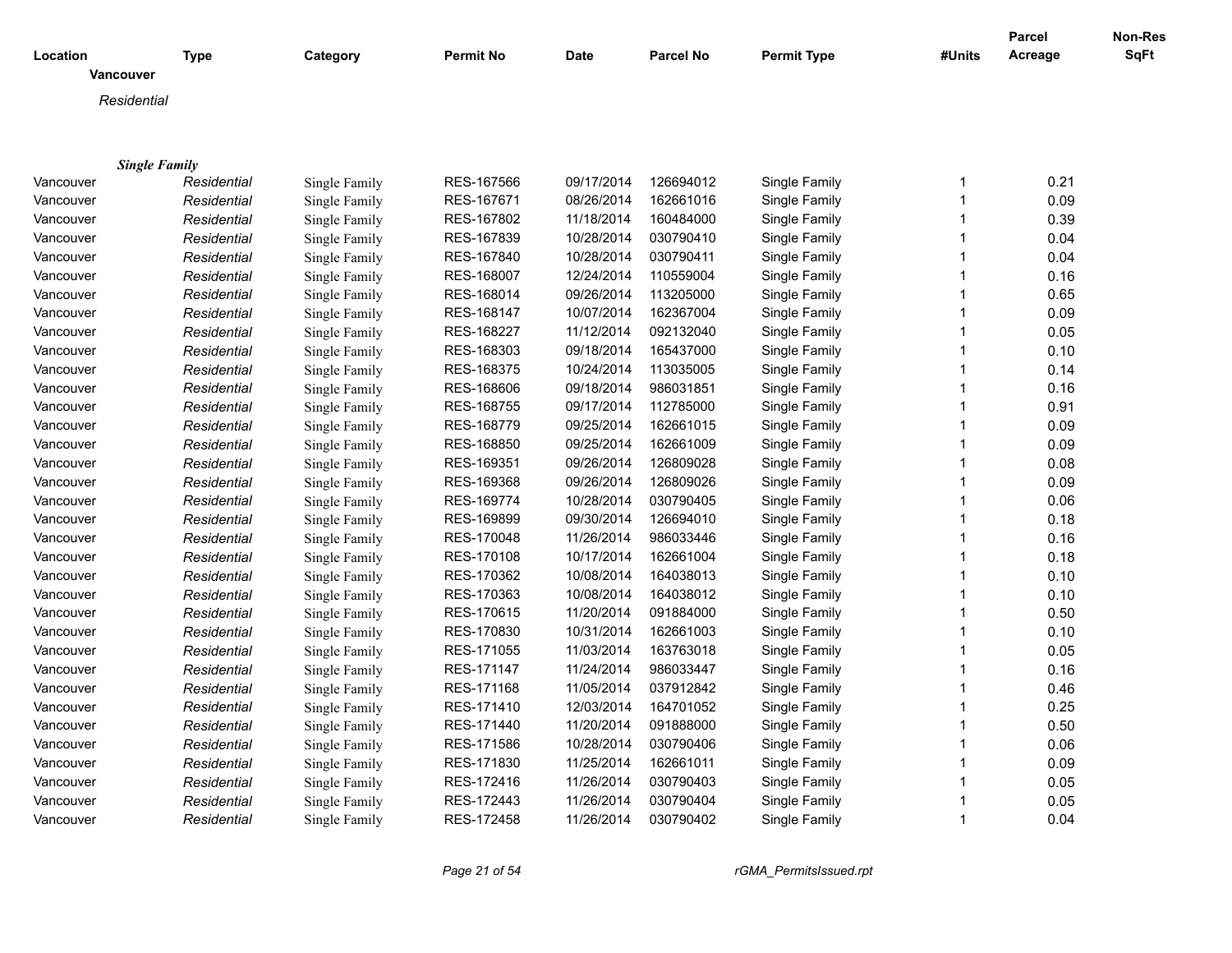| Location<br><b>Vancouver</b>      | Type                   | Category          | Permit No     | Date       | <b>Parcel No</b> | <b>Permit Type</b>       | #Units         | Parcel<br>Acreage   | <b>Non-Res</b><br><b>SqFt</b> |
|-----------------------------------|------------------------|-------------------|---------------|------------|------------------|--------------------------|----------------|---------------------|-------------------------------|
| Residential                       |                        |                   |               |            |                  |                          |                |                     |                               |
|                                   |                        |                   |               |            |                  |                          |                |                     |                               |
|                                   |                        |                   |               |            |                  |                          |                |                     |                               |
| <b>Single Family</b><br>Vancouver | Residential            | Single Family     | RES-172593    | 12/11/2014 | 162513000        | Single Family            | $\mathbf{1}$   | 0.09                |                               |
| Vancouver                         | Residential            | Single Family     | RES-172605    | 12/11/2014 | 986033899        | Single Family            | $\mathbf{1}$   | 0.09                |                               |
| Vancouver                         | Residential            | Single Family     | RES-172642    | 12/11/2014 | 986033897        | Single Family            | $\overline{1}$ | 0.09                |                               |
| Vancouver                         | Residential            | Single Family     | RES-172663    | 12/11/2014 | 986033898        | Single Family            | $\mathbf{1}$   | 0.09                |                               |
| Vancouver                         | Residential            | Single Family     | RES-172675    | 11/25/2014 | 986031211        | Single Family            | $\overline{1}$ | 0.12                |                               |
| Vancouver                         | Residential            | Single Family     | RES-173106    | 12/04/2014 | 163763006        | Single Family            | $\mathbf{1}$   | 0.05                |                               |
| Vancouver                         | Residential            | Single Family     | RES-173134    | 12/04/2014 | 163763010        | Single Family            | $\overline{1}$ | 0.05                |                               |
| Vancouver                         | Residential            | Single Family     | RES-173188    | 12/17/2014 | 164972026        | Single Family            | $\mathbf{1}$   | 0.14                |                               |
| Vancouver                         | Residential            | Single Family     | RES-173211    | 12/24/2014 | 162661012        | Single Family            | $\mathbf{1}$   | 0.21                |                               |
| Vancouver                         | Residential            | Single Family     | RES-173337    | 12/29/2014 | 150141000        | Single Family            | $\mathbf{1}$   | 0.12                |                               |
| Vancouver                         | Residential            | Single Family     | RES-173356    | 12/30/2014 | 986034293        | Single Family            | $\mathbf{1}$   | 0.11                |                               |
| Vancouver                         | Residential            | Single Family     | RES-173360    | 12/22/2014 | 986034294        | Single Family            | $\overline{1}$ | 0.12                |                               |
| Vancouver                         | Residential            | Single Family     | RES-174082    | 12/15/2014 | 986034829        | Single Family            | $\overline{1}$ | 0.11                |                               |
| Vancouver                         | Residential            | Single Family     | RES-174084    | 12/19/2014 | 986034789        | Single Family            | $\mathbf{1}$   | 0.10                |                               |
| Vancouver                         | Residential            | Single Family     | RES-174091    | 12/31/2014 | 986031853        | Single Family            | $\mathbf{1}$   | 0.12                |                               |
| Vancouver                         | Residential            | Single Family     | RES-174096    | 12/15/2014 | 986034806        | Single Family            | $\overline{1}$ | 0.15                |                               |
| Vancouver                         | Residential            | Single Family     | RES-174101    | 12/19/2014 | 986034788        | Single Family            | 1              | 0.10                |                               |
|                                   |                        |                   |               |            |                  |                          | 198            | Total Single Family |                               |
|                                   |                        |                   |               |            |                  | Vancouver Sub Total      | 799            |                     | 505,431                       |
| <b>Vancouver UGA</b>              |                        |                   |               |            |                  |                          |                |                     |                               |
|                                   |                        |                   |               |            |                  |                          |                |                     |                               |
| Non-Residential                   |                        |                   |               |            |                  |                          |                |                     |                               |
|                                   |                        |                   |               |            |                  |                          |                |                     |                               |
| Vancouver UGA                     | Non-Residential        | Commercial Retail | COM2013-00146 | 08/28/2014 | 187806000        | <b>Commercial Retail</b> |                | 1.10                | 7,811                         |
| Vancouver UGA                     | <b>Non-Residential</b> | Commercial Retail | COM2013-00359 | 12/18/2014 | 145349000        | <b>Commercial Retail</b> |                | 0.69                | 5,343                         |
| Vancouver UGA                     | Non-Residential        | Commercial Retail | COM2014-00158 | 11/04/2014 | 185402000        | <b>Commercial Retail</b> |                | 1.34                | 6,942                         |
| Vancouver UGA                     | Non-Residential        | Commercial Retail | COM2014-00172 | 06/23/2014 | 189194000        | <b>Commercial Retail</b> |                | 2.31                | 366                           |
| Vancouver UGA                     | Non-Residential        | Commercial Retail | COM2014-00205 | 09/23/2014 | 148055000        | <b>Commercial Retail</b> |                | 0.39                | 4,359                         |
| Vancouver UGA                     | Non-Residential        | Commercial Retail | COM2014-00216 | 08/04/2014 | 189194000        | <b>Commercial Retail</b> |                | 2.31                | 366                           |
| Vancouver UGA                     | Non-Residential        | Commercial Retail | COM2014-00313 | 12/18/2014 | 148055000        | <b>Commercial Retail</b> |                | 0.39                | 1,790                         |
| Vancouver UGA                     | <b>Non-Residential</b> | Industrial        | COM2013-00246 | 01/13/2014 | 149129004        | Industrial               |                | 2.38                | 29,896                        |
| Vancouver UGA                     | <b>Non-Residential</b> | Industrial        | COM2014-00091 | 07/15/2014 | 156432000        | Industrial               |                | 2.66                | 54,967                        |
|                                   |                        |                   |               |            |                  |                          |                |                     |                               |

*Page 22 of 54 rGMA\_PermitsIssued.rpt*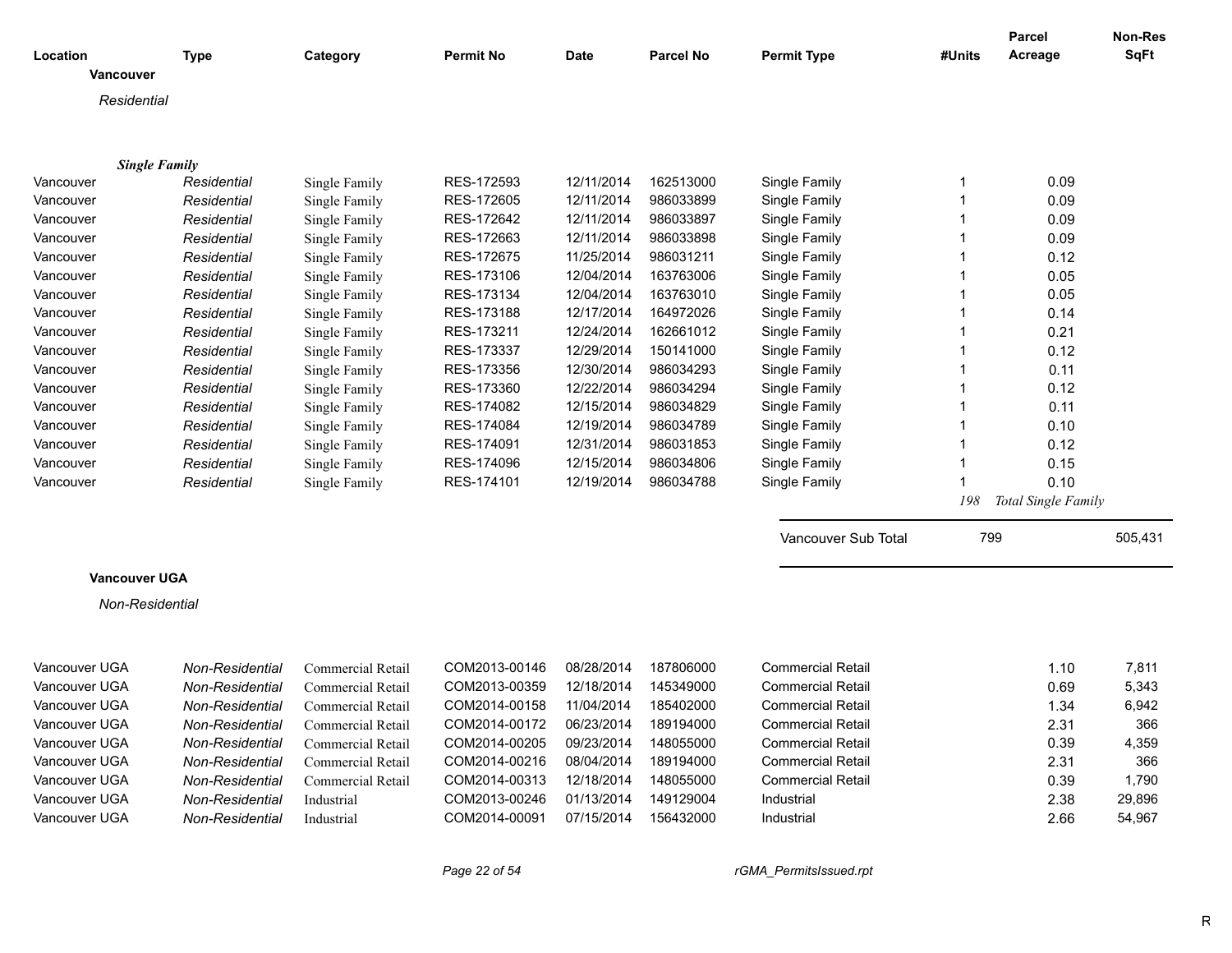| <b>SqFt</b><br>Acreage<br>Location<br><b>Type</b><br>Category<br><b>Permit No</b><br><b>Date</b><br><b>Parcel No</b><br><b>Permit Type</b><br>#Units<br><b>Vancouver UGA</b><br>Non-Residential<br>09/04/2014<br>185845000<br>12,048<br>Vancouver UGA<br>Non-Residential<br>COM2014-00206<br>Industrial<br>1.88<br>Industrial<br>10/24/2014<br>185664000<br>3.97<br>6,863<br>Vancouver UGA<br>Non-Residential<br>COM2014-00233<br>Industrial<br>Industrial<br>COM2014-00236<br>07/30/2014<br>0.95<br>280<br>Vancouver UGA<br>Non-Residential<br>186841000<br>Industrial<br>Industrial<br>COM2013-00163<br>10/21/2014<br>117890087<br>0.92<br>Vancouver UGA<br>Non-Residential<br>606<br>Institutional<br>Institutional<br>COM2014-00025<br>06/04/2014<br>118200000<br>8.94<br>9,086<br>Vancouver UGA<br>Non-Residential<br>Institutional<br>Institutional<br>188660000<br>Non-Residential<br>COM2014-00107<br>07/23/2014<br>2.34<br>456<br>Vancouver UGA<br>Institutional<br>Institutional<br>COM2014-00190<br>08/01/2014<br>157494000<br>384<br>Vancouver UGA<br>Institutional<br>13.10<br>Non-Residential<br>Institutional<br>COM2014-00210<br>09/05/2014<br>145523000<br>Office<br>0.26<br>Vancouver UGA<br>Non-Residential<br>Office<br>3,149<br>COM2013-00355<br>05/09/2014<br>186787000<br>7.33<br>572<br>Vancouver UGA<br>Non-Residential<br><b>Other Commercial</b><br>Other Commercial<br>960<br>Vancouver UGA<br>Non-Residential<br>COM2014-00186<br>07/11/2014<br>185562000<br>Other Commercial<br>5.00<br>Other Commercial<br>Vancouver UGA<br>3.97<br>1,872<br>Non-Residential<br>COM2014-00220<br>09/05/2014<br>185664000<br><b>Other Commercial</b><br>Other Commercial<br>Residential<br>.38 ACF<br><b>Multi-Family</b><br>SFR2014-00049<br>11/06/2014<br>099870000<br>Duplex<br>Vancouver UGA<br>Residential<br>2<br>0.47<br>Duplex<br>18<br>4.36<br>Vancouver UGA<br>MFR2014-00001<br>07/15/2014<br>145064000<br>Residential<br>Multi-Family<br>Multi-Family<br>08/28/2014<br>Vancouver UGA<br>MFR2014-00016<br>187806000<br>Multi-Family<br>$\overline{2}$<br>1.10<br>Residential<br>Multi-Family<br>MFR2014-00017<br>08/28/2014<br>187806000<br>Vancouver UGA<br>Multi-Family<br>3<br>1.10<br>Residential<br>Multi-Family<br>Vancouver UGA<br>SFR2013-00845<br>01/21/2014<br>187767030<br>Multi-Family<br>0.07<br>Residential<br>Multi-Family<br>SFR2013-00846<br>187767028<br>Vancouver UGA<br>01/21/2014<br>Multi-Family<br>0.06<br>Residential<br>Multi-Family<br>SFR2014-00165<br>03/20/2014<br>108027120<br>Multi-Family<br>Vancouver UGA<br>0.04<br>Residential<br>Multi-Family<br>SFR2014-00166<br>03/20/2014<br>108027122<br>Vancouver UGA<br>Multi-Family<br>0.04<br>Residential<br>Multi-Family<br>Vancouver UGA<br>SFR2014-00167<br>03/20/2014<br>108027124<br>0.04<br>Residential<br>Multi-Family<br>Multi-Family<br>SFR2014-00168<br>03/20/2014<br>108027126<br>Vancouver UGA<br>Residential<br>Multi-Family<br>0.04<br>Multi-Family<br>SFR2014-00195<br>04/24/2014<br>108027084<br>0.06<br>Vancouver UGA<br>Residential<br>Multi-Family<br>Multi-Family<br>SFR2014-00196<br>04/24/2014<br>108027086<br>Vancouver UGA<br>Multi-Family<br>0.04<br>Residential<br>Multi-Family<br>SFR2014-00197<br>04/24/2014<br>108027088<br>Vancouver UGA<br>Multi-Family<br>0.04<br>Residential<br>Multi-Family<br>SFR2014-00198<br>04/24/2014<br>108027090<br>Vancouver UGA<br>Multi-Family<br>Residential<br>0.04<br>Multi-Family<br>SFR2014-00199<br>04/24/2014<br>108027092<br>Vancouver UGA<br>Multi-Family<br>0.04<br>Residential<br>Multi-Family<br>SFR2014-00200<br>04/24/2014<br>108027094<br>0.05<br>Vancouver UGA<br>Multi-Family<br>Residential<br>Multi-Family<br>SFR2014-00211<br>Vancouver UGA<br>Residential<br>04/21/2014<br>105000034<br>Multi-Family<br>0.06<br>Multi-Family<br>SFR2014-00212<br>04/21/2014<br>105000036<br>0.10<br>Vancouver UGA<br>Multi-Family<br>Residential<br>Multi-Family<br>SFR2014-00269<br>05/13/2014<br>108027096<br>0.05<br>Vancouver UGA<br>Residential<br>Multi-Family<br>Multi-Family<br>05/13/2014<br>108027098<br>Vancouver UGA<br>Residential<br>SFR2014-00273<br>Multi-Family<br>0.04<br>Multi-Family |               |             |              |               |            |           |              | Parcel | Non-Res |
|-------------------------------------------------------------------------------------------------------------------------------------------------------------------------------------------------------------------------------------------------------------------------------------------------------------------------------------------------------------------------------------------------------------------------------------------------------------------------------------------------------------------------------------------------------------------------------------------------------------------------------------------------------------------------------------------------------------------------------------------------------------------------------------------------------------------------------------------------------------------------------------------------------------------------------------------------------------------------------------------------------------------------------------------------------------------------------------------------------------------------------------------------------------------------------------------------------------------------------------------------------------------------------------------------------------------------------------------------------------------------------------------------------------------------------------------------------------------------------------------------------------------------------------------------------------------------------------------------------------------------------------------------------------------------------------------------------------------------------------------------------------------------------------------------------------------------------------------------------------------------------------------------------------------------------------------------------------------------------------------------------------------------------------------------------------------------------------------------------------------------------------------------------------------------------------------------------------------------------------------------------------------------------------------------------------------------------------------------------------------------------------------------------------------------------------------------------------------------------------------------------------------------------------------------------------------------------------------------------------------------------------------------------------------------------------------------------------------------------------------------------------------------------------------------------------------------------------------------------------------------------------------------------------------------------------------------------------------------------------------------------------------------------------------------------------------------------------------------------------------------------------------------------------------------------------------------------------------------------------------------------------------------------------------------------------------------------------------------------------------------------------------------------------------------------------------------------------------------------------------------------------------------------------------------------------------------------------------------------------------------------------------------------------------------------------------------------------------------------------------------------------------------------------------------------------------------------------------------------------------------------------------------------------------------------------------------------------------------------------------------------------------------------------------------------------------------------------------------------------------------------------------------------------------------------|---------------|-------------|--------------|---------------|------------|-----------|--------------|--------|---------|
|                                                                                                                                                                                                                                                                                                                                                                                                                                                                                                                                                                                                                                                                                                                                                                                                                                                                                                                                                                                                                                                                                                                                                                                                                                                                                                                                                                                                                                                                                                                                                                                                                                                                                                                                                                                                                                                                                                                                                                                                                                                                                                                                                                                                                                                                                                                                                                                                                                                                                                                                                                                                                                                                                                                                                                                                                                                                                                                                                                                                                                                                                                                                                                                                                                                                                                                                                                                                                                                                                                                                                                                                                                                                                                                                                                                                                                                                                                                                                                                                                                                                                                                                                                               |               |             |              |               |            |           |              |        |         |
|                                                                                                                                                                                                                                                                                                                                                                                                                                                                                                                                                                                                                                                                                                                                                                                                                                                                                                                                                                                                                                                                                                                                                                                                                                                                                                                                                                                                                                                                                                                                                                                                                                                                                                                                                                                                                                                                                                                                                                                                                                                                                                                                                                                                                                                                                                                                                                                                                                                                                                                                                                                                                                                                                                                                                                                                                                                                                                                                                                                                                                                                                                                                                                                                                                                                                                                                                                                                                                                                                                                                                                                                                                                                                                                                                                                                                                                                                                                                                                                                                                                                                                                                                                               |               |             |              |               |            |           |              |        |         |
|                                                                                                                                                                                                                                                                                                                                                                                                                                                                                                                                                                                                                                                                                                                                                                                                                                                                                                                                                                                                                                                                                                                                                                                                                                                                                                                                                                                                                                                                                                                                                                                                                                                                                                                                                                                                                                                                                                                                                                                                                                                                                                                                                                                                                                                                                                                                                                                                                                                                                                                                                                                                                                                                                                                                                                                                                                                                                                                                                                                                                                                                                                                                                                                                                                                                                                                                                                                                                                                                                                                                                                                                                                                                                                                                                                                                                                                                                                                                                                                                                                                                                                                                                                               |               |             |              |               |            |           |              |        |         |
|                                                                                                                                                                                                                                                                                                                                                                                                                                                                                                                                                                                                                                                                                                                                                                                                                                                                                                                                                                                                                                                                                                                                                                                                                                                                                                                                                                                                                                                                                                                                                                                                                                                                                                                                                                                                                                                                                                                                                                                                                                                                                                                                                                                                                                                                                                                                                                                                                                                                                                                                                                                                                                                                                                                                                                                                                                                                                                                                                                                                                                                                                                                                                                                                                                                                                                                                                                                                                                                                                                                                                                                                                                                                                                                                                                                                                                                                                                                                                                                                                                                                                                                                                                               |               |             |              |               |            |           |              |        |         |
|                                                                                                                                                                                                                                                                                                                                                                                                                                                                                                                                                                                                                                                                                                                                                                                                                                                                                                                                                                                                                                                                                                                                                                                                                                                                                                                                                                                                                                                                                                                                                                                                                                                                                                                                                                                                                                                                                                                                                                                                                                                                                                                                                                                                                                                                                                                                                                                                                                                                                                                                                                                                                                                                                                                                                                                                                                                                                                                                                                                                                                                                                                                                                                                                                                                                                                                                                                                                                                                                                                                                                                                                                                                                                                                                                                                                                                                                                                                                                                                                                                                                                                                                                                               |               |             |              |               |            |           |              |        |         |
|                                                                                                                                                                                                                                                                                                                                                                                                                                                                                                                                                                                                                                                                                                                                                                                                                                                                                                                                                                                                                                                                                                                                                                                                                                                                                                                                                                                                                                                                                                                                                                                                                                                                                                                                                                                                                                                                                                                                                                                                                                                                                                                                                                                                                                                                                                                                                                                                                                                                                                                                                                                                                                                                                                                                                                                                                                                                                                                                                                                                                                                                                                                                                                                                                                                                                                                                                                                                                                                                                                                                                                                                                                                                                                                                                                                                                                                                                                                                                                                                                                                                                                                                                                               |               |             |              |               |            |           |              |        |         |
|                                                                                                                                                                                                                                                                                                                                                                                                                                                                                                                                                                                                                                                                                                                                                                                                                                                                                                                                                                                                                                                                                                                                                                                                                                                                                                                                                                                                                                                                                                                                                                                                                                                                                                                                                                                                                                                                                                                                                                                                                                                                                                                                                                                                                                                                                                                                                                                                                                                                                                                                                                                                                                                                                                                                                                                                                                                                                                                                                                                                                                                                                                                                                                                                                                                                                                                                                                                                                                                                                                                                                                                                                                                                                                                                                                                                                                                                                                                                                                                                                                                                                                                                                                               |               |             |              |               |            |           |              |        |         |
|                                                                                                                                                                                                                                                                                                                                                                                                                                                                                                                                                                                                                                                                                                                                                                                                                                                                                                                                                                                                                                                                                                                                                                                                                                                                                                                                                                                                                                                                                                                                                                                                                                                                                                                                                                                                                                                                                                                                                                                                                                                                                                                                                                                                                                                                                                                                                                                                                                                                                                                                                                                                                                                                                                                                                                                                                                                                                                                                                                                                                                                                                                                                                                                                                                                                                                                                                                                                                                                                                                                                                                                                                                                                                                                                                                                                                                                                                                                                                                                                                                                                                                                                                                               |               |             |              |               |            |           |              |        |         |
|                                                                                                                                                                                                                                                                                                                                                                                                                                                                                                                                                                                                                                                                                                                                                                                                                                                                                                                                                                                                                                                                                                                                                                                                                                                                                                                                                                                                                                                                                                                                                                                                                                                                                                                                                                                                                                                                                                                                                                                                                                                                                                                                                                                                                                                                                                                                                                                                                                                                                                                                                                                                                                                                                                                                                                                                                                                                                                                                                                                                                                                                                                                                                                                                                                                                                                                                                                                                                                                                                                                                                                                                                                                                                                                                                                                                                                                                                                                                                                                                                                                                                                                                                                               |               |             |              |               |            |           |              |        |         |
|                                                                                                                                                                                                                                                                                                                                                                                                                                                                                                                                                                                                                                                                                                                                                                                                                                                                                                                                                                                                                                                                                                                                                                                                                                                                                                                                                                                                                                                                                                                                                                                                                                                                                                                                                                                                                                                                                                                                                                                                                                                                                                                                                                                                                                                                                                                                                                                                                                                                                                                                                                                                                                                                                                                                                                                                                                                                                                                                                                                                                                                                                                                                                                                                                                                                                                                                                                                                                                                                                                                                                                                                                                                                                                                                                                                                                                                                                                                                                                                                                                                                                                                                                                               |               |             |              |               |            |           |              |        |         |
|                                                                                                                                                                                                                                                                                                                                                                                                                                                                                                                                                                                                                                                                                                                                                                                                                                                                                                                                                                                                                                                                                                                                                                                                                                                                                                                                                                                                                                                                                                                                                                                                                                                                                                                                                                                                                                                                                                                                                                                                                                                                                                                                                                                                                                                                                                                                                                                                                                                                                                                                                                                                                                                                                                                                                                                                                                                                                                                                                                                                                                                                                                                                                                                                                                                                                                                                                                                                                                                                                                                                                                                                                                                                                                                                                                                                                                                                                                                                                                                                                                                                                                                                                                               |               |             |              |               |            |           |              |        |         |
|                                                                                                                                                                                                                                                                                                                                                                                                                                                                                                                                                                                                                                                                                                                                                                                                                                                                                                                                                                                                                                                                                                                                                                                                                                                                                                                                                                                                                                                                                                                                                                                                                                                                                                                                                                                                                                                                                                                                                                                                                                                                                                                                                                                                                                                                                                                                                                                                                                                                                                                                                                                                                                                                                                                                                                                                                                                                                                                                                                                                                                                                                                                                                                                                                                                                                                                                                                                                                                                                                                                                                                                                                                                                                                                                                                                                                                                                                                                                                                                                                                                                                                                                                                               |               |             |              |               |            |           |              |        |         |
|                                                                                                                                                                                                                                                                                                                                                                                                                                                                                                                                                                                                                                                                                                                                                                                                                                                                                                                                                                                                                                                                                                                                                                                                                                                                                                                                                                                                                                                                                                                                                                                                                                                                                                                                                                                                                                                                                                                                                                                                                                                                                                                                                                                                                                                                                                                                                                                                                                                                                                                                                                                                                                                                                                                                                                                                                                                                                                                                                                                                                                                                                                                                                                                                                                                                                                                                                                                                                                                                                                                                                                                                                                                                                                                                                                                                                                                                                                                                                                                                                                                                                                                                                                               |               |             |              |               |            |           |              |        |         |
|                                                                                                                                                                                                                                                                                                                                                                                                                                                                                                                                                                                                                                                                                                                                                                                                                                                                                                                                                                                                                                                                                                                                                                                                                                                                                                                                                                                                                                                                                                                                                                                                                                                                                                                                                                                                                                                                                                                                                                                                                                                                                                                                                                                                                                                                                                                                                                                                                                                                                                                                                                                                                                                                                                                                                                                                                                                                                                                                                                                                                                                                                                                                                                                                                                                                                                                                                                                                                                                                                                                                                                                                                                                                                                                                                                                                                                                                                                                                                                                                                                                                                                                                                                               |               |             |              |               |            |           |              |        |         |
|                                                                                                                                                                                                                                                                                                                                                                                                                                                                                                                                                                                                                                                                                                                                                                                                                                                                                                                                                                                                                                                                                                                                                                                                                                                                                                                                                                                                                                                                                                                                                                                                                                                                                                                                                                                                                                                                                                                                                                                                                                                                                                                                                                                                                                                                                                                                                                                                                                                                                                                                                                                                                                                                                                                                                                                                                                                                                                                                                                                                                                                                                                                                                                                                                                                                                                                                                                                                                                                                                                                                                                                                                                                                                                                                                                                                                                                                                                                                                                                                                                                                                                                                                                               |               |             |              |               |            |           |              |        |         |
|                                                                                                                                                                                                                                                                                                                                                                                                                                                                                                                                                                                                                                                                                                                                                                                                                                                                                                                                                                                                                                                                                                                                                                                                                                                                                                                                                                                                                                                                                                                                                                                                                                                                                                                                                                                                                                                                                                                                                                                                                                                                                                                                                                                                                                                                                                                                                                                                                                                                                                                                                                                                                                                                                                                                                                                                                                                                                                                                                                                                                                                                                                                                                                                                                                                                                                                                                                                                                                                                                                                                                                                                                                                                                                                                                                                                                                                                                                                                                                                                                                                                                                                                                                               |               |             |              |               |            |           |              |        |         |
|                                                                                                                                                                                                                                                                                                                                                                                                                                                                                                                                                                                                                                                                                                                                                                                                                                                                                                                                                                                                                                                                                                                                                                                                                                                                                                                                                                                                                                                                                                                                                                                                                                                                                                                                                                                                                                                                                                                                                                                                                                                                                                                                                                                                                                                                                                                                                                                                                                                                                                                                                                                                                                                                                                                                                                                                                                                                                                                                                                                                                                                                                                                                                                                                                                                                                                                                                                                                                                                                                                                                                                                                                                                                                                                                                                                                                                                                                                                                                                                                                                                                                                                                                                               |               |             |              |               |            |           |              |        |         |
|                                                                                                                                                                                                                                                                                                                                                                                                                                                                                                                                                                                                                                                                                                                                                                                                                                                                                                                                                                                                                                                                                                                                                                                                                                                                                                                                                                                                                                                                                                                                                                                                                                                                                                                                                                                                                                                                                                                                                                                                                                                                                                                                                                                                                                                                                                                                                                                                                                                                                                                                                                                                                                                                                                                                                                                                                                                                                                                                                                                                                                                                                                                                                                                                                                                                                                                                                                                                                                                                                                                                                                                                                                                                                                                                                                                                                                                                                                                                                                                                                                                                                                                                                                               |               |             |              |               |            |           |              |        |         |
|                                                                                                                                                                                                                                                                                                                                                                                                                                                                                                                                                                                                                                                                                                                                                                                                                                                                                                                                                                                                                                                                                                                                                                                                                                                                                                                                                                                                                                                                                                                                                                                                                                                                                                                                                                                                                                                                                                                                                                                                                                                                                                                                                                                                                                                                                                                                                                                                                                                                                                                                                                                                                                                                                                                                                                                                                                                                                                                                                                                                                                                                                                                                                                                                                                                                                                                                                                                                                                                                                                                                                                                                                                                                                                                                                                                                                                                                                                                                                                                                                                                                                                                                                                               |               |             |              |               |            |           |              |        |         |
|                                                                                                                                                                                                                                                                                                                                                                                                                                                                                                                                                                                                                                                                                                                                                                                                                                                                                                                                                                                                                                                                                                                                                                                                                                                                                                                                                                                                                                                                                                                                                                                                                                                                                                                                                                                                                                                                                                                                                                                                                                                                                                                                                                                                                                                                                                                                                                                                                                                                                                                                                                                                                                                                                                                                                                                                                                                                                                                                                                                                                                                                                                                                                                                                                                                                                                                                                                                                                                                                                                                                                                                                                                                                                                                                                                                                                                                                                                                                                                                                                                                                                                                                                                               |               |             |              |               |            |           |              |        |         |
|                                                                                                                                                                                                                                                                                                                                                                                                                                                                                                                                                                                                                                                                                                                                                                                                                                                                                                                                                                                                                                                                                                                                                                                                                                                                                                                                                                                                                                                                                                                                                                                                                                                                                                                                                                                                                                                                                                                                                                                                                                                                                                                                                                                                                                                                                                                                                                                                                                                                                                                                                                                                                                                                                                                                                                                                                                                                                                                                                                                                                                                                                                                                                                                                                                                                                                                                                                                                                                                                                                                                                                                                                                                                                                                                                                                                                                                                                                                                                                                                                                                                                                                                                                               |               |             |              |               |            |           |              |        |         |
|                                                                                                                                                                                                                                                                                                                                                                                                                                                                                                                                                                                                                                                                                                                                                                                                                                                                                                                                                                                                                                                                                                                                                                                                                                                                                                                                                                                                                                                                                                                                                                                                                                                                                                                                                                                                                                                                                                                                                                                                                                                                                                                                                                                                                                                                                                                                                                                                                                                                                                                                                                                                                                                                                                                                                                                                                                                                                                                                                                                                                                                                                                                                                                                                                                                                                                                                                                                                                                                                                                                                                                                                                                                                                                                                                                                                                                                                                                                                                                                                                                                                                                                                                                               |               |             |              |               |            |           |              |        |         |
|                                                                                                                                                                                                                                                                                                                                                                                                                                                                                                                                                                                                                                                                                                                                                                                                                                                                                                                                                                                                                                                                                                                                                                                                                                                                                                                                                                                                                                                                                                                                                                                                                                                                                                                                                                                                                                                                                                                                                                                                                                                                                                                                                                                                                                                                                                                                                                                                                                                                                                                                                                                                                                                                                                                                                                                                                                                                                                                                                                                                                                                                                                                                                                                                                                                                                                                                                                                                                                                                                                                                                                                                                                                                                                                                                                                                                                                                                                                                                                                                                                                                                                                                                                               |               |             |              |               |            |           |              |        |         |
|                                                                                                                                                                                                                                                                                                                                                                                                                                                                                                                                                                                                                                                                                                                                                                                                                                                                                                                                                                                                                                                                                                                                                                                                                                                                                                                                                                                                                                                                                                                                                                                                                                                                                                                                                                                                                                                                                                                                                                                                                                                                                                                                                                                                                                                                                                                                                                                                                                                                                                                                                                                                                                                                                                                                                                                                                                                                                                                                                                                                                                                                                                                                                                                                                                                                                                                                                                                                                                                                                                                                                                                                                                                                                                                                                                                                                                                                                                                                                                                                                                                                                                                                                                               |               |             |              |               |            |           |              |        |         |
|                                                                                                                                                                                                                                                                                                                                                                                                                                                                                                                                                                                                                                                                                                                                                                                                                                                                                                                                                                                                                                                                                                                                                                                                                                                                                                                                                                                                                                                                                                                                                                                                                                                                                                                                                                                                                                                                                                                                                                                                                                                                                                                                                                                                                                                                                                                                                                                                                                                                                                                                                                                                                                                                                                                                                                                                                                                                                                                                                                                                                                                                                                                                                                                                                                                                                                                                                                                                                                                                                                                                                                                                                                                                                                                                                                                                                                                                                                                                                                                                                                                                                                                                                                               |               |             |              |               |            |           |              |        |         |
|                                                                                                                                                                                                                                                                                                                                                                                                                                                                                                                                                                                                                                                                                                                                                                                                                                                                                                                                                                                                                                                                                                                                                                                                                                                                                                                                                                                                                                                                                                                                                                                                                                                                                                                                                                                                                                                                                                                                                                                                                                                                                                                                                                                                                                                                                                                                                                                                                                                                                                                                                                                                                                                                                                                                                                                                                                                                                                                                                                                                                                                                                                                                                                                                                                                                                                                                                                                                                                                                                                                                                                                                                                                                                                                                                                                                                                                                                                                                                                                                                                                                                                                                                                               |               |             |              |               |            |           |              |        |         |
|                                                                                                                                                                                                                                                                                                                                                                                                                                                                                                                                                                                                                                                                                                                                                                                                                                                                                                                                                                                                                                                                                                                                                                                                                                                                                                                                                                                                                                                                                                                                                                                                                                                                                                                                                                                                                                                                                                                                                                                                                                                                                                                                                                                                                                                                                                                                                                                                                                                                                                                                                                                                                                                                                                                                                                                                                                                                                                                                                                                                                                                                                                                                                                                                                                                                                                                                                                                                                                                                                                                                                                                                                                                                                                                                                                                                                                                                                                                                                                                                                                                                                                                                                                               |               |             |              |               |            |           |              |        |         |
|                                                                                                                                                                                                                                                                                                                                                                                                                                                                                                                                                                                                                                                                                                                                                                                                                                                                                                                                                                                                                                                                                                                                                                                                                                                                                                                                                                                                                                                                                                                                                                                                                                                                                                                                                                                                                                                                                                                                                                                                                                                                                                                                                                                                                                                                                                                                                                                                                                                                                                                                                                                                                                                                                                                                                                                                                                                                                                                                                                                                                                                                                                                                                                                                                                                                                                                                                                                                                                                                                                                                                                                                                                                                                                                                                                                                                                                                                                                                                                                                                                                                                                                                                                               |               |             |              |               |            |           |              |        |         |
|                                                                                                                                                                                                                                                                                                                                                                                                                                                                                                                                                                                                                                                                                                                                                                                                                                                                                                                                                                                                                                                                                                                                                                                                                                                                                                                                                                                                                                                                                                                                                                                                                                                                                                                                                                                                                                                                                                                                                                                                                                                                                                                                                                                                                                                                                                                                                                                                                                                                                                                                                                                                                                                                                                                                                                                                                                                                                                                                                                                                                                                                                                                                                                                                                                                                                                                                                                                                                                                                                                                                                                                                                                                                                                                                                                                                                                                                                                                                                                                                                                                                                                                                                                               |               |             |              |               |            |           |              |        |         |
|                                                                                                                                                                                                                                                                                                                                                                                                                                                                                                                                                                                                                                                                                                                                                                                                                                                                                                                                                                                                                                                                                                                                                                                                                                                                                                                                                                                                                                                                                                                                                                                                                                                                                                                                                                                                                                                                                                                                                                                                                                                                                                                                                                                                                                                                                                                                                                                                                                                                                                                                                                                                                                                                                                                                                                                                                                                                                                                                                                                                                                                                                                                                                                                                                                                                                                                                                                                                                                                                                                                                                                                                                                                                                                                                                                                                                                                                                                                                                                                                                                                                                                                                                                               |               |             |              |               |            |           |              |        |         |
|                                                                                                                                                                                                                                                                                                                                                                                                                                                                                                                                                                                                                                                                                                                                                                                                                                                                                                                                                                                                                                                                                                                                                                                                                                                                                                                                                                                                                                                                                                                                                                                                                                                                                                                                                                                                                                                                                                                                                                                                                                                                                                                                                                                                                                                                                                                                                                                                                                                                                                                                                                                                                                                                                                                                                                                                                                                                                                                                                                                                                                                                                                                                                                                                                                                                                                                                                                                                                                                                                                                                                                                                                                                                                                                                                                                                                                                                                                                                                                                                                                                                                                                                                                               |               |             |              |               |            |           |              |        |         |
|                                                                                                                                                                                                                                                                                                                                                                                                                                                                                                                                                                                                                                                                                                                                                                                                                                                                                                                                                                                                                                                                                                                                                                                                                                                                                                                                                                                                                                                                                                                                                                                                                                                                                                                                                                                                                                                                                                                                                                                                                                                                                                                                                                                                                                                                                                                                                                                                                                                                                                                                                                                                                                                                                                                                                                                                                                                                                                                                                                                                                                                                                                                                                                                                                                                                                                                                                                                                                                                                                                                                                                                                                                                                                                                                                                                                                                                                                                                                                                                                                                                                                                                                                                               |               |             |              |               |            |           |              |        |         |
|                                                                                                                                                                                                                                                                                                                                                                                                                                                                                                                                                                                                                                                                                                                                                                                                                                                                                                                                                                                                                                                                                                                                                                                                                                                                                                                                                                                                                                                                                                                                                                                                                                                                                                                                                                                                                                                                                                                                                                                                                                                                                                                                                                                                                                                                                                                                                                                                                                                                                                                                                                                                                                                                                                                                                                                                                                                                                                                                                                                                                                                                                                                                                                                                                                                                                                                                                                                                                                                                                                                                                                                                                                                                                                                                                                                                                                                                                                                                                                                                                                                                                                                                                                               |               |             |              |               |            |           |              |        |         |
|                                                                                                                                                                                                                                                                                                                                                                                                                                                                                                                                                                                                                                                                                                                                                                                                                                                                                                                                                                                                                                                                                                                                                                                                                                                                                                                                                                                                                                                                                                                                                                                                                                                                                                                                                                                                                                                                                                                                                                                                                                                                                                                                                                                                                                                                                                                                                                                                                                                                                                                                                                                                                                                                                                                                                                                                                                                                                                                                                                                                                                                                                                                                                                                                                                                                                                                                                                                                                                                                                                                                                                                                                                                                                                                                                                                                                                                                                                                                                                                                                                                                                                                                                                               |               |             |              |               |            |           |              |        |         |
|                                                                                                                                                                                                                                                                                                                                                                                                                                                                                                                                                                                                                                                                                                                                                                                                                                                                                                                                                                                                                                                                                                                                                                                                                                                                                                                                                                                                                                                                                                                                                                                                                                                                                                                                                                                                                                                                                                                                                                                                                                                                                                                                                                                                                                                                                                                                                                                                                                                                                                                                                                                                                                                                                                                                                                                                                                                                                                                                                                                                                                                                                                                                                                                                                                                                                                                                                                                                                                                                                                                                                                                                                                                                                                                                                                                                                                                                                                                                                                                                                                                                                                                                                                               |               |             |              |               |            |           |              |        |         |
|                                                                                                                                                                                                                                                                                                                                                                                                                                                                                                                                                                                                                                                                                                                                                                                                                                                                                                                                                                                                                                                                                                                                                                                                                                                                                                                                                                                                                                                                                                                                                                                                                                                                                                                                                                                                                                                                                                                                                                                                                                                                                                                                                                                                                                                                                                                                                                                                                                                                                                                                                                                                                                                                                                                                                                                                                                                                                                                                                                                                                                                                                                                                                                                                                                                                                                                                                                                                                                                                                                                                                                                                                                                                                                                                                                                                                                                                                                                                                                                                                                                                                                                                                                               |               |             |              |               |            |           |              |        |         |
|                                                                                                                                                                                                                                                                                                                                                                                                                                                                                                                                                                                                                                                                                                                                                                                                                                                                                                                                                                                                                                                                                                                                                                                                                                                                                                                                                                                                                                                                                                                                                                                                                                                                                                                                                                                                                                                                                                                                                                                                                                                                                                                                                                                                                                                                                                                                                                                                                                                                                                                                                                                                                                                                                                                                                                                                                                                                                                                                                                                                                                                                                                                                                                                                                                                                                                                                                                                                                                                                                                                                                                                                                                                                                                                                                                                                                                                                                                                                                                                                                                                                                                                                                                               |               |             |              |               |            |           |              |        |         |
|                                                                                                                                                                                                                                                                                                                                                                                                                                                                                                                                                                                                                                                                                                                                                                                                                                                                                                                                                                                                                                                                                                                                                                                                                                                                                                                                                                                                                                                                                                                                                                                                                                                                                                                                                                                                                                                                                                                                                                                                                                                                                                                                                                                                                                                                                                                                                                                                                                                                                                                                                                                                                                                                                                                                                                                                                                                                                                                                                                                                                                                                                                                                                                                                                                                                                                                                                                                                                                                                                                                                                                                                                                                                                                                                                                                                                                                                                                                                                                                                                                                                                                                                                                               |               |             |              |               |            |           |              |        |         |
|                                                                                                                                                                                                                                                                                                                                                                                                                                                                                                                                                                                                                                                                                                                                                                                                                                                                                                                                                                                                                                                                                                                                                                                                                                                                                                                                                                                                                                                                                                                                                                                                                                                                                                                                                                                                                                                                                                                                                                                                                                                                                                                                                                                                                                                                                                                                                                                                                                                                                                                                                                                                                                                                                                                                                                                                                                                                                                                                                                                                                                                                                                                                                                                                                                                                                                                                                                                                                                                                                                                                                                                                                                                                                                                                                                                                                                                                                                                                                                                                                                                                                                                                                                               |               |             |              |               |            |           |              |        |         |
|                                                                                                                                                                                                                                                                                                                                                                                                                                                                                                                                                                                                                                                                                                                                                                                                                                                                                                                                                                                                                                                                                                                                                                                                                                                                                                                                                                                                                                                                                                                                                                                                                                                                                                                                                                                                                                                                                                                                                                                                                                                                                                                                                                                                                                                                                                                                                                                                                                                                                                                                                                                                                                                                                                                                                                                                                                                                                                                                                                                                                                                                                                                                                                                                                                                                                                                                                                                                                                                                                                                                                                                                                                                                                                                                                                                                                                                                                                                                                                                                                                                                                                                                                                               |               |             |              |               |            |           |              |        |         |
|                                                                                                                                                                                                                                                                                                                                                                                                                                                                                                                                                                                                                                                                                                                                                                                                                                                                                                                                                                                                                                                                                                                                                                                                                                                                                                                                                                                                                                                                                                                                                                                                                                                                                                                                                                                                                                                                                                                                                                                                                                                                                                                                                                                                                                                                                                                                                                                                                                                                                                                                                                                                                                                                                                                                                                                                                                                                                                                                                                                                                                                                                                                                                                                                                                                                                                                                                                                                                                                                                                                                                                                                                                                                                                                                                                                                                                                                                                                                                                                                                                                                                                                                                                               | Vancouver UGA | Residential | Multi-Family | SFR2014-00274 | 05/13/2014 | 108027100 | Multi-Family | 0.04   |         |

*Page 23 of 54 rGMA\_PermitsIssued.rpt*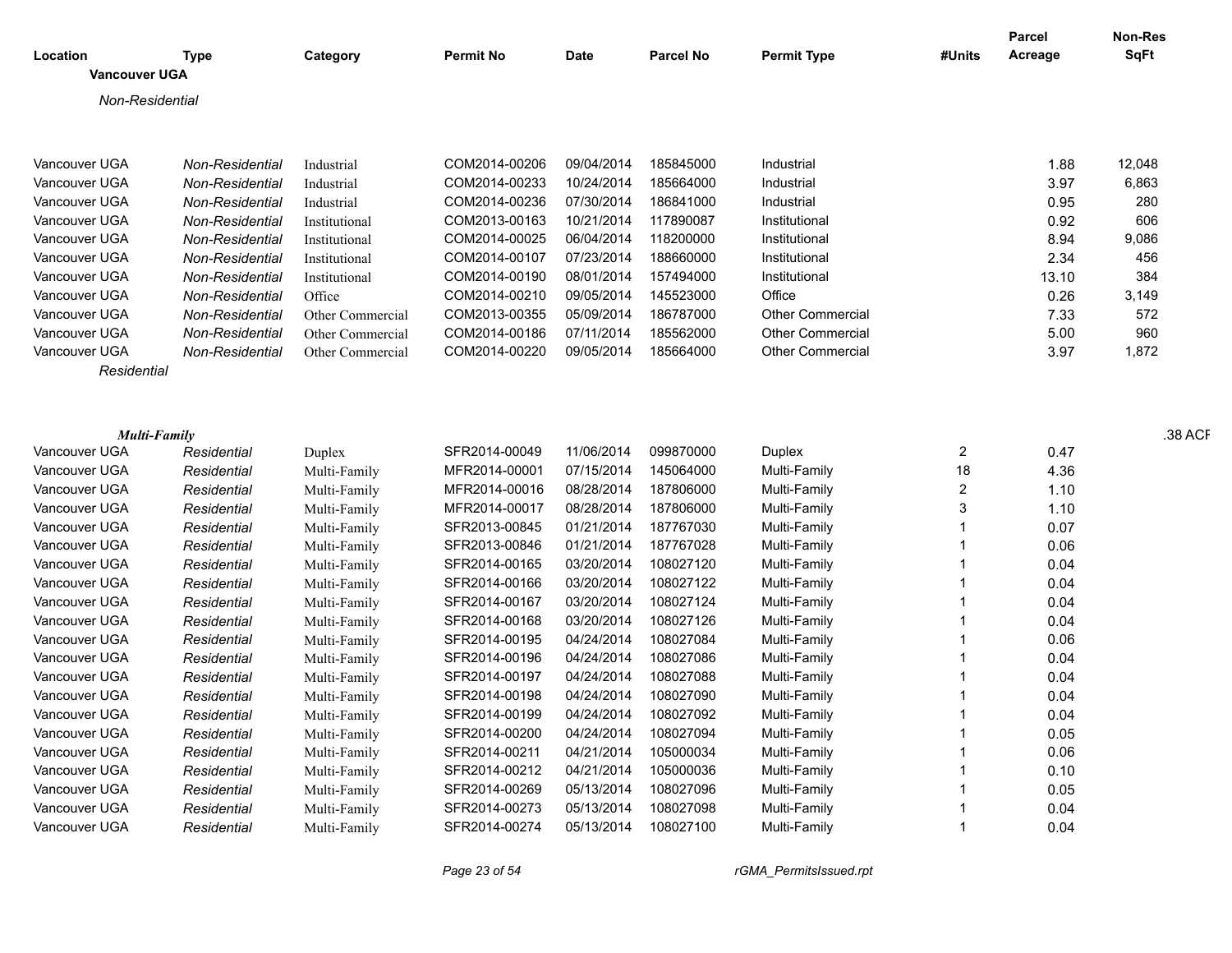|                      |             |              |                  |             |                  |                    |              | <b>Parcel</b> | <b>Non-Res</b> |
|----------------------|-------------|--------------|------------------|-------------|------------------|--------------------|--------------|---------------|----------------|
| Location             | <b>Type</b> | Category     | <b>Permit No</b> | <b>Date</b> | <b>Parcel No</b> | <b>Permit Type</b> | #Units       | Acreage       | <b>SqFt</b>    |
| <b>Vancouver UGA</b> |             |              |                  |             |                  |                    |              |               |                |
| Residential          |             |              |                  |             |                  |                    |              |               |                |
|                      |             |              |                  |             |                  |                    |              |               |                |
|                      |             |              |                  |             |                  |                    |              |               |                |
| Multi-Family         |             |              |                  |             |                  |                    |              |               |                |
| Vancouver UGA        | Residential | Multi-Family | SFR2014-00275    | 05/13/2014  | 108027102        | Multi-Family       | $\mathbf{1}$ | 0.04          |                |
| Vancouver UGA        | Residential | Multi-Family | SFR2014-00276    | 05/13/2014  | 108027104        | Multi-Family       | $\mathbf{1}$ | 0.05          |                |
| Vancouver UGA        | Residential | Multi-Family | SFR2014-00283    | 05/13/2014  | 108027106        | Multi-Family       | $\mathbf{1}$ | 0.05          |                |
| Vancouver UGA        | Residential | Multi-Family | SFR2014-00284    | 05/13/2014  | 108027108        | Multi-Family       | $\mathbf{1}$ | 0.04          |                |
| Vancouver UGA        | Residential | Multi-Family | SFR2014-00285    | 05/13/2014  | 108027110        | Multi-Family       | 1            | 0.04          |                |
| Vancouver UGA        | Residential | Multi-Family | SFR2014-00286    | 05/13/2014  | 108027112        | Multi-Family       | $\mathbf{1}$ | 0.04          |                |
| Vancouver UGA        | Residential | Multi-Family | SFR2014-00287    | 05/13/2014  | 108027114        | Multi-Family       | $\mathbf{1}$ | 0.04          |                |
| Vancouver UGA        | Residential | Multi-Family | SFR2014-00288    | 05/13/2014  | 108027116        | Multi-Family       | $\mathbf{1}$ | 0.05          |                |
| Vancouver UGA        | Residential | Multi-Family | SFR2014-00318    | 06/10/2014  | 986026944        | Multi-Family       | $\mathbf{1}$ | 0.05          |                |
| Vancouver UGA        | Residential | Multi-Family | SFR2014-00319    | 06/10/2014  | 986026943        | Multi-Family       | $\mathbf{1}$ | 0.04          |                |
| Vancouver UGA        | Residential | Multi-Family | SFR2014-00320    | 06/10/2014  | 986026942        | Multi-Family       | $\mathbf{1}$ | 0.04          |                |
| Vancouver UGA        | Residential | Multi-Family | SFR2014-00321    | 06/10/2014  | 986026941        | Multi-Family       | $\mathbf{1}$ | 0.04          |                |
| Vancouver UGA        | Residential | Multi-Family | SFR2014-00323    | 06/10/2014  | 986026940        | Multi-Family       | $\mathbf{1}$ | 0.05          |                |
| Vancouver UGA        | Residential | Multi-Family | SFR2014-00334    | 06/11/2014  | 986031791        | Multi-Family       | $\mathbf{1}$ | 0.06          |                |
| Vancouver UGA        | Residential | Multi-Family | SFR2014-00442    | 07/03/2014  | 187767032        | Multi-Family       | 1            | 0.06          |                |
| Vancouver UGA        | Residential | Multi-Family | SFR2014-00444    | 07/03/2014  | 187767034        | Multi-Family       | 1            | 0.08          |                |
| Vancouver UGA        | Residential | Multi-Family | SFR2014-00587    | 08/19/2014  | 986026939        | Multi-Family       | $\mathbf 1$  | 0.04          |                |
| Vancouver UGA        | Residential | Multi-Family | SFR2014-00588    | 08/19/2014  | 986026938        | Multi-Family       | $\mathbf{1}$ | 0.04          |                |
| Vancouver UGA        | Residential | Multi-Family | SFR2014-00590    | 08/19/2014  | 986026935        | Multi-Family       | $\mathbf{1}$ | 0.05          |                |
| Vancouver UGA        | Residential | Multi-Family | SFR2014-00591    | 08/19/2014  | 986026936        | Multi-Family       | $\mathbf{1}$ | 0.04          |                |
| Vancouver UGA        | Residential | Multi-Family | SFR2014-00592    | 08/19/2014  | 986026937        | Multi-Family       | $\mathbf{1}$ | 0.04          |                |
| Vancouver UGA        | Residential | Multi-Family | SFR2014-00593    | 08/19/2014  | 986026934        | Multi-Family       | $\mathbf{1}$ | 0.06          |                |
| Vancouver UGA        | Residential | Multi-Family | SFR2014-00594    | 08/19/2014  | 986026932        | Multi-Family       | $\mathbf{1}$ | 0.07          |                |
| Vancouver UGA        | Residential | Multi-Family | SFR2014-00595    | 08/19/2014  | 986026933        | Multi-Family       | $\mathbf 1$  | 0.05          |                |
| Vancouver UGA        | Residential | Multi-Family | SFR2014-00604    | 08/14/2014  | 186197010        | Multi-Family       | $\mathbf{1}$ | 0.27          |                |
| Vancouver UGA        | Residential | Multi-Family | SFR2014-00658    | 09/30/2014  | 986026748        | Multi-Family       | $\mathbf{1}$ | 0.04          |                |
| Vancouver UGA        | Residential | Multi-Family | SFR2014-00659    | 09/30/2014  | 986026749        | Multi-Family       | 1            | 0.04          |                |
| Vancouver UGA        | Residential | Multi-Family | SFR2014-00660    | 10/28/2014  | 986026747        | Multi-Family       | $\mathbf{1}$ | 0.04          |                |
| Vancouver UGA        | Residential | Multi-Family | SFR2014-00661    | 10/28/2014  | 986026744        | Multi-Family       | $\mathbf{1}$ | 0.04          |                |
| Vancouver UGA        | Residential | Multi-Family | SFR2014-00662    | 10/28/2014  | 986026746        | Multi-Family       | $\mathbf{1}$ | 0.03          |                |
| Vancouver UGA        | Residential | Multi-Family | SFR2014-00666    | 10/28/2014  | 986026745        | Multi-Family       | 1            | 0.03          |                |
| Vancouver UGA        | Residential | Multi-Family | SFR2014-00742    | 10/28/2014  | 986026735        | Multi-Family       | $\mathbf{1}$ | 0.04          |                |
| Vancouver UGA        | Residential | Multi-Family | SFR2014-00743    | 10/28/2014  | 986026732        | Multi-Family       | $\mathbf{1}$ | 0.04          |                |
| Vancouver UGA        | Residential | Multi-Family | SFR2014-00744    | 10/28/2014  | 986026733        | Multi-Family       | $\mathbf{1}$ | 0.03          |                |
| Vancouver UGA        | Residential | Multi-Family | SFR2014-00745    | 10/28/2014  | 986026734        | Multi-Family       | $\mathbf{1}$ | 0.03          |                |
|                      |             |              |                  |             |                  |                    |              |               |                |

*Page 24 of 54 rGMA\_PermitsIssued.rpt*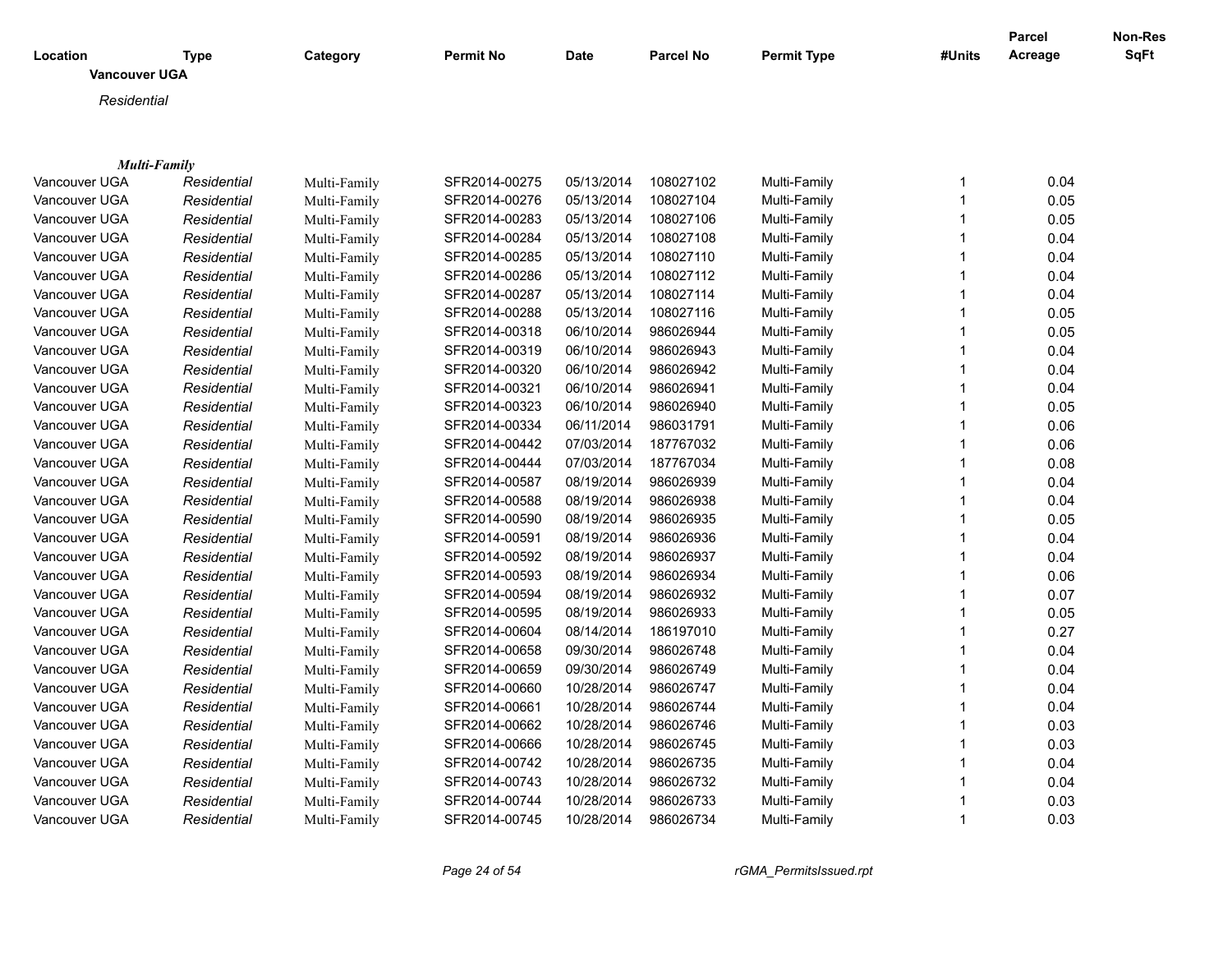| Location             | <b>Type</b> | Category         | <b>Permit No</b> | Date       | <b>Parcel No</b> | <b>Permit Type</b> | #Units       | Parcel<br>Acreage  | <b>Non-Res</b><br>SqFt |
|----------------------|-------------|------------------|------------------|------------|------------------|--------------------|--------------|--------------------|------------------------|
| Vancouver UGA        |             |                  |                  |            |                  |                    |              |                    |                        |
| Residential          |             |                  |                  |            |                  |                    |              |                    |                        |
|                      |             |                  |                  |            |                  |                    |              |                    |                        |
|                      |             |                  |                  |            |                  |                    |              |                    |                        |
| <b>Multi-Family</b>  |             |                  |                  |            |                  |                    |              |                    |                        |
| Vancouver UGA        | Residential | Multi-Family     | SFR2014-00759    | 10/20/2014 | 145047002        | Multi-Family       | $\mathbf{1}$ | 0.06               |                        |
| Vancouver UGA        | Residential | Multi-Family     | SFR2014-00760    | 10/20/2014 | 145047001        | Multi-Family       | $\mathbf{1}$ | 0.07               |                        |
| Vancouver UGA        | Residential | Multi-Family     | SFR2014-00763    | 10/20/2014 | 145047003        | Multi-Family       | $\mathbf{1}$ | 0.06               |                        |
| Vancouver UGA        | Residential | Multi-Family     | SFR2014-00764    | 10/20/2014 | 145047004        | Multi-Family       | $\mathbf{1}$ | 0.09               |                        |
| Vancouver UGA        | Residential | Multi-Family     | SFR2014-00858    | 11/18/2014 | 156690044        | Multi-Family       | $\mathbf{1}$ | 0.06               |                        |
| Vancouver UGA        | Residential | Multi-Family     | SFR2014-00860    | 11/18/2014 | 986034359        | Multi-Family       | $\mathbf{1}$ | 0.06               |                        |
| Vancouver UGA        | Residential | Multi-Family     | SFR2014-00861    | 11/18/2014 | 986034360        | Multi-Family       | $\mathbf{1}$ | 0.06               |                        |
| Vancouver UGA        | Residential | Multi-Family     | SFR2014-00862    | 11/18/2014 | 986034361        | Multi-Family       | $\mathbf{1}$ | 0.06               |                        |
| Vancouver UGA        | Residential | Multi-Family     | SFR2014-00863    | 11/18/2014 | 986034362        | Multi-Family       | $\mathbf{1}$ | 0.06               |                        |
| Vancouver UGA        | Residential | Multi-Family     | SFR2014-00864    | 11/18/2014 | 986034363        | Multi-Family       | $\mathbf{1}$ | 0.07               |                        |
|                      |             |                  |                  |            |                  |                    | 87           | Total Multi-Family |                        |
| <b>Single Family</b> |             |                  |                  |            |                  |                    |              |                    |                        |
| Vancouver UGA        | Residential | Additions        | RES2014-00026    | 02/20/2014 | 146787000        | Additions          | $\mathbf{1}$ | 1.96               |                        |
| Vancouver UGA        | Residential | <b>Additions</b> | RES2014-00463    | 09/22/2014 | 148361015        | <b>Additions</b>   | $\mathbf{1}$ | 0.18               |                        |
| Vancouver UGA        | Residential | Single Family    | SFR2013-00453    | 04/24/2014 | 986029986        | Single Family      | $\mathbf{1}$ | 0.07               |                        |
| Vancouver UGA        | Residential | Single Family    | SFR2013-00625    | 02/21/2014 | 118252058        | Single Family      | $\mathbf{1}$ | 0.26               |                        |
| Vancouver UGA        | Residential | Single Family    | SFR2013-00676    | 01/15/2014 | 986031429        | Single Family      | $\mathbf{1}$ | 0.17               |                        |
| Vancouver UGA        | Residential | Single Family    | SFR2013-00705    | 01/24/2014 | 986031592        | Single Family      | $\mathbf{1}$ | 0.12               |                        |
| Vancouver UGA        | Residential | Single Family    | SFR2013-00739    | 01/10/2014 | 986031192        | Single Family      | $\mathbf{1}$ | 0.21               |                        |
| Vancouver UGA        | Residential | Single Family    | SFR2013-00748    | 07/16/2014 | 986030238        | Single Family      | $\mathbf{1}$ | 0.11               |                        |
| Vancouver UGA        | Residential | Single Family    | SFR2013-00761    | 03/25/2014 | 986031723        | Single Family      | $\mathbf{1}$ | 0.12               |                        |
| Vancouver UGA        | Residential | Single Family    | SFR2013-00762    | 03/25/2014 | 986031721        | Single Family      | $\mathbf{1}$ | 0.10               |                        |
| Vancouver UGA        | Residential | Single Family    | SFR2013-00764    | 01/21/2014 | 986031415        | Single Family      | $\mathbf{1}$ | 0.17               |                        |
| Vancouver UGA        | Residential | Single Family    | SFR2013-00771    | 01/10/2014 | 986031198        | Single Family      | $\mathbf{1}$ | 0.24               |                        |
| Vancouver UGA        | Residential | Single Family    | SFR2013-00776    | 08/18/2014 | 106036096        | Single Family      | $\mathbf{1}$ | 0.07               |                        |
| Vancouver UGA        | Residential | Single Family    | SFR2013-00778    | 08/18/2014 | 106036098        | Single Family      | $\mathbf{1}$ | 0.07               |                        |
| Vancouver UGA        | Residential | Single Family    | SFR2013-00794    | 01/22/2014 | 144961194        | Single Family      | $\mathbf{1}$ | 0.10               |                        |
| Vancouver UGA        | Residential | Single Family    | SFR2013-00815    | 07/16/2014 | 986030233        | Single Family      | $\mathbf{1}$ | 0.09               |                        |
| Vancouver UGA        | Residential | Single Family    | SFR2013-00829    | 04/29/2014 | 986030321        | Single Family      | $\mathbf{1}$ | 0.21               |                        |
| Vancouver UGA        | Residential | Single Family    | SFR2013-00830    | 01/06/2014 | 986026766        | Single Family      | $\mathbf{1}$ | 0.08               |                        |
| Vancouver UGA        | Residential | Single Family    | SFR2013-00831    | 01/06/2014 | 986026764        | Single Family      | $\mathbf{1}$ | 0.07               |                        |
| Vancouver UGA        | Residential | Single Family    | SFR2013-00832    | 01/06/2014 | 986026765        | Single Family      | $\mathbf{1}$ | 0.07               |                        |
| Vancouver UGA        | Residential | Single Family    | SFR2013-00834    | 01/28/2014 | 986031067        | Single Family      | $\mathbf{1}$ | 0.32               |                        |
| Vancouver UGA        | Residential | Single Family    | SFR2013-00836    | 02/10/2014 | 181258000        | Single Family      | $\mathbf 1$  | 4.00               |                        |
| Vancouver UGA        | Residential | Single Family    | SFR2013-00839    | 03/26/2014 | 986026730        | Single Family      | $\mathbf{1}$ | 0.03               |                        |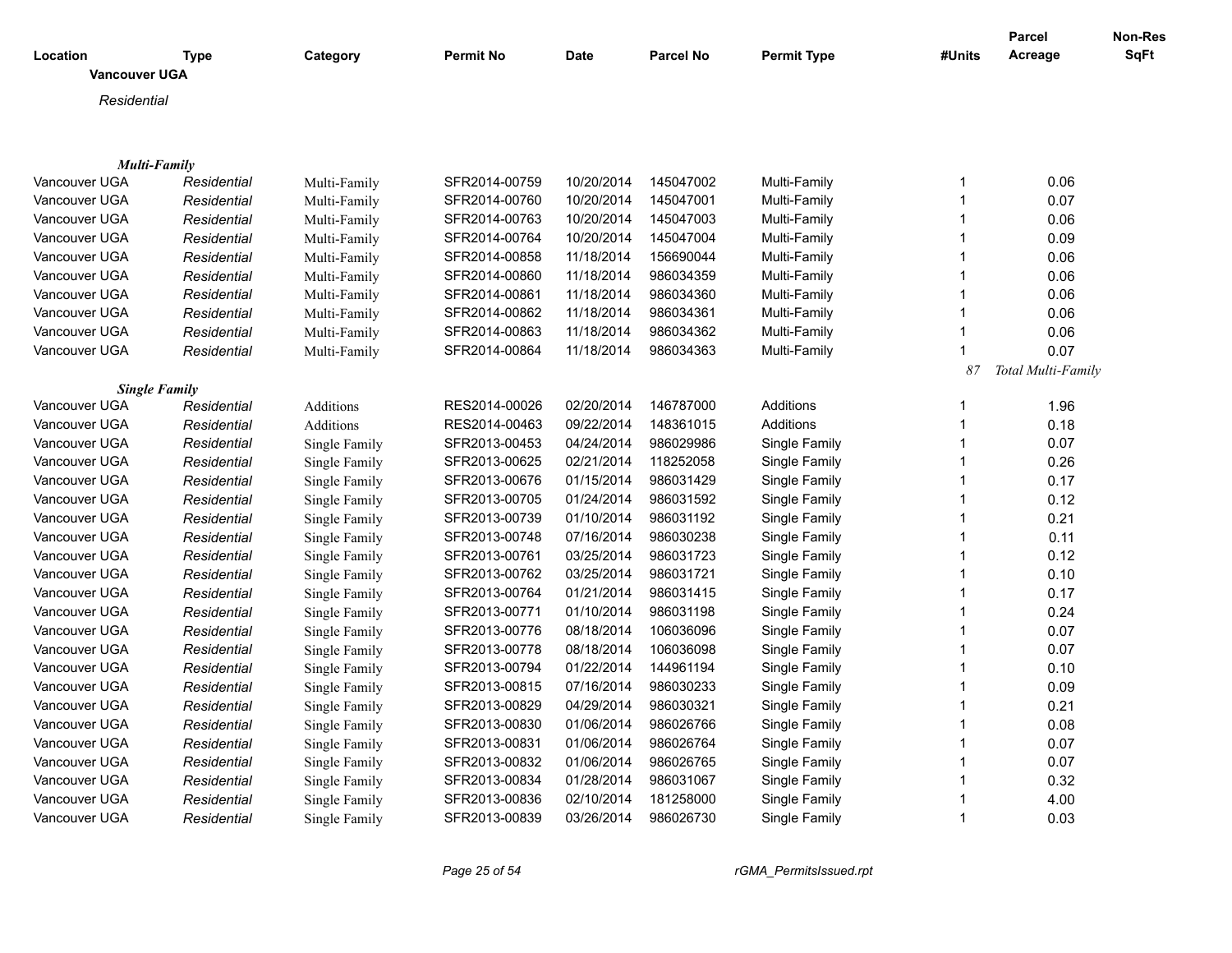| <b>SqFt</b><br>Acreage<br>Location<br><b>Type</b><br>Category<br><b>Permit No</b><br><b>Date</b><br><b>Parcel No</b><br><b>Permit Type</b><br>#Units<br><b>Vancouver UGA</b><br>Residential<br><b>Single Family</b><br>Vancouver UGA<br>SFR2013-00840<br>03/26/2014<br>986026726<br>Single Family<br>$\mathbf{1}$<br>0.04<br>Residential<br>Single Family<br>$\mathbf{1}$<br>0.03<br>Vancouver UGA<br>Single Family<br>SFR2013-00841<br>03/26/2014<br>986026727<br>Single Family<br>Residential<br>0.04<br>Vancouver UGA<br>Single Family<br>SFR2013-00842<br>03/26/2014<br>986026728<br>Single Family<br>$\mathbf{1}$<br>Residential<br>986026729<br>$\mathbf{1}$<br>Vancouver UGA<br>Single Family<br>SFR2013-00843<br>03/26/2014<br>Single Family<br>0.04<br>Residential<br>986026731<br>Vancouver UGA<br>SFR2013-00844<br>03/26/2014<br>Single Family<br>$\mathbf 1$<br>0.04<br>Residential<br>Single Family<br>Vancouver UGA<br>SFR2013-00857<br>02/24/2014<br>156442024<br>Single Family<br>1<br>0.10<br>Residential<br>Single Family<br>SFR2013-00858<br>01/15/2014<br>986032013<br>0.16<br>Vancouver UGA<br>Residential<br>Single Family<br>Single Family<br>$\mathbf 1$<br>SFR2013-00864<br>01/03/2014<br>986032613<br>Single Family<br>$\mathbf{1}$<br>0.17<br>Vancouver UGA<br>Residential<br>Single Family<br>01/06/2014<br>986032621<br>$\mathbf{1}$<br>0.17<br>Vancouver UGA<br>Single Family<br>SFR2013-00869<br>Single Family<br>Residential<br>SFR2013-00886<br>01/06/2014<br>986032610<br>Single Family<br>$\mathbf{1}$<br>0.17<br>Vancouver UGA<br>Residential<br>Single Family<br>01/14/2014<br>986031278<br>$\mathbf{1}$<br>0.23<br>Vancouver UGA<br>Residential<br>Single Family<br>SFR2013-00887<br>Single Family<br>01/14/2014<br>986031063<br>$\mathbf{1}$<br>0.23<br>Vancouver UGA<br>Residential<br>Single Family<br>SFR2013-00888<br>Single Family<br>01/06/2014<br>986032612<br>$\mathbf{1}$<br>Vancouver UGA<br>SFR2013-00890<br>Single Family<br>0.18<br>Residential<br>Single Family<br>SFR2013-00891<br>01/06/2014<br>986032614<br>Single Family<br>Vancouver UGA<br>1<br>0.17<br>Residential<br>Single Family<br>SFR2013-00892<br>02/10/2014<br>986030100<br>Single Family<br>$\mathbf 1$<br>0.05<br>Vancouver UGA<br>Residential<br>Single Family<br>Single Family<br>SFR2013-00893<br>02/10/2014<br>986030099<br>Single Family<br>$\mathbf 1$<br>0.05<br>Vancouver UGA<br>Residential<br>01/17/2014<br>986032753<br>Single Family<br>$\mathbf{1}$<br>0.17<br>Vancouver UGA<br>Residential<br>Single Family<br>SFR2013-00894<br>SFR2013-00895<br>01/23/2014<br>181677010<br>Single Family<br>$\mathbf{1}$<br>0.11<br>Vancouver UGA<br>Residential<br>Single Family<br>0.17<br>SFR2013-00897<br>01/03/2014<br>986032609<br>Single Family<br>$\mathbf 1$<br>Vancouver UGA<br>Residential<br>Single Family<br>SFR2013-00898<br>01/08/2014<br>986032079<br>Single Family<br>$\mathbf{1}$<br>0.13<br>Vancouver UGA<br>Residential<br>Single Family<br>SFR2013-00899<br>01/24/2014<br>156435012<br>$\mathbf{1}$<br>Vancouver UGA<br>Single Family<br>Single Family<br>0.11<br>Residential<br>0.15<br>Vancouver UGA<br>Residential<br>Single Family<br>SFR2013-00900<br>01/08/2014<br>986032077<br>Single Family<br>$\mathbf{1}$<br>0.19<br>Vancouver UGA<br>Single Family<br>SFR2013-00901<br>01/17/2014<br>986032757<br>Single Family<br>$\mathbf{1}$<br>Residential<br>0.15<br>Vancouver UGA<br>Residential<br>Single Family<br>SFR2013-00902<br>02/13/2014<br>181677118<br>Single Family<br>$\mathbf{1}$<br>$\mathbf{1}$<br>Vancouver UGA<br>Single Family<br>SFR2013-00903<br>08/19/2014<br>199139000<br>Single Family<br>0.38<br>Residential<br>Vancouver UGA<br>Single Family<br>SFR2013-00910<br>01/15/2014<br>986032012<br>Single Family<br>$\mathbf{1}$<br>0.16<br>Residential<br>Vancouver UGA<br>SFR2013-00912<br>02/05/2014<br>156435162<br>Single Family<br>$\mathbf{1}$<br>0.12<br>Residential<br>Single Family<br>Vancouver UGA<br>SFR2013-00913<br>02/03/2014<br>156435094<br>Single Family<br>$\mathbf{1}$<br>0.11<br>Residential<br>Single Family<br>$\mathbf{1}$<br>Vancouver UGA<br>SFR2013-00914<br>01/10/2014<br>986032078<br>Single Family<br>0.15<br>Residential<br>Single Family<br>SFR2013-00915<br>01/14/2014<br>986025953<br>0.12<br>Vancouver UGA<br>Residential<br>Single Family<br>Single Family<br>1<br>0.12<br>Vancouver UGA<br>Residential<br>Single Family<br>SFR2013-00916<br>01/14/2014<br>986025952<br>Single Family<br>1<br>0.14<br>01/17/2014<br>986031119<br>Single Family<br>Vancouver UGA<br>Residential<br>Single Family<br>SFR2013-00917<br>1<br>$\mathbf{1}$<br>Vancouver UGA<br>Residential<br>Single Family<br>SFR2013-00918<br>01/17/2014<br>986032698<br>Single Family<br>0.15<br>0.23<br>Vancouver UGA<br>Residential<br>Single Family<br>SFR2013-00919<br>01/06/2014<br>986032588<br>Single Family<br>1 |               |             |               |               |            |           |               |              | <b>Parcel</b> | Non-Res |
|------------------------------------------------------------------------------------------------------------------------------------------------------------------------------------------------------------------------------------------------------------------------------------------------------------------------------------------------------------------------------------------------------------------------------------------------------------------------------------------------------------------------------------------------------------------------------------------------------------------------------------------------------------------------------------------------------------------------------------------------------------------------------------------------------------------------------------------------------------------------------------------------------------------------------------------------------------------------------------------------------------------------------------------------------------------------------------------------------------------------------------------------------------------------------------------------------------------------------------------------------------------------------------------------------------------------------------------------------------------------------------------------------------------------------------------------------------------------------------------------------------------------------------------------------------------------------------------------------------------------------------------------------------------------------------------------------------------------------------------------------------------------------------------------------------------------------------------------------------------------------------------------------------------------------------------------------------------------------------------------------------------------------------------------------------------------------------------------------------------------------------------------------------------------------------------------------------------------------------------------------------------------------------------------------------------------------------------------------------------------------------------------------------------------------------------------------------------------------------------------------------------------------------------------------------------------------------------------------------------------------------------------------------------------------------------------------------------------------------------------------------------------------------------------------------------------------------------------------------------------------------------------------------------------------------------------------------------------------------------------------------------------------------------------------------------------------------------------------------------------------------------------------------------------------------------------------------------------------------------------------------------------------------------------------------------------------------------------------------------------------------------------------------------------------------------------------------------------------------------------------------------------------------------------------------------------------------------------------------------------------------------------------------------------------------------------------------------------------------------------------------------------------------------------------------------------------------------------------------------------------------------------------------------------------------------------------------------------------------------------------------------------------------------------------------------------------------------------------------------------------------------------------------------------------------------------------------------------------------------------------------------------------------------------------------------------------------------------------------------------------------------------------------------------------------------------------------------------------------------------------------------------------------------------------------------------------------------------------------------------------------------------------------------------------------------------------------------------------------------------------------------------------------------------------------------------------------------------------------------------------------------|---------------|-------------|---------------|---------------|------------|-----------|---------------|--------------|---------------|---------|
|                                                                                                                                                                                                                                                                                                                                                                                                                                                                                                                                                                                                                                                                                                                                                                                                                                                                                                                                                                                                                                                                                                                                                                                                                                                                                                                                                                                                                                                                                                                                                                                                                                                                                                                                                                                                                                                                                                                                                                                                                                                                                                                                                                                                                                                                                                                                                                                                                                                                                                                                                                                                                                                                                                                                                                                                                                                                                                                                                                                                                                                                                                                                                                                                                                                                                                                                                                                                                                                                                                                                                                                                                                                                                                                                                                                                                                                                                                                                                                                                                                                                                                                                                                                                                                                                                                                                                                                                                                                                                                                                                                                                                                                                                                                                                                                                                                                                                          |               |             |               |               |            |           |               |              |               |         |
|                                                                                                                                                                                                                                                                                                                                                                                                                                                                                                                                                                                                                                                                                                                                                                                                                                                                                                                                                                                                                                                                                                                                                                                                                                                                                                                                                                                                                                                                                                                                                                                                                                                                                                                                                                                                                                                                                                                                                                                                                                                                                                                                                                                                                                                                                                                                                                                                                                                                                                                                                                                                                                                                                                                                                                                                                                                                                                                                                                                                                                                                                                                                                                                                                                                                                                                                                                                                                                                                                                                                                                                                                                                                                                                                                                                                                                                                                                                                                                                                                                                                                                                                                                                                                                                                                                                                                                                                                                                                                                                                                                                                                                                                                                                                                                                                                                                                                          |               |             |               |               |            |           |               |              |               |         |
|                                                                                                                                                                                                                                                                                                                                                                                                                                                                                                                                                                                                                                                                                                                                                                                                                                                                                                                                                                                                                                                                                                                                                                                                                                                                                                                                                                                                                                                                                                                                                                                                                                                                                                                                                                                                                                                                                                                                                                                                                                                                                                                                                                                                                                                                                                                                                                                                                                                                                                                                                                                                                                                                                                                                                                                                                                                                                                                                                                                                                                                                                                                                                                                                                                                                                                                                                                                                                                                                                                                                                                                                                                                                                                                                                                                                                                                                                                                                                                                                                                                                                                                                                                                                                                                                                                                                                                                                                                                                                                                                                                                                                                                                                                                                                                                                                                                                                          |               |             |               |               |            |           |               |              |               |         |
|                                                                                                                                                                                                                                                                                                                                                                                                                                                                                                                                                                                                                                                                                                                                                                                                                                                                                                                                                                                                                                                                                                                                                                                                                                                                                                                                                                                                                                                                                                                                                                                                                                                                                                                                                                                                                                                                                                                                                                                                                                                                                                                                                                                                                                                                                                                                                                                                                                                                                                                                                                                                                                                                                                                                                                                                                                                                                                                                                                                                                                                                                                                                                                                                                                                                                                                                                                                                                                                                                                                                                                                                                                                                                                                                                                                                                                                                                                                                                                                                                                                                                                                                                                                                                                                                                                                                                                                                                                                                                                                                                                                                                                                                                                                                                                                                                                                                                          |               |             |               |               |            |           |               |              |               |         |
|                                                                                                                                                                                                                                                                                                                                                                                                                                                                                                                                                                                                                                                                                                                                                                                                                                                                                                                                                                                                                                                                                                                                                                                                                                                                                                                                                                                                                                                                                                                                                                                                                                                                                                                                                                                                                                                                                                                                                                                                                                                                                                                                                                                                                                                                                                                                                                                                                                                                                                                                                                                                                                                                                                                                                                                                                                                                                                                                                                                                                                                                                                                                                                                                                                                                                                                                                                                                                                                                                                                                                                                                                                                                                                                                                                                                                                                                                                                                                                                                                                                                                                                                                                                                                                                                                                                                                                                                                                                                                                                                                                                                                                                                                                                                                                                                                                                                                          |               |             |               |               |            |           |               |              |               |         |
|                                                                                                                                                                                                                                                                                                                                                                                                                                                                                                                                                                                                                                                                                                                                                                                                                                                                                                                                                                                                                                                                                                                                                                                                                                                                                                                                                                                                                                                                                                                                                                                                                                                                                                                                                                                                                                                                                                                                                                                                                                                                                                                                                                                                                                                                                                                                                                                                                                                                                                                                                                                                                                                                                                                                                                                                                                                                                                                                                                                                                                                                                                                                                                                                                                                                                                                                                                                                                                                                                                                                                                                                                                                                                                                                                                                                                                                                                                                                                                                                                                                                                                                                                                                                                                                                                                                                                                                                                                                                                                                                                                                                                                                                                                                                                                                                                                                                                          |               |             |               |               |            |           |               |              |               |         |
|                                                                                                                                                                                                                                                                                                                                                                                                                                                                                                                                                                                                                                                                                                                                                                                                                                                                                                                                                                                                                                                                                                                                                                                                                                                                                                                                                                                                                                                                                                                                                                                                                                                                                                                                                                                                                                                                                                                                                                                                                                                                                                                                                                                                                                                                                                                                                                                                                                                                                                                                                                                                                                                                                                                                                                                                                                                                                                                                                                                                                                                                                                                                                                                                                                                                                                                                                                                                                                                                                                                                                                                                                                                                                                                                                                                                                                                                                                                                                                                                                                                                                                                                                                                                                                                                                                                                                                                                                                                                                                                                                                                                                                                                                                                                                                                                                                                                                          |               |             |               |               |            |           |               |              |               |         |
|                                                                                                                                                                                                                                                                                                                                                                                                                                                                                                                                                                                                                                                                                                                                                                                                                                                                                                                                                                                                                                                                                                                                                                                                                                                                                                                                                                                                                                                                                                                                                                                                                                                                                                                                                                                                                                                                                                                                                                                                                                                                                                                                                                                                                                                                                                                                                                                                                                                                                                                                                                                                                                                                                                                                                                                                                                                                                                                                                                                                                                                                                                                                                                                                                                                                                                                                                                                                                                                                                                                                                                                                                                                                                                                                                                                                                                                                                                                                                                                                                                                                                                                                                                                                                                                                                                                                                                                                                                                                                                                                                                                                                                                                                                                                                                                                                                                                                          |               |             |               |               |            |           |               |              |               |         |
|                                                                                                                                                                                                                                                                                                                                                                                                                                                                                                                                                                                                                                                                                                                                                                                                                                                                                                                                                                                                                                                                                                                                                                                                                                                                                                                                                                                                                                                                                                                                                                                                                                                                                                                                                                                                                                                                                                                                                                                                                                                                                                                                                                                                                                                                                                                                                                                                                                                                                                                                                                                                                                                                                                                                                                                                                                                                                                                                                                                                                                                                                                                                                                                                                                                                                                                                                                                                                                                                                                                                                                                                                                                                                                                                                                                                                                                                                                                                                                                                                                                                                                                                                                                                                                                                                                                                                                                                                                                                                                                                                                                                                                                                                                                                                                                                                                                                                          |               |             |               |               |            |           |               |              |               |         |
|                                                                                                                                                                                                                                                                                                                                                                                                                                                                                                                                                                                                                                                                                                                                                                                                                                                                                                                                                                                                                                                                                                                                                                                                                                                                                                                                                                                                                                                                                                                                                                                                                                                                                                                                                                                                                                                                                                                                                                                                                                                                                                                                                                                                                                                                                                                                                                                                                                                                                                                                                                                                                                                                                                                                                                                                                                                                                                                                                                                                                                                                                                                                                                                                                                                                                                                                                                                                                                                                                                                                                                                                                                                                                                                                                                                                                                                                                                                                                                                                                                                                                                                                                                                                                                                                                                                                                                                                                                                                                                                                                                                                                                                                                                                                                                                                                                                                                          |               |             |               |               |            |           |               |              |               |         |
|                                                                                                                                                                                                                                                                                                                                                                                                                                                                                                                                                                                                                                                                                                                                                                                                                                                                                                                                                                                                                                                                                                                                                                                                                                                                                                                                                                                                                                                                                                                                                                                                                                                                                                                                                                                                                                                                                                                                                                                                                                                                                                                                                                                                                                                                                                                                                                                                                                                                                                                                                                                                                                                                                                                                                                                                                                                                                                                                                                                                                                                                                                                                                                                                                                                                                                                                                                                                                                                                                                                                                                                                                                                                                                                                                                                                                                                                                                                                                                                                                                                                                                                                                                                                                                                                                                                                                                                                                                                                                                                                                                                                                                                                                                                                                                                                                                                                                          |               |             |               |               |            |           |               |              |               |         |
|                                                                                                                                                                                                                                                                                                                                                                                                                                                                                                                                                                                                                                                                                                                                                                                                                                                                                                                                                                                                                                                                                                                                                                                                                                                                                                                                                                                                                                                                                                                                                                                                                                                                                                                                                                                                                                                                                                                                                                                                                                                                                                                                                                                                                                                                                                                                                                                                                                                                                                                                                                                                                                                                                                                                                                                                                                                                                                                                                                                                                                                                                                                                                                                                                                                                                                                                                                                                                                                                                                                                                                                                                                                                                                                                                                                                                                                                                                                                                                                                                                                                                                                                                                                                                                                                                                                                                                                                                                                                                                                                                                                                                                                                                                                                                                                                                                                                                          |               |             |               |               |            |           |               |              |               |         |
|                                                                                                                                                                                                                                                                                                                                                                                                                                                                                                                                                                                                                                                                                                                                                                                                                                                                                                                                                                                                                                                                                                                                                                                                                                                                                                                                                                                                                                                                                                                                                                                                                                                                                                                                                                                                                                                                                                                                                                                                                                                                                                                                                                                                                                                                                                                                                                                                                                                                                                                                                                                                                                                                                                                                                                                                                                                                                                                                                                                                                                                                                                                                                                                                                                                                                                                                                                                                                                                                                                                                                                                                                                                                                                                                                                                                                                                                                                                                                                                                                                                                                                                                                                                                                                                                                                                                                                                                                                                                                                                                                                                                                                                                                                                                                                                                                                                                                          |               |             |               |               |            |           |               |              |               |         |
|                                                                                                                                                                                                                                                                                                                                                                                                                                                                                                                                                                                                                                                                                                                                                                                                                                                                                                                                                                                                                                                                                                                                                                                                                                                                                                                                                                                                                                                                                                                                                                                                                                                                                                                                                                                                                                                                                                                                                                                                                                                                                                                                                                                                                                                                                                                                                                                                                                                                                                                                                                                                                                                                                                                                                                                                                                                                                                                                                                                                                                                                                                                                                                                                                                                                                                                                                                                                                                                                                                                                                                                                                                                                                                                                                                                                                                                                                                                                                                                                                                                                                                                                                                                                                                                                                                                                                                                                                                                                                                                                                                                                                                                                                                                                                                                                                                                                                          |               |             |               |               |            |           |               |              |               |         |
|                                                                                                                                                                                                                                                                                                                                                                                                                                                                                                                                                                                                                                                                                                                                                                                                                                                                                                                                                                                                                                                                                                                                                                                                                                                                                                                                                                                                                                                                                                                                                                                                                                                                                                                                                                                                                                                                                                                                                                                                                                                                                                                                                                                                                                                                                                                                                                                                                                                                                                                                                                                                                                                                                                                                                                                                                                                                                                                                                                                                                                                                                                                                                                                                                                                                                                                                                                                                                                                                                                                                                                                                                                                                                                                                                                                                                                                                                                                                                                                                                                                                                                                                                                                                                                                                                                                                                                                                                                                                                                                                                                                                                                                                                                                                                                                                                                                                                          |               |             |               |               |            |           |               |              |               |         |
|                                                                                                                                                                                                                                                                                                                                                                                                                                                                                                                                                                                                                                                                                                                                                                                                                                                                                                                                                                                                                                                                                                                                                                                                                                                                                                                                                                                                                                                                                                                                                                                                                                                                                                                                                                                                                                                                                                                                                                                                                                                                                                                                                                                                                                                                                                                                                                                                                                                                                                                                                                                                                                                                                                                                                                                                                                                                                                                                                                                                                                                                                                                                                                                                                                                                                                                                                                                                                                                                                                                                                                                                                                                                                                                                                                                                                                                                                                                                                                                                                                                                                                                                                                                                                                                                                                                                                                                                                                                                                                                                                                                                                                                                                                                                                                                                                                                                                          |               |             |               |               |            |           |               |              |               |         |
|                                                                                                                                                                                                                                                                                                                                                                                                                                                                                                                                                                                                                                                                                                                                                                                                                                                                                                                                                                                                                                                                                                                                                                                                                                                                                                                                                                                                                                                                                                                                                                                                                                                                                                                                                                                                                                                                                                                                                                                                                                                                                                                                                                                                                                                                                                                                                                                                                                                                                                                                                                                                                                                                                                                                                                                                                                                                                                                                                                                                                                                                                                                                                                                                                                                                                                                                                                                                                                                                                                                                                                                                                                                                                                                                                                                                                                                                                                                                                                                                                                                                                                                                                                                                                                                                                                                                                                                                                                                                                                                                                                                                                                                                                                                                                                                                                                                                                          |               |             |               |               |            |           |               |              |               |         |
|                                                                                                                                                                                                                                                                                                                                                                                                                                                                                                                                                                                                                                                                                                                                                                                                                                                                                                                                                                                                                                                                                                                                                                                                                                                                                                                                                                                                                                                                                                                                                                                                                                                                                                                                                                                                                                                                                                                                                                                                                                                                                                                                                                                                                                                                                                                                                                                                                                                                                                                                                                                                                                                                                                                                                                                                                                                                                                                                                                                                                                                                                                                                                                                                                                                                                                                                                                                                                                                                                                                                                                                                                                                                                                                                                                                                                                                                                                                                                                                                                                                                                                                                                                                                                                                                                                                                                                                                                                                                                                                                                                                                                                                                                                                                                                                                                                                                                          |               |             |               |               |            |           |               |              |               |         |
|                                                                                                                                                                                                                                                                                                                                                                                                                                                                                                                                                                                                                                                                                                                                                                                                                                                                                                                                                                                                                                                                                                                                                                                                                                                                                                                                                                                                                                                                                                                                                                                                                                                                                                                                                                                                                                                                                                                                                                                                                                                                                                                                                                                                                                                                                                                                                                                                                                                                                                                                                                                                                                                                                                                                                                                                                                                                                                                                                                                                                                                                                                                                                                                                                                                                                                                                                                                                                                                                                                                                                                                                                                                                                                                                                                                                                                                                                                                                                                                                                                                                                                                                                                                                                                                                                                                                                                                                                                                                                                                                                                                                                                                                                                                                                                                                                                                                                          |               |             |               |               |            |           |               |              |               |         |
|                                                                                                                                                                                                                                                                                                                                                                                                                                                                                                                                                                                                                                                                                                                                                                                                                                                                                                                                                                                                                                                                                                                                                                                                                                                                                                                                                                                                                                                                                                                                                                                                                                                                                                                                                                                                                                                                                                                                                                                                                                                                                                                                                                                                                                                                                                                                                                                                                                                                                                                                                                                                                                                                                                                                                                                                                                                                                                                                                                                                                                                                                                                                                                                                                                                                                                                                                                                                                                                                                                                                                                                                                                                                                                                                                                                                                                                                                                                                                                                                                                                                                                                                                                                                                                                                                                                                                                                                                                                                                                                                                                                                                                                                                                                                                                                                                                                                                          |               |             |               |               |            |           |               |              |               |         |
|                                                                                                                                                                                                                                                                                                                                                                                                                                                                                                                                                                                                                                                                                                                                                                                                                                                                                                                                                                                                                                                                                                                                                                                                                                                                                                                                                                                                                                                                                                                                                                                                                                                                                                                                                                                                                                                                                                                                                                                                                                                                                                                                                                                                                                                                                                                                                                                                                                                                                                                                                                                                                                                                                                                                                                                                                                                                                                                                                                                                                                                                                                                                                                                                                                                                                                                                                                                                                                                                                                                                                                                                                                                                                                                                                                                                                                                                                                                                                                                                                                                                                                                                                                                                                                                                                                                                                                                                                                                                                                                                                                                                                                                                                                                                                                                                                                                                                          |               |             |               |               |            |           |               |              |               |         |
|                                                                                                                                                                                                                                                                                                                                                                                                                                                                                                                                                                                                                                                                                                                                                                                                                                                                                                                                                                                                                                                                                                                                                                                                                                                                                                                                                                                                                                                                                                                                                                                                                                                                                                                                                                                                                                                                                                                                                                                                                                                                                                                                                                                                                                                                                                                                                                                                                                                                                                                                                                                                                                                                                                                                                                                                                                                                                                                                                                                                                                                                                                                                                                                                                                                                                                                                                                                                                                                                                                                                                                                                                                                                                                                                                                                                                                                                                                                                                                                                                                                                                                                                                                                                                                                                                                                                                                                                                                                                                                                                                                                                                                                                                                                                                                                                                                                                                          |               |             |               |               |            |           |               |              |               |         |
|                                                                                                                                                                                                                                                                                                                                                                                                                                                                                                                                                                                                                                                                                                                                                                                                                                                                                                                                                                                                                                                                                                                                                                                                                                                                                                                                                                                                                                                                                                                                                                                                                                                                                                                                                                                                                                                                                                                                                                                                                                                                                                                                                                                                                                                                                                                                                                                                                                                                                                                                                                                                                                                                                                                                                                                                                                                                                                                                                                                                                                                                                                                                                                                                                                                                                                                                                                                                                                                                                                                                                                                                                                                                                                                                                                                                                                                                                                                                                                                                                                                                                                                                                                                                                                                                                                                                                                                                                                                                                                                                                                                                                                                                                                                                                                                                                                                                                          |               |             |               |               |            |           |               |              |               |         |
|                                                                                                                                                                                                                                                                                                                                                                                                                                                                                                                                                                                                                                                                                                                                                                                                                                                                                                                                                                                                                                                                                                                                                                                                                                                                                                                                                                                                                                                                                                                                                                                                                                                                                                                                                                                                                                                                                                                                                                                                                                                                                                                                                                                                                                                                                                                                                                                                                                                                                                                                                                                                                                                                                                                                                                                                                                                                                                                                                                                                                                                                                                                                                                                                                                                                                                                                                                                                                                                                                                                                                                                                                                                                                                                                                                                                                                                                                                                                                                                                                                                                                                                                                                                                                                                                                                                                                                                                                                                                                                                                                                                                                                                                                                                                                                                                                                                                                          |               |             |               |               |            |           |               |              |               |         |
|                                                                                                                                                                                                                                                                                                                                                                                                                                                                                                                                                                                                                                                                                                                                                                                                                                                                                                                                                                                                                                                                                                                                                                                                                                                                                                                                                                                                                                                                                                                                                                                                                                                                                                                                                                                                                                                                                                                                                                                                                                                                                                                                                                                                                                                                                                                                                                                                                                                                                                                                                                                                                                                                                                                                                                                                                                                                                                                                                                                                                                                                                                                                                                                                                                                                                                                                                                                                                                                                                                                                                                                                                                                                                                                                                                                                                                                                                                                                                                                                                                                                                                                                                                                                                                                                                                                                                                                                                                                                                                                                                                                                                                                                                                                                                                                                                                                                                          |               |             |               |               |            |           |               |              |               |         |
|                                                                                                                                                                                                                                                                                                                                                                                                                                                                                                                                                                                                                                                                                                                                                                                                                                                                                                                                                                                                                                                                                                                                                                                                                                                                                                                                                                                                                                                                                                                                                                                                                                                                                                                                                                                                                                                                                                                                                                                                                                                                                                                                                                                                                                                                                                                                                                                                                                                                                                                                                                                                                                                                                                                                                                                                                                                                                                                                                                                                                                                                                                                                                                                                                                                                                                                                                                                                                                                                                                                                                                                                                                                                                                                                                                                                                                                                                                                                                                                                                                                                                                                                                                                                                                                                                                                                                                                                                                                                                                                                                                                                                                                                                                                                                                                                                                                                                          |               |             |               |               |            |           |               |              |               |         |
|                                                                                                                                                                                                                                                                                                                                                                                                                                                                                                                                                                                                                                                                                                                                                                                                                                                                                                                                                                                                                                                                                                                                                                                                                                                                                                                                                                                                                                                                                                                                                                                                                                                                                                                                                                                                                                                                                                                                                                                                                                                                                                                                                                                                                                                                                                                                                                                                                                                                                                                                                                                                                                                                                                                                                                                                                                                                                                                                                                                                                                                                                                                                                                                                                                                                                                                                                                                                                                                                                                                                                                                                                                                                                                                                                                                                                                                                                                                                                                                                                                                                                                                                                                                                                                                                                                                                                                                                                                                                                                                                                                                                                                                                                                                                                                                                                                                                                          |               |             |               |               |            |           |               |              |               |         |
|                                                                                                                                                                                                                                                                                                                                                                                                                                                                                                                                                                                                                                                                                                                                                                                                                                                                                                                                                                                                                                                                                                                                                                                                                                                                                                                                                                                                                                                                                                                                                                                                                                                                                                                                                                                                                                                                                                                                                                                                                                                                                                                                                                                                                                                                                                                                                                                                                                                                                                                                                                                                                                                                                                                                                                                                                                                                                                                                                                                                                                                                                                                                                                                                                                                                                                                                                                                                                                                                                                                                                                                                                                                                                                                                                                                                                                                                                                                                                                                                                                                                                                                                                                                                                                                                                                                                                                                                                                                                                                                                                                                                                                                                                                                                                                                                                                                                                          |               |             |               |               |            |           |               |              |               |         |
|                                                                                                                                                                                                                                                                                                                                                                                                                                                                                                                                                                                                                                                                                                                                                                                                                                                                                                                                                                                                                                                                                                                                                                                                                                                                                                                                                                                                                                                                                                                                                                                                                                                                                                                                                                                                                                                                                                                                                                                                                                                                                                                                                                                                                                                                                                                                                                                                                                                                                                                                                                                                                                                                                                                                                                                                                                                                                                                                                                                                                                                                                                                                                                                                                                                                                                                                                                                                                                                                                                                                                                                                                                                                                                                                                                                                                                                                                                                                                                                                                                                                                                                                                                                                                                                                                                                                                                                                                                                                                                                                                                                                                                                                                                                                                                                                                                                                                          |               |             |               |               |            |           |               |              |               |         |
|                                                                                                                                                                                                                                                                                                                                                                                                                                                                                                                                                                                                                                                                                                                                                                                                                                                                                                                                                                                                                                                                                                                                                                                                                                                                                                                                                                                                                                                                                                                                                                                                                                                                                                                                                                                                                                                                                                                                                                                                                                                                                                                                                                                                                                                                                                                                                                                                                                                                                                                                                                                                                                                                                                                                                                                                                                                                                                                                                                                                                                                                                                                                                                                                                                                                                                                                                                                                                                                                                                                                                                                                                                                                                                                                                                                                                                                                                                                                                                                                                                                                                                                                                                                                                                                                                                                                                                                                                                                                                                                                                                                                                                                                                                                                                                                                                                                                                          |               |             |               |               |            |           |               |              |               |         |
|                                                                                                                                                                                                                                                                                                                                                                                                                                                                                                                                                                                                                                                                                                                                                                                                                                                                                                                                                                                                                                                                                                                                                                                                                                                                                                                                                                                                                                                                                                                                                                                                                                                                                                                                                                                                                                                                                                                                                                                                                                                                                                                                                                                                                                                                                                                                                                                                                                                                                                                                                                                                                                                                                                                                                                                                                                                                                                                                                                                                                                                                                                                                                                                                                                                                                                                                                                                                                                                                                                                                                                                                                                                                                                                                                                                                                                                                                                                                                                                                                                                                                                                                                                                                                                                                                                                                                                                                                                                                                                                                                                                                                                                                                                                                                                                                                                                                                          |               |             |               |               |            |           |               |              |               |         |
|                                                                                                                                                                                                                                                                                                                                                                                                                                                                                                                                                                                                                                                                                                                                                                                                                                                                                                                                                                                                                                                                                                                                                                                                                                                                                                                                                                                                                                                                                                                                                                                                                                                                                                                                                                                                                                                                                                                                                                                                                                                                                                                                                                                                                                                                                                                                                                                                                                                                                                                                                                                                                                                                                                                                                                                                                                                                                                                                                                                                                                                                                                                                                                                                                                                                                                                                                                                                                                                                                                                                                                                                                                                                                                                                                                                                                                                                                                                                                                                                                                                                                                                                                                                                                                                                                                                                                                                                                                                                                                                                                                                                                                                                                                                                                                                                                                                                                          |               |             |               |               |            |           |               |              |               |         |
|                                                                                                                                                                                                                                                                                                                                                                                                                                                                                                                                                                                                                                                                                                                                                                                                                                                                                                                                                                                                                                                                                                                                                                                                                                                                                                                                                                                                                                                                                                                                                                                                                                                                                                                                                                                                                                                                                                                                                                                                                                                                                                                                                                                                                                                                                                                                                                                                                                                                                                                                                                                                                                                                                                                                                                                                                                                                                                                                                                                                                                                                                                                                                                                                                                                                                                                                                                                                                                                                                                                                                                                                                                                                                                                                                                                                                                                                                                                                                                                                                                                                                                                                                                                                                                                                                                                                                                                                                                                                                                                                                                                                                                                                                                                                                                                                                                                                                          |               |             |               |               |            |           |               |              |               |         |
|                                                                                                                                                                                                                                                                                                                                                                                                                                                                                                                                                                                                                                                                                                                                                                                                                                                                                                                                                                                                                                                                                                                                                                                                                                                                                                                                                                                                                                                                                                                                                                                                                                                                                                                                                                                                                                                                                                                                                                                                                                                                                                                                                                                                                                                                                                                                                                                                                                                                                                                                                                                                                                                                                                                                                                                                                                                                                                                                                                                                                                                                                                                                                                                                                                                                                                                                                                                                                                                                                                                                                                                                                                                                                                                                                                                                                                                                                                                                                                                                                                                                                                                                                                                                                                                                                                                                                                                                                                                                                                                                                                                                                                                                                                                                                                                                                                                                                          |               |             |               |               |            |           |               |              |               |         |
|                                                                                                                                                                                                                                                                                                                                                                                                                                                                                                                                                                                                                                                                                                                                                                                                                                                                                                                                                                                                                                                                                                                                                                                                                                                                                                                                                                                                                                                                                                                                                                                                                                                                                                                                                                                                                                                                                                                                                                                                                                                                                                                                                                                                                                                                                                                                                                                                                                                                                                                                                                                                                                                                                                                                                                                                                                                                                                                                                                                                                                                                                                                                                                                                                                                                                                                                                                                                                                                                                                                                                                                                                                                                                                                                                                                                                                                                                                                                                                                                                                                                                                                                                                                                                                                                                                                                                                                                                                                                                                                                                                                                                                                                                                                                                                                                                                                                                          |               |             |               |               |            |           |               |              |               |         |
|                                                                                                                                                                                                                                                                                                                                                                                                                                                                                                                                                                                                                                                                                                                                                                                                                                                                                                                                                                                                                                                                                                                                                                                                                                                                                                                                                                                                                                                                                                                                                                                                                                                                                                                                                                                                                                                                                                                                                                                                                                                                                                                                                                                                                                                                                                                                                                                                                                                                                                                                                                                                                                                                                                                                                                                                                                                                                                                                                                                                                                                                                                                                                                                                                                                                                                                                                                                                                                                                                                                                                                                                                                                                                                                                                                                                                                                                                                                                                                                                                                                                                                                                                                                                                                                                                                                                                                                                                                                                                                                                                                                                                                                                                                                                                                                                                                                                                          |               |             |               |               |            |           |               |              |               |         |
|                                                                                                                                                                                                                                                                                                                                                                                                                                                                                                                                                                                                                                                                                                                                                                                                                                                                                                                                                                                                                                                                                                                                                                                                                                                                                                                                                                                                                                                                                                                                                                                                                                                                                                                                                                                                                                                                                                                                                                                                                                                                                                                                                                                                                                                                                                                                                                                                                                                                                                                                                                                                                                                                                                                                                                                                                                                                                                                                                                                                                                                                                                                                                                                                                                                                                                                                                                                                                                                                                                                                                                                                                                                                                                                                                                                                                                                                                                                                                                                                                                                                                                                                                                                                                                                                                                                                                                                                                                                                                                                                                                                                                                                                                                                                                                                                                                                                                          |               |             |               |               |            |           |               |              |               |         |
|                                                                                                                                                                                                                                                                                                                                                                                                                                                                                                                                                                                                                                                                                                                                                                                                                                                                                                                                                                                                                                                                                                                                                                                                                                                                                                                                                                                                                                                                                                                                                                                                                                                                                                                                                                                                                                                                                                                                                                                                                                                                                                                                                                                                                                                                                                                                                                                                                                                                                                                                                                                                                                                                                                                                                                                                                                                                                                                                                                                                                                                                                                                                                                                                                                                                                                                                                                                                                                                                                                                                                                                                                                                                                                                                                                                                                                                                                                                                                                                                                                                                                                                                                                                                                                                                                                                                                                                                                                                                                                                                                                                                                                                                                                                                                                                                                                                                                          |               |             |               |               |            |           |               |              |               |         |
|                                                                                                                                                                                                                                                                                                                                                                                                                                                                                                                                                                                                                                                                                                                                                                                                                                                                                                                                                                                                                                                                                                                                                                                                                                                                                                                                                                                                                                                                                                                                                                                                                                                                                                                                                                                                                                                                                                                                                                                                                                                                                                                                                                                                                                                                                                                                                                                                                                                                                                                                                                                                                                                                                                                                                                                                                                                                                                                                                                                                                                                                                                                                                                                                                                                                                                                                                                                                                                                                                                                                                                                                                                                                                                                                                                                                                                                                                                                                                                                                                                                                                                                                                                                                                                                                                                                                                                                                                                                                                                                                                                                                                                                                                                                                                                                                                                                                                          |               |             |               |               |            |           |               |              |               |         |
|                                                                                                                                                                                                                                                                                                                                                                                                                                                                                                                                                                                                                                                                                                                                                                                                                                                                                                                                                                                                                                                                                                                                                                                                                                                                                                                                                                                                                                                                                                                                                                                                                                                                                                                                                                                                                                                                                                                                                                                                                                                                                                                                                                                                                                                                                                                                                                                                                                                                                                                                                                                                                                                                                                                                                                                                                                                                                                                                                                                                                                                                                                                                                                                                                                                                                                                                                                                                                                                                                                                                                                                                                                                                                                                                                                                                                                                                                                                                                                                                                                                                                                                                                                                                                                                                                                                                                                                                                                                                                                                                                                                                                                                                                                                                                                                                                                                                                          |               |             |               |               |            |           |               |              |               |         |
|                                                                                                                                                                                                                                                                                                                                                                                                                                                                                                                                                                                                                                                                                                                                                                                                                                                                                                                                                                                                                                                                                                                                                                                                                                                                                                                                                                                                                                                                                                                                                                                                                                                                                                                                                                                                                                                                                                                                                                                                                                                                                                                                                                                                                                                                                                                                                                                                                                                                                                                                                                                                                                                                                                                                                                                                                                                                                                                                                                                                                                                                                                                                                                                                                                                                                                                                                                                                                                                                                                                                                                                                                                                                                                                                                                                                                                                                                                                                                                                                                                                                                                                                                                                                                                                                                                                                                                                                                                                                                                                                                                                                                                                                                                                                                                                                                                                                                          | Vancouver UGA | Residential | Single Family | SFR2013-00921 | 01/13/2014 | 986026496 | Single Family | $\mathbf{1}$ | 0.23          |         |

*Page 26 of 54 rGMA\_PermitsIssued.rpt*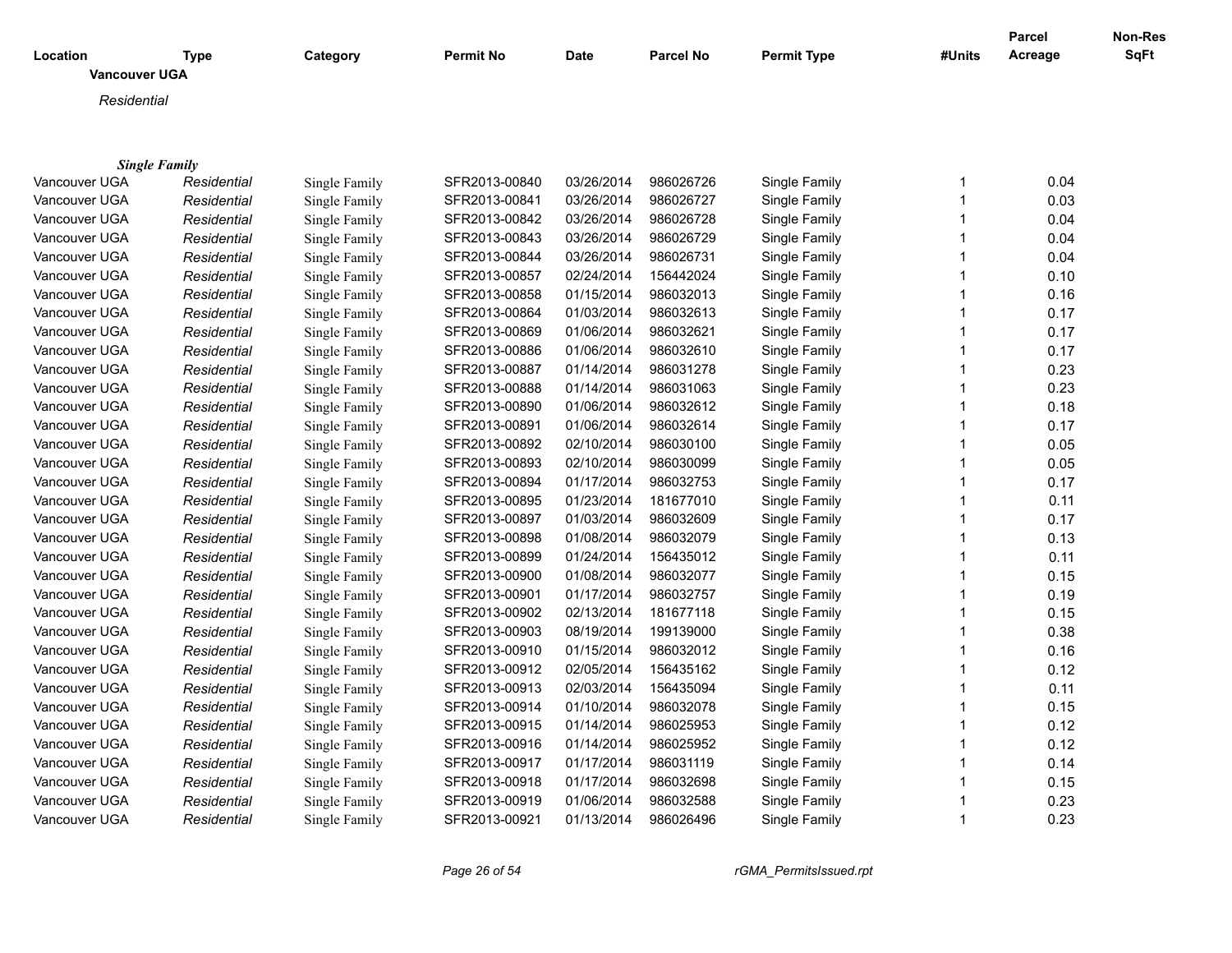|                                  |                                     |               |               |            |                  |                    |              | <b>Parcel</b> | Non-Res |
|----------------------------------|-------------------------------------|---------------|---------------|------------|------------------|--------------------|--------------|---------------|---------|
| Location<br><b>Vancouver UGA</b> | <b>Type</b>                         | Category      | Permit No     | Date       | <b>Parcel No</b> | <b>Permit Type</b> | #Units       | Acreage       | SqFt    |
|                                  |                                     |               |               |            |                  |                    |              |               |         |
| Residential                      |                                     |               |               |            |                  |                    |              |               |         |
|                                  |                                     |               |               |            |                  |                    |              |               |         |
|                                  |                                     |               |               |            |                  |                    |              |               |         |
| Vancouver UGA                    | <b>Single Family</b><br>Residential | Single Family | SFR2013-00922 | 01/16/2014 | 188944064        | Single Family      | 1            | 0.24          |         |
| Vancouver UGA                    | Residential                         | Single Family | SFR2013-00923 | 01/21/2014 | 986032563        | Single Family      | $\mathbf{1}$ | 0.22          |         |
| Vancouver UGA                    | Residential                         | Single Family | SFR2013-00925 | 01/24/2014 | 986031593        | Single Family      | $\mathbf{1}$ | 0.12          |         |
| Vancouver UGA                    | Residential                         | Single Family | SFR2013-00926 | 01/24/2014 | 986031607        | Single Family      | $\mathbf{1}$ | 0.15          |         |
| Vancouver UGA                    | Residential                         | Single Family | SFR2013-00927 | 01/27/2014 | 115621136        | Single Family      | $\mathbf{1}$ | 0.81          |         |
| Vancouver UGA                    | Residential                         | Single Family | SFR2013-00928 | 02/03/2014 | 986032545        | Single Family      | 1            | 0.18          |         |
| Vancouver UGA                    | Residential                         | Single Family | SFR2013-00929 | 01/24/2014 | 986026962        | Single Family      | $\mathbf{1}$ | 0.09          |         |
| Vancouver UGA                    | Residential                         | Single Family | SFR2014-00001 | 01/22/2014 | 986032637        | Single Family      | $\mathbf{1}$ | 0.17          |         |
| Vancouver UGA                    | Residential                         | Single Family | SFR2014-00003 | 03/07/2014 | 146449010        | Single Family      | $\mathbf{1}$ | 0.16          |         |
| Vancouver UGA                    | Residential                         | Single Family | SFR2014-00004 | 01/21/2014 | 986026560        | Single Family      | $\mathbf{1}$ | 0.16          |         |
| Vancouver UGA                    | Residential                         | Single Family | SFR2014-00005 | 03/07/2014 | 146449008        | Single Family      | $\mathbf{1}$ | 0.18          |         |
| Vancouver UGA                    | Residential                         | Single Family | SFR2014-00006 | 01/21/2014 | 986026559        | Single Family      | $\mathbf{1}$ | 0.16          |         |
| Vancouver UGA                    |                                     |               | SFR2014-00008 | 01/24/2014 | 986025954        |                    | $\mathbf{1}$ |               |         |
| Vancouver UGA                    | Residential                         | Single Family | SFR2014-00009 | 01/27/2014 | 986031155        | Single Family      | 1            | 0.11<br>0.17  |         |
|                                  | Residential                         | Single Family |               |            |                  | Single Family      | $\mathbf{1}$ |               |         |
| Vancouver UGA                    | Residential                         | Single Family | SFR2014-00010 | 01/24/2014 | 986031274        | Single Family      | $\mathbf{1}$ | 0.26          |         |
| Vancouver UGA                    | Residential                         | Single Family | SFR2014-00013 | 01/29/2014 | 986032055        | Single Family      |              | 0.23          |         |
| Vancouver UGA                    | Residential                         | Single Family | SFR2014-00014 | 02/03/2014 | 100140000        | Single Family      | $\mathbf{1}$ | 0.08          |         |
| Vancouver UGA                    | Residential                         | Single Family | SFR2014-00015 | 01/29/2014 | 986032951        | Single Family      | $\mathbf{1}$ | 0.24          |         |
| Vancouver UGA                    | Residential                         | Single Family | SFR2014-00016 | 03/18/2014 | 986032971        | Single Family      | $\mathbf{1}$ | 0.25          |         |
| Vancouver UGA                    | Residential                         | Single Family | SFR2014-00018 | 02/25/2014 | 986031156        | Single Family      | $\mathbf{1}$ | 0.14          |         |
| Vancouver UGA                    | Residential                         | Single Family | SFR2014-00020 | 02/04/2014 | 986032730        | Single Family      | $\mathbf{1}$ | 0.12          |         |
| Vancouver UGA                    | Residential                         | Single Family | SFR2014-00021 | 01/31/2014 | 986031091        | Single Family      | $\mathbf{1}$ | 0.23          |         |
| Vancouver UGA                    | Residential                         | Single Family | SFR2014-00022 | 02/26/2014 | 986031238        | Single Family      | $\mathbf{1}$ | 0.21          |         |
| Vancouver UGA                    | Residential                         | Single Family | SFR2014-00026 | 03/21/2014 | 986031591        | Single Family      | $\mathbf{1}$ | 0.12          |         |
| Vancouver UGA                    | Residential                         | Single Family | SFR2014-00027 | 03/21/2014 | 986031595        | Single Family      | $\mathbf{1}$ | 0.12          |         |
| Vancouver UGA                    | Residential                         | Single Family | SFR2014-00029 | 02/10/2014 | 986030137        | Single Family      | $\mathbf{1}$ | 0.05          |         |
| Vancouver UGA                    | Residential                         | Single Family | SFR2014-00030 | 02/10/2014 | 986030138        | Single Family      | $\mathbf{1}$ | 0.05          |         |
| Vancouver UGA                    | Residential                         | Single Family | SFR2014-00031 | 02/10/2014 | 986025916        | Single Family      | $\mathbf{1}$ | 0.14          |         |
| Vancouver UGA                    | Residential                         | Single Family | SFR2014-00032 | 02/10/2014 | 986029974        | Single Family      | $\mathbf{1}$ | 0.12          |         |
| Vancouver UGA                    | Residential                         | Single Family | SFR2014-00033 | 02/10/2014 | 986025934        | Single Family      | $\mathbf{1}$ | 0.12          |         |
| Vancouver UGA                    | Residential                         | Single Family | SFR2014-00034 | 02/13/2014 | 986032576        | Single Family      | 1            | 0.24          |         |
| Vancouver UGA                    | Residential                         | Single Family | SFR2014-00035 | 02/06/2014 | 986031117        | Single Family      | $\mathbf{1}$ | 0.14          |         |
| Vancouver UGA                    | Residential                         | Single Family | SFR2014-00036 | 02/12/2014 | 986032639        | Single Family      | $\mathbf{1}$ | 0.13          |         |
| Vancouver UGA                    | Residential                         | Single Family | SFR2014-00037 | 02/06/2014 | 986031927        | Single Family      | 1            | 0.10          |         |
| Vancouver UGA                    | Residential                         | Single Family | SFR2014-00038 | 02/06/2014 | 986031928        | Single Family      | $\mathbf{1}$ | 0.11          |         |

*Page 27 of 54 rGMA\_PermitsIssued.rpt*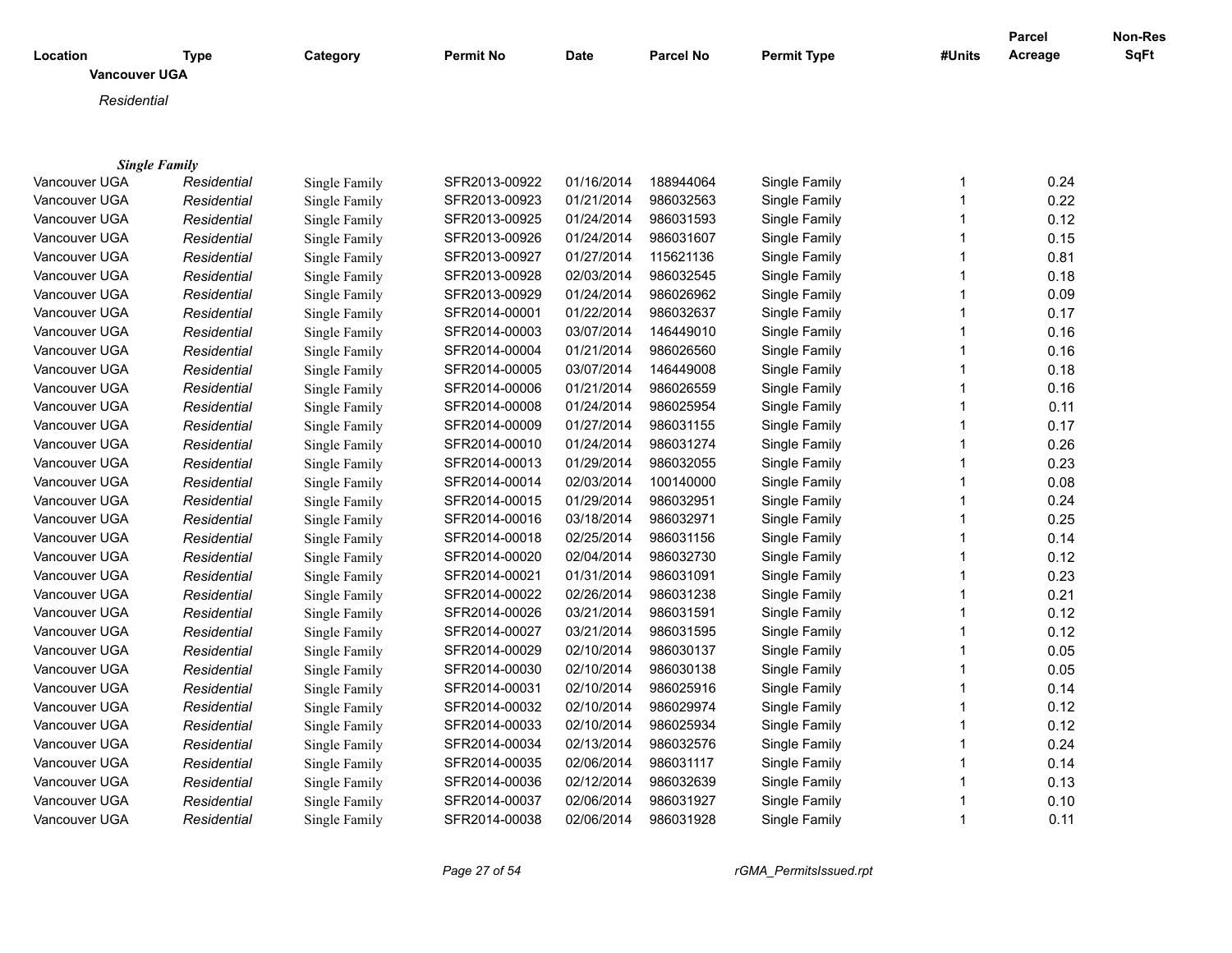|                      |                      |               |                  |             |                  |                    |              | <b>Parcel</b> | <b>Non-Res</b> |
|----------------------|----------------------|---------------|------------------|-------------|------------------|--------------------|--------------|---------------|----------------|
| Location             | <b>Type</b>          | Category      | <b>Permit No</b> | <b>Date</b> | <b>Parcel No</b> | <b>Permit Type</b> | #Units       | Acreage       | <b>SqFt</b>    |
| <b>Vancouver UGA</b> |                      |               |                  |             |                  |                    |              |               |                |
| Residential          |                      |               |                  |             |                  |                    |              |               |                |
|                      |                      |               |                  |             |                  |                    |              |               |                |
|                      |                      |               |                  |             |                  |                    |              |               |                |
|                      | <b>Single Family</b> |               |                  |             |                  |                    |              |               |                |
| Vancouver UGA        | Residential          | Single Family | SFR2014-00039    | 02/12/2014  | 986031112        | Single Family      | $\mathbf{1}$ | 0.15          |                |
| Vancouver UGA        | Residential          | Single Family | SFR2014-00040    | 02/26/2014  | 107021712        | Single Family      | $\mathbf{1}$ | 0.18          |                |
| Vancouver UGA        | Residential          | Single Family | SFR2014-00042    | 02/12/2014  | 986031924        | Single Family      | $\mathbf{1}$ | 0.10          |                |
| Vancouver UGA        | Residential          | Single Family | SFR2014-00043    | 02/12/2014  | 188287044        | Single Family      | $\mathbf{1}$ | 0.17          |                |
| Vancouver UGA        | Residential          | Single Family | SFR2014-00044    | 03/21/2014  | 188287068        | Single Family      | $\mathbf{1}$ | 0.14          |                |
| Vancouver UGA        | Residential          | Single Family | SFR2014-00046    | 02/18/2014  | 986032020        | Single Family      | 1            | 0.16          |                |
| Vancouver UGA        | Residential          | Single Family | SFR2014-00047    | 02/05/2014  | 986032575        | Single Family      | $\mathbf{1}$ | 0.26          |                |
| Vancouver UGA        | Residential          | Single Family | SFR2014-00048    | 02/26/2014  | 986031240        | Single Family      | $\mathbf{1}$ | 0.18          |                |
| Vancouver UGA        | Residential          | Single Family | SFR2014-00050    | 03/10/2014  | 986031983        | Single Family      | $\mathbf{1}$ | 0.15          |                |
| Vancouver UGA        | Residential          | Single Family | SFR2014-00052    | 02/27/2014  | 104260004        | Single Family      | $\mathbf{1}$ | 0.13          |                |
| Vancouver UGA        | Residential          | Single Family | SFR2014-00053    | 02/07/2014  | 986032579        | Single Family      | $\mathbf{1}$ | 0.20          |                |
| Vancouver UGA        | Residential          | Single Family | SFR2014-00054    | 02/27/2014  | 986032738        | Single Family      | $\mathbf{1}$ | 0.13          |                |
| Vancouver UGA        | Residential          | Single Family | SFR2014-00056    | 02/14/2014  | 986032573        | Single Family      | $\mathbf{1}$ | 0.26          |                |
| Vancouver UGA        | Residential          | Single Family | SFR2014-00057    | 02/14/2014  | 986032569        | Single Family      | 1            | 0.27          |                |
| Vancouver UGA        | Residential          | Single Family | SFR2014-00059    | 03/06/2014  | 986032554        | Single Family      | $\mathbf 1$  | 0.17          |                |
| Vancouver UGA        | Residential          | Single Family | SFR2014-00060    | 03/28/2014  | 986032555        | Single Family      | $\mathbf 1$  | 0.19          |                |
| Vancouver UGA        | Residential          | Single Family | SFR2014-00061    | 03/25/2014  | 106036136        | Single Family      | $\mathbf{1}$ | 0.10          |                |
| Vancouver UGA        | Residential          | Single Family | SFR2014-00062    | 02/21/2014  | 106036066        | Single Family      | $\mathbf{1}$ | 0.08          |                |
| Vancouver UGA        | Residential          | Single Family | SFR2014-00063    | 02/18/2014  | 986031925        | Single Family      | $\mathbf 1$  | 0.10          |                |
| Vancouver UGA        | Residential          | Single Family | SFR2014-00064    | 02/21/2014  | 986032065        | Single Family      | $\mathbf 1$  | 0.15          |                |
| Vancouver UGA        | Residential          | Single Family | SFR2014-00065    | 02/21/2014  | 986032075        | Single Family      | $\mathbf 1$  | 0.19          |                |
| Vancouver UGA        | Residential          | Single Family | SFR2014-00066    | 02/21/2014  | 986032066        | Single Family      | 1            | 0.14          |                |
| Vancouver UGA        | Residential          | Single Family | SFR2014-00067    | 02/24/2014  | 986032076        | Single Family      | $\mathbf 1$  | 0.21          |                |
| Vancouver UGA        | Residential          | Single Family | SFR2014-00069    | 07/30/2014  | 986032558        | Single Family      | $\mathbf 1$  | 0.18          |                |
| Vancouver UGA        | Residential          | Single Family | SFR2014-00070    | 02/21/2014  | 106036018        | Single Family      | $\mathbf{1}$ | 0.06          |                |
| Vancouver UGA        | Residential          | Single Family | SFR2014-00071    | 02/11/2014  | 986032590        | Single Family      | $\mathbf{1}$ | 0.31          |                |
| Vancouver UGA        | Residential          | Single Family | SFR2014-00075    | 02/26/2014  | 986031923        | Single Family      | $\mathbf 1$  | 0.10          |                |
| Vancouver UGA        | Residential          | Single Family | SFR2014-00076    | 02/25/2014  | 153941004        | Single Family      | $\mathbf 1$  | 0.15          |                |
| Vancouver UGA        | Residential          | Single Family | SFR2014-00077    | 02/26/2014  | 986031912        | Single Family      | $\mathbf{1}$ | 0.13          |                |
| Vancouver UGA        | Residential          | Single Family | SFR2014-00078    | 02/12/2014  | 986032589        | Single Family      | 1            | 0.31          |                |
| Vancouver UGA        | Residential          | Single Family | SFR2014-00079    | 03/07/2014  | 156442080        | Single Family      | 1            | 0.11          |                |
| Vancouver UGA        | Residential          | Single Family | SFR2014-00080    | 03/07/2014  | 156442084        | Single Family      | 1            | 0.11          |                |
| Vancouver UGA        | Residential          | Single Family | SFR2014-00081    | 02/24/2014  | 156442082        | Single Family      | $\mathbf{1}$ | 0.11          |                |
| Vancouver UGA        | Residential          | Single Family | SFR2014-00082    | 04/03/2014  | 986031200        | Single Family      | 1            | 0.24          |                |
| Vancouver UGA        | Residential          | Single Family | SFR2014-00083    | 02/26/2014  | 986031926        | Single Family      | $\mathbf{1}$ | 0.10          |                |
|                      |                      |               |                  |             |                  |                    |              |               |                |

*Page 28 of 54 rGMA\_PermitsIssued.rpt*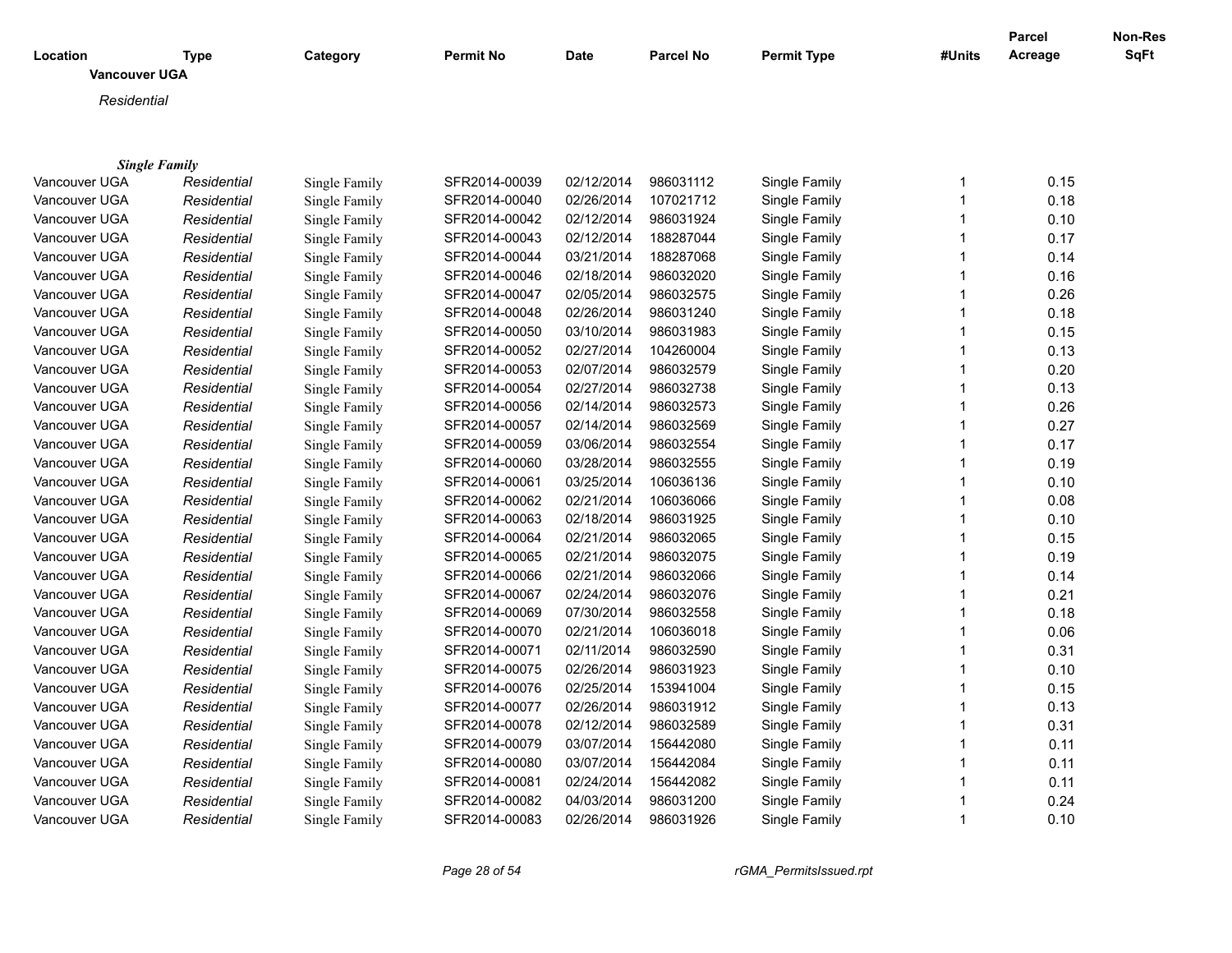| Location<br><b>Vancouver UGA</b> | <b>Type</b>          | Category      | <b>Permit No</b> | Date       | <b>Parcel No</b> | <b>Permit Type</b> | #Units      | <b>Parcel</b><br>Acreage | Non-Res<br><b>SqFt</b> |
|----------------------------------|----------------------|---------------|------------------|------------|------------------|--------------------|-------------|--------------------------|------------------------|
|                                  |                      |               |                  |            |                  |                    |             |                          |                        |
| Residential                      |                      |               |                  |            |                  |                    |             |                          |                        |
|                                  |                      |               |                  |            |                  |                    |             |                          |                        |
|                                  |                      |               |                  |            |                  |                    |             |                          |                        |
|                                  | <b>Single Family</b> |               |                  |            |                  |                    |             |                          |                        |
| Vancouver UGA                    | Residential          | Single Family | SFR2014-00084    | 03/07/2014 | 986032056        | Single Family      | -1          | 0.26                     |                        |
| Vancouver UGA                    | Residential          | Single Family | SFR2014-00085    | 04/03/2014 | 187786012        | Single Family      | -1          | 0.24                     |                        |
| Vancouver UGA                    | Residential          | Single Family | SFR2014-00087    | 03/17/2014 | 986032688        | Single Family      | $\mathbf 1$ | 0.14                     |                        |
| Vancouver UGA                    | Residential          | Single Family | SFR2014-00089    | 03/07/2014 | 986031126        | Single Family      |             | 0.12                     |                        |
| Vancouver UGA                    | Residential          | Single Family | SFR2014-00092    | 03/05/2014 | 986031913        | Single Family      |             | 0.10                     |                        |
| Vancouver UGA                    | Residential          | Single Family | SFR2014-00093    | 03/05/2014 | 986031918        | Single Family      |             | 0.10                     |                        |
| Vancouver UGA                    | Residential          | Single Family | SFR2014-00096    | 03/07/2014 | 986031785        | Single Family      |             | 0.07                     |                        |
| Vancouver UGA                    | Residential          | Single Family | SFR2014-00097    | 06/11/2014 | 986031793        | Single Family      |             | 0.06                     |                        |
| Vancouver UGA                    | Residential          | Single Family | SFR2014-00098    | 03/07/2014 | 986031805        | Single Family      |             | 0.07                     |                        |
| Vancouver UGA                    | Residential          | Single Family | SFR2014-00099    | 03/07/2014 | 986030141        | Single Family      |             | 0.05                     |                        |
| Vancouver UGA                    | Residential          | Single Family | SFR2014-00100    | 03/07/2014 | 986030145        | Single Family      | -1          | 0.05                     |                        |
| Vancouver UGA                    | Residential          | Single Family | SFR2014-00101    | 03/07/2014 | 986030143        | Single Family      |             | 0.05                     |                        |
| Vancouver UGA                    | Residential          | Single Family | SFR2014-00102    | 03/07/2014 | 986030142        | Single Family      |             | 0.05                     |                        |
| Vancouver UGA                    | Residential          | Single Family | SFR2014-00103    | 03/07/2014 | 986030119        | Single Family      |             | 0.06                     |                        |
| Vancouver UGA                    | Residential          | Single Family | SFR2014-00104    | 03/07/2014 | 986030144        | Single Family      |             | 0.05                     |                        |
| Vancouver UGA                    | Residential          | Single Family | SFR2014-00107    | 03/07/2014 | 986025914        | Single Family      | -1          | 0.14                     |                        |
| Vancouver UGA                    | Residential          | Single Family | SFR2014-00108    | 03/07/2014 | 986025915        | Single Family      |             | 0.14                     |                        |
| Vancouver UGA                    | Residential          | Single Family | SFR2014-00109    | 03/07/2014 | 986025935        | Single Family      |             | 0.12                     |                        |
| Vancouver UGA                    | Residential          | Single Family | SFR2014-00111    | 03/05/2014 | 986032709        | Single Family      |             | 0.12                     |                        |
| Vancouver UGA                    | Residential          | Single Family | SFR2014-00112    | 03/05/2014 | 986032737        | Single Family      |             | 0.11                     |                        |
| Vancouver UGA                    | Residential          | Single Family | SFR2014-00114    | 03/07/2014 | 986029979        | Single Family      |             | 0.11                     |                        |
| Vancouver UGA                    | Residential          | Single Family | SFR2014-00116    | 06/18/2014 | 986032531        | Single Family      |             | 0.18                     |                        |
| Vancouver UGA                    | Residential          | Single Family | SFR2014-00117    | 07/30/2014 | 986032538        | Single Family      |             | 0.16                     |                        |
| Vancouver UGA                    | Residential          | Single Family | SFR2014-00118    | 03/18/2014 | 986032549        | Single Family      |             | 0.22                     |                        |
| Vancouver UGA                    | Residential          | Single Family | SFR2014-00120    | 03/04/2014 | 986032574        | Single Family      |             | 0.28                     |                        |
| Vancouver UGA                    | Residential          | Single Family | SFR2014-00122    | 03/17/2014 | 104280007        | Single Family      |             | 0.14                     |                        |
| Vancouver UGA                    | Residential          | Single Family | SFR2014-00123    | 03/19/2014 | 156435108        | Single Family      |             | 0.13                     |                        |
| Vancouver UGA                    | Residential          | Single Family | SFR2014-00125    | 03/24/2014 | 986032731        | Single Family      |             | 0.12                     |                        |
| Vancouver UGA                    | Residential          | Single Family | SFR2014-00127    | 05/15/2014 | 986032976        | Single Family      |             | 0.27                     |                        |
| Vancouver UGA                    | Residential          | Single Family | SFR2014-00128    | 04/18/2014 | 986032952        | Single Family      |             | 0.26                     |                        |
| Vancouver UGA                    | Residential          | Single Family | SFR2014-00129    | 04/10/2014 | 986031419        | Single Family      |             | 0.17                     |                        |
| Vancouver UGA                    | Residential          | Single Family | SFR2014-00130    | 03/20/2014 | 986032734        | Single Family      |             | 0.11                     |                        |
| Vancouver UGA                    | Residential          | Single Family | SFR2014-00131    | 03/26/2014 | 986029991        | Single Family      |             | 0.06                     |                        |
| Vancouver UGA                    | Residential          | Single Family | SFR2014-00133    | 05/02/2014 | 986033078        | Single Family      | $\mathbf 1$ | 0.14                     |                        |

Vancouver UGA *Residential* Single Family SFR2014-00134 05/02/2014 986033075 Single Family 1 0.14

*Page 29 of 54 rGMA\_PermitsIssued.rpt*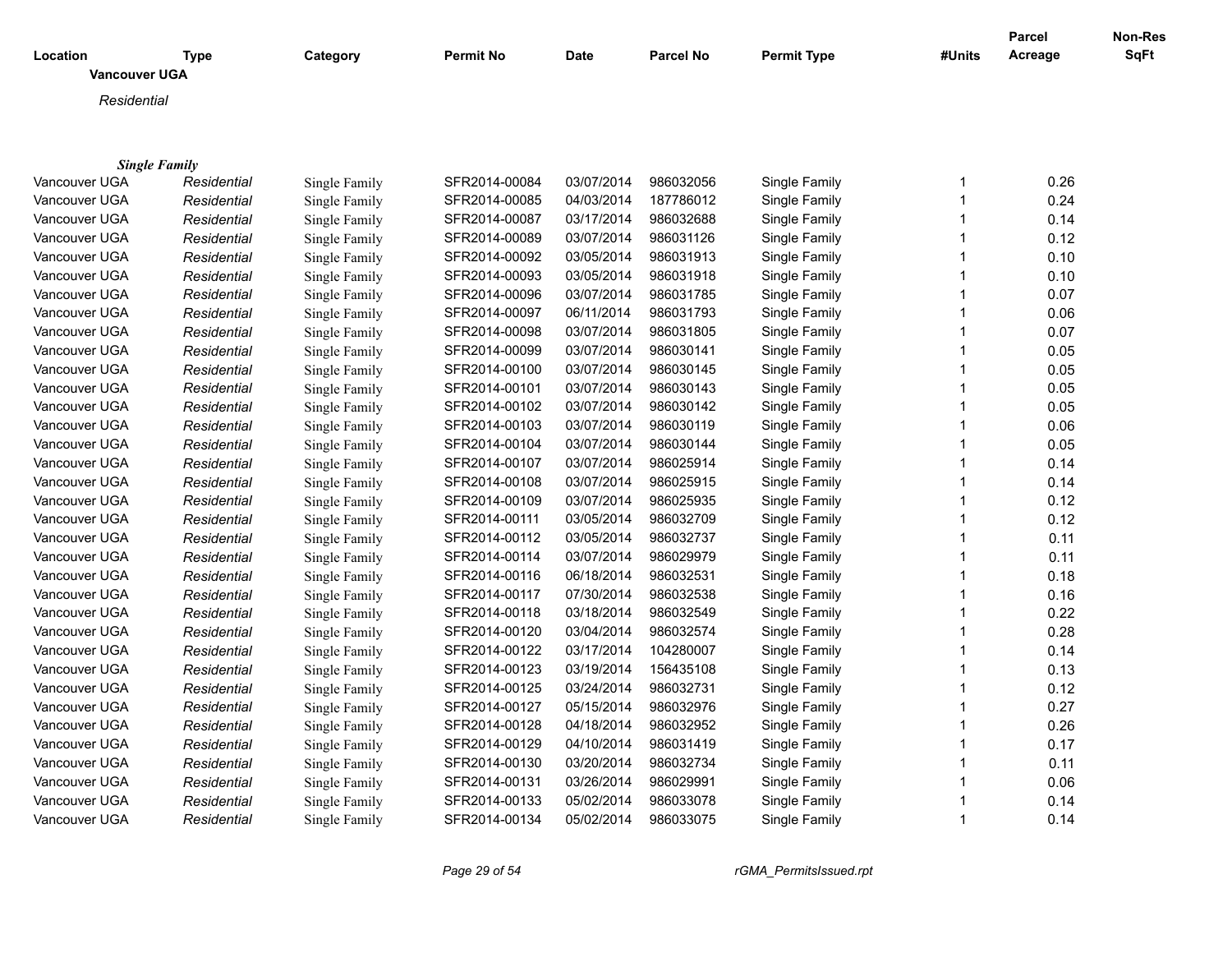|                      |                      |               |                  |             |                  |                    |              | <b>Parcel</b> | <b>Non-Res</b> |
|----------------------|----------------------|---------------|------------------|-------------|------------------|--------------------|--------------|---------------|----------------|
| Location             | Type                 | Category      | <b>Permit No</b> | <b>Date</b> | <b>Parcel No</b> | <b>Permit Type</b> | #Units       | Acreage       | SqFt           |
| <b>Vancouver UGA</b> |                      |               |                  |             |                  |                    |              |               |                |
| Residential          |                      |               |                  |             |                  |                    |              |               |                |
|                      |                      |               |                  |             |                  |                    |              |               |                |
|                      |                      |               |                  |             |                  |                    |              |               |                |
|                      | <b>Single Family</b> |               |                  |             |                  |                    |              |               |                |
| Vancouver UGA        | Residential          | Single Family | SFR2014-00135    | 04/10/2014  | 986031199        | Single Family      | 1            | 0.24          |                |
| Vancouver UGA        | Residential          | Single Family | SFR2014-00136    | 03/19/2014  | 986032701        | Single Family      | $\mathbf{1}$ | 0.10          |                |
| Vancouver UGA        | Residential          | Single Family | SFR2014-00138    | 03/28/2014  | 986031427        | Single Family      | 1            | 0.17          |                |
| Vancouver UGA        | Residential          | Single Family | SFR2014-00139    | 04/03/2014  | 186592020        | Single Family      | 1            | 0.11          |                |
| Vancouver UGA        | Residential          | Single Family | SFR2014-00140    | 03/20/2014  | 986032035        | Single Family      | 1            | 0.18          |                |
| Vancouver UGA        | Residential          | Single Family | SFR2014-00142    | 03/21/2014  | 986030001        | Single Family      |              | 0.08          |                |
| Vancouver UGA        | Residential          | Single Family | SFR2014-00144    | 03/27/2014  | 986033251        | Single Family      | 1            | 0.14          |                |
| Vancouver UGA        | Residential          | Single Family | SFR2014-00145    | 03/25/2014  | 986033252        | Single Family      |              | 0.14          |                |
| Vancouver UGA        | Residential          | Single Family | SFR2014-00146    | 03/28/2014  | 986029994        | Single Family      | 1            | 0.07          |                |
| Vancouver UGA        | Residential          | Single Family | SFR2014-00147    | 03/26/2014  | 986029992        | Single Family      |              | 0.06          |                |
| Vancouver UGA        | Residential          | Single Family | SFR2014-00148    | 04/30/2014  | 986030103        | Single Family      | 1            | 0.05          |                |
| Vancouver UGA        | Residential          | Single Family | SFR2014-00149    | 04/30/2014  | 986030102        | Single Family      |              | 0.05          |                |
| Vancouver UGA        | Residential          | Single Family | SFR2014-00150    | 04/30/2014  | 986030101        | Single Family      | 1            | 0.05          |                |
| Vancouver UGA        | Residential          | Single Family | SFR2014-00151    | 04/01/2014  | 986031917        | Single Family      |              | 0.10          |                |
| Vancouver UGA        | Residential          | Single Family | SFR2014-00152    | 04/01/2014  | 986031916        | Single Family      | 1            | 0.10          |                |
| Vancouver UGA        | Residential          | Single Family | SFR2014-00153    | 04/03/2014  | 986032691        | Single Family      | 1            | 0.15          |                |
| Vancouver UGA        | Residential          | Single Family | SFR2014-00155    | 04/08/2014  | 115621150        | Single Family      | 1            | 0.78          |                |
| Vancouver UGA        | Residential          | Single Family | SFR2014-00156    | 07/02/2014  | 986031603        | Single Family      | 1            | 0.14          |                |
| Vancouver UGA        | Residential          | Single Family | SFR2014-00157    | 12/03/2014  | 986033080        | Single Family      | 1            | 0.14          |                |
| Vancouver UGA        | Residential          | Single Family | SFR2014-00158    | 05/02/2014  | 986033077        | Single Family      | 1            | 0.14          |                |
| Vancouver UGA        | Residential          | Single Family | SFR2014-00159    | 04/29/2014  | 986031604        | Single Family      | 1            | 0.19          |                |
| Vancouver UGA        | Residential          | Single Family | SFR2014-00160    | 04/11/2014  | 188944010        | Single Family      | 1            | 0.12          |                |
| Vancouver UGA        | Residential          | Single Family | SFR2014-00161    | 04/03/2014  | 986031915        | Single Family      | 1            | 0.10          |                |
| Vancouver UGA        | Residential          | Single Family | SFR2014-00162    | 05/08/2014  | 986031914        | Single Family      | 1            | 0.10          |                |
| Vancouver UGA        | Residential          | Single Family | SFR2014-00163    | 03/31/2014  | 986032680        | Single Family      | 1            | 0.16          |                |
| Vancouver UGA        | Residential          | Single Family | SFR2014-00164    | 04/03/2014  | 986032534        | Single Family      | 1            | 0.24          |                |
| Vancouver UGA        | Residential          | Single Family | SFR2014-00170    | 03/27/2014  | 986031139        | Single Family      | 1            | 0.15          |                |
| Vancouver UGA        | Residential          | Single Family | SFR2014-00171    | 04/10/2014  | 986032957        | Single Family      | 1            | 0.27          |                |
| Vancouver UGA        | Residential          | Single Family | SFR2014-00172    | 04/11/2014  | 986032974        | Single Family      | 1            | 0.26          |                |
| Vancouver UGA        | Residential          | Single Family | SFR2014-00176    | 04/08/2014  | 986032570        | Single Family      | 1            | 0.24          |                |
| Vancouver UGA        | Residential          | Single Family | SFR2014-00181    | 03/25/2014  | 986028349        | Single Family      | 1            | 0.13          |                |
| Vancouver UGA        | Residential          | Single Family | SFR2014-00182    | 04/18/2014  | 986031413        | Single Family      | 1            | 0.18          |                |
| Vancouver UGA        | Residential          | Single Family | SFR2014-00184    | 04/29/2014  | 986031605        | Single Family      | 1            | 0.19          |                |
| Vancouver UGA        | Residential          | Single Family | SFR2014-00185    | 04/22/2014  | 146749001        | Single Family      | 1            | 0.68          |                |
| Vancouver UGA        | Residential          | Single Family | SFR2014-00186    | 06/17/2014  | 116980000        | Single Family      | $\mathbf{1}$ | 5.03          |                |
|                      |                      |               |                  |             |                  |                    |              |               |                |

*Page 30 of 54 rGMA\_PermitsIssued.rpt*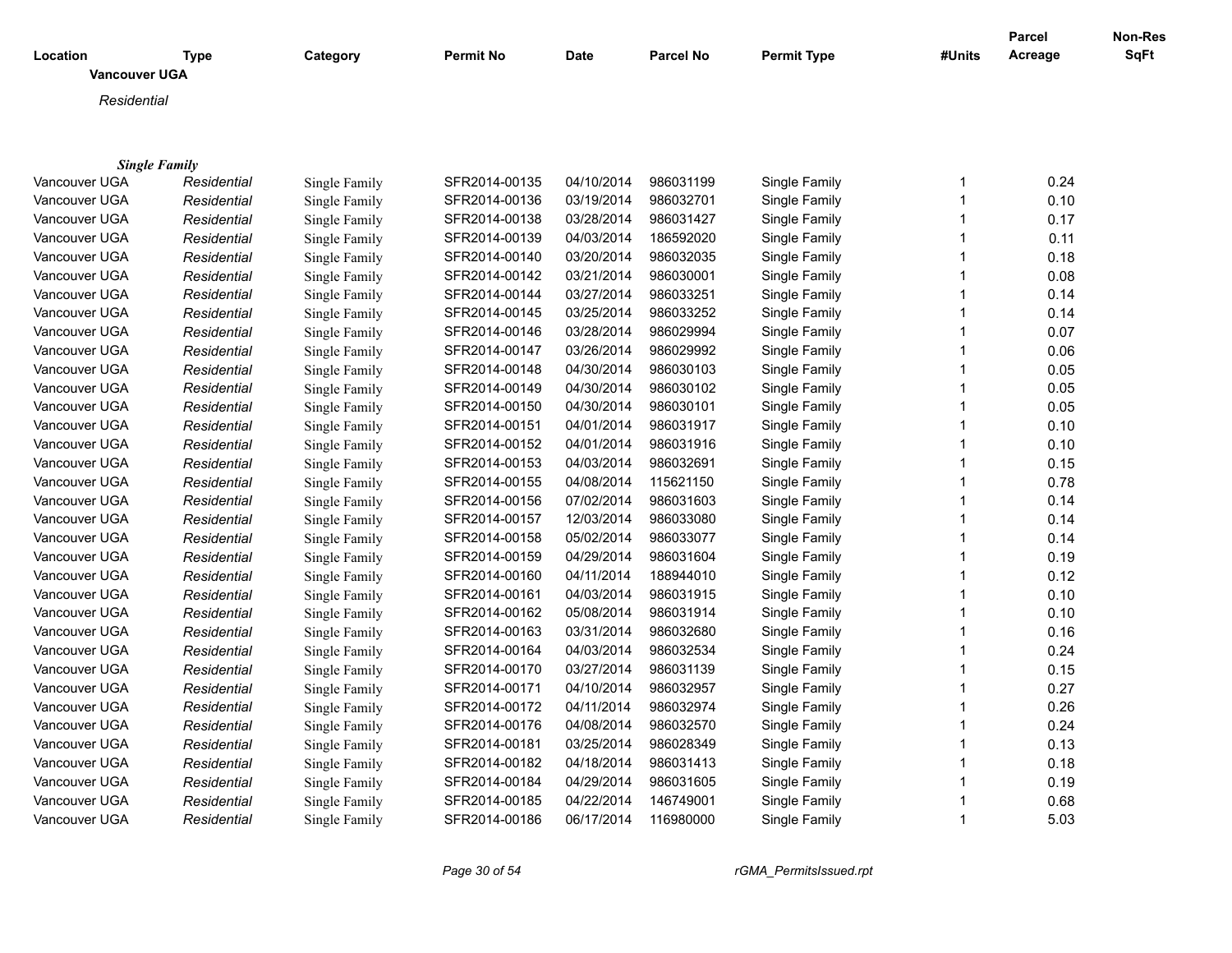| Location             | <b>Type</b>          | Category      | <b>Permit No</b> | Date       | <b>Parcel No</b> | <b>Permit Type</b> | #Units       | <b>Parcel</b><br>Acreage | Non-Res<br>SqFt |
|----------------------|----------------------|---------------|------------------|------------|------------------|--------------------|--------------|--------------------------|-----------------|
| <b>Vancouver UGA</b> |                      |               |                  |            |                  |                    |              |                          |                 |
| Residential          |                      |               |                  |            |                  |                    |              |                          |                 |
|                      |                      |               |                  |            |                  |                    |              |                          |                 |
|                      |                      |               |                  |            |                  |                    |              |                          |                 |
|                      | <b>Single Family</b> |               |                  |            |                  |                    |              |                          |                 |
| Vancouver UGA        | Residential          | Single Family | SFR2014-00187    | 04/16/2014 | 986033098        | Single Family      | 1            | 0.20                     |                 |
| Vancouver UGA        | Residential          | Single Family | SFR2014-00188    | 04/21/2014 | 115621158        | Single Family      | $\mathbf{1}$ | 0.75                     |                 |
| Vancouver UGA        | Residential          | Single Family | SFR2014-00189    | 04/21/2014 | 986033149        | Single Family      | $\mathbf{1}$ | 0.13                     |                 |
| Vancouver UGA        | Residential          | Single Family | SFR2014-00190    | 05/01/2014 | 189512002        | Single Family      | $\mathbf{1}$ | 0.16                     |                 |
| Vancouver UGA        | Residential          | Single Family | SFR2014-00191    | 06/17/2014 | 156442076        | Single Family      | $\mathbf{1}$ | 0.11                     |                 |
| Vancouver UGA        | Residential          | Single Family | SFR2014-00192    | 06/17/2014 | 156442078        | Single Family      | 1            | 0.11                     |                 |
| Vancouver UGA        | Residential          | Single Family | SFR2014-00193    | 04/17/2014 | 986025951        | Single Family      | $\mathbf{1}$ | 0.12                     |                 |
| Vancouver UGA        | Residential          | Single Family | SFR2014-00194    | 04/17/2014 | 986025949        | Single Family      | $\mathbf{1}$ | 0.13                     |                 |
| Vancouver UGA        | Residential          | Single Family | SFR2014-00201    | 04/17/2014 | 986025950        | Single Family      | $\mathbf{1}$ | 0.13                     |                 |
| Vancouver UGA        | Residential          | Single Family | SFR2014-00202    | 05/01/2014 | 189512001        | Single Family      | $\mathbf{1}$ | 0.17                     |                 |
| Vancouver UGA        | Residential          | Single Family | SFR2014-00203    | 04/17/2014 | 986029980        | Single Family      | $\mathbf{1}$ | 0.12                     |                 |
| Vancouver UGA        | Residential          | Single Family | SFR2014-00204    | 04/21/2014 | 986032645        | Single Family      | $\mathbf{1}$ | 0.13                     |                 |
| Vancouver UGA        | Residential          | Single Family | SFR2014-00205    | 04/21/2014 | 986032552        | Single Family      | $\mathbf{1}$ | 0.18                     |                 |
| Vancouver UGA        | Residential          | Single Family | SFR2014-00206    | 04/21/2014 | 986033148        | Single Family      | $\mathbf{1}$ | 0.12                     |                 |
| Vancouver UGA        | Residential          | Single Family | SFR2014-00207    | 04/24/2014 | 986031145        | Single Family      | $\mathbf{1}$ | 0.21                     |                 |
| Vancouver UGA        | Residential          | Single Family | SFR2014-00208    | 04/16/2014 | 986031137        | Single Family      | $\mathbf{1}$ | 0.15                     |                 |
| Vancouver UGA        | Residential          | Single Family | SFR2014-00209    | 04/29/2014 | 986031606        | Single Family      | $\mathbf{1}$ | 0.15                     |                 |
| Vancouver UGA        | Residential          | Single Family | SFR2014-00210    | 05/13/2014 | 156212000        | Single Family      | $\mathbf{1}$ | 0.12                     |                 |
| Vancouver UGA        | Residential          | Single Family | SFR2014-00213    | 04/29/2014 | 986030326        | Single Family      | $\mathbf{1}$ | 0.17                     |                 |
| Vancouver UGA        | Residential          | Single Family | SFR2014-00214    | 04/24/2014 | 986025947        | Single Family      | $\mathbf{1}$ | 0.13                     |                 |
| Vancouver UGA        | Residential          | Single Family | SFR2014-00215    | 04/24/2014 | 986025911        | Single Family      | $\mathbf{1}$ | 0.14                     |                 |
| Vancouver UGA        | Residential          | Single Family | SFR2014-00216    | 04/25/2014 | 986025913        | Single Family      | $\mathbf{1}$ | 0.14                     |                 |
| Vancouver UGA        | Residential          | Single Family | SFR2014-00217    | 04/21/2014 | 105523634        | Single Family      | $\mathbf{1}$ | 0.26                     |                 |
| Vancouver UGA        | Residential          | Single Family | SFR2014-00218    | 04/28/2014 | 986033002        | Single Family      | $\mathbf 1$  | 0.12                     |                 |
| Vancouver UGA        | Residential          | Single Family | SFR2014-00219    | 04/22/2014 | 986033003        | Single Family      | $\mathbf{1}$ | 0.13                     |                 |
| Vancouver UGA        | Residential          | Single Family | SFR2014-00220    | 06/11/2014 | 986030117        | Single Family      | $\mathbf{1}$ | 0.05                     |                 |
| Vancouver UGA        | Residential          | Single Family | SFR2014-00221    | 04/21/2014 | 986031136        | Single Family      | $\mathbf{1}$ | 0.15                     |                 |
| Vancouver UGA        | Residential          | Single Family | SFR2014-00222    | 04/25/2014 | 986025936        | Single Family      | $\mathbf{1}$ | 0.12                     |                 |
| Vancouver UGA        | Residential          | Single Family | SFR2014-00223    | 04/25/2014 | 986025946        | Single Family      | $\mathbf{1}$ | 0.12                     |                 |
| Vancouver UGA        | Residential          | Single Family | SFR2014-00224    | 04/25/2014 | 986025948        | Single Family      | $\mathbf{1}$ | 0.13                     |                 |
| Vancouver UGA        | Residential          | Single Family | SFR2014-00225    | 04/24/2014 | 986025912        | Single Family      | $\mathbf{1}$ | 0.14                     |                 |
| Vancouver UGA        | Residential          | Single Family | SFR2014-00226    | 04/25/2014 | 986025937        | Single Family      | $\mathbf{1}$ | 0.12                     |                 |
| Vancouver UGA        | Residential          | Single Family | SFR2014-00227    | 04/24/2014 | 986025938        | Single Family      | $\mathbf{1}$ | 0.12                     |                 |
| Vancouver UGA        | Residential          | Single Family | SFR2014-00229    | 04/29/2014 | 986031165        | Single Family      | 1            | 0.17                     |                 |
| Vancouver UGA        | Residential          | Single Family | SFR2014-00230    | 08/05/2014 | 146302000        | Single Family      | $\mathbf 1$  | 0.73                     |                 |

*Page 31 of 54 rGMA\_PermitsIssued.rpt*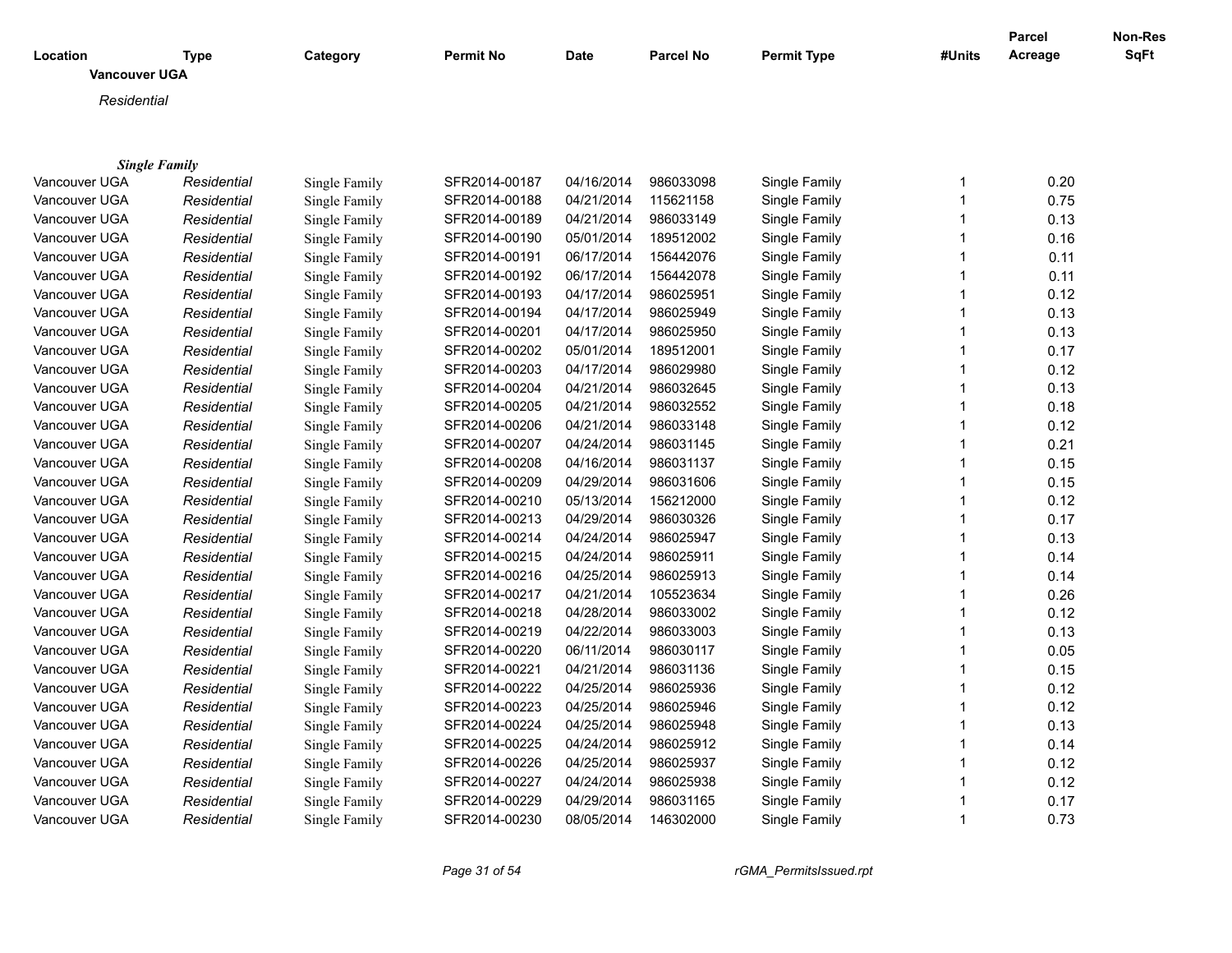| Location             | <b>Type</b>          | Category      | <b>Permit No</b> | Date       | <b>Parcel No</b> | <b>Permit Type</b> | #Units       | <b>Parcel</b><br>Acreage | Non-Res<br>SqFt |
|----------------------|----------------------|---------------|------------------|------------|------------------|--------------------|--------------|--------------------------|-----------------|
| <b>Vancouver UGA</b> |                      |               |                  |            |                  |                    |              |                          |                 |
| Residential          |                      |               |                  |            |                  |                    |              |                          |                 |
|                      |                      |               |                  |            |                  |                    |              |                          |                 |
|                      |                      |               |                  |            |                  |                    |              |                          |                 |
|                      | <b>Single Family</b> |               |                  |            |                  |                    |              |                          |                 |
| Vancouver UGA        | Residential          | Single Family | SFR2014-00231    | 04/23/2014 | 986033260        | Single Family      | 1            | 0.12                     |                 |
| Vancouver UGA        | Residential          | Single Family | SFR2014-00232    | 04/22/2014 | 986030234        | Single Family      | $\mathbf{1}$ | 0.10                     |                 |
| Vancouver UGA        | Residential          | Single Family | SFR2014-00233    | 04/22/2014 | 199848034        | Single Family      | $\mathbf{1}$ | 0.14                     |                 |
| Vancouver UGA        | Residential          | Single Family | SFR2014-00234    | 12/03/2014 | 986033079        | Single Family      | $\mathbf{1}$ | 0.14                     |                 |
| Vancouver UGA        | Residential          | Single Family | SFR2014-00235    | 05/02/2014 | 986033076        | Single Family      | $\mathbf{1}$ | 0.14                     |                 |
| Vancouver UGA        | Residential          | Single Family | SFR2014-00236    | 07/08/2014 | 986031819        | Single Family      | 1            | 0.21                     |                 |
| Vancouver UGA        | Residential          | Single Family | SFR2014-00237    | 09/10/2014 | 986031825        | Single Family      | $\mathbf{1}$ | 0.22                     |                 |
| Vancouver UGA        | Residential          | Single Family | SFR2014-00238    | 05/06/2014 | 986028874        | Single Family      | $\mathbf{1}$ | 0.15                     |                 |
| Vancouver UGA        | Residential          | Single Family | SFR2014-00239    | 05/06/2014 | 986028875        | Single Family      | $\mathbf{1}$ | 0.15                     |                 |
| Vancouver UGA        | Residential          | Single Family | SFR2014-00240    | 04/29/2014 | 986032074        | Single Family      | $\mathbf{1}$ | 0.19                     |                 |
| Vancouver UGA        | Residential          | Single Family | SFR2014-00241    | 04/24/2014 | 986032073        | Single Family      | $\mathbf{1}$ | 0.18                     |                 |
| Vancouver UGA        | Residential          | Single Family | SFR2014-00242    | 04/29/2014 | 986032070        | Single Family      | $\mathbf 1$  | 0.17                     |                 |
| Vancouver UGA        | Residential          | Single Family | SFR2014-00243    | 04/29/2014 | 986032081        | Single Family      | $\mathbf{1}$ | 0.14                     |                 |
| Vancouver UGA        | Residential          | Single Family | SFR2014-00245    | 04/28/2014 | 986031977        | Single Family      | $\mathbf{1}$ | 0.13                     |                 |
| Vancouver UGA        | Residential          | Single Family | SFR2014-00246    | 04/21/2014 | 986032067        | Single Family      | $\mathbf{1}$ | 0.14                     |                 |
| Vancouver UGA        | Residential          | Single Family | SFR2014-00248    | 04/30/2014 | 986030136        | Single Family      | $\mathbf{1}$ | 0.05                     |                 |
| Vancouver UGA        | Residential          | Single Family | SFR2014-00249    | 04/30/2014 | 986030135        | Single Family      | $\mathbf{1}$ | 0.06                     |                 |
| Vancouver UGA        | Residential          | Single Family | SFR2014-00250    | 06/03/2014 | 118255752        | Single Family      | $\mathbf{1}$ | 0.80                     |                 |
| Vancouver UGA        | Residential          | Single Family | SFR2014-00251    | 04/23/2014 | 156843002        | Single Family      | $\mathbf{1}$ | 0.12                     |                 |
| Vancouver UGA        | Residential          | Single Family | SFR2014-00253    | 04/24/2014 | 986033137        | Single Family      | $\mathbf{1}$ | 0.12                     |                 |
| Vancouver UGA        | Residential          | Single Family | SFR2014-00255    | 04/28/2014 | 986032729        | Single Family      | $\mathbf{1}$ | 0.12                     |                 |
| Vancouver UGA        | Residential          | Single Family | SFR2014-00256    | 04/28/2014 | 986032694        | Single Family      | $\mathbf{1}$ | 0.14                     |                 |
| Vancouver UGA        | Residential          | Single Family | SFR2014-00257    | 05/07/2014 | 986026752        | Single Family      | $\mathbf{1}$ | 0.07                     |                 |
| Vancouver UGA        | Residential          | Single Family | SFR2014-00258    | 05/07/2014 | 986026753        | Single Family      | $\mathbf 1$  | 0.07                     |                 |
| Vancouver UGA        | Residential          | Single Family | SFR2014-00259    | 04/23/2014 | 986031122        | Single Family      | $\mathbf{1}$ | 0.13                     |                 |
| Vancouver UGA        | Residential          | Single Family | SFR2014-00260    | 04/25/2014 | 986031142        | Single Family      | $\mathbf{1}$ | 0.17                     |                 |
| Vancouver UGA        | Residential          | Single Family | SFR2014-00261    | 05/16/2014 | 986031237        | Single Family      | $\mathbf{1}$ | 0.17                     |                 |
| Vancouver UGA        | Residential          | Single Family | SFR2014-00262    | 04/24/2014 | 986033103        | Single Family      | $\mathbf{1}$ | 0.18                     |                 |
| Vancouver UGA        | Residential          | Single Family | SFR2014-00263    | 04/21/2014 | 986032068        | Single Family      | $\mathbf{1}$ | 0.15                     |                 |
| Vancouver UGA        | Residential          | Single Family | SFR2014-00264    | 05/02/2014 | 986032072        | Single Family      | $\mathbf{1}$ | 0.22                     |                 |
| Vancouver UGA        | Residential          | Single Family | SFR2014-00265    | 05/02/2014 | 986032071        | Single Family      | $\mathbf{1}$ | 0.22                     |                 |
| Vancouver UGA        | Residential          | Single Family | SFR2014-00266    | 04/24/2014 | 986033181        | Single Family      | $\mathbf{1}$ | 0.13                     |                 |
| Vancouver UGA        | Residential          | Single Family | SFR2014-00267    | 05/02/2014 | 986032082        | Single Family      | $\mathbf{1}$ | 0.23                     |                 |
| Vancouver UGA        | Residential          | Single Family | SFR2014-00268    | 05/07/2014 | 986026755        | Single Family      | 1            | 0.08                     |                 |
| Vancouver UGA        | Residential          | Single Family | SFR2014-00271    | 06/02/2014 | 986031826        | Single Family      | $\mathbf 1$  | 0.22                     |                 |

*Page 32 of 54 rGMA\_PermitsIssued.rpt*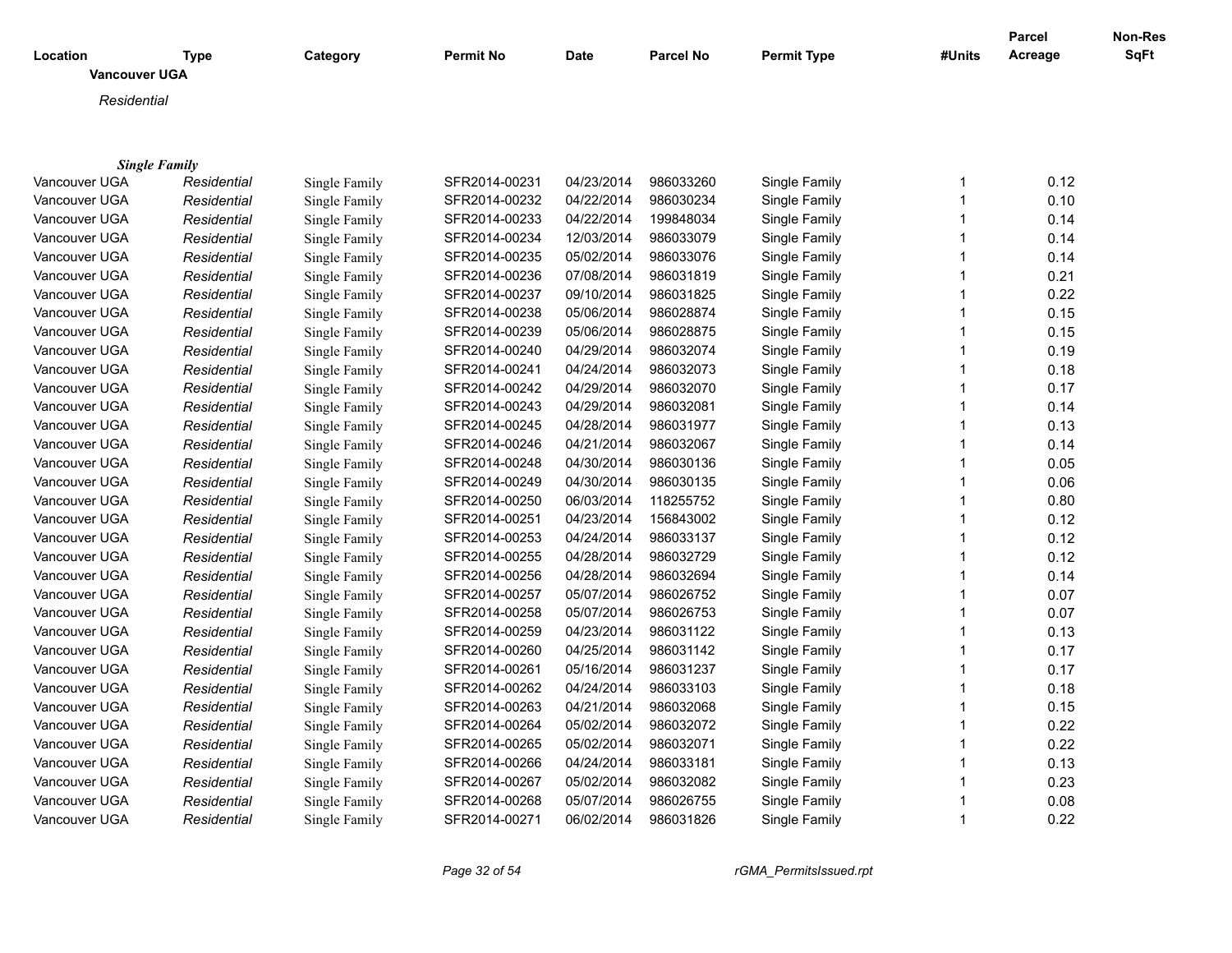|                      |             |               |                  |             |                  |                    |              | <b>Parcel</b> | <b>Non-Res</b> |
|----------------------|-------------|---------------|------------------|-------------|------------------|--------------------|--------------|---------------|----------------|
| Location             | <b>Type</b> | Category      | <b>Permit No</b> | <b>Date</b> | <b>Parcel No</b> | <b>Permit Type</b> | #Units       | Acreage       | <b>SqFt</b>    |
| <b>Vancouver UGA</b> |             |               |                  |             |                  |                    |              |               |                |
| Residential          |             |               |                  |             |                  |                    |              |               |                |
|                      |             |               |                  |             |                  |                    |              |               |                |
|                      |             |               |                  |             |                  |                    |              |               |                |
| <b>Single Family</b> |             |               |                  |             |                  |                    |              |               |                |
| Vancouver UGA        | Residential | Single Family | SFR2014-00272    | 05/12/2014  | 986033144        | Single Family      | $\mathbf{1}$ | 0.12          |                |
| Vancouver UGA        | Residential | Single Family | SFR2014-00277    | 05/08/2014  | 104260003        | Single Family      | $\mathbf{1}$ | 0.13          |                |
| Vancouver UGA        | Residential | Single Family | SFR2014-00278    | 05/14/2014  | 104280006        | Single Family      | $\mathbf 1$  | 0.14          |                |
| Vancouver UGA        | Residential | Single Family | SFR2014-00279    | 04/25/2014  | 156435010        | Single Family      | $\mathbf{1}$ | 0.11          |                |
| Vancouver UGA        | Residential | Single Family | SFR2014-00280    | 04/25/2014  | 156435106        | Single Family      | $\mathbf{1}$ | 0.12          |                |
| Vancouver UGA        | Residential | Single Family | SFR2014-00281    | 04/30/2014  | 986032692        | Single Family      | 1            | 0.15          |                |
| Vancouver UGA        | Residential | Single Family | SFR2014-00282    | 04/29/2014  | 181677038        | Single Family      | $\mathbf 1$  | 0.12          |                |
| Vancouver UGA        | Residential | Single Family | SFR2014-00289    | 04/29/2014  | 986032685        | Single Family      | $\mathbf 1$  | 0.16          |                |
| Vancouver UGA        | Residential | Single Family | SFR2014-00290    | 08/08/2014  | 986031584        | Single Family      | $\mathbf{1}$ | 0.14          |                |
| Vancouver UGA        | Residential | Single Family | SFR2014-00291    | 08/08/2014  | 986031602        | Single Family      | 1            | 0.14          |                |
| Vancouver UGA        | Residential | Single Family | SFR2014-00292    | 05/01/2014  | 986031276        | Single Family      | $\mathbf 1$  | 0.25          |                |
| Vancouver UGA        | Residential | Single Family | SFR2014-00293    | 05/06/2014  | 986032707        | Single Family      | $\mathbf 1$  | 0.18          |                |
| Vancouver UGA        | Residential | Single Family | SFR2014-00294    | 05/06/2014  | 986032919        | Single Family      | $\mathbf{1}$ | 0.25          |                |
| Vancouver UGA        | Residential | Single Family | SFR2014-00298    | 05/13/2014  | 986026071        | Single Family      | 1            | 0.26          |                |
| Vancouver UGA        | Residential | Single Family | SFR2014-00300    | 10/17/2014  | 986031817        | Single Family      | $\mathbf 1$  | 0.22          |                |
| Vancouver UGA        | Residential | Single Family | SFR2014-00301    | 05/05/2014  | 986031820        | Single Family      | $\mathbf{1}$ | 0.21          |                |
| Vancouver UGA        | Residential | Single Family | SFR2014-00302    | 05/16/2014  | 986031242        | Single Family      | $\mathbf{1}$ | 0.17          |                |
| Vancouver UGA        | Residential | Single Family | SFR2014-00303    | 05/23/2014  | 986031239        | Single Family      | 1            | 0.34          |                |
| Vancouver UGA        | Residential | Single Family | SFR2014-00304    | 05/09/2014  | 986032975        | Single Family      | $\mathbf{1}$ | 0.26          |                |
| Vancouver UGA        | Residential | Single Family | SFR2014-00306    | 06/11/2014  | 986031787        | Single Family      | $\mathbf{1}$ | 0.06          |                |
| Vancouver UGA        | Residential | Single Family | SFR2014-00307    | 05/06/2014  | 986031792        | Single Family      | $\mathbf{1}$ | 0.06          |                |
| Vancouver UGA        | Residential | Single Family | SFR2014-00308    | 05/07/2014  | 986031786        | Single Family      | 1            | 0.07          |                |
| Vancouver UGA        | Residential | Single Family | SFR2014-00310    | 05/07/2014  | 188287004        | Single Family      | $\mathbf 1$  | 0.15          |                |
| Vancouver UGA        | Residential | Single Family | SFR2014-00311    | 05/21/2014  | 156435148        | Single Family      | $\mathbf 1$  | 0.11          |                |
| Vancouver UGA        | Residential | Single Family | SFR2014-00312    | 05/29/2014  | 986031236        | Single Family      | $\mathbf{1}$ | 0.25          |                |
| Vancouver UGA        | Residential | Single Family | SFR2014-00313    | 05/13/2014  | 986032026        | Single Family      | $\mathbf{1}$ | 0.16          |                |
| Vancouver UGA        | Residential | Single Family | SFR2014-00316    | 05/09/2014  | 986032955        | Single Family      | $\mathbf 1$  | 0.29          |                |
| Vancouver UGA        | Residential | Single Family | SFR2014-00317    | 05/15/2014  | 986031428        | Single Family      | $\mathbf 1$  | 0.17          |                |
| Vancouver UGA        | Residential | Single Family | SFR2014-00324    | 06/17/2014  | 986031120        | Single Family      | $\mathbf 1$  | 0.19          |                |
| Vancouver UGA        | Residential | Single Family | SFR2014-00325    | 05/27/2014  | 986032643        | Single Family      | $\mathbf{1}$ | 0.15          |                |
| Vancouver UGA        | Residential | Single Family | SFR2014-00327    | 05/20/2014  | 986028361        | Single Family      | $\mathbf 1$  | 0.15          |                |
| Vancouver UGA        | Residential | Single Family | SFR2014-00332    | 05/23/2014  | 153941006        | Single Family      | $\mathbf 1$  | 0.13          |                |
| Vancouver UGA        | Residential | Single Family | SFR2014-00335    | 05/28/2014  | 986028298        | Single Family      | $\mathbf{1}$ | 0.18          |                |
| Vancouver UGA        | Residential | Single Family | SFR2014-00336    | 05/27/2014  | 156435120        | Single Family      | 1            | 0.12          |                |
| Vancouver UGA        | Residential | Single Family | SFR2014-00337    | 05/28/2014  | 986028297        | Single Family      | 1            | 0.18          |                |

*Page 33 of 54 rGMA\_PermitsIssued.rpt*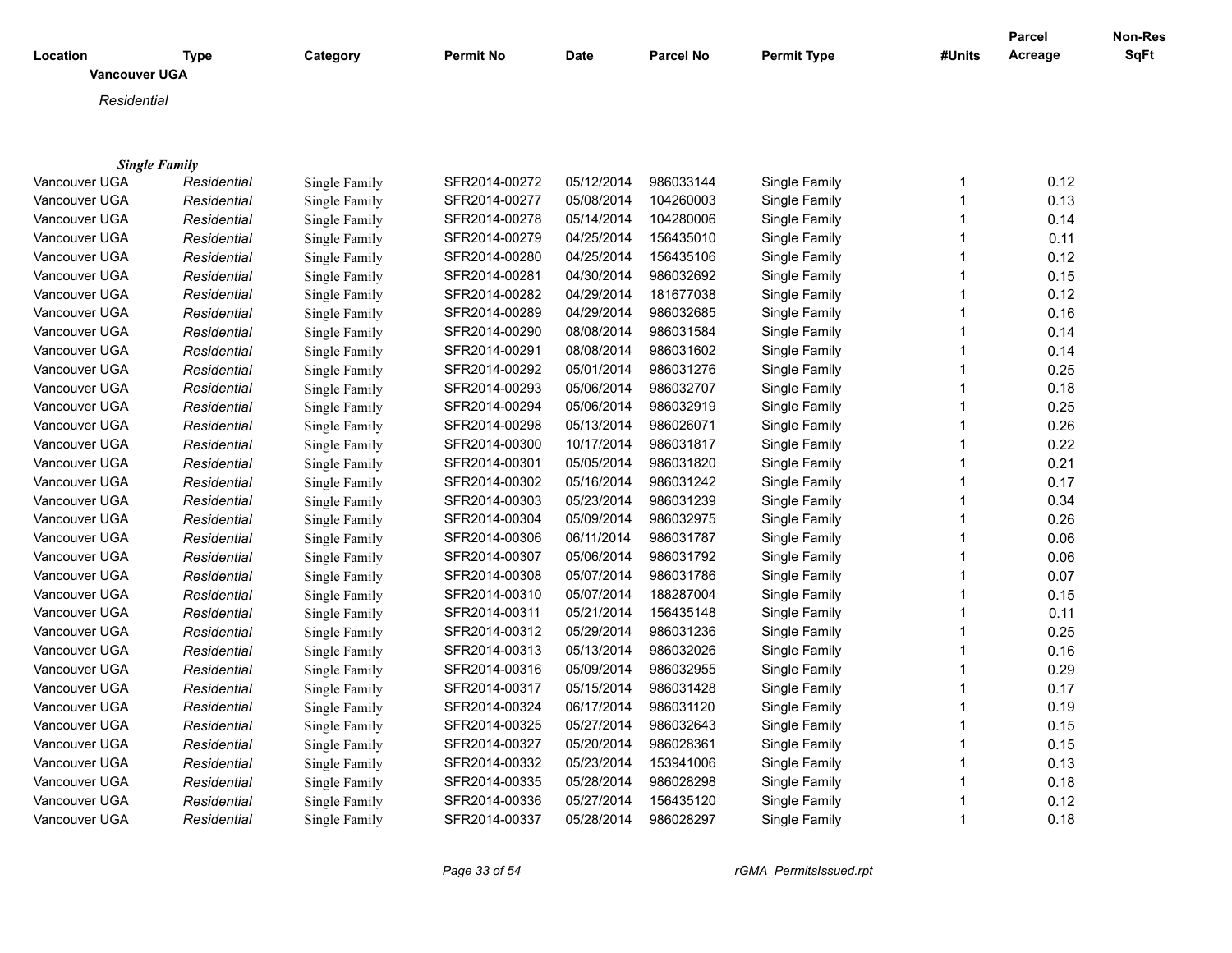| Location<br><b>Vancouver UGA</b> | <b>Type</b>          | Category      | <b>Permit No</b> | <b>Date</b> | <b>Parcel No</b> | <b>Permit Type</b> | #Units | <b>Parcel</b><br>Acreage | Non-Res<br>SqFt |
|----------------------------------|----------------------|---------------|------------------|-------------|------------------|--------------------|--------|--------------------------|-----------------|
|                                  |                      |               |                  |             |                  |                    |        |                          |                 |
| Residential                      |                      |               |                  |             |                  |                    |        |                          |                 |
|                                  |                      |               |                  |             |                  |                    |        |                          |                 |
|                                  | <b>Single Family</b> |               |                  |             |                  |                    |        |                          |                 |
| Vancouver UGA                    | Residential          | Single Family | SFR2014-00338    | 05/19/2014  | 986033256        | Single Family      | 1      | 0.18                     |                 |
| Vancouver UGA                    | Residential          | Single Family | SFR2014-00340    | 05/27/2014  | 986033206        | Single Family      | 1      | 0.10                     |                 |
| Vancouver UGA                    | Residential          | Single Family | SFR2014-00342    | 06/11/2014  | 986030106        | Single Family      | 1      | 0.05                     |                 |
| Vancouver UGA                    | Residential          | Single Family | SFR2014-00343    | 06/11/2014  | 986030104        | Single Family      | 1      | 0.05                     |                 |
| Vancouver UGA                    | Residential          | Single Family | SFR2014-00344    | 06/11/2014  | 986030105        | Single Family      | 1      | 0.05                     |                 |
| Vancouver UGA                    | Residential          | Single Family | SFR2014-00345    | 06/12/2014  | 986031147        | Single Family      | 1      | 0.15                     |                 |
| Vancouver UGA                    | Residential          | Single Family | SFR2014-00346    | 06/03/2014  | 986032999        | Single Family      | 1      | 0.12                     |                 |
| Vancouver UGA                    | Residential          | Single Family | SFR2014-00347    | 05/27/2014  | 986032674        | Single Family      | 1      | 0.13                     |                 |
| Vancouver UGA                    | Residential          | Single Family | SFR2014-00348    | 08/12/2014  | 986031732        | Single Family      | 1      | 0.10                     |                 |
| Vancouver UGA                    | Residential          | Single Family | SFR2014-00349    | 08/12/2014  | 986031733        | Single Family      | 1      | 0.10                     |                 |
| Vancouver UGA                    | Residential          | Single Family | SFR2014-00350    | 05/05/2014  | 107962136        | Single Family      | 1      | 0.17                     |                 |
| Vancouver UGA                    | Residential          | Single Family | SFR2014-00351    | 05/29/2014  | 986030134        | Single Family      | 1      | 0.07                     |                 |
| Vancouver UGA                    | Residential          | Single Family | SFR2014-00352    | 06/11/2014  | 986031794        | Single Family      | 1      | 0.07                     |                 |
| Vancouver UGA                    | Residential          | Single Family | SFR2014-00353    | 06/24/2014  | 986032959        | Single Family      | 1      | 0.28                     |                 |
| Vancouver UGA                    | Residential          | Single Family | SFR2014-00354    | 12/22/2014  | 986032954        | Single Family      | 1      | 0.42                     |                 |
| Vancouver UGA                    | Residential          | Single Family | SFR2014-00355    | 06/10/2014  | 154232000        | Single Family      | 1      | 1.06                     |                 |
| Vancouver UGA                    | Residential          | Single Family | SFR2014-00356    | 05/29/2014  | 986026561        | Single Family      | 1      | 0.15                     |                 |
| Vancouver UGA                    | Residential          | Single Family | SFR2014-00358    | 05/29/2014  | 986033001        | Single Family      | 1      | 0.12                     |                 |
| Vancouver UGA                    | Residential          | Single Family | SFR2014-00359    | 06/03/2014  | 986032687        | Single Family      | 1      | 0.16                     |                 |
| Vancouver UGA                    | Residential          | Single Family | SFR2014-00360    | 06/09/2014  | 986031985        | Single Family      | 1      | 0.13                     |                 |
| Vancouver UGA                    | Residential          | Single Family | SFR2014-00362    | 06/11/2014  | 986029985        | Single Family      | 1      | 0.12                     |                 |
| Vancouver UGA                    | Residential          | Single Family | SFR2014-00363    | 06/11/2014  | 986029983        | Single Family      | 1      | 0.11                     |                 |
| Vancouver UGA                    | Residential          | Single Family | SFR2014-00365    | 06/17/2014  | 986029982        | Single Family      | 1      | 0.12                     |                 |
| Vancouver UGA                    | Residential          | Single Family | SFR2014-00366    | 06/20/2014  | 986025939        | Single Family      | 1      | 0.12                     |                 |
| Vancouver UGA                    | Residential          | Single Family | SFR2014-00367    | 06/20/2014  | 986025945        | Single Family      | 1      | 0.12                     |                 |
| Vancouver UGA                    | Residential          | Single Family | SFR2014-00368    | 06/11/2014  | 986025944        | Single Family      | 1      | 0.12                     |                 |
| Vancouver UGA                    | Residential          | Single Family | SFR2014-00370    | 05/30/2014  | 986032966        | Single Family      | 1      | 0.29                     |                 |
| Vancouver UGA                    | Residential          | Single Family | SFR2014-00371    | 06/03/2014  | 172179020        | Single Family      | 1      | 0.12                     |                 |
| Vancouver UGA                    | Residential          | Single Family | SFR2014-00372    | 06/05/2014  | 986033105        | Single Family      | 1      | 0.12                     |                 |
| Vancouver UGA                    | Residential          | Single Family | SFR2014-00373    | 06/06/2014  | 986033146        | Single Family      | 1      | 0.12                     |                 |
| Vancouver UGA                    | Residential          | Single Family | SFR2014-00374    | 06/09/2014  | 986026067        | Single Family      | 1      | 0.23                     |                 |

Vancouver UGA *Residential* Single Family SFR2014-00378 06/11/2014 986030148 Single Family 1 0.06 Vancouver UGA *Residential* Single Family SFR2014-00379 06/06/2014 986033106 Single Family 1 0.12 Vancouver UGA *Residential* Single Family SFR2014-00380 06/09/2014 986033111 Single Family 1 0.12 Vancouver UGA *Residential* Single Family SFR2014-00381 06/11/2014 986025909 Single Family 1 0.11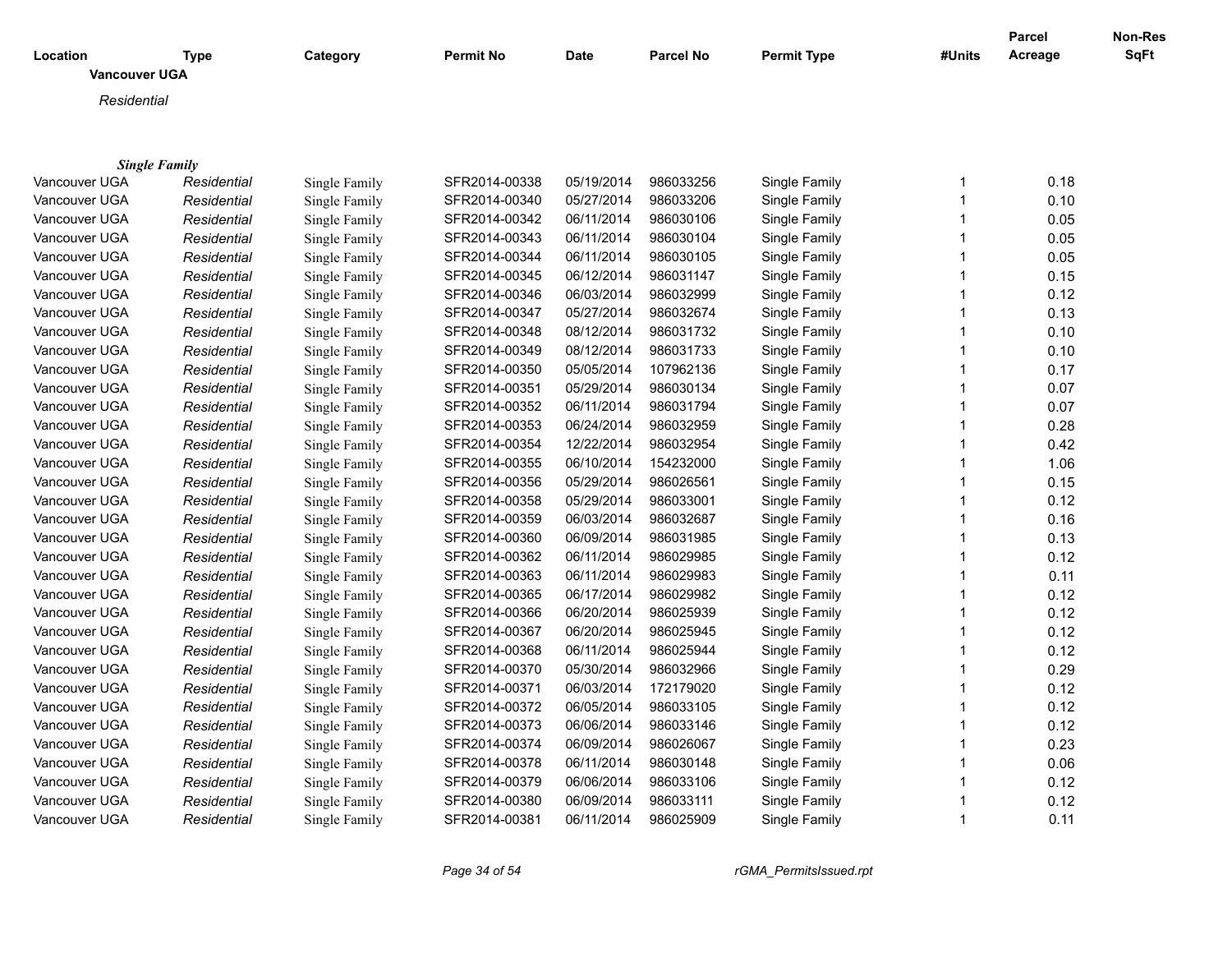| Location             | <b>Type</b>          | Category      | <b>Permit No</b> | Date       | <b>Parcel No</b> | <b>Permit Type</b> | #Units       | <b>Parcel</b><br>Acreage | Non-Res<br>SqFt |
|----------------------|----------------------|---------------|------------------|------------|------------------|--------------------|--------------|--------------------------|-----------------|
| <b>Vancouver UGA</b> |                      |               |                  |            |                  |                    |              |                          |                 |
| Residential          |                      |               |                  |            |                  |                    |              |                          |                 |
|                      |                      |               |                  |            |                  |                    |              |                          |                 |
|                      |                      |               |                  |            |                  |                    |              |                          |                 |
|                      | <b>Single Family</b> |               |                  |            |                  |                    |              |                          |                 |
| Vancouver UGA        | Residential          | Single Family | SFR2014-00383    | 06/12/2014 | 986031166        | Single Family      | 1            | 0.61                     |                 |
| Vancouver UGA        | Residential          | Single Family | SFR2014-00384    | 06/20/2014 | 986025942        | Single Family      | $\mathbf{1}$ | 0.14                     |                 |
| Vancouver UGA        | Residential          | Single Family | SFR2014-00387    | 06/11/2014 | 986025907        | Single Family      | $\mathbf{1}$ | 0.13                     |                 |
| Vancouver UGA        | Residential          | Single Family | SFR2014-00388    | 06/17/2014 | 986025943        | Single Family      | $\mathbf{1}$ | 0.13                     |                 |
| Vancouver UGA        | Residential          | Single Family | SFR2014-00389    | 06/24/2014 | 986025906        | Single Family      | $\mathbf{1}$ | 0.14                     |                 |
| Vancouver UGA        | Residential          | Single Family | SFR2014-00390    | 06/20/2014 | 986025910        | Single Family      | 1            | 0.11                     |                 |
| Vancouver UGA        | Residential          | Single Family | SFR2014-00391    | 06/17/2014 | 986025908        | Single Family      | $\mathbf{1}$ | 0.11                     |                 |
| Vancouver UGA        | Residential          | Single Family | SFR2014-00392    | 06/24/2014 | 986029984        | Single Family      | $\mathbf{1}$ | 0.11                     |                 |
| Vancouver UGA        | Residential          | Single Family | SFR2014-00393    | 06/12/2014 | 986033204        | Single Family      | $\mathbf{1}$ | 0.10                     |                 |
| Vancouver UGA        | Residential          | Single Family | SFR2014-00394    | 06/11/2014 | 986032723        | Single Family      | $\mathbf{1}$ | 0.13                     |                 |
| Vancouver UGA        | Residential          | Single Family | SFR2014-00395    | 06/23/2014 | 986028556        | Single Family      | $\mathbf{1}$ | 1.00                     |                 |
| Vancouver UGA        | Residential          | Single Family | SFR2014-00399    | 06/12/2014 | 156435126        | Single Family      | $\mathbf{1}$ | 0.22                     |                 |
| Vancouver UGA        | Residential          | Single Family | SFR2014-00400    | 06/12/2014 | 156435082        | Single Family      | $\mathbf{1}$ | 0.12                     |                 |
| Vancouver UGA        | Residential          | Single Family | SFR2014-00401    | 06/13/2014 | 119740076        | Single Family      | $\mathbf{1}$ | 0.16                     |                 |
| Vancouver UGA        | Residential          | Single Family | SFR2014-00405    | 06/23/2014 | 986031113        | Single Family      | $\mathbf{1}$ | 0.13                     |                 |
| Vancouver UGA        | Residential          | Single Family | SFR2014-00406    | 06/30/2014 | 188997044        | Single Family      | $\mathbf{1}$ | 0.14                     |                 |
| Vancouver UGA        | Residential          | Single Family | SFR2014-00407    | 06/27/2014 | 104990008        | Single Family      | $\mathbf{1}$ | 0.06                     |                 |
| Vancouver UGA        | Residential          | Single Family | SFR2014-00408    | 06/27/2014 | 104990010        | Single Family      | $\mathbf{1}$ | 0.06                     |                 |
| Vancouver UGA        | Residential          | Single Family | SFR2014-00409    | 07/24/2014 | 986030149        | Single Family      | $\mathbf{1}$ | 0.05                     |                 |
| Vancouver UGA        | Residential          | Single Family | SFR2014-00410    | 06/17/2014 | 986033209        | Single Family      | $\mathbf{1}$ | 0.10                     |                 |
| Vancouver UGA        | Residential          | Single Family | SFR2014-00415    | 07/18/2014 | 986031864        | Single Family      | $\mathbf{1}$ | 0.39                     |                 |
| Vancouver UGA        | Residential          | Single Family | SFR2014-00416    | 06/27/2014 | 104990004        | Single Family      | $\mathbf{1}$ | 0.06                     |                 |
| Vancouver UGA        | Residential          | Single Family | SFR2014-00417    | 06/27/2014 | 104990002        | Single Family      | $\mathbf{1}$ | 0.06                     |                 |
| Vancouver UGA        | Residential          | Single Family | SFR2014-00418    | 06/19/2014 | 986031990        | Single Family      | $\mathbf 1$  | 0.13                     |                 |
| Vancouver UGA        | Residential          | Single Family | SFR2014-00419    | 06/19/2014 | 986031984        | Single Family      | $\mathbf{1}$ | 0.14                     |                 |
| Vancouver UGA        | Residential          | Single Family | SFR2014-00422    | 06/11/2014 | 986033324        | Single Family      | $\mathbf{1}$ | 0.23                     |                 |
| Vancouver UGA        | Residential          | Single Family | SFR2014-00424    | 06/25/2014 | 986030000        | Single Family      | $\mathbf{1}$ | 0.15                     |                 |
| Vancouver UGA        | Residential          | Single Family | SFR2014-00427    | 06/24/2014 | 986032962        | Single Family      | $\mathbf{1}$ | 0.42                     |                 |
| Vancouver UGA        | Residential          | Single Family | SFR2014-00428    | 07/23/2014 | 986032965        | Single Family      | $\mathbf{1}$ | 0.25                     |                 |
| Vancouver UGA        | Residential          | Single Family | SFR2014-00430    | 07/09/2014 | 986026754        | Single Family      | $\mathbf{1}$ | 0.07                     |                 |
| Vancouver UGA        | Residential          | Single Family | SFR2014-00431    | 08/04/2014 | 986026751        | Single Family      | $\mathbf{1}$ | 0.07                     |                 |
| Vancouver UGA        | Residential          | Single Family | SFR2014-00434    | 06/18/2014 | 986032562        | Single Family      | $\mathbf{1}$ | 0.22                     |                 |
| Vancouver UGA        | Residential          | Single Family | SFR2014-00435    | 06/27/2014 | 104990006        | Single Family      | $\mathbf{1}$ | 0.06                     |                 |
| Vancouver UGA        | Residential          | Single Family | SFR2014-00436    | 06/24/2014 | 986031095        | Single Family      | 1            | 0.32                     |                 |
| Vancouver UGA        | Residential          | Single Family | SFR2014-00437    | 06/18/2014 | 156435004        | Single Family      | $\mathbf 1$  | 0.11                     |                 |

*Page 35 of 54 rGMA\_PermitsIssued.rpt*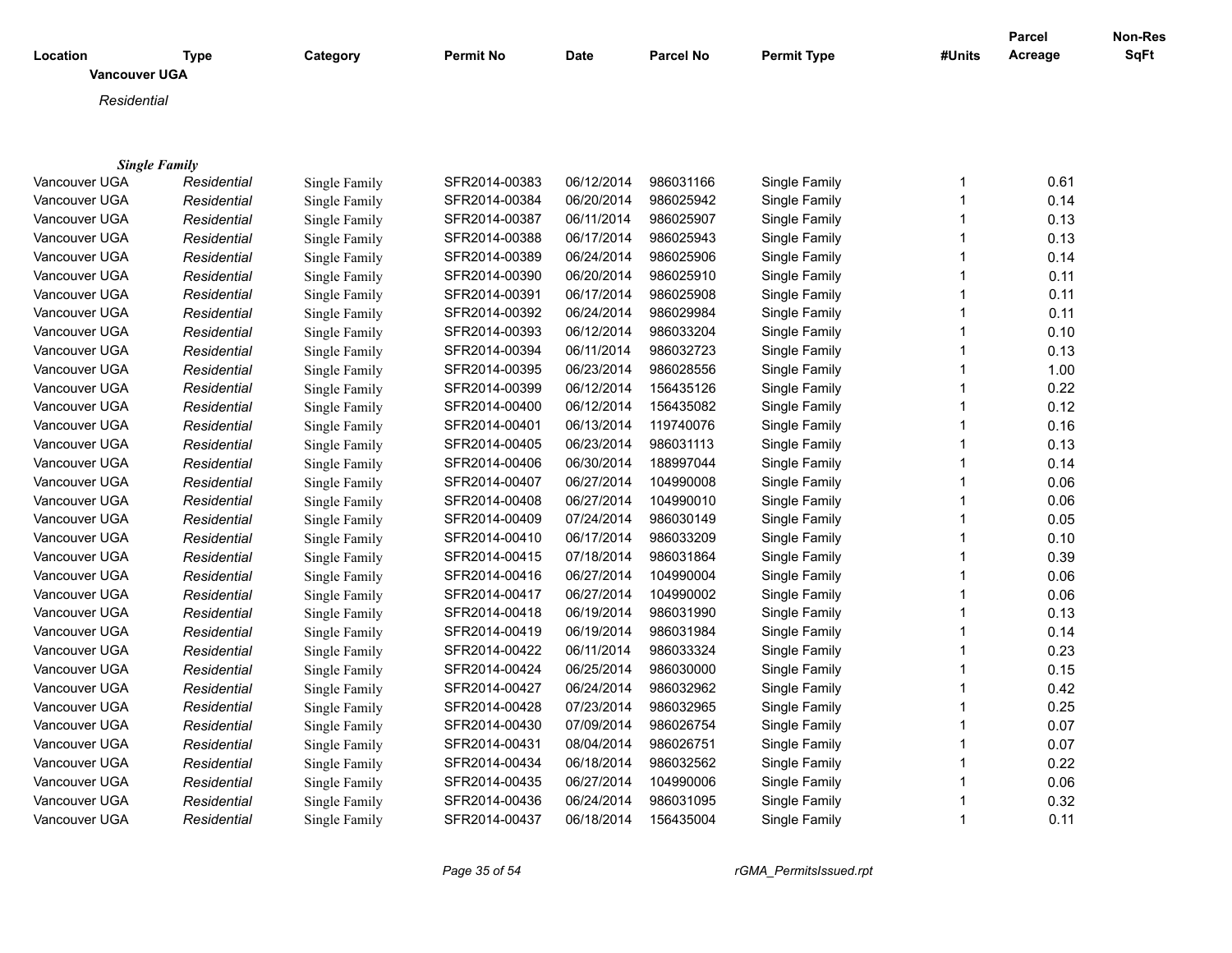|                                  |                      |               |               |             |                  |                    |              | Parcel  | Non-Res |
|----------------------------------|----------------------|---------------|---------------|-------------|------------------|--------------------|--------------|---------|---------|
| Location<br><b>Vancouver UGA</b> | <b>Type</b>          | Category      | Permit No     | <b>Date</b> | <b>Parcel No</b> | <b>Permit Type</b> | #Units       | Acreage | SqFt    |
|                                  |                      |               |               |             |                  |                    |              |         |         |
| Residential                      |                      |               |               |             |                  |                    |              |         |         |
|                                  |                      |               |               |             |                  |                    |              |         |         |
|                                  |                      |               |               |             |                  |                    |              |         |         |
|                                  | <b>Single Family</b> |               |               |             |                  |                    |              |         |         |
| Vancouver UGA                    | Residential          | Single Family | SFR2014-00438 | 06/17/2014  | 986032031        | Single Family      | 1            | 0.21    |         |
| Vancouver UGA                    | Residential          | Single Family | SFR2014-00439 | 09/19/2014  | 187088028        | Single Family      | $\mathbf{1}$ | 0.17    |         |
| Vancouver UGA                    | Residential          | Single Family | SFR2014-00441 | 06/24/2014  | 986031418        | Single Family      | $\mathbf{1}$ | 0.17    |         |
| Vancouver UGA                    | Residential          | Single Family | SFR2014-00443 | 06/24/2014  | 115621188        | Single Family      | $\mathbf 1$  | 0.84    |         |
| Vancouver UGA                    | Residential          | Single Family | SFR2014-00446 | 07/15/2014  | 117894020        | Single Family      | $\mathbf{1}$ | 0.22    |         |
| Vancouver UGA                    | Residential          | Single Family | SFR2014-00451 | 06/23/2014  | 986031114        | Single Family      | $\mathbf{1}$ | 0.20    |         |
| Vancouver UGA                    | Residential          | Single Family | SFR2014-00452 | 07/17/2014  | 117891080        | Single Family      | $\mathbf{1}$ | 1.96    |         |
| Vancouver UGA                    | Residential          | Single Family | SFR2014-00455 | 07/09/2014  | 986033613        | Single Family      | $\mathbf 1$  | 0.35    |         |
| Vancouver UGA                    | Residential          | Single Family | SFR2014-00456 | 07/02/2014  | 986031072        | Single Family      | $\mathbf{1}$ | 0.23    |         |
| Vancouver UGA                    | Residential          | Single Family | SFR2014-00457 | 06/25/2014  | 986032904        | Single Family      | $\mathbf{1}$ | 0.23    |         |
| Vancouver UGA                    | Residential          | Single Family | SFR2014-00458 | 06/30/2014  | 986032678        | Single Family      | $\mathbf{1}$ | 0.23    |         |
| Vancouver UGA                    | Residential          | Single Family | SFR2014-00459 | 06/24/2014  | 986032972        | Single Family      | $\mathbf{1}$ | 0.24    |         |
| Vancouver UGA                    | Residential          | Single Family | SFR2014-00460 | 08/04/2014  | 986032973        | Single Family      | $\mathbf{1}$ | 0.26    |         |
| Vancouver UGA                    | Residential          | Single Family | SFR2014-00461 | 06/23/2014  | 986033118        | Single Family      | $\mathbf{1}$ | 0.12    |         |
| Vancouver UGA                    | Residential          | Single Family | SFR2014-00462 | 06/27/2014  | 986033115        | Single Family      | $\mathbf 1$  | 0.12    |         |
| Vancouver UGA                    | Residential          | Single Family | SFR2014-00463 | 06/26/2014  | 986033112        | Single Family      | $\mathbf 1$  | 0.12    |         |
| Vancouver UGA                    | Residential          | Single Family | SFR2014-00464 | 06/26/2014  | 986033113        | Single Family      | $\mathbf{1}$ | 0.12    |         |
| Vancouver UGA                    | Residential          | Single Family | SFR2014-00465 | 06/30/2014  | 986033117        | Single Family      | $\mathbf{1}$ | 0.12    |         |
| Vancouver UGA                    | Residential          | Single Family | SFR2014-00466 | 06/26/2014  | 986033116        | Single Family      | $\mathbf{1}$ | 0.12    |         |
| Vancouver UGA                    | Residential          | Single Family | SFR2014-00467 | 06/23/2014  | 986033114        | Single Family      | $\mathbf 1$  | 0.12    |         |
| Vancouver UGA                    | Residential          | Single Family | SFR2014-00471 | 06/20/2014  | 986032652        | Single Family      | $\mathbf{1}$ | 0.16    |         |
| Vancouver UGA                    | Residential          | Single Family | SFR2014-00475 | 08/22/2014  | 188220010        | Single Family      | $\mathbf{1}$ | 0.45    |         |
| Vancouver UGA                    | Residential          | Single Family | SFR2014-00477 | 06/27/2014  | 156435006        | Single Family      | $\mathbf 1$  | 0.11    |         |
| Vancouver UGA                    | Residential          | Single Family | SFR2014-00478 | 06/30/2014  | 156435114        | Single Family      | $\mathbf{1}$ | 0.12    |         |
| Vancouver UGA                    | Residential          | Single Family | SFR2014-00479 | 07/08/2014  | 986028374        | Single Family      | $\mathbf{1}$ | 0.11    |         |
| Vancouver UGA                    | Residential          | Single Family | SFR2014-00480 | 08/25/2014  | 986031196        | Single Family      | $\mathbf{1}$ | 0.25    |         |
| Vancouver UGA                    | Residential          | Single Family | SFR2014-00481 | 07/16/2014  | 986031191        | Single Family      | $\mathbf{1}$ | 0.21    |         |
| Vancouver UGA                    | Residential          | Single Family | SFR2014-00482 | 08/01/2014  | 986033617        | Single Family      | $\mathbf{1}$ | 0.23    |         |
| Vancouver UGA                    | Residential          | Single Family | SFR2014-00483 | 07/01/2014  | 986032083        | Single Family      | $\mathbf{1}$ | 0.23    |         |
| Vancouver UGA                    |                      |               | SFR2014-00484 | 07/01/2014  | 986033247        | Single Family      | $\mathbf{1}$ | 0.14    |         |
|                                  | Residential          | Single Family |               |             |                  |                    | $\mathbf{1}$ |         |         |
| Vancouver UGA                    | Residential          | Single Family | SFR2014-00485 | 07/01/2014  | 986032069        | Single Family      | $\mathbf 1$  | 0.17    |         |
| Vancouver UGA                    | Residential          | Single Family | SFR2014-00486 | 07/23/2014  | 986033621        | Single Family      |              | 0.10    |         |
| Vancouver UGA                    | Residential          | Single Family | SFR2014-00487 | 08/13/2014  | 986030109        | Single Family      | $\mathbf 1$  | 0.05    |         |
| Vancouver UGA                    | Residential          | Single Family | SFR2014-00488 | 08/07/2014  | 986030110        | Single Family      | $\mathbf 1$  | 0.05    |         |
| Vancouver UGA                    | Residential          | Single Family | SFR2014-00491 | 08/07/2014  | 986030112        | Single Family      | $\mathbf{1}$ | 0.05    |         |

*Page 36 of 54 rGMA\_PermitsIssued.rpt*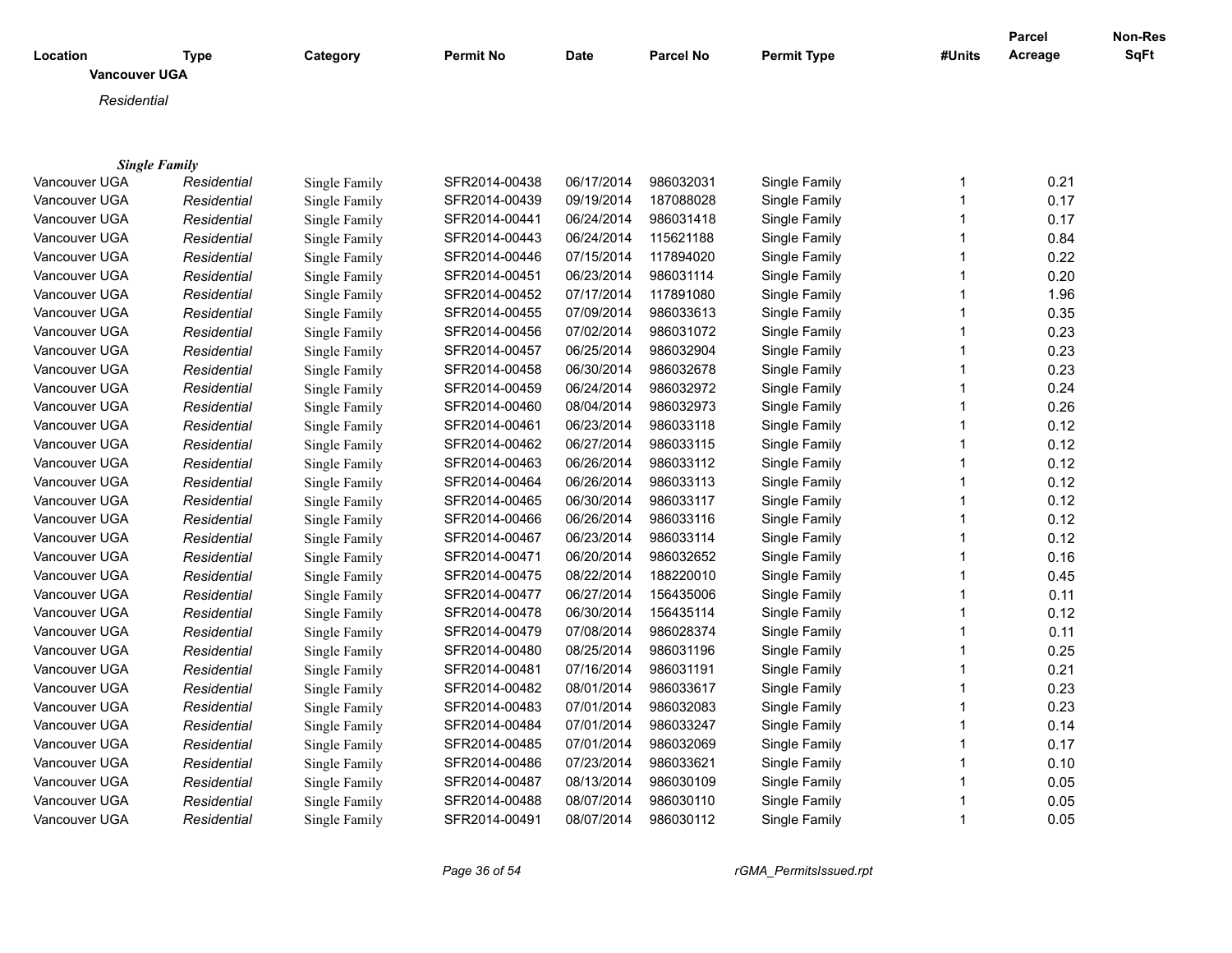|                                  |                      |               |               |             |                  |                    |              | <b>Parcel</b> | Non-Res |
|----------------------------------|----------------------|---------------|---------------|-------------|------------------|--------------------|--------------|---------------|---------|
| Location<br><b>Vancouver UGA</b> | <b>Type</b>          | Category      | Permit No     | <b>Date</b> | <b>Parcel No</b> | <b>Permit Type</b> | #Units       | Acreage       | SqFt    |
|                                  |                      |               |               |             |                  |                    |              |               |         |
| Residential                      |                      |               |               |             |                  |                    |              |               |         |
|                                  |                      |               |               |             |                  |                    |              |               |         |
|                                  |                      |               |               |             |                  |                    |              |               |         |
|                                  | <b>Single Family</b> |               |               |             |                  |                    |              |               |         |
| Vancouver UGA                    | Residential          | Single Family | SFR2014-00492 | 07/07/2014  | 986032705        | Single Family      | 1            | 0.12          |         |
| Vancouver UGA                    | Residential          | Single Family | SFR2014-00493 | 08/07/2014  | 986030114        | Single Family      | $\mathbf 1$  | 0.05          |         |
| Vancouver UGA                    | Residential          | Single Family | SFR2014-00494 | 07/07/2014  | 986033616        | Single Family      | $\mathbf 1$  | 0.24          |         |
| Vancouver UGA                    | Residential          | Single Family | SFR2014-00495 | 08/07/2014  | 986030113        | Single Family      | $\mathbf 1$  | 0.05          |         |
| Vancouver UGA                    | Residential          | Single Family | SFR2014-00496 | 09/16/2014  | 986031803        | Single Family      | $\mathbf{1}$ | 0.06          |         |
| Vancouver UGA                    | Residential          | Single Family | SFR2014-00497 | 07/24/2014  | 986030116        | Single Family      | $\mathbf{1}$ | 0.05          |         |
| Vancouver UGA                    | Residential          | Single Family | SFR2014-00498 | 09/16/2014  | 986031802        | Single Family      | $\mathbf 1$  | 0.06          |         |
| Vancouver UGA                    | Residential          | Single Family | SFR2014-00499 | 07/24/2014  | 986030107        | Single Family      | $\mathbf 1$  | 0.05          |         |
| Vancouver UGA                    | Residential          | Single Family | SFR2014-00500 | 08/07/2014  | 986030115        | Single Family      | $\mathbf{1}$ | 0.05          |         |
| Vancouver UGA                    | Residential          | Single Family | SFR2014-00502 | 09/16/2014  | 986031804        | Single Family      | $\mathbf{1}$ | 0.06          |         |
| Vancouver UGA                    | Residential          | Single Family | SFR2014-00503 | 07/24/2014  | 986031788        | Single Family      | $\mathbf{1}$ | 0.06          |         |
| Vancouver UGA                    | Residential          | Single Family | SFR2014-00504 | 07/15/2014  | 104990020        | Single Family      | $\mathbf{1}$ | 0.05          |         |
| Vancouver UGA                    | Residential          | Single Family | SFR2014-00505 | 07/15/2014  | 104990034        | Single Family      | $\mathbf{1}$ | 0.05          |         |
| Vancouver UGA                    | Residential          | Single Family | SFR2014-00506 | 07/15/2014  | 104990022        | Single Family      | $\mathbf 1$  | 0.05          |         |
| Vancouver UGA                    | Residential          | Single Family | SFR2014-00507 | 07/15/2014  | 104990030        | Single Family      | $\mathbf{1}$ | 0.05          |         |
| Vancouver UGA                    | Residential          | Single Family | SFR2014-00508 | 07/15/2014  | 104990032        | Single Family      | $\mathbf{1}$ | 0.05          |         |
| Vancouver UGA                    | Residential          | Single Family | SFR2014-00510 | 07/09/2014  | 986032616        | Single Family      | $\mathbf{1}$ | 0.17          |         |
| Vancouver UGA                    | Residential          | Single Family | SFR2014-00511 | 07/09/2014  | 986032611        | Single Family      | $\mathbf{1}$ | 0.17          |         |
| Vancouver UGA                    | Residential          | Single Family | SFR2014-00512 | 07/09/2014  | 986032689        | Single Family      | $\mathbf{1}$ | 0.15          |         |
| Vancouver UGA                    | Residential          | Single Family | SFR2014-00513 | 07/09/2014  | 986032620        | Single Family      | $\mathbf{1}$ | 0.18          |         |
| Vancouver UGA                    | Residential          | Single Family | SFR2014-00515 | 07/14/2014  | 189759028        | Single Family      | $\mathbf{1}$ | 0.12          |         |
| Vancouver UGA                    | Residential          | Single Family | SFR2014-00516 | 07/09/2014  | 199848038        | Single Family      | $\mathbf 1$  | 0.12          |         |
| Vancouver UGA                    | Residential          | Single Family | SFR2014-00517 | 07/11/2014  | 986032537        | Single Family      | $\mathbf 1$  | 0.14          |         |
| Vancouver UGA                    |                      |               | SFR2014-00519 | 07/17/2014  | 986032644        | Single Family      | 1            | 0.13          |         |
|                                  | Residential          | Single Family |               |             |                  |                    | $\mathbf 1$  |               |         |
| Vancouver UGA                    | Residential          | Single Family | SFR2014-00520 | 07/17/2014  | 986032656        | Single Family      |              | 0.14          |         |
| Vancouver UGA                    | Residential          | Single Family | SFR2014-00521 | 07/25/2014  | 986031064        | Single Family      | $\mathbf{1}$ | 0.23          |         |
| Vancouver UGA                    | Residential          | Single Family | SFR2014-00524 | 08/15/2014  | 183708022        | Single Family      | $\mathbf{1}$ | 0.77          |         |
| Vancouver UGA                    | Residential          | Single Family | SFR2014-00525 | 07/30/2014  | 986033663        | Single Family      | 1            | 0.13          |         |
| Vancouver UGA                    | Residential          | Single Family | SFR2014-00526 | 07/28/2014  | 986033676        | Single Family      | $\mathbf{1}$ | 0.11          |         |
| Vancouver UGA                    | Residential          | Single Family | SFR2014-00527 | 07/15/2014  | 986032567        | Single Family      | $\mathbf{1}$ | 0.23          |         |
| Vancouver UGA                    | Residential          | Single Family | SFR2014-00528 | 07/30/2014  | 986033664        | Single Family      | $\mathbf{1}$ | 0.11          |         |
| Vancouver UGA                    | Residential          | Single Family | SFR2014-00530 | 07/30/2014  | 107963390        | Single Family      | $\mathbf 1$  | 0.20          |         |
| Vancouver UGA                    | Residential          | Single Family | SFR2014-00531 | 07/21/2014  | 986031989        | Single Family      | 1            | 0.14          |         |
| Vancouver UGA                    | Residential          | Single Family | SFR2014-00532 | 07/30/2014  | 986032915        | Single Family      | $\mathbf{1}$ | 0.23          |         |
| Vancouver UGA                    | Residential          | Single Family | SFR2014-00533 | 07/18/2014  | 986031115        | Single Family      | $\mathbf{1}$ | 0.14          |         |

*Page 37 of 54 rGMA\_PermitsIssued.rpt*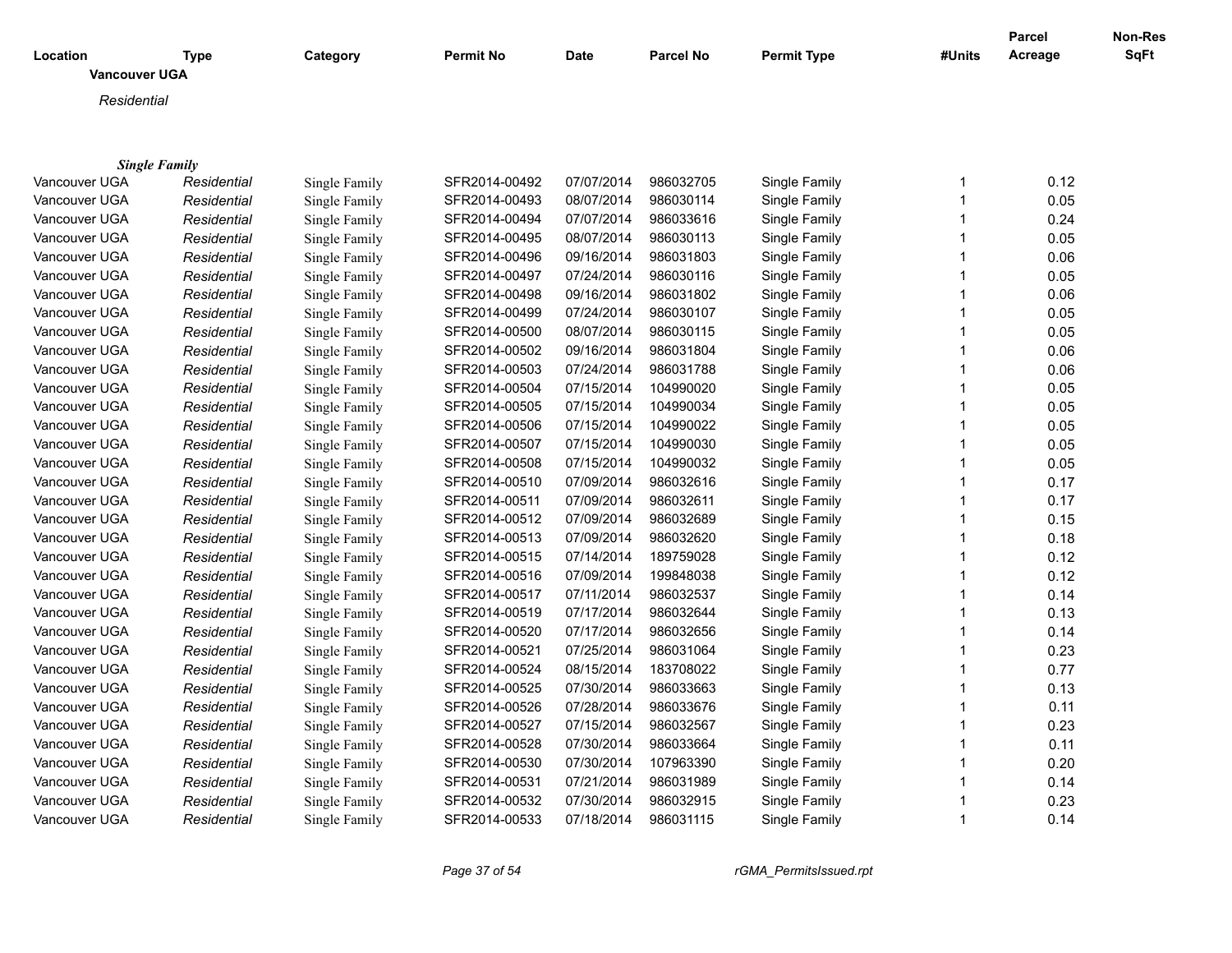| <b>SqFt</b><br>Acreage<br>Location<br><b>Type</b><br>Category<br><b>Permit No</b><br><b>Date</b><br><b>Parcel No</b><br><b>Permit Type</b><br>#Units<br><b>Vancouver UGA</b><br>Residential<br><b>Single Family</b><br>0.23<br>Vancouver UGA<br>SFR2014-00534<br>08/04/2014<br>986031281<br>Single Family<br>Residential<br>Single Family<br>1<br>986028299<br>$\overline{1}$<br>0.15<br>Vancouver UGA<br>Single Family<br>SFR2014-00535<br>10/09/2014<br>Single Family<br>Residential<br>0.12<br>Vancouver UGA<br>Single Family<br>SFR2014-00537<br>08/26/2014<br>986033259<br>Single Family<br>$\overline{1}$<br>Residential<br>1<br>0.14<br>Vancouver UGA<br>Residential<br>Single Family<br>SFR2014-00538<br>08/04/2014<br>156435068<br>Single Family<br>986033262<br>0.12<br>Vancouver UGA<br>SFR2014-00540<br>07/16/2014<br>Single Family<br>$\mathbf 1$<br>Residential<br>Single Family<br>1<br>Vancouver UGA<br>SFR2014-00543<br>08/26/2014<br>986033248<br>Single Family<br>0.18<br>Residential<br>Single Family<br>SFR2014-00544<br>07/23/2014<br>986032967<br>1<br>0.25<br>Vancouver UGA<br>Residential<br>Single Family<br>Single Family<br>SFR2014-00545<br>07/16/2014<br>986026562<br>1<br>0.15<br>Vancouver UGA<br>Residential<br>Single Family<br>Single Family<br>SFR2014-00546<br>08/12/2014<br>186213000<br>$\mathbf{1}$<br>0.29<br>Vancouver UGA<br>Single Family<br>Single Family<br>Residential<br>SFR2014-00549<br>07/25/2014<br>986031163<br>$\overline{1}$<br>0.19<br>Vancouver UGA<br>Residential<br>Single Family<br>Single Family<br>SFR2014-00551<br>08/28/2014<br>181677006<br>$\overline{1}$<br>0.14<br>Vancouver UGA<br>Residential<br>Single Family<br>Single Family<br>SFR2014-00553<br>07/24/2014<br>986032533<br>1<br>0.27<br>Vancouver UGA<br>Residential<br><b>Single Family</b><br>Single Family<br>SFR2014-00554<br>08/04/2014<br>156435072<br>1<br>Vancouver UGA<br>Single Family<br>0.16<br>Residential<br>Single Family<br>SFR2014-00555<br>08/11/2014<br>181494000<br>1<br>Vancouver UGA<br>Single Family<br>3.00<br>Residential<br>Single Family<br>SFR2014-00556<br>08/20/2014<br>156435136<br>$\mathbf 1$<br>0.20<br>Vancouver UGA<br>Residential<br>Single Family<br>Single Family<br>Single Family<br>SFR2014-00557<br>08/01/2014<br>986033154<br>$\mathbf 1$<br>0.15<br>Vancouver UGA<br>Residential<br>Single Family<br>SFR2014-00558<br>07/28/2014<br>986032564<br>$\mathbf{1}$<br>0.20<br>Vancouver UGA<br>Residential<br>Single Family<br>Single Family<br>SFR2014-00559<br>07/24/2014<br>986031140<br>1<br>0.14<br>Vancouver UGA<br>Residential<br>Single Family<br>Single Family<br>SFR2014-00561<br>07/22/2014<br>986033665<br>$\overline{1}$<br>0.17<br>Vancouver UGA<br>Residential<br>Single Family<br>Single Family<br>Residential<br>SFR2014-00562<br>07/25/2014<br>986033205<br>$\mathbf 1$<br>0.10<br>Vancouver UGA<br>Single Family<br>Single Family<br>SFR2014-00563<br>09/15/2014<br>189860000<br>1<br>Vancouver UGA<br>Single Family<br>0.69<br>Residential<br>Single Family<br>188997002<br>Vancouver UGA<br>Residential<br>Single Family<br>SFR2014-00564<br>07/30/2014<br>Single Family<br>1<br>0.19<br>Vancouver UGA<br>Single Family<br>SFR2014-00569<br>07/25/2014<br>986031141<br>Single Family<br>$\mathbf 1$<br>0.14<br>Residential<br>0.07<br>Vancouver UGA<br>Residential<br>Single Family<br>SFR2014-00571<br>07/25/2014<br>160758016<br>Single Family<br>$\mathbf 1$<br>$\overline{1}$<br>Vancouver UGA<br>Single Family<br>SFR2014-00573<br>08/04/2014<br>986026750<br>0.06<br>Residential<br>Single Family<br>Vancouver UGA<br>Single Family<br>SFR2014-00575<br>07/29/2014<br>160758010<br>Single Family<br>1<br>0.08<br>Residential<br>Vancouver UGA<br>SFR2014-00576<br>07/28/2014<br>160758018<br>Single Family<br>$\mathbf 1$<br>0.07<br>Residential<br>Single Family<br>Vancouver UGA<br>SFR2014-00577<br>07/31/2014<br>986032585<br>Single Family<br>$\mathbf 1$<br>0.22<br>Residential<br>Single Family<br>1<br>Vancouver UGA<br>SFR2014-00579<br>08/11/2014<br>986033910<br>0.08<br>Residential<br>Single Family<br>Single Family<br>189866000<br>0.15<br>Vancouver UGA<br>Residential<br>Single Family<br>SFR2014-00581<br>07/30/2014<br>Single Family<br>1<br>$\overline{1}$<br>0.13<br>Vancouver UGA<br>Residential<br>Single Family<br>SFR2014-00582<br>08/01/2014<br>986032736<br>Single Family<br>08/14/2014<br>986032581<br>0.18<br>Vancouver UGA<br>Residential<br>Single Family<br>SFR2014-00583<br>Single Family<br>1<br>$\mathbf{1}$<br>Vancouver UGA<br>Residential<br>Single Family<br>SFR2014-00586<br>08/19/2014<br>104967033<br>Single Family<br>0.06<br>Vancouver UGA<br>Residential<br>Single Family<br>SFR2014-00589<br>08/14/2014<br>986032557<br>Single Family<br>$\mathbf 1$<br>0.19<br>$\mathbf{1}$<br>Vancouver UGA<br>SFR2014-00596<br>08/11/2014<br>986033153<br>0.15<br>Residential |  |               |  |               | <b>Parcel</b> | Non-Res |
|------------------------------------------------------------------------------------------------------------------------------------------------------------------------------------------------------------------------------------------------------------------------------------------------------------------------------------------------------------------------------------------------------------------------------------------------------------------------------------------------------------------------------------------------------------------------------------------------------------------------------------------------------------------------------------------------------------------------------------------------------------------------------------------------------------------------------------------------------------------------------------------------------------------------------------------------------------------------------------------------------------------------------------------------------------------------------------------------------------------------------------------------------------------------------------------------------------------------------------------------------------------------------------------------------------------------------------------------------------------------------------------------------------------------------------------------------------------------------------------------------------------------------------------------------------------------------------------------------------------------------------------------------------------------------------------------------------------------------------------------------------------------------------------------------------------------------------------------------------------------------------------------------------------------------------------------------------------------------------------------------------------------------------------------------------------------------------------------------------------------------------------------------------------------------------------------------------------------------------------------------------------------------------------------------------------------------------------------------------------------------------------------------------------------------------------------------------------------------------------------------------------------------------------------------------------------------------------------------------------------------------------------------------------------------------------------------------------------------------------------------------------------------------------------------------------------------------------------------------------------------------------------------------------------------------------------------------------------------------------------------------------------------------------------------------------------------------------------------------------------------------------------------------------------------------------------------------------------------------------------------------------------------------------------------------------------------------------------------------------------------------------------------------------------------------------------------------------------------------------------------------------------------------------------------------------------------------------------------------------------------------------------------------------------------------------------------------------------------------------------------------------------------------------------------------------------------------------------------------------------------------------------------------------------------------------------------------------------------------------------------------------------------------------------------------------------------------------------------------------------------------------------------------------------------------------------------------------------------------------------------------------------------------------------------------------------------------------------------------------------------------------------------------------------------------------------------------------------------------------------------------------------------------------------------------------------------------------------------------------------------------------------------------------------------------------------------------------------------------------------------------------------------------------------------------------------------------------------------------------------------------------------------------|--|---------------|--|---------------|---------------|---------|
|                                                                                                                                                                                                                                                                                                                                                                                                                                                                                                                                                                                                                                                                                                                                                                                                                                                                                                                                                                                                                                                                                                                                                                                                                                                                                                                                                                                                                                                                                                                                                                                                                                                                                                                                                                                                                                                                                                                                                                                                                                                                                                                                                                                                                                                                                                                                                                                                                                                                                                                                                                                                                                                                                                                                                                                                                                                                                                                                                                                                                                                                                                                                                                                                                                                                                                                                                                                                                                                                                                                                                                                                                                                                                                                                                                                                                                                                                                                                                                                                                                                                                                                                                                                                                                                                                                                                                                                                                                                                                                                                                                                                                                                                                                                                                                                                                                                                                                            |  |               |  |               |               |         |
|                                                                                                                                                                                                                                                                                                                                                                                                                                                                                                                                                                                                                                                                                                                                                                                                                                                                                                                                                                                                                                                                                                                                                                                                                                                                                                                                                                                                                                                                                                                                                                                                                                                                                                                                                                                                                                                                                                                                                                                                                                                                                                                                                                                                                                                                                                                                                                                                                                                                                                                                                                                                                                                                                                                                                                                                                                                                                                                                                                                                                                                                                                                                                                                                                                                                                                                                                                                                                                                                                                                                                                                                                                                                                                                                                                                                                                                                                                                                                                                                                                                                                                                                                                                                                                                                                                                                                                                                                                                                                                                                                                                                                                                                                                                                                                                                                                                                                                            |  |               |  |               |               |         |
|                                                                                                                                                                                                                                                                                                                                                                                                                                                                                                                                                                                                                                                                                                                                                                                                                                                                                                                                                                                                                                                                                                                                                                                                                                                                                                                                                                                                                                                                                                                                                                                                                                                                                                                                                                                                                                                                                                                                                                                                                                                                                                                                                                                                                                                                                                                                                                                                                                                                                                                                                                                                                                                                                                                                                                                                                                                                                                                                                                                                                                                                                                                                                                                                                                                                                                                                                                                                                                                                                                                                                                                                                                                                                                                                                                                                                                                                                                                                                                                                                                                                                                                                                                                                                                                                                                                                                                                                                                                                                                                                                                                                                                                                                                                                                                                                                                                                                                            |  |               |  |               |               |         |
|                                                                                                                                                                                                                                                                                                                                                                                                                                                                                                                                                                                                                                                                                                                                                                                                                                                                                                                                                                                                                                                                                                                                                                                                                                                                                                                                                                                                                                                                                                                                                                                                                                                                                                                                                                                                                                                                                                                                                                                                                                                                                                                                                                                                                                                                                                                                                                                                                                                                                                                                                                                                                                                                                                                                                                                                                                                                                                                                                                                                                                                                                                                                                                                                                                                                                                                                                                                                                                                                                                                                                                                                                                                                                                                                                                                                                                                                                                                                                                                                                                                                                                                                                                                                                                                                                                                                                                                                                                                                                                                                                                                                                                                                                                                                                                                                                                                                                                            |  |               |  |               |               |         |
|                                                                                                                                                                                                                                                                                                                                                                                                                                                                                                                                                                                                                                                                                                                                                                                                                                                                                                                                                                                                                                                                                                                                                                                                                                                                                                                                                                                                                                                                                                                                                                                                                                                                                                                                                                                                                                                                                                                                                                                                                                                                                                                                                                                                                                                                                                                                                                                                                                                                                                                                                                                                                                                                                                                                                                                                                                                                                                                                                                                                                                                                                                                                                                                                                                                                                                                                                                                                                                                                                                                                                                                                                                                                                                                                                                                                                                                                                                                                                                                                                                                                                                                                                                                                                                                                                                                                                                                                                                                                                                                                                                                                                                                                                                                                                                                                                                                                                                            |  |               |  |               |               |         |
|                                                                                                                                                                                                                                                                                                                                                                                                                                                                                                                                                                                                                                                                                                                                                                                                                                                                                                                                                                                                                                                                                                                                                                                                                                                                                                                                                                                                                                                                                                                                                                                                                                                                                                                                                                                                                                                                                                                                                                                                                                                                                                                                                                                                                                                                                                                                                                                                                                                                                                                                                                                                                                                                                                                                                                                                                                                                                                                                                                                                                                                                                                                                                                                                                                                                                                                                                                                                                                                                                                                                                                                                                                                                                                                                                                                                                                                                                                                                                                                                                                                                                                                                                                                                                                                                                                                                                                                                                                                                                                                                                                                                                                                                                                                                                                                                                                                                                                            |  |               |  |               |               |         |
|                                                                                                                                                                                                                                                                                                                                                                                                                                                                                                                                                                                                                                                                                                                                                                                                                                                                                                                                                                                                                                                                                                                                                                                                                                                                                                                                                                                                                                                                                                                                                                                                                                                                                                                                                                                                                                                                                                                                                                                                                                                                                                                                                                                                                                                                                                                                                                                                                                                                                                                                                                                                                                                                                                                                                                                                                                                                                                                                                                                                                                                                                                                                                                                                                                                                                                                                                                                                                                                                                                                                                                                                                                                                                                                                                                                                                                                                                                                                                                                                                                                                                                                                                                                                                                                                                                                                                                                                                                                                                                                                                                                                                                                                                                                                                                                                                                                                                                            |  |               |  |               |               |         |
|                                                                                                                                                                                                                                                                                                                                                                                                                                                                                                                                                                                                                                                                                                                                                                                                                                                                                                                                                                                                                                                                                                                                                                                                                                                                                                                                                                                                                                                                                                                                                                                                                                                                                                                                                                                                                                                                                                                                                                                                                                                                                                                                                                                                                                                                                                                                                                                                                                                                                                                                                                                                                                                                                                                                                                                                                                                                                                                                                                                                                                                                                                                                                                                                                                                                                                                                                                                                                                                                                                                                                                                                                                                                                                                                                                                                                                                                                                                                                                                                                                                                                                                                                                                                                                                                                                                                                                                                                                                                                                                                                                                                                                                                                                                                                                                                                                                                                                            |  |               |  |               |               |         |
|                                                                                                                                                                                                                                                                                                                                                                                                                                                                                                                                                                                                                                                                                                                                                                                                                                                                                                                                                                                                                                                                                                                                                                                                                                                                                                                                                                                                                                                                                                                                                                                                                                                                                                                                                                                                                                                                                                                                                                                                                                                                                                                                                                                                                                                                                                                                                                                                                                                                                                                                                                                                                                                                                                                                                                                                                                                                                                                                                                                                                                                                                                                                                                                                                                                                                                                                                                                                                                                                                                                                                                                                                                                                                                                                                                                                                                                                                                                                                                                                                                                                                                                                                                                                                                                                                                                                                                                                                                                                                                                                                                                                                                                                                                                                                                                                                                                                                                            |  |               |  |               |               |         |
|                                                                                                                                                                                                                                                                                                                                                                                                                                                                                                                                                                                                                                                                                                                                                                                                                                                                                                                                                                                                                                                                                                                                                                                                                                                                                                                                                                                                                                                                                                                                                                                                                                                                                                                                                                                                                                                                                                                                                                                                                                                                                                                                                                                                                                                                                                                                                                                                                                                                                                                                                                                                                                                                                                                                                                                                                                                                                                                                                                                                                                                                                                                                                                                                                                                                                                                                                                                                                                                                                                                                                                                                                                                                                                                                                                                                                                                                                                                                                                                                                                                                                                                                                                                                                                                                                                                                                                                                                                                                                                                                                                                                                                                                                                                                                                                                                                                                                                            |  |               |  |               |               |         |
|                                                                                                                                                                                                                                                                                                                                                                                                                                                                                                                                                                                                                                                                                                                                                                                                                                                                                                                                                                                                                                                                                                                                                                                                                                                                                                                                                                                                                                                                                                                                                                                                                                                                                                                                                                                                                                                                                                                                                                                                                                                                                                                                                                                                                                                                                                                                                                                                                                                                                                                                                                                                                                                                                                                                                                                                                                                                                                                                                                                                                                                                                                                                                                                                                                                                                                                                                                                                                                                                                                                                                                                                                                                                                                                                                                                                                                                                                                                                                                                                                                                                                                                                                                                                                                                                                                                                                                                                                                                                                                                                                                                                                                                                                                                                                                                                                                                                                                            |  |               |  |               |               |         |
|                                                                                                                                                                                                                                                                                                                                                                                                                                                                                                                                                                                                                                                                                                                                                                                                                                                                                                                                                                                                                                                                                                                                                                                                                                                                                                                                                                                                                                                                                                                                                                                                                                                                                                                                                                                                                                                                                                                                                                                                                                                                                                                                                                                                                                                                                                                                                                                                                                                                                                                                                                                                                                                                                                                                                                                                                                                                                                                                                                                                                                                                                                                                                                                                                                                                                                                                                                                                                                                                                                                                                                                                                                                                                                                                                                                                                                                                                                                                                                                                                                                                                                                                                                                                                                                                                                                                                                                                                                                                                                                                                                                                                                                                                                                                                                                                                                                                                                            |  |               |  |               |               |         |
|                                                                                                                                                                                                                                                                                                                                                                                                                                                                                                                                                                                                                                                                                                                                                                                                                                                                                                                                                                                                                                                                                                                                                                                                                                                                                                                                                                                                                                                                                                                                                                                                                                                                                                                                                                                                                                                                                                                                                                                                                                                                                                                                                                                                                                                                                                                                                                                                                                                                                                                                                                                                                                                                                                                                                                                                                                                                                                                                                                                                                                                                                                                                                                                                                                                                                                                                                                                                                                                                                                                                                                                                                                                                                                                                                                                                                                                                                                                                                                                                                                                                                                                                                                                                                                                                                                                                                                                                                                                                                                                                                                                                                                                                                                                                                                                                                                                                                                            |  |               |  |               |               |         |
|                                                                                                                                                                                                                                                                                                                                                                                                                                                                                                                                                                                                                                                                                                                                                                                                                                                                                                                                                                                                                                                                                                                                                                                                                                                                                                                                                                                                                                                                                                                                                                                                                                                                                                                                                                                                                                                                                                                                                                                                                                                                                                                                                                                                                                                                                                                                                                                                                                                                                                                                                                                                                                                                                                                                                                                                                                                                                                                                                                                                                                                                                                                                                                                                                                                                                                                                                                                                                                                                                                                                                                                                                                                                                                                                                                                                                                                                                                                                                                                                                                                                                                                                                                                                                                                                                                                                                                                                                                                                                                                                                                                                                                                                                                                                                                                                                                                                                                            |  |               |  |               |               |         |
|                                                                                                                                                                                                                                                                                                                                                                                                                                                                                                                                                                                                                                                                                                                                                                                                                                                                                                                                                                                                                                                                                                                                                                                                                                                                                                                                                                                                                                                                                                                                                                                                                                                                                                                                                                                                                                                                                                                                                                                                                                                                                                                                                                                                                                                                                                                                                                                                                                                                                                                                                                                                                                                                                                                                                                                                                                                                                                                                                                                                                                                                                                                                                                                                                                                                                                                                                                                                                                                                                                                                                                                                                                                                                                                                                                                                                                                                                                                                                                                                                                                                                                                                                                                                                                                                                                                                                                                                                                                                                                                                                                                                                                                                                                                                                                                                                                                                                                            |  |               |  |               |               |         |
|                                                                                                                                                                                                                                                                                                                                                                                                                                                                                                                                                                                                                                                                                                                                                                                                                                                                                                                                                                                                                                                                                                                                                                                                                                                                                                                                                                                                                                                                                                                                                                                                                                                                                                                                                                                                                                                                                                                                                                                                                                                                                                                                                                                                                                                                                                                                                                                                                                                                                                                                                                                                                                                                                                                                                                                                                                                                                                                                                                                                                                                                                                                                                                                                                                                                                                                                                                                                                                                                                                                                                                                                                                                                                                                                                                                                                                                                                                                                                                                                                                                                                                                                                                                                                                                                                                                                                                                                                                                                                                                                                                                                                                                                                                                                                                                                                                                                                                            |  |               |  |               |               |         |
|                                                                                                                                                                                                                                                                                                                                                                                                                                                                                                                                                                                                                                                                                                                                                                                                                                                                                                                                                                                                                                                                                                                                                                                                                                                                                                                                                                                                                                                                                                                                                                                                                                                                                                                                                                                                                                                                                                                                                                                                                                                                                                                                                                                                                                                                                                                                                                                                                                                                                                                                                                                                                                                                                                                                                                                                                                                                                                                                                                                                                                                                                                                                                                                                                                                                                                                                                                                                                                                                                                                                                                                                                                                                                                                                                                                                                                                                                                                                                                                                                                                                                                                                                                                                                                                                                                                                                                                                                                                                                                                                                                                                                                                                                                                                                                                                                                                                                                            |  |               |  |               |               |         |
|                                                                                                                                                                                                                                                                                                                                                                                                                                                                                                                                                                                                                                                                                                                                                                                                                                                                                                                                                                                                                                                                                                                                                                                                                                                                                                                                                                                                                                                                                                                                                                                                                                                                                                                                                                                                                                                                                                                                                                                                                                                                                                                                                                                                                                                                                                                                                                                                                                                                                                                                                                                                                                                                                                                                                                                                                                                                                                                                                                                                                                                                                                                                                                                                                                                                                                                                                                                                                                                                                                                                                                                                                                                                                                                                                                                                                                                                                                                                                                                                                                                                                                                                                                                                                                                                                                                                                                                                                                                                                                                                                                                                                                                                                                                                                                                                                                                                                                            |  |               |  |               |               |         |
|                                                                                                                                                                                                                                                                                                                                                                                                                                                                                                                                                                                                                                                                                                                                                                                                                                                                                                                                                                                                                                                                                                                                                                                                                                                                                                                                                                                                                                                                                                                                                                                                                                                                                                                                                                                                                                                                                                                                                                                                                                                                                                                                                                                                                                                                                                                                                                                                                                                                                                                                                                                                                                                                                                                                                                                                                                                                                                                                                                                                                                                                                                                                                                                                                                                                                                                                                                                                                                                                                                                                                                                                                                                                                                                                                                                                                                                                                                                                                                                                                                                                                                                                                                                                                                                                                                                                                                                                                                                                                                                                                                                                                                                                                                                                                                                                                                                                                                            |  |               |  |               |               |         |
|                                                                                                                                                                                                                                                                                                                                                                                                                                                                                                                                                                                                                                                                                                                                                                                                                                                                                                                                                                                                                                                                                                                                                                                                                                                                                                                                                                                                                                                                                                                                                                                                                                                                                                                                                                                                                                                                                                                                                                                                                                                                                                                                                                                                                                                                                                                                                                                                                                                                                                                                                                                                                                                                                                                                                                                                                                                                                                                                                                                                                                                                                                                                                                                                                                                                                                                                                                                                                                                                                                                                                                                                                                                                                                                                                                                                                                                                                                                                                                                                                                                                                                                                                                                                                                                                                                                                                                                                                                                                                                                                                                                                                                                                                                                                                                                                                                                                                                            |  |               |  |               |               |         |
|                                                                                                                                                                                                                                                                                                                                                                                                                                                                                                                                                                                                                                                                                                                                                                                                                                                                                                                                                                                                                                                                                                                                                                                                                                                                                                                                                                                                                                                                                                                                                                                                                                                                                                                                                                                                                                                                                                                                                                                                                                                                                                                                                                                                                                                                                                                                                                                                                                                                                                                                                                                                                                                                                                                                                                                                                                                                                                                                                                                                                                                                                                                                                                                                                                                                                                                                                                                                                                                                                                                                                                                                                                                                                                                                                                                                                                                                                                                                                                                                                                                                                                                                                                                                                                                                                                                                                                                                                                                                                                                                                                                                                                                                                                                                                                                                                                                                                                            |  |               |  |               |               |         |
|                                                                                                                                                                                                                                                                                                                                                                                                                                                                                                                                                                                                                                                                                                                                                                                                                                                                                                                                                                                                                                                                                                                                                                                                                                                                                                                                                                                                                                                                                                                                                                                                                                                                                                                                                                                                                                                                                                                                                                                                                                                                                                                                                                                                                                                                                                                                                                                                                                                                                                                                                                                                                                                                                                                                                                                                                                                                                                                                                                                                                                                                                                                                                                                                                                                                                                                                                                                                                                                                                                                                                                                                                                                                                                                                                                                                                                                                                                                                                                                                                                                                                                                                                                                                                                                                                                                                                                                                                                                                                                                                                                                                                                                                                                                                                                                                                                                                                                            |  |               |  |               |               |         |
|                                                                                                                                                                                                                                                                                                                                                                                                                                                                                                                                                                                                                                                                                                                                                                                                                                                                                                                                                                                                                                                                                                                                                                                                                                                                                                                                                                                                                                                                                                                                                                                                                                                                                                                                                                                                                                                                                                                                                                                                                                                                                                                                                                                                                                                                                                                                                                                                                                                                                                                                                                                                                                                                                                                                                                                                                                                                                                                                                                                                                                                                                                                                                                                                                                                                                                                                                                                                                                                                                                                                                                                                                                                                                                                                                                                                                                                                                                                                                                                                                                                                                                                                                                                                                                                                                                                                                                                                                                                                                                                                                                                                                                                                                                                                                                                                                                                                                                            |  |               |  |               |               |         |
|                                                                                                                                                                                                                                                                                                                                                                                                                                                                                                                                                                                                                                                                                                                                                                                                                                                                                                                                                                                                                                                                                                                                                                                                                                                                                                                                                                                                                                                                                                                                                                                                                                                                                                                                                                                                                                                                                                                                                                                                                                                                                                                                                                                                                                                                                                                                                                                                                                                                                                                                                                                                                                                                                                                                                                                                                                                                                                                                                                                                                                                                                                                                                                                                                                                                                                                                                                                                                                                                                                                                                                                                                                                                                                                                                                                                                                                                                                                                                                                                                                                                                                                                                                                                                                                                                                                                                                                                                                                                                                                                                                                                                                                                                                                                                                                                                                                                                                            |  |               |  |               |               |         |
|                                                                                                                                                                                                                                                                                                                                                                                                                                                                                                                                                                                                                                                                                                                                                                                                                                                                                                                                                                                                                                                                                                                                                                                                                                                                                                                                                                                                                                                                                                                                                                                                                                                                                                                                                                                                                                                                                                                                                                                                                                                                                                                                                                                                                                                                                                                                                                                                                                                                                                                                                                                                                                                                                                                                                                                                                                                                                                                                                                                                                                                                                                                                                                                                                                                                                                                                                                                                                                                                                                                                                                                                                                                                                                                                                                                                                                                                                                                                                                                                                                                                                                                                                                                                                                                                                                                                                                                                                                                                                                                                                                                                                                                                                                                                                                                                                                                                                                            |  |               |  |               |               |         |
|                                                                                                                                                                                                                                                                                                                                                                                                                                                                                                                                                                                                                                                                                                                                                                                                                                                                                                                                                                                                                                                                                                                                                                                                                                                                                                                                                                                                                                                                                                                                                                                                                                                                                                                                                                                                                                                                                                                                                                                                                                                                                                                                                                                                                                                                                                                                                                                                                                                                                                                                                                                                                                                                                                                                                                                                                                                                                                                                                                                                                                                                                                                                                                                                                                                                                                                                                                                                                                                                                                                                                                                                                                                                                                                                                                                                                                                                                                                                                                                                                                                                                                                                                                                                                                                                                                                                                                                                                                                                                                                                                                                                                                                                                                                                                                                                                                                                                                            |  |               |  |               |               |         |
|                                                                                                                                                                                                                                                                                                                                                                                                                                                                                                                                                                                                                                                                                                                                                                                                                                                                                                                                                                                                                                                                                                                                                                                                                                                                                                                                                                                                                                                                                                                                                                                                                                                                                                                                                                                                                                                                                                                                                                                                                                                                                                                                                                                                                                                                                                                                                                                                                                                                                                                                                                                                                                                                                                                                                                                                                                                                                                                                                                                                                                                                                                                                                                                                                                                                                                                                                                                                                                                                                                                                                                                                                                                                                                                                                                                                                                                                                                                                                                                                                                                                                                                                                                                                                                                                                                                                                                                                                                                                                                                                                                                                                                                                                                                                                                                                                                                                                                            |  |               |  |               |               |         |
|                                                                                                                                                                                                                                                                                                                                                                                                                                                                                                                                                                                                                                                                                                                                                                                                                                                                                                                                                                                                                                                                                                                                                                                                                                                                                                                                                                                                                                                                                                                                                                                                                                                                                                                                                                                                                                                                                                                                                                                                                                                                                                                                                                                                                                                                                                                                                                                                                                                                                                                                                                                                                                                                                                                                                                                                                                                                                                                                                                                                                                                                                                                                                                                                                                                                                                                                                                                                                                                                                                                                                                                                                                                                                                                                                                                                                                                                                                                                                                                                                                                                                                                                                                                                                                                                                                                                                                                                                                                                                                                                                                                                                                                                                                                                                                                                                                                                                                            |  |               |  |               |               |         |
|                                                                                                                                                                                                                                                                                                                                                                                                                                                                                                                                                                                                                                                                                                                                                                                                                                                                                                                                                                                                                                                                                                                                                                                                                                                                                                                                                                                                                                                                                                                                                                                                                                                                                                                                                                                                                                                                                                                                                                                                                                                                                                                                                                                                                                                                                                                                                                                                                                                                                                                                                                                                                                                                                                                                                                                                                                                                                                                                                                                                                                                                                                                                                                                                                                                                                                                                                                                                                                                                                                                                                                                                                                                                                                                                                                                                                                                                                                                                                                                                                                                                                                                                                                                                                                                                                                                                                                                                                                                                                                                                                                                                                                                                                                                                                                                                                                                                                                            |  |               |  |               |               |         |
|                                                                                                                                                                                                                                                                                                                                                                                                                                                                                                                                                                                                                                                                                                                                                                                                                                                                                                                                                                                                                                                                                                                                                                                                                                                                                                                                                                                                                                                                                                                                                                                                                                                                                                                                                                                                                                                                                                                                                                                                                                                                                                                                                                                                                                                                                                                                                                                                                                                                                                                                                                                                                                                                                                                                                                                                                                                                                                                                                                                                                                                                                                                                                                                                                                                                                                                                                                                                                                                                                                                                                                                                                                                                                                                                                                                                                                                                                                                                                                                                                                                                                                                                                                                                                                                                                                                                                                                                                                                                                                                                                                                                                                                                                                                                                                                                                                                                                                            |  |               |  |               |               |         |
|                                                                                                                                                                                                                                                                                                                                                                                                                                                                                                                                                                                                                                                                                                                                                                                                                                                                                                                                                                                                                                                                                                                                                                                                                                                                                                                                                                                                                                                                                                                                                                                                                                                                                                                                                                                                                                                                                                                                                                                                                                                                                                                                                                                                                                                                                                                                                                                                                                                                                                                                                                                                                                                                                                                                                                                                                                                                                                                                                                                                                                                                                                                                                                                                                                                                                                                                                                                                                                                                                                                                                                                                                                                                                                                                                                                                                                                                                                                                                                                                                                                                                                                                                                                                                                                                                                                                                                                                                                                                                                                                                                                                                                                                                                                                                                                                                                                                                                            |  |               |  |               |               |         |
|                                                                                                                                                                                                                                                                                                                                                                                                                                                                                                                                                                                                                                                                                                                                                                                                                                                                                                                                                                                                                                                                                                                                                                                                                                                                                                                                                                                                                                                                                                                                                                                                                                                                                                                                                                                                                                                                                                                                                                                                                                                                                                                                                                                                                                                                                                                                                                                                                                                                                                                                                                                                                                                                                                                                                                                                                                                                                                                                                                                                                                                                                                                                                                                                                                                                                                                                                                                                                                                                                                                                                                                                                                                                                                                                                                                                                                                                                                                                                                                                                                                                                                                                                                                                                                                                                                                                                                                                                                                                                                                                                                                                                                                                                                                                                                                                                                                                                                            |  |               |  |               |               |         |
|                                                                                                                                                                                                                                                                                                                                                                                                                                                                                                                                                                                                                                                                                                                                                                                                                                                                                                                                                                                                                                                                                                                                                                                                                                                                                                                                                                                                                                                                                                                                                                                                                                                                                                                                                                                                                                                                                                                                                                                                                                                                                                                                                                                                                                                                                                                                                                                                                                                                                                                                                                                                                                                                                                                                                                                                                                                                                                                                                                                                                                                                                                                                                                                                                                                                                                                                                                                                                                                                                                                                                                                                                                                                                                                                                                                                                                                                                                                                                                                                                                                                                                                                                                                                                                                                                                                                                                                                                                                                                                                                                                                                                                                                                                                                                                                                                                                                                                            |  |               |  |               |               |         |
|                                                                                                                                                                                                                                                                                                                                                                                                                                                                                                                                                                                                                                                                                                                                                                                                                                                                                                                                                                                                                                                                                                                                                                                                                                                                                                                                                                                                                                                                                                                                                                                                                                                                                                                                                                                                                                                                                                                                                                                                                                                                                                                                                                                                                                                                                                                                                                                                                                                                                                                                                                                                                                                                                                                                                                                                                                                                                                                                                                                                                                                                                                                                                                                                                                                                                                                                                                                                                                                                                                                                                                                                                                                                                                                                                                                                                                                                                                                                                                                                                                                                                                                                                                                                                                                                                                                                                                                                                                                                                                                                                                                                                                                                                                                                                                                                                                                                                                            |  |               |  |               |               |         |
|                                                                                                                                                                                                                                                                                                                                                                                                                                                                                                                                                                                                                                                                                                                                                                                                                                                                                                                                                                                                                                                                                                                                                                                                                                                                                                                                                                                                                                                                                                                                                                                                                                                                                                                                                                                                                                                                                                                                                                                                                                                                                                                                                                                                                                                                                                                                                                                                                                                                                                                                                                                                                                                                                                                                                                                                                                                                                                                                                                                                                                                                                                                                                                                                                                                                                                                                                                                                                                                                                                                                                                                                                                                                                                                                                                                                                                                                                                                                                                                                                                                                                                                                                                                                                                                                                                                                                                                                                                                                                                                                                                                                                                                                                                                                                                                                                                                                                                            |  |               |  |               |               |         |
|                                                                                                                                                                                                                                                                                                                                                                                                                                                                                                                                                                                                                                                                                                                                                                                                                                                                                                                                                                                                                                                                                                                                                                                                                                                                                                                                                                                                                                                                                                                                                                                                                                                                                                                                                                                                                                                                                                                                                                                                                                                                                                                                                                                                                                                                                                                                                                                                                                                                                                                                                                                                                                                                                                                                                                                                                                                                                                                                                                                                                                                                                                                                                                                                                                                                                                                                                                                                                                                                                                                                                                                                                                                                                                                                                                                                                                                                                                                                                                                                                                                                                                                                                                                                                                                                                                                                                                                                                                                                                                                                                                                                                                                                                                                                                                                                                                                                                                            |  |               |  |               |               |         |
|                                                                                                                                                                                                                                                                                                                                                                                                                                                                                                                                                                                                                                                                                                                                                                                                                                                                                                                                                                                                                                                                                                                                                                                                                                                                                                                                                                                                                                                                                                                                                                                                                                                                                                                                                                                                                                                                                                                                                                                                                                                                                                                                                                                                                                                                                                                                                                                                                                                                                                                                                                                                                                                                                                                                                                                                                                                                                                                                                                                                                                                                                                                                                                                                                                                                                                                                                                                                                                                                                                                                                                                                                                                                                                                                                                                                                                                                                                                                                                                                                                                                                                                                                                                                                                                                                                                                                                                                                                                                                                                                                                                                                                                                                                                                                                                                                                                                                                            |  |               |  |               |               |         |
|                                                                                                                                                                                                                                                                                                                                                                                                                                                                                                                                                                                                                                                                                                                                                                                                                                                                                                                                                                                                                                                                                                                                                                                                                                                                                                                                                                                                                                                                                                                                                                                                                                                                                                                                                                                                                                                                                                                                                                                                                                                                                                                                                                                                                                                                                                                                                                                                                                                                                                                                                                                                                                                                                                                                                                                                                                                                                                                                                                                                                                                                                                                                                                                                                                                                                                                                                                                                                                                                                                                                                                                                                                                                                                                                                                                                                                                                                                                                                                                                                                                                                                                                                                                                                                                                                                                                                                                                                                                                                                                                                                                                                                                                                                                                                                                                                                                                                                            |  |               |  |               |               |         |
|                                                                                                                                                                                                                                                                                                                                                                                                                                                                                                                                                                                                                                                                                                                                                                                                                                                                                                                                                                                                                                                                                                                                                                                                                                                                                                                                                                                                                                                                                                                                                                                                                                                                                                                                                                                                                                                                                                                                                                                                                                                                                                                                                                                                                                                                                                                                                                                                                                                                                                                                                                                                                                                                                                                                                                                                                                                                                                                                                                                                                                                                                                                                                                                                                                                                                                                                                                                                                                                                                                                                                                                                                                                                                                                                                                                                                                                                                                                                                                                                                                                                                                                                                                                                                                                                                                                                                                                                                                                                                                                                                                                                                                                                                                                                                                                                                                                                                                            |  |               |  |               |               |         |
|                                                                                                                                                                                                                                                                                                                                                                                                                                                                                                                                                                                                                                                                                                                                                                                                                                                                                                                                                                                                                                                                                                                                                                                                                                                                                                                                                                                                                                                                                                                                                                                                                                                                                                                                                                                                                                                                                                                                                                                                                                                                                                                                                                                                                                                                                                                                                                                                                                                                                                                                                                                                                                                                                                                                                                                                                                                                                                                                                                                                                                                                                                                                                                                                                                                                                                                                                                                                                                                                                                                                                                                                                                                                                                                                                                                                                                                                                                                                                                                                                                                                                                                                                                                                                                                                                                                                                                                                                                                                                                                                                                                                                                                                                                                                                                                                                                                                                                            |  |               |  |               |               |         |
|                                                                                                                                                                                                                                                                                                                                                                                                                                                                                                                                                                                                                                                                                                                                                                                                                                                                                                                                                                                                                                                                                                                                                                                                                                                                                                                                                                                                                                                                                                                                                                                                                                                                                                                                                                                                                                                                                                                                                                                                                                                                                                                                                                                                                                                                                                                                                                                                                                                                                                                                                                                                                                                                                                                                                                                                                                                                                                                                                                                                                                                                                                                                                                                                                                                                                                                                                                                                                                                                                                                                                                                                                                                                                                                                                                                                                                                                                                                                                                                                                                                                                                                                                                                                                                                                                                                                                                                                                                                                                                                                                                                                                                                                                                                                                                                                                                                                                                            |  | Single Family |  | Single Family |               |         |

*Page 38 of 54 rGMA\_PermitsIssued.rpt*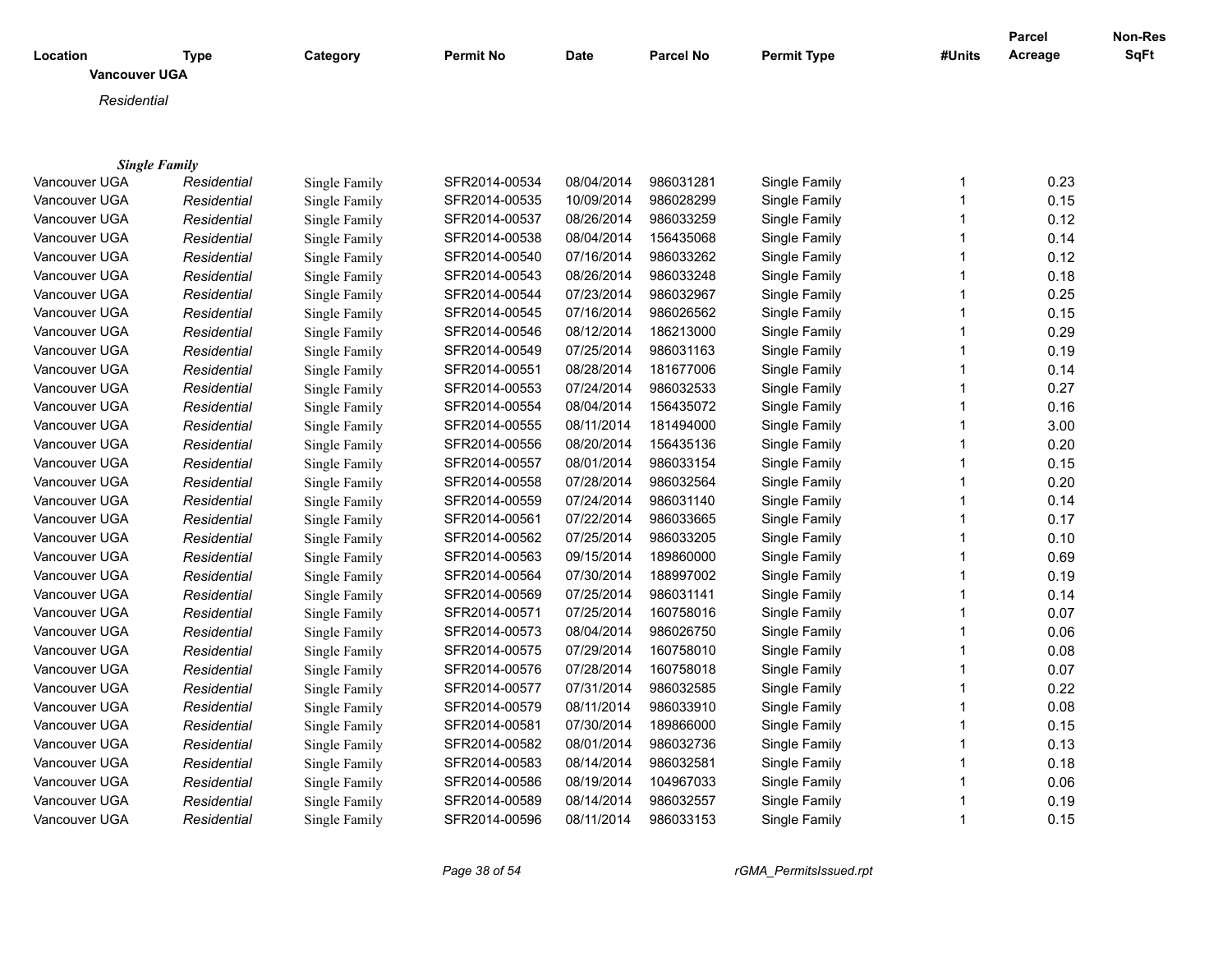|                                  |                                     |               |               |            |                  |                    |              | <b>Parcel</b> | Non-Res |
|----------------------------------|-------------------------------------|---------------|---------------|------------|------------------|--------------------|--------------|---------------|---------|
| Location<br><b>Vancouver UGA</b> | <b>Type</b>                         | Category      | Permit No     | Date       | <b>Parcel No</b> | <b>Permit Type</b> | #Units       | Acreage       | SqFt    |
|                                  |                                     |               |               |            |                  |                    |              |               |         |
| Residential                      |                                     |               |               |            |                  |                    |              |               |         |
|                                  |                                     |               |               |            |                  |                    |              |               |         |
|                                  |                                     |               |               |            |                  |                    |              |               |         |
| Vancouver UGA                    | <b>Single Family</b><br>Residential | Single Family | SFR2014-00597 | 08/25/2014 | 104299025        | Single Family      | $\mathbf{1}$ | 0.15          |         |
| Vancouver UGA                    | Residential                         | Single Family | SFR2014-00599 | 09/02/2014 | 986033250        | Single Family      | $\mathbf{1}$ | 0.14          |         |
| Vancouver UGA                    | Residential                         | Single Family | SFR2014-00602 | 08/18/2014 | 160758136        | Single Family      | $\mathbf{1}$ | 0.07          |         |
| Vancouver UGA                    | Residential                         | Single Family | SFR2014-00606 | 09/26/2014 | 986031718        | Single Family      | $\mathbf{1}$ | 0.11          |         |
| Vancouver UGA                    | Residential                         | Single Family | SFR2014-00607 | 09/26/2014 | 986031719        | Single Family      | $\mathbf{1}$ | 0.11          |         |
| Vancouver UGA                    | Residential                         | Single Family | SFR2014-00608 | 08/15/2014 | 986033902        | Single Family      | 1            | 0.07          |         |
| Vancouver UGA                    | Residential                         | Single Family | SFR2014-00609 | 08/25/2014 | 986031161        | Single Family      | $\mathbf{1}$ | 0.17          |         |
| Vancouver UGA                    | Residential                         | Single Family | SFR2014-00610 | 08/28/2014 | 986031096        | Single Family      | $\mathbf{1}$ | 0.22          |         |
| Vancouver UGA                    | Residential                         | Single Family | SFR2014-00611 | 08/28/2014 | 986031090        | Single Family      | $\mathbf{1}$ | 0.33          |         |
| Vancouver UGA                    | Residential                         | Single Family | SFR2014-00613 | 08/26/2014 | 986033670        | Single Family      | $\mathbf{1}$ | 0.12          |         |
| Vancouver UGA                    | Residential                         | Single Family | SFR2014-00614 | 08/26/2014 | 986033662        | Single Family      | $\mathbf{1}$ | 0.13          |         |
| Vancouver UGA                    | Residential                         | Single Family | SFR2014-00615 | 08/22/2014 | 986032963        | Single Family      | $\mathbf{1}$ | 0.43          |         |
| Vancouver UGA                    | Residential                         | Single Family | SFR2014-00617 | 08/26/2014 | 986031133        | Single Family      | $\mathbf{1}$ | 0.19          |         |
| Vancouver UGA                    | Residential                         | Single Family | SFR2014-00620 | 08/26/2014 | 986032653        | Single Family      | 1            | 0.17          |         |
| Vancouver UGA                    | Residential                         | Single Family | SFR2014-00621 | 12/15/2014 | 986033807        | Single Family      | $\mathbf 1$  | 0.21          |         |
|                                  |                                     |               |               | 08/26/2014 |                  | Single Family      | $\mathbf 1$  | 0.13          |         |
| Vancouver UGA                    | Residential                         | Single Family | SFR2014-00623 |            | 986032721        |                    | $\mathbf{1}$ |               |         |
| Vancouver UGA                    | Residential                         | Single Family | SFR2014-00628 | 09/26/2014 | 181244000        | Single Family      | $\mathbf{1}$ | 7.20          |         |
| Vancouver UGA                    | Residential                         | Single Family | SFR2014-00632 | 08/27/2014 | 986033188        | Single Family      |              | 0.10          |         |
| Vancouver UGA                    | Residential                         | Single Family | SFR2014-00640 | 09/15/2014 | 155340000        | Single Family      | $\mathbf{1}$ | 0.69          |         |
| Vancouver UGA                    | Residential                         | Single Family | SFR2014-00641 | 09/05/2014 | 986032925        | Single Family      | $\mathbf{1}$ | 0.25          |         |
| Vancouver UGA                    | Residential                         | Single Family | SFR2014-00644 | 09/03/2014 | 986033253        | Single Family      | $\mathbf{1}$ | 0.14          |         |
| Vancouver UGA                    | Residential                         | Single Family | SFR2014-00645 | 09/19/2014 | 986033612        | Single Family      | $\mathbf{1}$ | 0.34          |         |
| Vancouver UGA                    | Residential                         | Single Family | SFR2014-00648 | 09/08/2014 | 986032615        | Single Family      | $\mathbf{1}$ | 0.18          |         |
| Vancouver UGA                    | Residential                         | Single Family | SFR2014-00649 | 09/08/2014 | 986032625        | Single Family      | $\mathbf{1}$ | 0.18          |         |
| Vancouver UGA                    | Residential                         | Single Family | SFR2014-00653 | 09/26/2014 | 986032756        | Single Family      | $\mathbf{1}$ | 0.17          |         |
| Vancouver UGA                    | Residential                         | Single Family | SFR2014-00655 | 09/24/2014 | 986028372        | Single Family      | $\mathbf{1}$ | 0.11          |         |
| Vancouver UGA                    | Residential                         | Single Family | SFR2014-00657 | 09/16/2014 | 189993000        | Single Family      | $\mathbf{1}$ | 0.72          |         |
| Vancouver UGA                    | Residential                         | Single Family | SFR2014-00663 | 09/10/2014 | 986033139        | Single Family      | $\mathbf{1}$ | 0.20          |         |
| Vancouver UGA                    | Residential                         | Single Family | SFR2014-00664 | 09/10/2014 | 986033140        | Single Family      | $\mathbf{1}$ | 0.12          |         |
| Vancouver UGA                    | Residential                         | Single Family | SFR2014-00665 | 09/10/2014 | 986033143        | Single Family      | $\mathbf{1}$ | 0.12          |         |
| Vancouver UGA                    | Residential                         | Single Family | SFR2014-00668 | 09/17/2014 | 986032530        | Single Family      | 1            | 0.19          |         |
| Vancouver UGA                    | Residential                         | Single Family | SFR2014-00670 | 09/26/2014 | 986033000        | Single Family      | $\mathbf{1}$ | 0.12          |         |
| Vancouver UGA                    | Residential                         | Single Family | SFR2014-00671 | 10/09/2014 | 986034198        | Single Family      | $\mathbf 1$  | 0.22          |         |
| Vancouver UGA                    | Residential                         | Single Family | SFR2014-00673 | 09/19/2014 | 986032677        | Single Family      | 1            | 0.15          |         |
| Vancouver UGA                    | Residential                         | Single Family | SFR2014-00677 | 09/26/2014 | 986033185        | Single Family      | $\mathbf{1}$ | 0.09          |         |

*Page 39 of 54 rGMA\_PermitsIssued.rpt*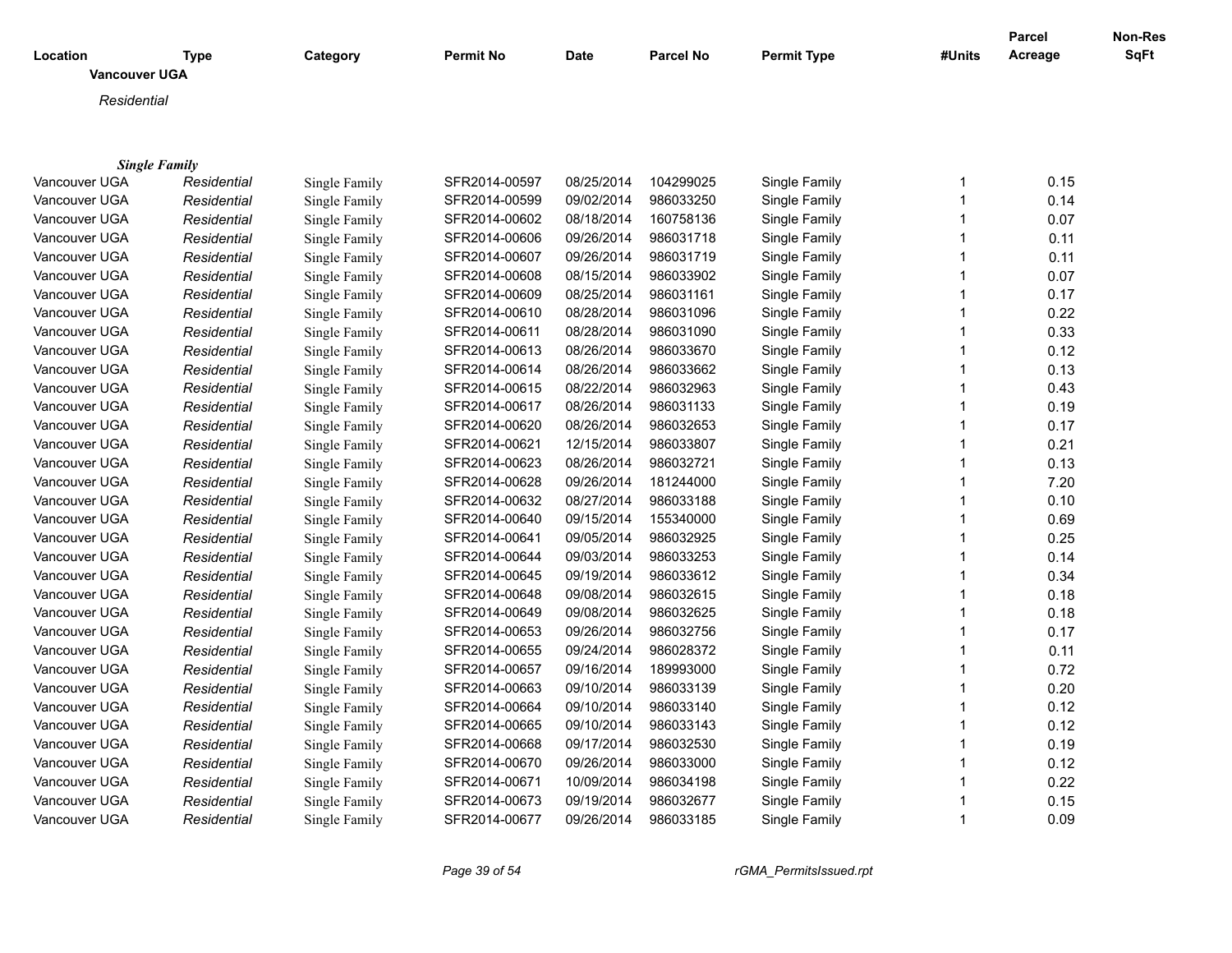| <b>Vancouver UGA</b>                                                                                                     |  |
|--------------------------------------------------------------------------------------------------------------------------|--|
|                                                                                                                          |  |
| Residential                                                                                                              |  |
|                                                                                                                          |  |
|                                                                                                                          |  |
| <b>Single Family</b>                                                                                                     |  |
| 09/19/2014<br>18.68<br>Vancouver UGA<br>SFR2014-00678<br>986033828<br>Single Family<br>Residential<br>Single Family<br>1 |  |
| 10/15/2014<br>986031585<br>0.12<br>Vancouver UGA<br>SFR2014-00680<br>Single Family<br>1<br>Residential<br>Single Family  |  |
| SFR2014-00681<br>09/22/2014<br>986032532<br>0.19<br>Vancouver UGA<br>Single Family<br>Single Family<br>1<br>Residential  |  |
| SFR2014-00682<br>09/26/2014<br>986031062<br>Single Family<br>0.22<br>Vancouver UGA<br>Residential<br>Single Family<br>1  |  |
| SFR2014-00684<br>10/03/2014<br>986033141<br>Single Family<br>0.12<br>Vancouver UGA<br>Residential<br>Single Family<br>1  |  |
| SFR2014-00685<br>09/24/2014<br>986033142<br>Vancouver UGA<br>Single Family<br>1<br>0.12<br>Residential<br>Single Family  |  |
| 10/10/2014<br>986033138<br>0.16<br>SFR2014-00686<br>Single Family<br>Vancouver UGA<br>Residential<br>Single Family       |  |
| 09/25/2014<br>0.21<br>Single Family<br>SFR2014-00687<br>986033800<br>Single Family<br>Vancouver UGA<br>Residential<br>1  |  |
| 09/25/2014<br>986033801<br>0.21<br>Single Family<br>SFR2014-00688<br>Single Family<br>Vancouver UGA<br>Residential<br>1  |  |
| 12/01/2014<br>0.07<br>SFR2014-00689<br>106036058<br>Single Family<br>1<br>Vancouver UGA<br>Residential<br>Single Family  |  |
| SFR2014-00690<br>09/29/2014<br>106036082<br>0.07<br>Vancouver UGA<br>Single Family<br>Single Family<br>Residential       |  |
| SFR2014-00691<br>09/24/2014<br>986032618<br>0.18<br>Vancouver UGA<br>Residential<br>Single Family<br>Single Family<br>1  |  |
| SFR2014-00692<br>10/10/2014<br>187352000<br>Vancouver UGA<br>Single Family<br>1<br>0.50<br>Residential<br>Single Family  |  |
| SFR2014-00701<br>09/19/2014<br>986032969<br>Vancouver UGA<br>Single Family<br>1<br>0.29<br>Residential<br>Single Family  |  |
| 10/01/2014<br>SFR2014-00709<br>986033654<br>Single Family<br>0.13<br>Vancouver UGA<br>Residential<br>Single Family       |  |
| 10/01/2014<br>SFR2014-00710<br>986033655<br>Single Family<br>0.16<br>Vancouver UGA<br>Residential<br>Single Family<br>1  |  |
| 09/30/2014<br>0.13<br>Single Family<br>SFR2014-00711<br>986033659<br>Single Family<br>Vancouver UGA<br>Residential<br>1  |  |
| 10/01/2014<br>SFR2014-00712<br>986033658<br>Single Family<br>1<br>0.16<br>Vancouver UGA<br>Residential<br>Single Family  |  |
| 10/24/2014<br>986033136<br>0.12<br>Vancouver UGA<br>Single Family<br>SFR2014-00714<br>Single Family<br>Residential<br>1  |  |
| 10/24/2014<br>0.12<br>Vancouver UGA<br>Residential<br>SFR2014-00715<br>986033135<br>Single Family<br>Single Family<br>1  |  |
| 11/05/2014<br>189227000<br>Vancouver UGA<br>SFR2014-00716<br>Single Family<br>0.65<br>Residential<br>Single Family<br>1  |  |
| 10/03/2014<br>986031789<br>0.06<br>Vancouver UGA<br>Residential<br>Single Family<br>SFR2014-00717<br>Single Family<br>1  |  |
| SFR2014-00718<br>10/03/2014<br>986031790<br>Single Family<br>0.06<br>Vancouver UGA<br>Residential<br>Single Family       |  |
| SFR2014-00719<br>10/13/2014<br>Single Family<br>0.11<br>Vancouver UGA<br>Residential<br>Single Family<br>150147005<br>1  |  |
| 10/13/2014<br>0.11<br>SFR2014-00720<br>150147010<br>Single Family<br>Vancouver UGA<br>Residential<br>Single Family<br>1  |  |
| SFR2014-00721<br>10/02/2014<br>986032542<br>Single Family<br>1<br>0.18<br>Vancouver UGA<br>Residential<br>Single Family  |  |
| 10/13/2014<br>0.15<br>SFR2014-00722<br>986034051<br>Single Family<br>Vancouver UGA<br>Residential<br>Single Family<br>1  |  |
| 10/02/2014<br>SFR2014-00723<br>986031135<br>Single Family<br>0.14<br>Vancouver UGA<br>Residential<br>Single Family<br>1  |  |
| 10/07/2014<br>119575004<br>Vancouver UGA<br>SFR2014-00724<br>Single Family<br>0.13<br>Residential<br>Single Family<br>1  |  |
| 10/20/2014<br>Vancouver UGA<br>Residential<br>Single Family<br>SFR2014-00725<br>986033669<br>Single Family<br>1<br>0.10  |  |
| SFR2014-00726<br>10/20/2014<br>986033677<br>Single Family<br>0.10<br>Vancouver UGA<br>Residential<br>Single Family<br>1  |  |
| SFR2014-00727<br>10/06/2014<br>986033186<br>Single Family<br>0.09<br>Vancouver UGA<br>Residential<br>Single Family<br>1  |  |
| 10/06/2014<br>986032583<br>Single Family<br>0.25<br>Vancouver UGA<br>Residential<br>Single Family<br>SFR2014-00728<br>1  |  |
| 10/06/2014<br>986033208<br>Single Family<br>0.10<br>Vancouver UGA<br>Residential<br>Single Family<br>SFR2014-00729<br>1  |  |
| 10/30/2014<br>SFR2014-00732<br>184730004<br>Single Family<br>0.24<br>Vancouver UGA<br>Residential<br>1<br>Single Family  |  |

*Page 40 of 54 rGMA\_PermitsIssued.rpt*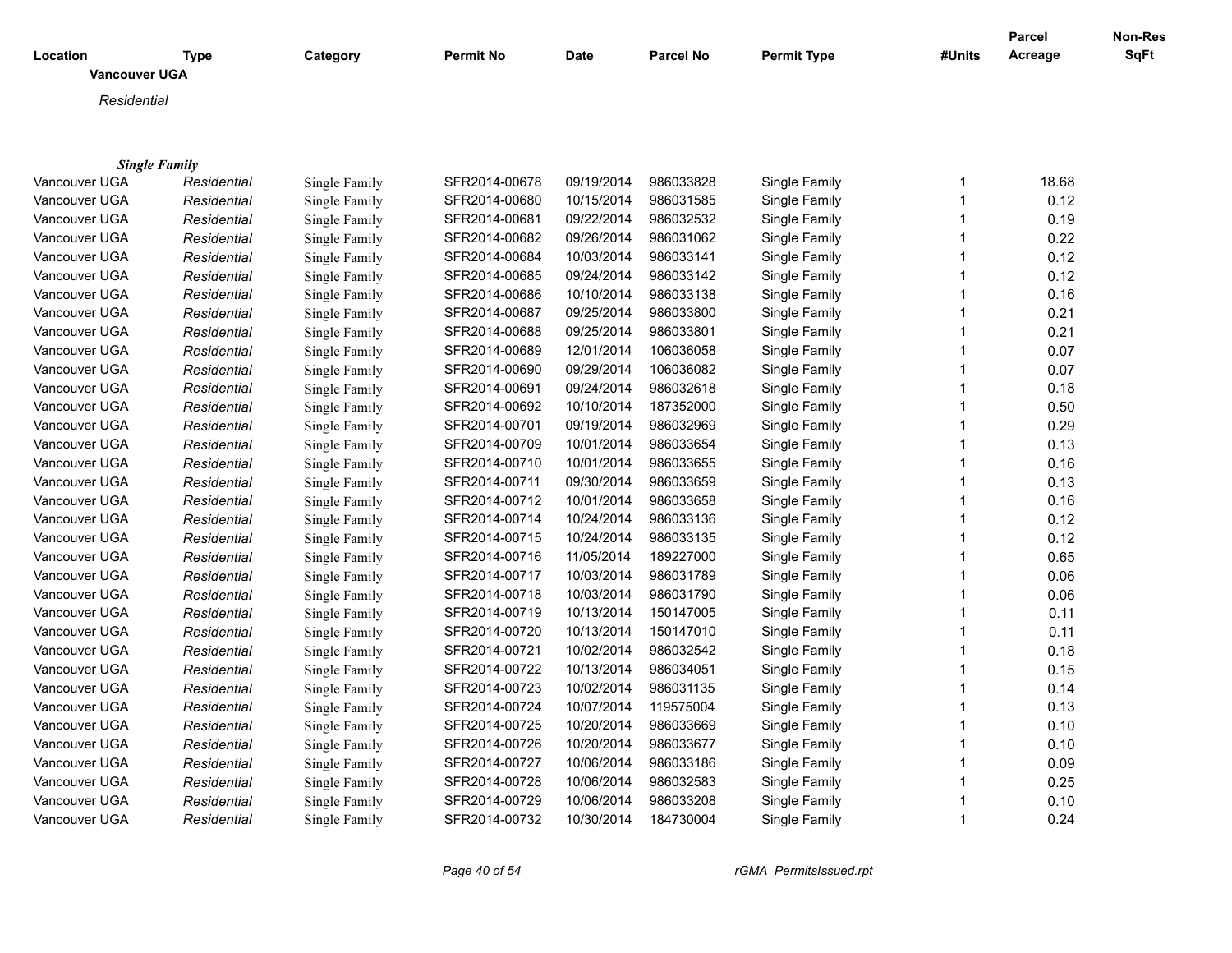|                                  |             |               |               |            |                  |                    |              | <b>Parcel</b> | Non-Res |
|----------------------------------|-------------|---------------|---------------|------------|------------------|--------------------|--------------|---------------|---------|
| Location<br><b>Vancouver UGA</b> | <b>Type</b> | Category      | Permit No     | Date       | <b>Parcel No</b> | <b>Permit Type</b> | #Units       | Acreage       | SqFt    |
|                                  |             |               |               |            |                  |                    |              |               |         |
| Residential                      |             |               |               |            |                  |                    |              |               |         |
|                                  |             |               |               |            |                  |                    |              |               |         |
| <b>Single Family</b>             |             |               |               |            |                  |                    |              |               |         |
| Vancouver UGA                    | Residential | Single Family | SFR2014-00733 | 10/15/2014 | 986032927        | Single Family      | 1            | 0.24          |         |
| Vancouver UGA                    | Residential | Single Family | SFR2014-00734 | 10/06/2014 | 986033207        | Single Family      | $\mathbf{1}$ | 0.10          |         |
| Vancouver UGA                    | Residential | Single Family | SFR2014-00735 | 10/20/2014 | 986032051        | Single Family      | $\mathbf{1}$ | 0.16          |         |
| Vancouver UGA                    | Residential | Single Family | SFR2014-00736 | 10/14/2014 | 986032964        | Single Family      | $\mathbf{1}$ | 0.44          |         |
| Vancouver UGA                    | Residential | Single Family | SFR2014-00737 | 10/14/2014 | 986032968        | Single Family      | $\mathbf{1}$ | 0.26          |         |
| Vancouver UGA                    | Residential | Single Family | SFR2014-00738 | 10/06/2014 | 986034034        | Single Family      | 1            | 0.21          |         |
| Vancouver UGA                    | Residential | Single Family | SFR2014-00739 | 10/17/2014 | 156435008        | Single Family      | $\mathbf{1}$ | 0.11          |         |
| Vancouver UGA                    | Residential | Single Family | SFR2014-00740 | 10/08/2014 | 986032638        | Single Family      | $\mathbf{1}$ | 0.14          |         |
| Vancouver UGA                    | Residential | Single Family | SFR2014-00746 | 10/20/2014 | 986033672        | Single Family      | $\mathbf{1}$ | 0.12          |         |
| Vancouver UGA                    | Residential | Single Family | SFR2014-00750 | 10/31/2014 | 156435132        | Single Family      | $\mathbf{1}$ | 0.15          |         |
| Vancouver UGA                    | Residential | Single Family | SFR2014-00751 | 10/13/2014 | 154036014        | Single Family      | $\mathbf{1}$ | 0.11          |         |
| Vancouver UGA                    | Residential | Single Family | SFR2014-00752 | 10/10/2014 | 986034061        | Single Family      | $\mathbf{1}$ | 0.19          |         |
| Vancouver UGA                    | Residential | Single Family | SFR2014-00756 | 10/31/2014 | 156435130        | Single Family      | $\mathbf{1}$ | 0.15          |         |
| Vancouver UGA                    | Residential | Single Family | SFR2014-00757 | 10/10/2014 | 986031143        | Single Family      | 1            | 0.17          |         |
| Vancouver UGA                    | Residential | Single Family | SFR2014-00761 | 10/20/2014 | 986033683        | Single Family      | $\mathbf 1$  | 0.13          |         |
| Vancouver UGA                    | Residential | Single Family | SFR2014-00762 | 10/20/2014 | 986033671        | Single Family      | $\mathbf 1$  | 0.12          |         |
| Vancouver UGA                    | Residential | Single Family | SFR2014-00766 | 11/10/2014 | 186228006        | Single Family      | $\mathbf{1}$ | 0.21          |         |
| Vancouver UGA                    | Residential | Single Family | SFR2014-00767 | 11/12/2014 | 187331040        | Single Family      | $\mathbf{1}$ | 0.31          |         |
| Vancouver UGA                    | Residential | Single Family | SFR2014-00768 | 10/24/2014 | 986033134        | Single Family      | $\mathbf{1}$ | 0.12          |         |
| Vancouver UGA                    | Residential | Single Family | SFR2014-00769 | 11/07/2014 | 986034013        | Single Family      | $\mathbf{1}$ | 14.82         |         |
| Vancouver UGA                    | Residential | Single Family | SFR2014-00770 | 10/24/2014 | 986032724        | Single Family      | $\mathbf{1}$ | 0.14          |         |
| Vancouver UGA                    | Residential | Single Family | SFR2014-00771 | 10/15/2014 | 986032899        | Single Family      | $\mathbf{1}$ | 0.23          |         |
| Vancouver UGA                    | Residential | Single Family | SFR2014-00772 | 10/20/2014 | 986032046        | Single Family      | $\mathbf{1}$ | 0.19          |         |
| Vancouver UGA                    | Residential | Single Family | SFR2014-00773 | 11/14/2014 | 986034040        | Single Family      | $\mathbf{1}$ | 0.12          |         |
| Vancouver UGA                    | Residential | Single Family | SFR2014-00775 | 11/03/2014 | 104260002        | Single Family      | $\mathbf{1}$ | 0.13          |         |
| Vancouver UGA                    | Residential | Single Family | SFR2014-00776 | 10/23/2014 | 986033785        | Single Family      | $\mathbf{1}$ | 0.15          |         |
| Vancouver UGA                    | Residential | Single Family | SFR2014-00777 | 10/23/2014 | 986033786        | Single Family      | $\mathbf{1}$ | 0.15          |         |
| Vancouver UGA                    | Residential | Single Family | SFR2014-00780 | 12/01/2014 | 986034035        | Single Family      | $\mathbf{1}$ | 0.16          |         |
| Vancouver UGA                    | Residential | Single Family | SFR2014-00783 | 10/24/2014 | 986033133        | Single Family      | $\mathbf{1}$ | 0.12          |         |
| Vancouver UGA                    | Residential | Single Family | SFR2014-00784 | 10/24/2014 | 986033132        | Single Family      | $\mathbf{1}$ | 0.12          |         |
| Vancouver UGA                    | Residential | Single Family | SFR2014-00785 | 10/23/2014 | 986031800        | Single Family      | 1            | 0.06          |         |
| Vancouver UGA                    | Residential | Single Family | SFR2014-00786 | 10/23/2014 | 986031801        | Single Family      | $\mathbf{1}$ | 0.06          |         |
| Vancouver UGA                    | Residential | Single Family | SFR2014-00787 | 10/29/2014 | 986032572        | Single Family      | $\mathbf 1$  | 0.21          |         |
| Vancouver UGA                    | Residential | Single Family | SFR2014-00788 | 11/05/2014 | 100210000        | Single Family      | 1            | 0.54          |         |
| Vancouver UGA                    | Residential | Single Family | SFR2014-00789 | 10/23/2014 | 986032577        | Single Family      | $\mathbf{1}$ | 0.21          |         |

*Page 41 of 54 rGMA\_PermitsIssued.rpt*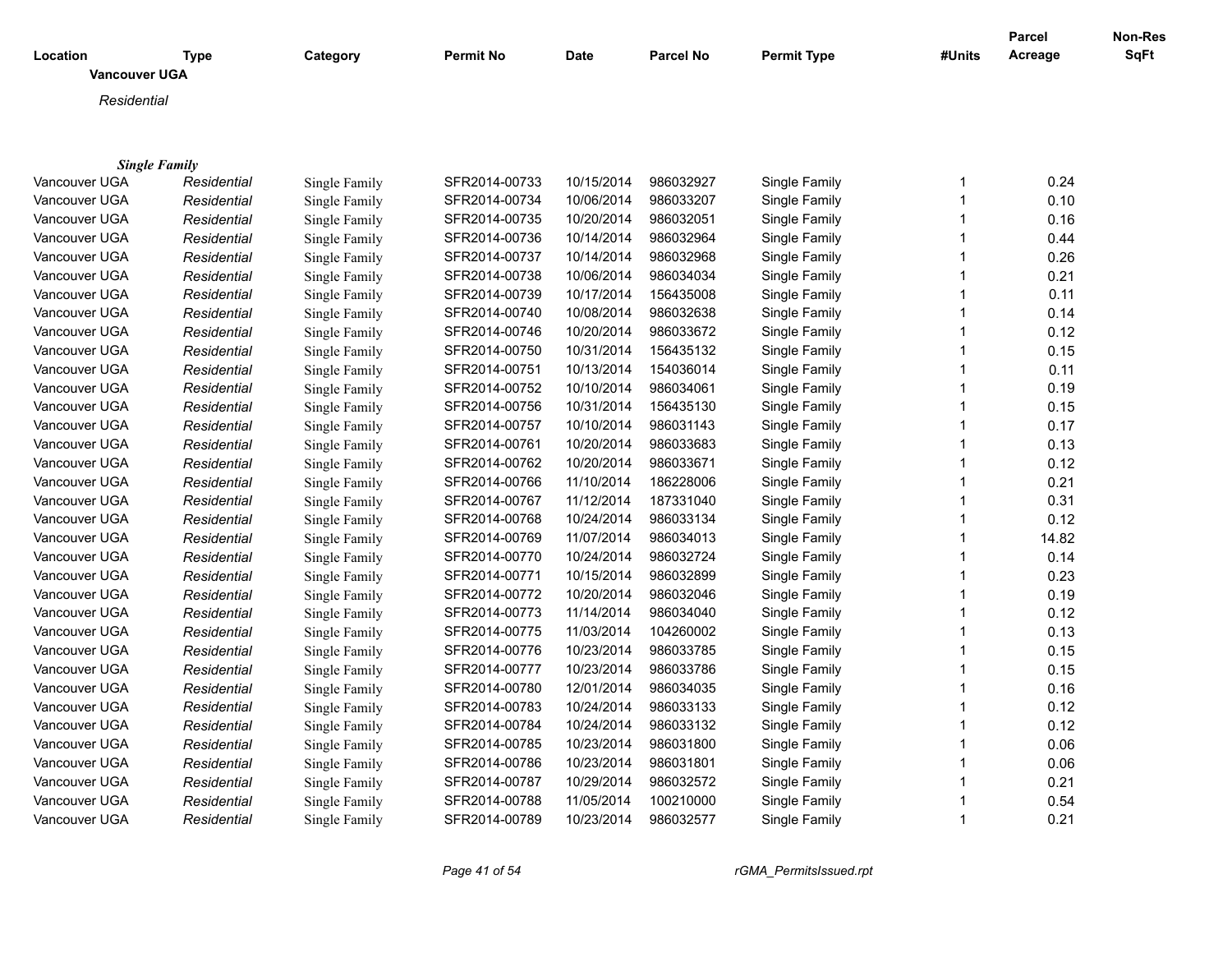|                                  |                      |               |               |            |                  |                    |              | <b>Parcel</b> | Non-Res |
|----------------------------------|----------------------|---------------|---------------|------------|------------------|--------------------|--------------|---------------|---------|
| Location<br><b>Vancouver UGA</b> | <b>Type</b>          | Category      | Permit No     | Date       | <b>Parcel No</b> | <b>Permit Type</b> | #Units       | Acreage       | SqFt    |
|                                  |                      |               |               |            |                  |                    |              |               |         |
| Residential                      |                      |               |               |            |                  |                    |              |               |         |
|                                  |                      |               |               |            |                  |                    |              |               |         |
|                                  | <b>Single Family</b> |               |               |            |                  |                    |              |               |         |
| Vancouver UGA                    | Residential          | Single Family | SFR2014-00791 | 11/14/2014 | 986034039        | Single Family      | 1            | 0.12          |         |
| Vancouver UGA                    | Residential          | Single Family | SFR2014-00792 | 11/14/2014 | 986032052        | Single Family      | $\mathbf{1}$ | 0.16          |         |
| Vancouver UGA                    | Residential          | Single Family | SFR2014-00793 | 11/04/2014 | 986031987        | Single Family      | $\mathbf{1}$ | 0.14          |         |
| Vancouver UGA                    | Residential          | Single Family | SFR2014-00794 | 10/30/2014 | 986033179        | Single Family      | $\mathbf{1}$ | 0.13          |         |
| Vancouver UGA                    | Residential          | Single Family | SFR2014-00795 | 11/12/2014 | 986034126        | Single Family      | $\mathbf{1}$ | 0.07          |         |
| Vancouver UGA                    | Residential          | Single Family | SFR2014-00796 | 10/29/2014 | 986034088        | Single Family      | 1            | 0.07          |         |
| Vancouver UGA                    | Residential          | Single Family | SFR2014-00797 | 11/26/2014 | 986034052        | Single Family      | $\mathbf{1}$ | 0.15          |         |
| Vancouver UGA                    | Residential          | Single Family | SFR2014-00798 | 11/13/2014 | 160758192        | Single Family      | $\mathbf{1}$ | 0.10          |         |
| Vancouver UGA                    | Residential          | Single Family | SFR2014-00799 | 11/13/2014 | 160758178        | Single Family      | $\mathbf{1}$ | 0.06          |         |
| Vancouver UGA                    | Residential          | Single Family | SFR2014-00805 | 10/31/2014 | 986031795        | Single Family      | $\mathbf{1}$ | 0.11          |         |
| Vancouver UGA                    | Residential          | Single Family | SFR2014-00806 | 11/14/2014 | 183499000        | Single Family      | $\mathbf{1}$ | 17.05         |         |
| Vancouver UGA                    | Residential          | Single Family | SFR2014-00808 | 11/06/2014 | 156442068        | Single Family      | $\mathbf{1}$ | 0.07          |         |
| Vancouver UGA                    | Residential          | Single Family | SFR2014-00809 | 11/18/2014 | 986031121        | Single Family      | $\mathbf{1}$ | 0.22          |         |
| Vancouver UGA                    | Residential          | Single Family | SFR2014-00810 | 11/03/2014 | 198902000        | Single Family      | 1            | 2.50          |         |
| Vancouver UGA                    | Residential          | Single Family | SFR2014-00813 | 11/24/2014 | 172146015        | Single Family      | $\mathbf 1$  | 1.33          |         |
| Vancouver UGA                    | Residential          | Single Family | SFR2014-00815 | 11/06/2014 | 986032550        | Single Family      | $\mathbf{1}$ | 0.29          |         |
| Vancouver UGA                    | Residential          | Single Family | SFR2014-00816 | 11/13/2014 | 986032030        | Single Family      | $\mathbf{1}$ | 0.21          |         |
| Vancouver UGA                    | Residential          | Single Family | SFR2014-00820 | 11/07/2014 | 986032733        | Single Family      | $\mathbf{1}$ | 0.12          |         |
| Vancouver UGA                    | Residential          | Single Family | SFR2014-00821 | 11/06/2014 | 986032647        | Single Family      | $\mathbf{1}$ | 0.18          |         |
| Vancouver UGA                    | Residential          | Single Family | SFR2014-00822 | 11/18/2014 | 986032037        | Single Family      | $\mathbf{1}$ | 0.21          |         |
| Vancouver UGA                    | Residential          | Single Family | SFR2014-00825 | 11/18/2014 | 986032681        | Single Family      | $\mathbf{1}$ | 0.16          |         |
| Vancouver UGA                    | Residential          | Single Family | SFR2014-00828 | 11/04/2014 | 986032743        | Single Family      | $\mathbf{1}$ | 0.13          |         |
| Vancouver UGA                    | Residential          | Single Family | SFR2014-00829 | 11/12/2014 | 986033173        | Single Family      | $\mathbf{1}$ | 0.16          |         |
| Vancouver UGA                    | Residential          | Single Family | SFR2014-00830 | 12/10/2014 | 986032958        | Single Family      | $\mathbf{1}$ | 0.28          |         |
| Vancouver UGA                    | Residential          | Single Family | SFR2014-00831 | 11/12/2014 | 986032943        | Single Family      | $\mathbf{1}$ | 0.27          |         |
| Vancouver UGA                    | Residential          | Single Family | SFR2014-00834 | 11/21/2014 | 986031798        | Single Family      | $\mathbf{1}$ | 0.06          |         |
| Vancouver UGA                    | Residential          | Single Family | SFR2014-00835 | 11/21/2014 | 986031796        | Single Family      | $\mathbf{1}$ | 0.06          |         |
| Vancouver UGA                    | Residential          | Single Family | SFR2014-00836 | 11/24/2014 | 160758146        | Single Family      | $\mathbf{1}$ | 0.07          |         |
| Vancouver UGA                    | Residential          | Single Family | SFR2014-00838 | 11/06/2014 | 986033323        | Single Family      | $\mathbf{1}$ | 0.23          |         |
| Vancouver UGA                    | Residential          | Single Family | SFR2014-00841 | 11/07/2014 | 986031151        | Single Family      | $\mathbf{1}$ | 0.16          |         |
| Vancouver UGA                    | Residential          | Single Family | SFR2014-00842 | 11/21/2014 | 986031797        | Single Family      | 1            | 0.06          |         |
| Vancouver UGA                    | Residential          | Single Family | SFR2014-00843 | 11/21/2014 | 986031799        | Single Family      | $\mathbf{1}$ | 0.06          |         |
| Vancouver UGA                    | Residential          | Single Family | SFR2014-00845 | 11/12/2014 | 986028308        | Single Family      | $\mathbf{1}$ | 0.17          |         |
| Vancouver UGA                    | Residential          | Single Family | SFR2014-00846 | 12/01/2014 | 183269022        | Single Family      | 1            | 0.24          |         |
| Vancouver UGA                    | Residential          | Single Family | SFR2014-00847 | 11/14/2014 | 986032663        | Single Family      | $\mathbf{1}$ | 0.13          |         |

*Page 42 of 54 rGMA\_PermitsIssued.rpt*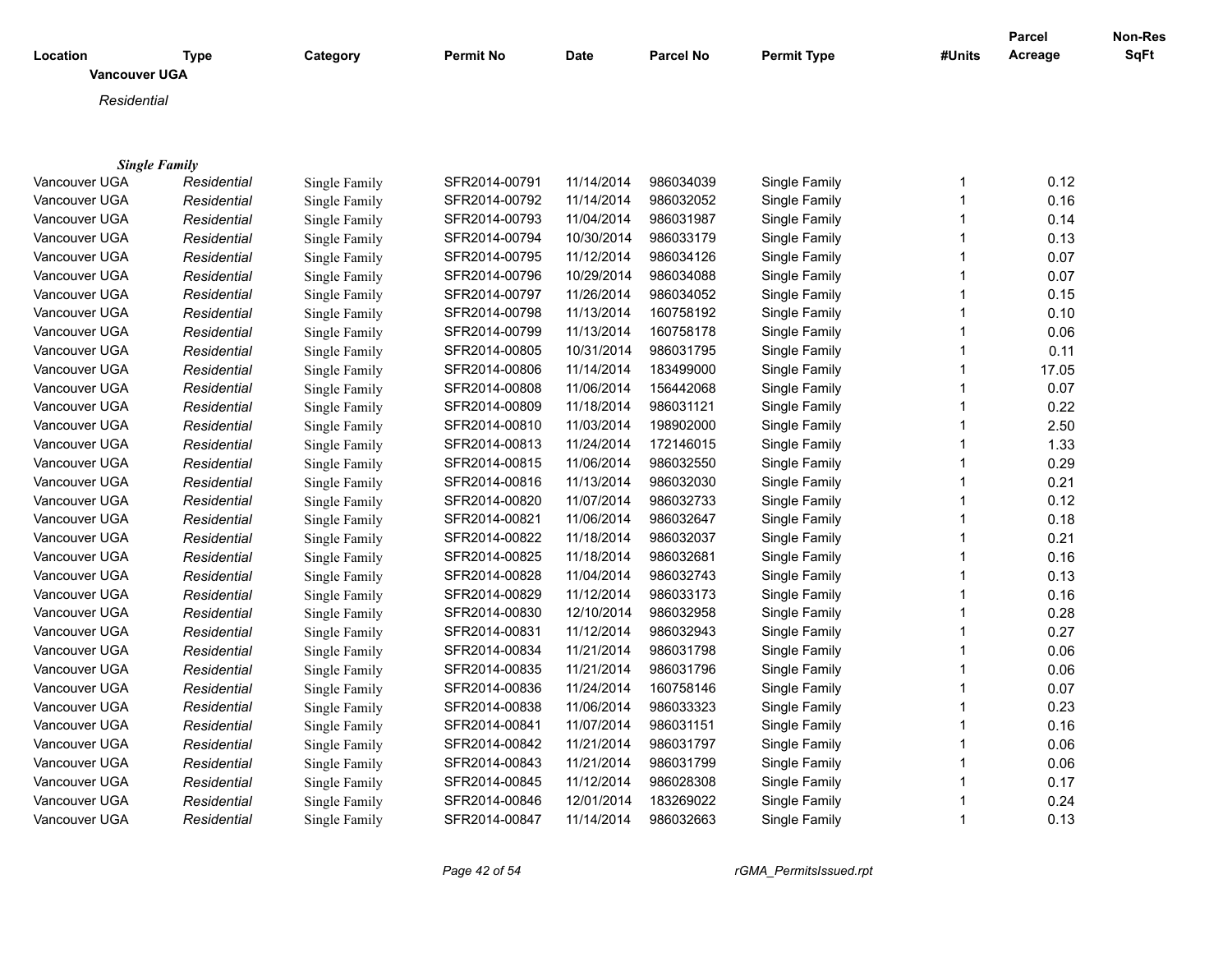|                                  |                      |                      |                  |             |                  |                    |              | <b>Parcel</b> | <b>Non-Res</b> |
|----------------------------------|----------------------|----------------------|------------------|-------------|------------------|--------------------|--------------|---------------|----------------|
| Location<br><b>Vancouver UGA</b> | Type                 | Category             | <b>Permit No</b> | <b>Date</b> | <b>Parcel No</b> | <b>Permit Type</b> | #Units       | Acreage       | SqFt           |
|                                  |                      |                      |                  |             |                  |                    |              |               |                |
| Residential                      |                      |                      |                  |             |                  |                    |              |               |                |
|                                  |                      |                      |                  |             |                  |                    |              |               |                |
|                                  |                      |                      |                  |             |                  |                    |              |               |                |
|                                  | <b>Single Family</b> |                      |                  |             |                  |                    |              |               |                |
| Vancouver UGA                    | Residential          | Single Family        | SFR2014-00849    | 11/12/2014  | 986032712        | Single Family      | 1            | 0.12          |                |
| Vancouver UGA                    | Residential          | Single Family        | SFR2014-00857    | 12/11/2014  | 098840000        | Single Family      | $\mathbf{1}$ | 0.40          |                |
| Vancouver UGA                    | Residential          | Single Family        | SFR2014-00865    | 11/18/2014  | 986034183        | Single Family      | 1            | 0.15          |                |
| Vancouver UGA                    | Residential          | Single Family        | SFR2014-00868    | 11/20/2014  | 986032683        | Single Family      |              | 0.16          |                |
| Vancouver UGA                    | Residential          | Single Family        | SFR2014-00871    | 12/05/2014  | 188689000        | Single Family      | 1            | 0.32          |                |
| Vancouver UGA                    | Residential          | Single Family        | SFR2014-00873    | 11/18/2014  | 986034087        | Single Family      |              | 0.06          |                |
| Vancouver UGA                    | Residential          | Single Family        | SFR2014-00874    | 11/19/2014  | 986032945        | Single Family      | $\mathbf 1$  | 0.29          |                |
| Vancouver UGA                    | Residential          | Single Family        | SFR2014-00875    | 12/05/2014  | 156435064        | Single Family      | 1            | 0.12          |                |
| Vancouver UGA                    | Residential          | Single Family        | SFR2014-00876    | 12/12/2014  | 156435134        | Single Family      | 1            | 0.16          |                |
| Vancouver UGA                    | Residential          | Single Family        | SFR2014-00877    | 12/03/2014  | 986034047        | Single Family      | 1            | 0.13          |                |
| Vancouver UGA                    | Residential          | Single Family        | SFR2014-00879    | 11/21/2014  | 104260001        | Single Family      | 1            | 0.13          |                |
| Vancouver UGA                    | Residential          | Single Family        | SFR2014-00880    | 12/05/2014  | 156435062        | Single Family      | 1            | 0.11          |                |
| Vancouver UGA                    | Residential          | Single Family        | SFR2014-00887    | 12/04/2014  | 986032655        | Single Family      | 1            | 0.16          |                |
| Vancouver UGA                    | Residential          | Single Family        | SFR2014-00888    | 11/24/2014  | 986033102        | Single Family      | 1            | 0.16          |                |
| Vancouver UGA                    | Residential          | Single Family        | SFR2014-00894    | 12/03/2014  | 986033182        | Single Family      |              | 0.10          |                |
| Vancouver UGA                    | Residential          | Single Family        | SFR2014-00895    | 12/05/2014  | 986033802        | Single Family      | 1            | 0.22          |                |
| Vancouver UGA                    | Residential          | Single Family        | SFR2014-00896    | 12/16/2014  | 986032710        | Single Family      | 1            | 0.12          |                |
| Vancouver UGA                    | Residential          | Single Family        | SFR2014-00897    | 11/25/2014  | 986032921        | Single Family      | 1            | 0.25          |                |
| Vancouver UGA                    | Residential          | Single Family        | SFR2014-00898    | 12/02/2014  | 986032926        | Single Family      | 1            | 0.25          |                |
| Vancouver UGA                    | Residential          | Single Family        | SFR2014-00899    | 12/02/2014  | 105469238        | Single Family      | 1            | 0.08          |                |
| Vancouver UGA                    | Residential          | Single Family        | SFR2014-00900    | 12/09/2014  | 986034089        | Single Family      | 1            | 0.06          |                |
| Vancouver UGA                    | Residential          | Single Family        | SFR2014-00901    | 12/09/2014  | 986034129        | Single Family      | 1            | 0.06          |                |
| Vancouver UGA                    | Residential          | Single Family        | SFR2014-00903    | 12/09/2014  | 986032571        | Single Family      |              | 0.26          |                |
| Vancouver UGA                    | Residential          | Single Family        | SFR2014-00904    | 12/02/2014  | 986034429        | Single Family      | 1            | 0.18          |                |
| Vancouver UGA                    | Residential          | Single Family        | SFR2014-00905    | 12/16/2014  | 986033172        | Single Family      | 1            | 0.15          |                |
| Vancouver UGA                    | Residential          | Single Family        | SFR2014-00906    | 12/22/2014  | 986034090        | Single Family      | 1            | 0.06          |                |
| Vancouver UGA                    | Residential          | Single Family        | SFR2014-00911    | 12/09/2014  | 986034443        | Single Family      |              | 0.18          |                |
| Vancouver UGA                    | Residential          | Single Family        | SFR2014-00913    | 12/23/2014  | 986034444        | Single Family      | 1            | 0.17          |                |
| Vancouver UGA                    | Residential          | Single Family        | SFR2014-00914    | 12/02/2014  | 986031271        | Single Family      |              | 0.25          |                |
| Vancouver UGA                    | Residential          | Single Family        | SFR2014-00915    | 12/09/2014  | 986034453        | Single Family      | 1            | 0.18          |                |
|                                  |                      |                      |                  | 12/04/2014  | 986032654        |                    |              | 0.16          |                |
| Vancouver UGA                    | Residential          | Single Family        | SFR2014-00916    |             |                  | Single Family      | 1            |               |                |
| Vancouver UGA                    | Residential          | Single Family        | SFR2014-00920    | 12/08/2014  | 986032617        | Single Family      |              | 0.18          |                |
| Vancouver UGA                    | Residential          | Single Family        | SFR2014-00921    | 12/10/2014  | 986032700        | Single Family      |              | 0.11          |                |
| Vancouver UGA                    | Residential          | <b>Single Family</b> | SFR2014-00923    | 12/09/2014  | 986034423        | Single Family      | 1            | 0.17          |                |
| Vancouver UGA                    | Residential          | Single Family        | SFR2014-00924    | 12/08/2014  | 986032608        | Single Family      | 1            | 0.17          |                |

*Page 43 of 54 rGMA\_PermitsIssued.rpt*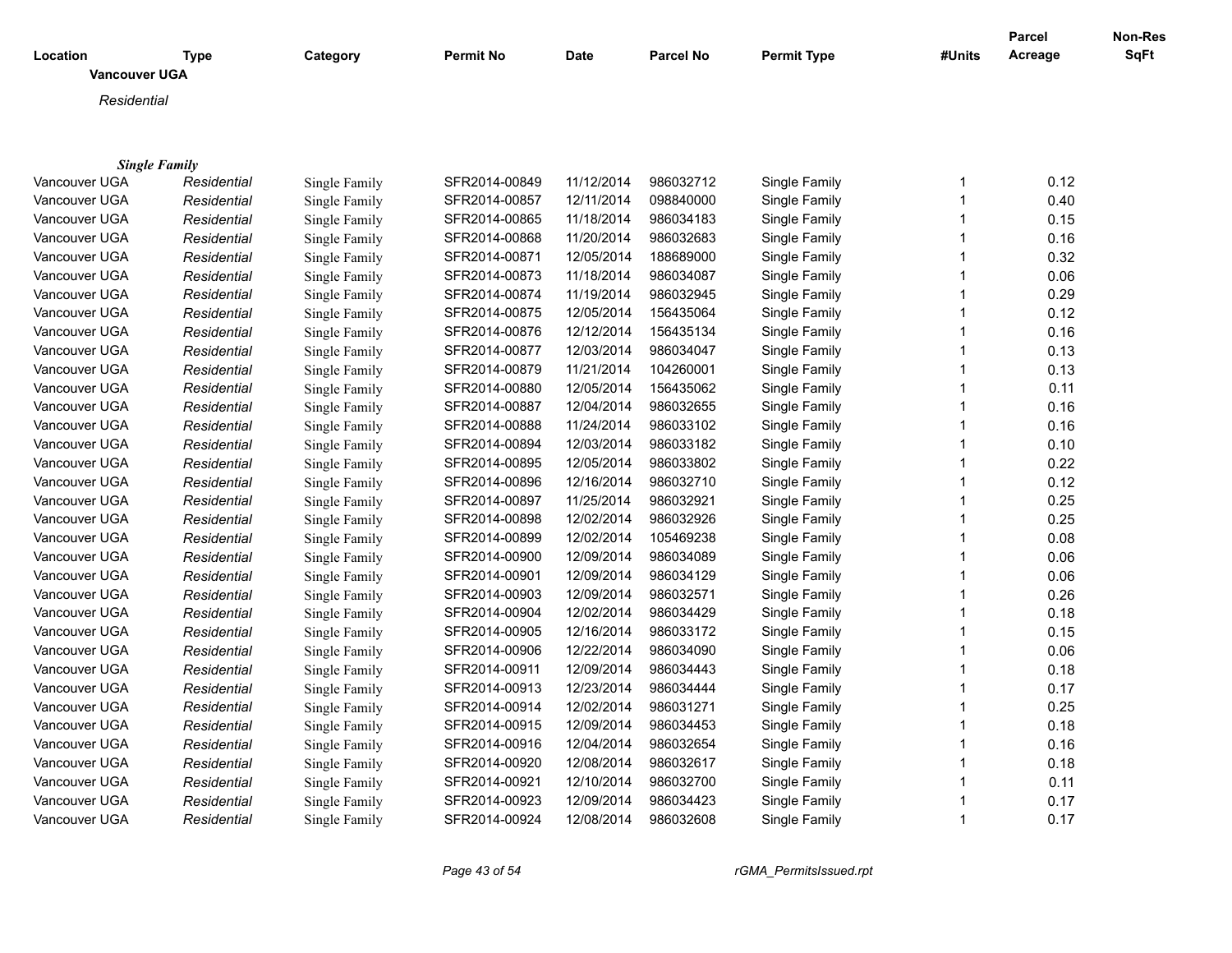| Location<br><b>Vancouver UGA</b>      | <b>Type</b> | Category      | <b>Permit No</b> | <b>Date</b> | <b>Parcel No</b> | <b>Permit Type</b>      | #Units | <b>Parcel</b><br>Acreage | <b>Non-Res</b><br><b>SqFt</b> |
|---------------------------------------|-------------|---------------|------------------|-------------|------------------|-------------------------|--------|--------------------------|-------------------------------|
| Residential                           |             |               |                  |             |                  |                         |        |                          |                               |
|                                       |             |               |                  |             |                  |                         |        |                          |                               |
|                                       |             |               |                  |             |                  |                         |        |                          |                               |
| <b>Single Family</b><br>Vancouver UGA | Residential |               | SFR2014-00925    | 12/09/2014  | 986034450        | Single Family           |        | 0.18                     |                               |
| Vancouver UGA                         | Residential | Single Family | SFR2014-00927    | 12/22/2014  | 986033190        |                         |        | 0.11                     |                               |
| Vancouver UGA                         |             | Single Family |                  | 12/08/2014  | 986032749        | Single Family           |        |                          |                               |
| Vancouver UGA                         | Residential | Single Family | SFR2014-00928    |             | 188287056        | Single Family           |        | 0.13                     |                               |
| Vancouver UGA                         | Residential | Single Family | SFR2014-00931    | 12/11/2014  |                  | Single Family           |        | 0.14                     |                               |
| Vancouver UGA                         | Residential | Single Family | SFR2014-00933    | 12/22/2014  | 986033187        | Single Family           |        | 0.09                     |                               |
|                                       | Residential | Single Family | SFR2014-00934    | 12/22/2014  | 986033191        | Single Family           |        | 0.14                     |                               |
| Vancouver UGA                         | Residential | Single Family | SFR2014-00935    | 12/18/2014  | 986032641        | Single Family           |        | 0.22                     |                               |
| Vancouver UGA                         | Residential | Single Family | SFR2014-00937    | 12/09/2014  | 986034725        | Single Family           |        | 0.16                     |                               |
| Vancouver UGA                         | Residential | Single Family | SFR2014-00938    | 12/09/2014  | 986034730        | Single Family           |        | 0.16                     |                               |
| Vancouver UGA                         | Residential | Single Family | SFR2014-00941    | 12/22/2014  | 986033210        | Single Family           |        | 0.10                     |                               |
| Vancouver UGA                         | Residential | Single Family | SFR2014-00944    | 12/31/2014  | 188287102        | Single Family           |        | 0.14                     |                               |
| Vancouver UGA                         | Residential | Single Family | SFR2014-00945    | 12/29/2014  | 986032662        | Single Family           |        | 0.13                     |                               |
| Vancouver UGA                         | Residential | Single Family | SFR2014-00946    | 12/16/2014  | 986032947        | Single Family           |        | 0.38                     |                               |
| Vancouver UGA                         | Residential | Single Family | SFR2014-00953    | 12/31/2014  | 188212010        | Single Family           |        | 0.21                     |                               |
| Vancouver UGA                         | Residential | Single Family | SFR2014-00964    | 12/30/2014  | 986033174        | Single Family           |        | 0.13                     |                               |
| Vancouver UGA                         | Residential | Single Family | SFR2014-00967    | 12/30/2014  | 986032535        | Single Family           |        | 0.15                     |                               |
| Vancouver UGA                         | Residential | Single Family | SFR2014-00968    | 12/30/2014  | 986032580        | Single Family           |        | 0.21                     |                               |
| Vancouver UGA                         | Residential | Single Family | SFR2014-00976    | 12/29/2014  | 986033909        | Single Family           |        | 0.07                     |                               |
| Vancouver UGA                         | Residential | Single Family | SFR2014-00977    | 12/29/2014  | 986033903        | Single Family           |        | 0.07                     |                               |
| Vancouver UGA                         | Residential | Single Family | SFR2014-00980    | 12/31/2014  | 199084000        | Single Family           |        | 4.16                     |                               |
| Vancouver UGA                         | Residential | Single Family | SFR2014-00984    | 12/30/2014  | 986031132        | Single Family           |        | 0.15                     |                               |
|                                       |             |               |                  |             |                  |                         | 674    | Total Single Family      |                               |
|                                       |             |               |                  |             |                  | Vancouver UGA Sub Total | 761    |                          | 148,116                       |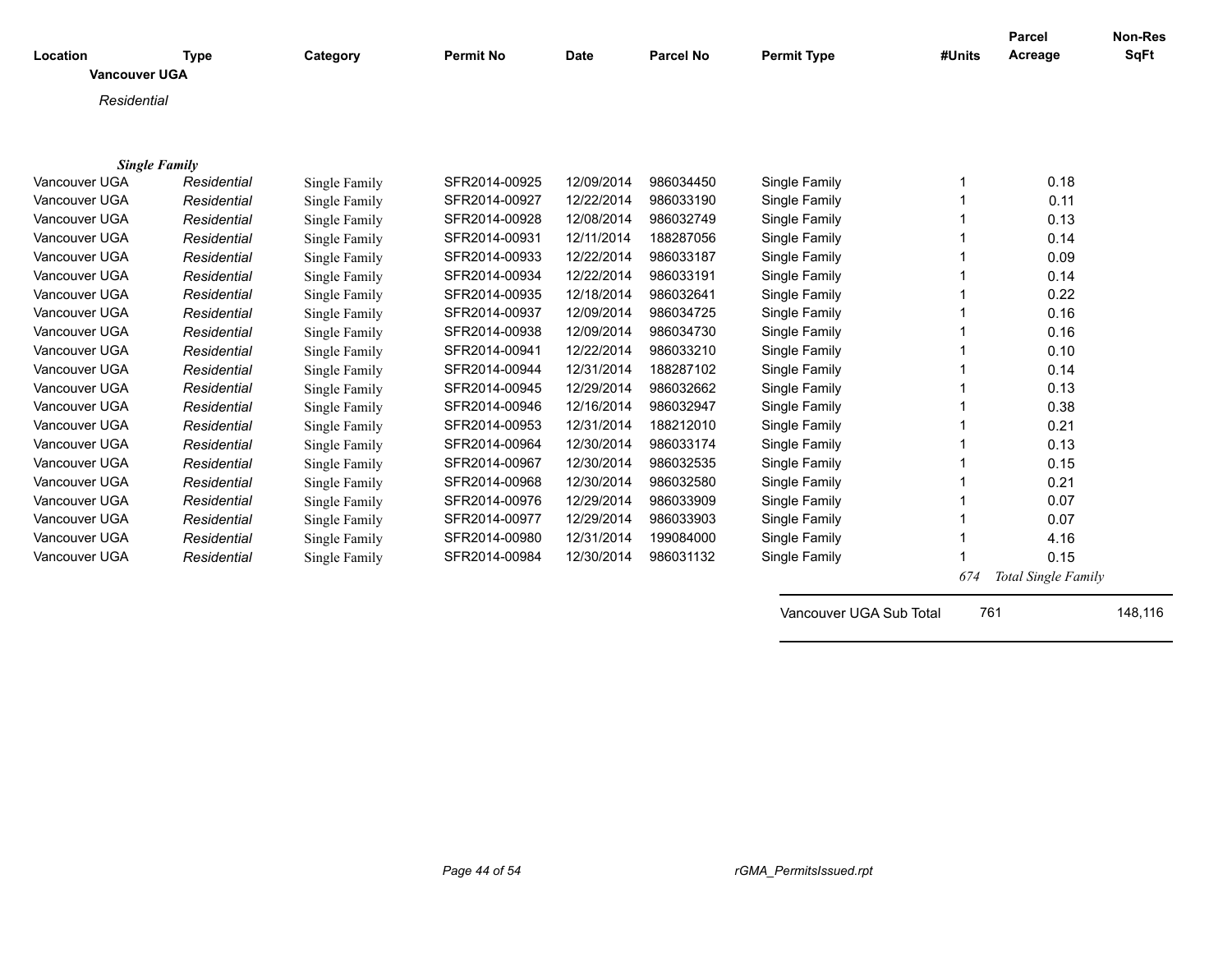|                                   |                 |                  |                  |             |                  |                    |                | Parcel  | Non-Res |
|-----------------------------------|-----------------|------------------|------------------|-------------|------------------|--------------------|----------------|---------|---------|
| Location                          | <b>Type</b>     | Category         | <b>Permit No</b> | <b>Date</b> | <b>Parcel No</b> | <b>Permit Type</b> | #Units         | Acreage | SqFt    |
| Washougal                         |                 |                  |                  |             |                  |                    |                |         |         |
| Non-Residential                   |                 |                  |                  |             |                  |                    |                |         |         |
|                                   |                 |                  |                  |             |                  |                    |                |         |         |
|                                   |                 |                  |                  |             |                  |                    |                |         |         |
| Washougal                         | Non-Residential | Industrial       | 14020041         | 04/08/2014  | 071281185        | Industrial         |                | 1.16    | 2,240   |
| Washougal                         | Non-Residential | Other Commercial | 14050046         | 09/24/2014  | 075358506        | Other Commercial   |                | 1.09    | 7,375   |
| Residential                       |                 |                  |                  |             |                  |                    |                |         |         |
|                                   |                 |                  |                  |             |                  |                    |                |         |         |
|                                   |                 |                  |                  |             |                  |                    |                |         |         |
| <b>Single Family</b><br>Washougal | Residential     | Single Family    | 12090017         | 05/08/2014  | 096157098        | Single Family      | 1              | 0.38    |         |
| Washougal                         | Residential     | Single Family    | 13050105         | 03/31/2014  | 130562028        | Single Family      | 1              | 0.19    |         |
| Washougal                         | Residential     | Single Family    | 13060019         | 04/11/2014  | 132887014        | Single Family      | $\mathbf 1$    | 0.19    |         |
| Washougal                         | Residential     | Single Family    | 13100072         | 01/21/2014  | 986031294        | Single Family      | 1              | 0.12    |         |
| Washougal                         | Residential     | Single Family    | 13110008         | 03/31/2014  | 095785005        | Single Family      | $\overline{1}$ | 0.18    |         |
| Washougal                         | Residential     | Single Family    | 13120039         | 01/08/2014  | 128358188        | Single Family      | 1              | 0.12    |         |
| Washougal                         | Residential     | Single Family    | 13120041         | 01/08/2014  | 128358186        | Single Family      | $\mathbf 1$    | 0.11    |         |
| Washougal                         | Residential     | Single Family    | 14010013         | 01/21/2014  | 131881000        | Single Family      | $\overline{1}$ | 0.53    |         |
| Washougal                         | Residential     | Single Family    | 14010039         | 01/28/2014  | 132576010        | Single Family      | 1              | 0.13    |         |
| Washougal                         | Residential     | Single Family    | 14010041         | 01/28/2014  | 132576008        | Single Family      | $\overline{1}$ | 0.13    |         |
| Washougal                         | Residential     | Single Family    | 14010052         | 02/21/2014  | 130562012        | Single Family      | $\overline{1}$ | 0.32    |         |
| Washougal                         | Residential     | Single Family    | 14010059         | 01/30/2014  | 132576018        | Single Family      | $\overline{1}$ | 0.10    |         |
| Washougal                         | Residential     | Single Family    | 14010061         | 02/12/2014  | 132576052        | Single Family      | 1              | 0.17    |         |
| Washougal                         | Residential     | Single Family    | 14010063         | 02/12/2014  | 132576050        | Single Family      | $\overline{1}$ | 0.18    |         |
| Washougal                         | Residential     | Single Family    | 14020002         | 02/12/2014  | 132576014        | Single Family      | $\mathbf 1$    | 0.10    |         |
| Washougal                         | Residential     | Single Family    | 14020004         | 02/21/2014  | 132576012        | Single Family      | $\mathbf 1$    | 0.11    |         |
| Washougal                         | Residential     | Single Family    | 14020006         | 02/25/2014  | 122996008        | Single Family      | 1              | 0.14    |         |
| Washougal                         | Residential     | Single Family    | 14020024         | 03/06/2014  | 134140380        | Single Family      | $\overline{1}$ | 0.15    |         |
| Washougal                         | Residential     | Single Family    | 14020053         | 04/30/2014  | 132576048        | Single Family      | $\overline{1}$ | 0.19    |         |
| Washougal                         | Residential     | Single Family    | 14030002         | 03/27/2014  | 134140338        | Single Family      | $\overline{1}$ | 0.18    |         |
| Washougal                         | Residential     | Single Family    | 14030006         | 03/26/2014  | 096158984        | Single Family      | $\overline{1}$ | 0.40    |         |
| Washougal                         | Residential     | Single Family    | 14030016         | 04/01/2014  | 130046076        | Single Family      | $\mathbf 1$    | 0.33    |         |
| Washougal                         | Residential     | Single Family    | 14030018         | 04/10/2014  | 131531000        | Single Family      | 1              | 0.21    |         |
| Washougal                         | Residential     | Single Family    | 14030045         | 04/10/2014  | 123006038        | Single Family      | $\mathbf 1$    | 0.18    |         |
| Washougal                         | Residential     | Single Family    | 14030070         | 04/14/2014  | 132591080        | Single Family      | 1              | 0.17    |         |
| Washougal                         | Residential     | Single Family    | 14030072         | 05/05/2014  | 123006006        | Single Family      | 1              | 0.16    |         |
| Washougal                         | Residential     | Single Family    | 14030077         | 05/14/2014  | 134165025        | Single Family      | 1              | 0.09    |         |
| Washougal                         | Residential     | Single Family    | 14030079         | 05/02/2014  | 134165024        | Single Family      | $\mathbf 1$    | 0.09    |         |
| Washougal                         | Residential     | Single Family    | 14030084         | 04/28/2014  | 132576046        | Single Family      | $\mathbf 1$    | 0.20    |         |
| Washougal                         | Residential     | Single Family    | 14040010         | 04/22/2014  | 123006100        | Single Family      | $\overline{1}$ | 0.20    |         |
|                                   |                 |                  |                  |             |                  |                    |                |         |         |

*Page 45 of 54 rGMA\_PermitsIssued.rpt*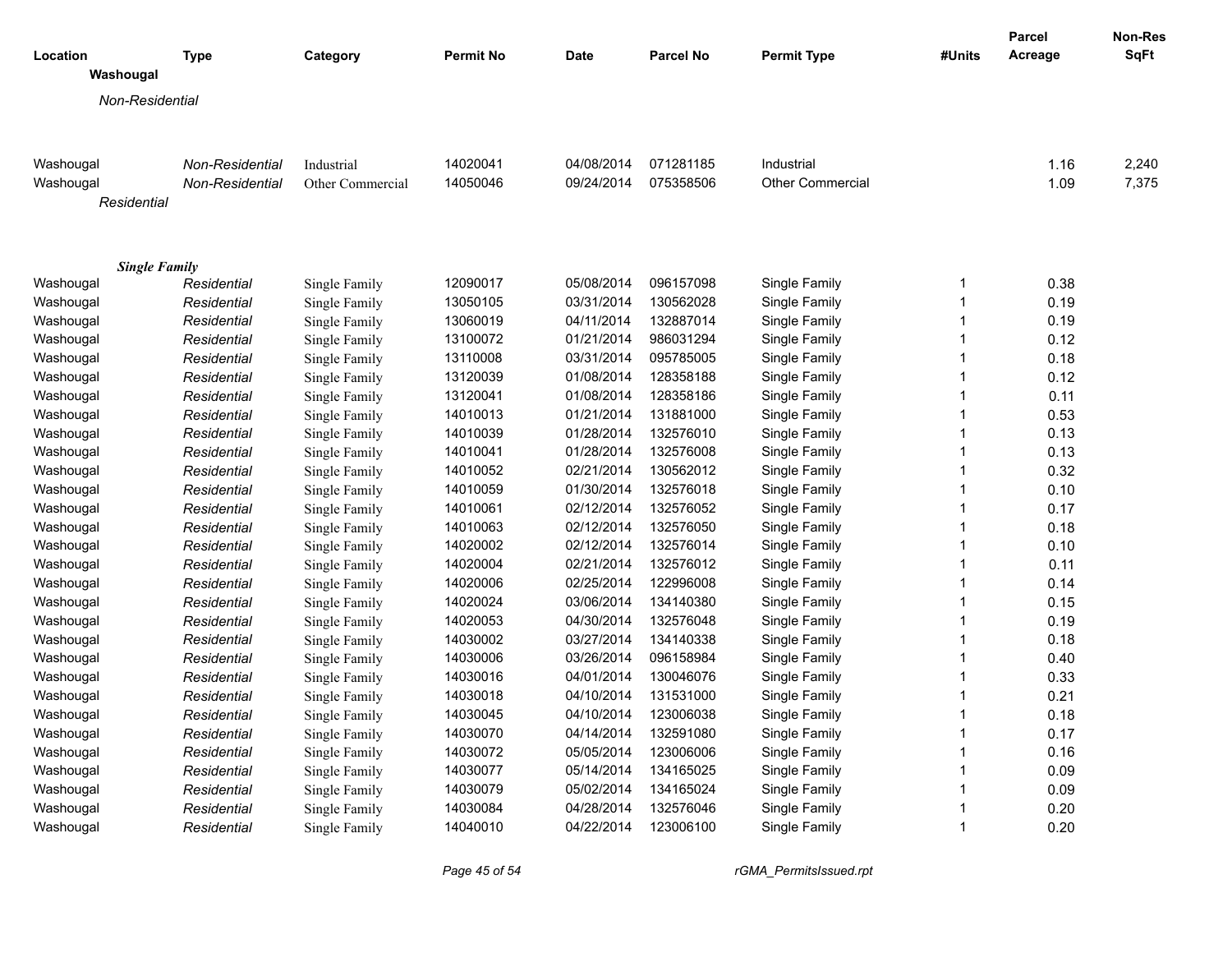|                       |             |               |           |             |                  |                    |              | Parcel  | Non-Res |
|-----------------------|-------------|---------------|-----------|-------------|------------------|--------------------|--------------|---------|---------|
| Location<br>Washougal | <b>Type</b> | Category      | Permit No | <b>Date</b> | <b>Parcel No</b> | <b>Permit Type</b> | #Units       | Acreage | SqFt    |
|                       |             |               |           |             |                  |                    |              |         |         |
| Residential           |             |               |           |             |                  |                    |              |         |         |
|                       |             |               |           |             |                  |                    |              |         |         |
|                       |             |               |           |             |                  |                    |              |         |         |
| <b>Single Family</b>  |             |               |           |             |                  |                    |              |         |         |
| Washougal             | Residential | Single Family | 14040020  | 04/24/2014  | 123006004        | Single Family      | 1            | 0.21    |         |
| Washougal             | Residential | Single Family | 14040026  | 07/28/2014  | 130562030        | Single Family      | 1            | 0.21    |         |
| Washougal             | Residential | Single Family | 14040028  | 04/29/2014  | 123007122        | Single Family      | 1            | 0.33    |         |
| Washougal             | Residential | Single Family | 14040032  | 04/30/2014  | 131173042        | Single Family      | 1            | 0.20    |         |
| Washougal             | Residential | Single Family | 14040060  | 05/19/2014  | 131173006        | Single Family      | 1            | 0.19    |         |
| Washougal             | Residential | Single Family | 14040062  | 04/30/2014  | 132576016        | Single Family      | 1            | 0.10    |         |
| Washougal             | Residential | Single Family | 14050002  | 08/27/2014  | 132377026        | Single Family      | 1            | 0.17    |         |
| Washougal             | Residential | Single Family | 14050007  | 05/29/2014  | 123006002        | Single Family      | 1            | 0.33    |         |
| Washougal             | Residential | Single Family | 14050018  | 05/28/2014  | 986026850        | Single Family      | 1            | 0.15    |         |
| Washougal             | Residential | Single Family | 14050020  | 05/28/2014  | 986026851        | Single Family      | 1            | 0.15    |         |
| Washougal             | Residential | Single Family | 14050053  | 06/04/2014  | 130056060        | Single Family      | 1            | 0.15    |         |
| Washougal             | Residential | Single Family | 14050056  | 06/10/2014  | 131432016        | Single Family      | 1            | 0.18    |         |
| Washougal             | Residential | Single Family | 14050058  | 06/10/2014  | 131432018        | Single Family      | 1            | 0.16    |         |
| Washougal             | Residential | Single Family | 14050079  | 06/24/2014  | 986032761        | Single Family      | 1            | 0.34    |         |
| Washougal             | Residential | Single Family | 14060007  | 06/24/2014  | 134140384        | Single Family      | 1            | 0.17    |         |
| Washougal             | Residential | Single Family | 14060013  | 06/27/2014  | 130562010        | Single Family      | 1            | 0.24    |         |
| Washougal             | Residential | Single Family | 14060019  | 06/26/2014  | 131173032        | Single Family      | 1            | 0.26    |         |
| Washougal             | Residential | Single Family | 14060033  | 07/15/2014  | 122996034        | Single Family      | 1            | 0.16    |         |
| Washougal             | Residential | Single Family | 14070018  | 07/28/2014  | 130031004        | Single Family      | $\mathbf{1}$ | 0.21    |         |
| Washougal             | Residential | Single Family | 14070025  | 07/31/2014  | 132576044        | Single Family      | 1            | 0.16    |         |
| Washougal             | Residential | Single Family | 14070027  | 08/08/2014  | 132576038        | Single Family      | $\mathbf{1}$ | 0.20    |         |
| Washougal             | Residential | Single Family | 14070035  | 08/08/2014  | 132576040        | Single Family      | 1            | 0.19    |         |
| Washougal             | Residential | Single Family | 14070059  | 10/08/2014  | 132813018        | Single Family      | 1            | 0.35    |         |
| Washougal             | Residential | Single Family | 14070073  | 08/11/2014  | 130048020        | Single Family      | 1            | 0.27    |         |
| Washougal             | Residential | Single Family | 14080017  | 08/20/2014  | 131530018        | Single Family      | $\mathbf{1}$ | 0.16    |         |
| Washougal             | Residential | Single Family | 14080030  | 09/08/2014  | 134165026        | Single Family      |              | 0.09    |         |
| Washougal             | Residential | Single Family | 14080031  | 09/08/2014  | 134165027        | Single Family      | 1            | 0.09    |         |
| Washougal             | Residential | Single Family | 14080056  | 08/27/2014  | 986033993        | Single Family      | 1            | 0.17    |         |
| Washougal             | Residential | Single Family | 14080064  | 09/19/2014  | 123006094        | Single Family      | 1            | 0.37    |         |
| Washougal             | Residential | Single Family | 14080073  | 09/25/2014  | 130031002        | Single Family      |              | 0.24    |         |
| Washougal             | Residential | Single Family | 14090006  | 10/02/2014  | 132576042        | Single Family      | 1            | 0.23    |         |
| Washougal             | Residential | Single Family | 14090041  | 10/20/2014  | 131173058        | Single Family      | 1            | 0.18    |         |
| Washougal             | Residential | Single Family | 14090049  | 10/20/2014  | 130562016        | Single Family      | 1            | 0.22    |         |
|                       |             | Single Family | 14100004  | 10/17/2014  | 128358124        | Single Family      |              | 0.17    |         |
| Washougal             | Residential |               |           |             |                  |                    | 1            |         |         |
| Washougal             | Residential | Single Family | 14100022  | 10/23/2014  | 122996064        | Single Family      |              | 0.12    |         |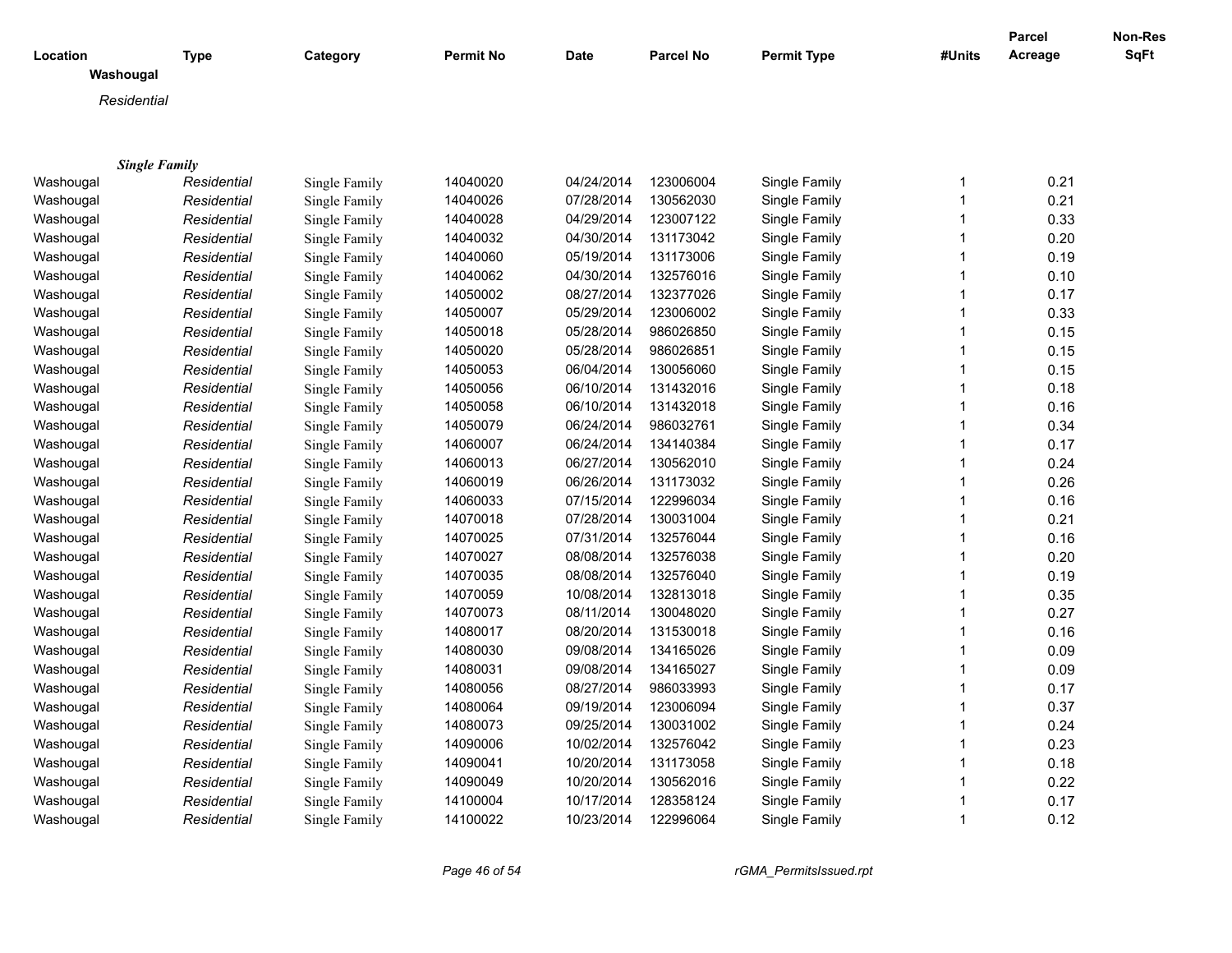| Location<br>Washougal | <b>Type</b> | Category      | <b>Permit No</b> | <b>Date</b> | <b>Parcel No</b> | <b>Permit Type</b>      | #Units                  | <b>Parcel</b><br>Acreage | <b>Non-Res</b><br><b>SqFt</b> |
|-----------------------|-------------|---------------|------------------|-------------|------------------|-------------------------|-------------------------|--------------------------|-------------------------------|
| Residential           |             |               |                  |             |                  |                         |                         |                          |                               |
|                       |             |               |                  |             |                  |                         |                         |                          |                               |
|                       |             |               |                  |             |                  |                         |                         |                          |                               |
| <b>Single Family</b>  |             |               |                  |             |                  |                         |                         |                          |                               |
| Washougal             | Residential | Single Family | 14100040         | 11/26/2014  | 130036084        | Single Family           | 1                       | 0.19                     |                               |
| Washougal             | Residential | Single Family | 14100069         | 11/25/2014  | 071082028        | Single Family           | 1                       | 0.27                     |                               |
| Washougal             | Residential | Single Family | 14110001         | 11/20/2014  | 130031014        | Single Family           | 1                       | 0.22                     |                               |
| Washougal             | Residential | Single Family | 14110011         | 11/26/2014  | 134140378        | Single Family           | -1                      | 0.15                     |                               |
| Washougal             | Residential | Single Family | 14110020         | 12/01/2014  | 131173044        | Single Family           | -1                      | 0.20                     |                               |
| Washougal             | Residential | Single Family | 14110037         | 11/25/2014  | 132576006        | Single Family           | -1                      | 0.12                     |                               |
| Washougal             | Residential | Single Family | 14110038         | 11/25/2014  | 132576004        | Single Family           | 1                       | 0.13                     |                               |
| Washougal             | Residential | Single Family | 14110043         | 11/26/2014  | 074651000        | Single Family           | $\overline{\mathbf{1}}$ | 0.11                     |                               |
| Washougal             | Residential | Single Family | 14110055         | 12/01/2014  | 073300036        | Single Family           | $\overline{\mathbf{1}}$ | 0.13                     |                               |
| Washougal             | Residential | Single Family | 14120004         | 12/19/2014  | 132576026        | Single Family           | $\overline{\mathbf{1}}$ | 0.16                     |                               |
| Washougal             | Residential | Single Family | 14120008         | 12/31/2014  | 095505000        | Single Family           | $\overline{\mathbf{1}}$ | 0.42                     |                               |
| Washougal             | Residential | Single Family | 14120029         | 12/19/2014  | 132591182        | Single Family           | 1                       | 0.20                     |                               |
| Washougal             | Residential | Single Family | 14120048         | 12/29/2014  | 132591186        | Single Family           | 1                       | 0.17                     |                               |
|                       |             |               |                  |             |                  |                         | 78                      | Total Single Family      |                               |
|                       |             |               |                  |             |                  | Washougal Sub Total     | 78                      |                          | 9,615                         |
| <b>Washougal UGA</b>  |             |               |                  |             |                  |                         |                         |                          |                               |
|                       |             |               |                  |             |                  |                         |                         |                          |                               |
| Residential           |             |               |                  |             |                  |                         |                         |                          |                               |
|                       |             |               |                  |             |                  |                         |                         |                          |                               |
| <b>Single Family</b>  |             |               |                  |             |                  |                         |                         |                          |                               |
| Washougal UGA         | Residential | Single Family | SFR2014-00730    | 10/29/2014  | 123409000        | Single Family           | 1                       | 26.49                    |                               |
| Washougal UGA         | Residential | Single Family | SFR2014-00747    | 11/26/2014  | 095469114        | Single Family           |                         | 3.65                     |                               |
|                       |             |               |                  |             |                  |                         | 2                       | Total Single Family      |                               |
|                       |             |               |                  |             |                  | Washougal UGA Sub Total | 2                       |                          | 0                             |
|                       |             |               |                  |             |                  |                         |                         |                          |                               |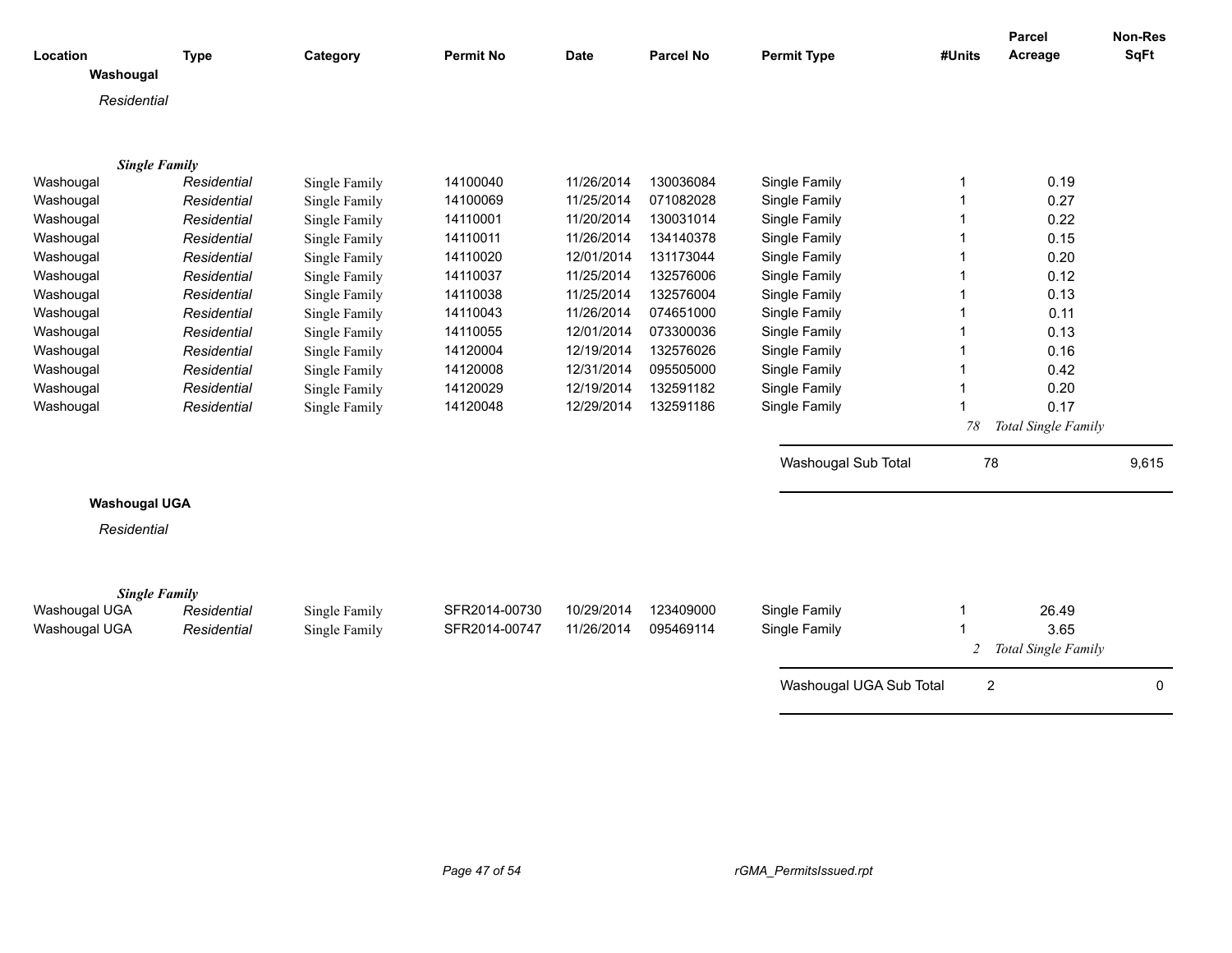| Location | <b>Type</b><br>Yacolt               | Category      | <b>Permit No</b> | <b>Date</b> | <b>Parcel No</b> | <b>Permit Type</b> | #Units | Parcel<br>Acreage           | <b>Non-Res</b><br><b>SqFt</b> |
|----------|-------------------------------------|---------------|------------------|-------------|------------------|--------------------|--------|-----------------------------|-------------------------------|
|          | Residential                         |               |                  |             |                  |                    |        |                             |                               |
| Yacolt   | <b>Single Family</b><br>Residential | Single Family | SFR2014-00072    | 03/17/2014  | 066371000        | Single Family      |        | 0.23<br>Total Single Family |                               |
|          |                                     |               |                  |             |                  | Yacolt Sub Total   |        |                             | 0                             |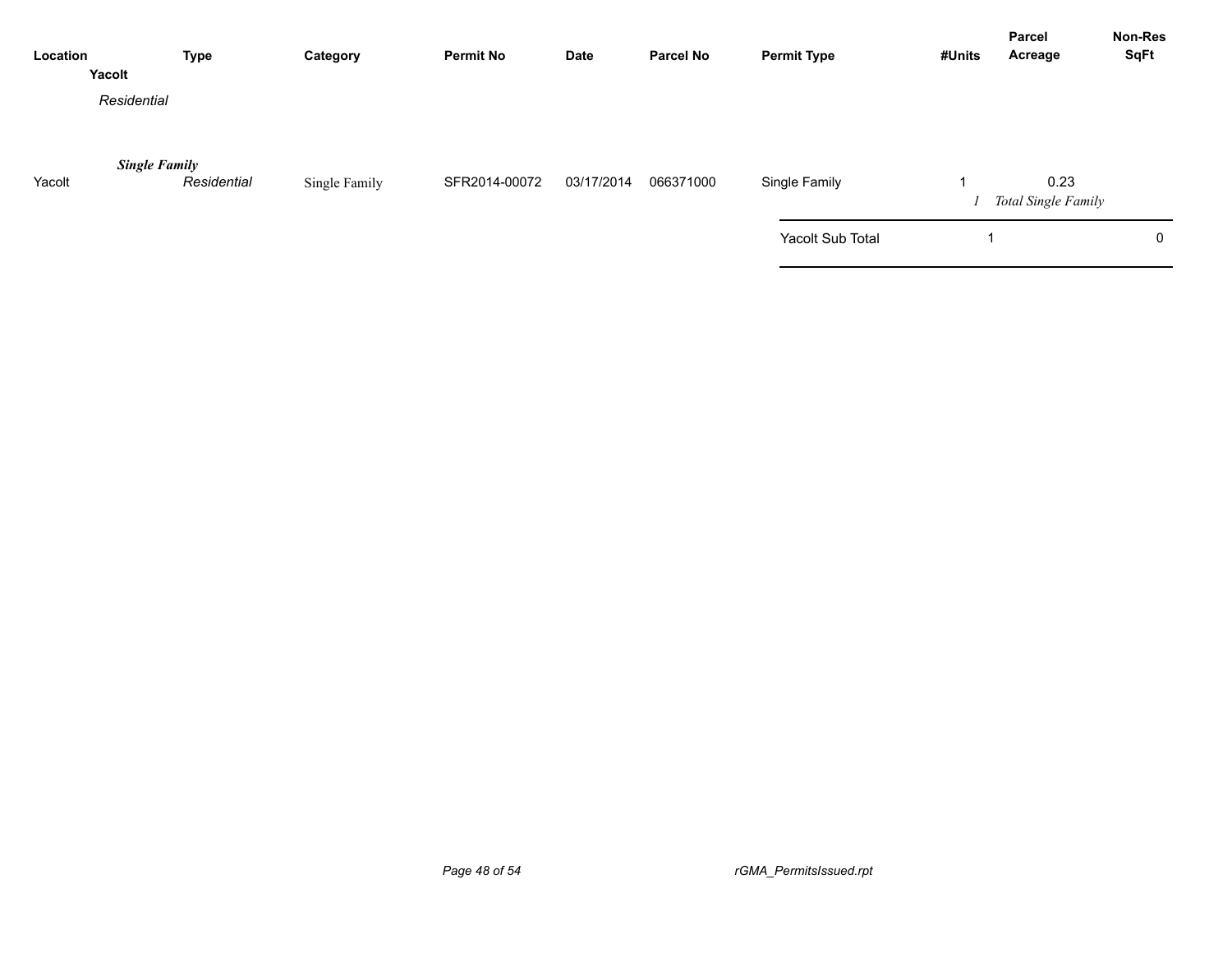| Location<br><b>Clark County (Rural)</b>      | <b>Type</b>                | Category                       | <b>Permit No</b>               | <b>Date</b>              | <b>Parcel No</b>       | <b>Permit Type</b>             | #Units | Parcel<br>Acreage  | Non-Res<br><b>SqFt</b> |
|----------------------------------------------|----------------------------|--------------------------------|--------------------------------|--------------------------|------------------------|--------------------------------|--------|--------------------|------------------------|
| Non-Residential                              |                            |                                |                                |                          |                        |                                |        |                    |                        |
| Clark County (Rural)                         | Non-Residential            | Institutional                  | COM2013-00229                  | 06/06/2014               | 275001001              | Institutional                  |        | 5.00               | 5,043                  |
| Clark County (Rural)                         | Non-Residential            | Institutional                  | COM2014-00043                  | 09/19/2014               | 233510000              | Institutional                  |        | 12.64              | 38,143                 |
| Clark County (Rural)                         | <b>Non-Residential</b>     | Institutional                  | COM2014-00044                  | 09/19/2014               | 233510000              | Institutional                  |        | 12.64              | 800                    |
| Clark County (Rural)<br>Residential          | Non-Residential            | Other Commercial               | COM2013-00357                  | 05/09/2014               | 179373000              | <b>Other Commercial</b>        |        | 2.51               | 1,525                  |
| Multi-Family                                 |                            |                                |                                |                          |                        |                                |        |                    |                        |
| Clark County (Rural)                         | Residential                | Multi-Family                   | SFR2014-00017                  | 02/11/2014               | 226968018              | Multi-Family                   | -1     | 1.17               |                        |
| Clark County (Rural)                         | Residential                | Multi-Family                   | SFR2014-00169                  | 05/01/2014               | 168485000              | Multi-Family                   | 1      | 5.00               |                        |
|                                              |                            |                                |                                |                          |                        |                                | 2      | Total Multi-Family |                        |
| <b>Single Family</b>                         |                            |                                |                                |                          |                        |                                |        |                    |                        |
| Clark County (Rural)                         | Residential                | Additions                      | RES2014-00285                  | 07/02/2014               | 224350000              | Additions                      |        | 20.00              |                        |
| Clark County (Rural)                         | Residential                | Additions                      | RES2014-00390                  | 12/12/2014               | 203789000              | Additions                      |        | 2.18               |                        |
| Clark County (Rural)                         | Residential                | Single Family                  | 13-255                         | 04/03/2014               | 228965000              | Single Family                  |        | 8.37               |                        |
| Clark County (Rural)                         | Residential                | Single Family                  | SFR2013-00030                  | 02/25/2014               | 986030863              | Single Family                  |        | 1.20               |                        |
| Clark County (Rural)                         | Residential                | Single Family                  | SFR2013-00685                  | 03/25/2014               | 178643000              | Single Family                  |        | 1.00               |                        |
| Clark County (Rural)                         | Residential                | Single Family                  | SFR2013-00708                  | 01/28/2014               | 229433000              | Single Family                  |        | 10.00              |                        |
| Clark County (Rural)                         | Residential                | Single Family                  | SFR2013-00770                  | 01/03/2014               | 180084000              | Single Family                  |        | 5.01               |                        |
| Clark County (Rural)                         | Residential                | Single Family                  | SFR2013-00785                  | 03/26/2014               | 278648000              | Single Family                  |        | 5.05               |                        |
| Clark County (Rural)                         | Residential                | Single Family                  | SFR2013-00790                  | 04/22/2014               | 168182000              | Single Family                  |        | 40.00              |                        |
| Clark County (Rural)                         | Residential                | Single Family                  | SFR2013-00792                  | 02/12/2014               | 196155000              | Single Family                  |        | 2.00               |                        |
| Clark County (Rural)                         | Residential                | Single Family                  | SFR2013-00804                  | 01/03/2014               | 262830000              | Single Family                  |        | 17.19              |                        |
| Clark County (Rural)                         | Residential                | Single Family                  | SFR2013-00847                  | 01/22/2014               | 212575005              | Single Family                  |        | 1.66               |                        |
| Clark County (Rural)<br>Clark County (Rural) | Residential<br>Residential | Single Family                  | SFR2013-00855<br>SFR2013-00896 | 02/18/2014<br>02/10/2014 | 235422005<br>986025825 | Single Family<br>Single Family |        | 2.35<br>1.00       |                        |
| Clark County (Rural)                         | Residential                | Single Family<br>Single Family | SFR2013-00904                  | 02/25/2014               | 137133000              | Single Family                  |        | 5.00               |                        |
|                                              | Residential                |                                | SFR2013-00906                  | 03/05/2014               | 178938000              | Single Family                  |        | 5.00               |                        |
| Clark County (Rural)                         |                            | Single Family                  | SFR2013-00907                  | 01/16/2014               | 216958030              | Single Family                  |        | 2.10               |                        |
| Clark County (Rural)<br>Clark County (Rural) | Residential                | Single Family                  | SFR2013-00908                  | 01/14/2014               | 204149004              | Single Family                  |        |                    |                        |
|                                              | Residential                | Single Family                  | SFR2013-00909                  | 01/28/2014               | 273910000              |                                |        | 2.50               |                        |
| Clark County (Rural)                         | Residential                | Single Family                  |                                |                          |                        | Single Family                  | -1     | 5.00               |                        |
| Clark County (Rural)                         | Residential                | Single Family                  | SFR2013-00911                  | 01/30/2014               | 120810000              | Single Family                  |        | 10.08              |                        |
| Clark County (Rural)<br>Clark County (Rural) | Residential                | Single Family                  | SFR2013-00920                  | 03/27/2014               | 248325000              | Single Family                  |        | 3.67               |                        |
| Clark County (Rural)                         | Residential                | Single Family                  | SFR2013-00924<br>SFR2014-00002 | 01/28/2014               | 195472012              | Single Family<br>Single Family |        | 1.00               |                        |
| Clark County (Rural)                         | Residential                | Single Family                  | SFR2014-00007                  | 03/31/2014<br>02/24/2014 | 202591000<br>174831000 |                                | 1      | 6.00<br>3.77       |                        |
|                                              | Residential                | Single Family                  |                                |                          |                        | Single Family                  |        |                    |                        |

*Page 49 of 54 rGMA\_PermitsIssued.rpt*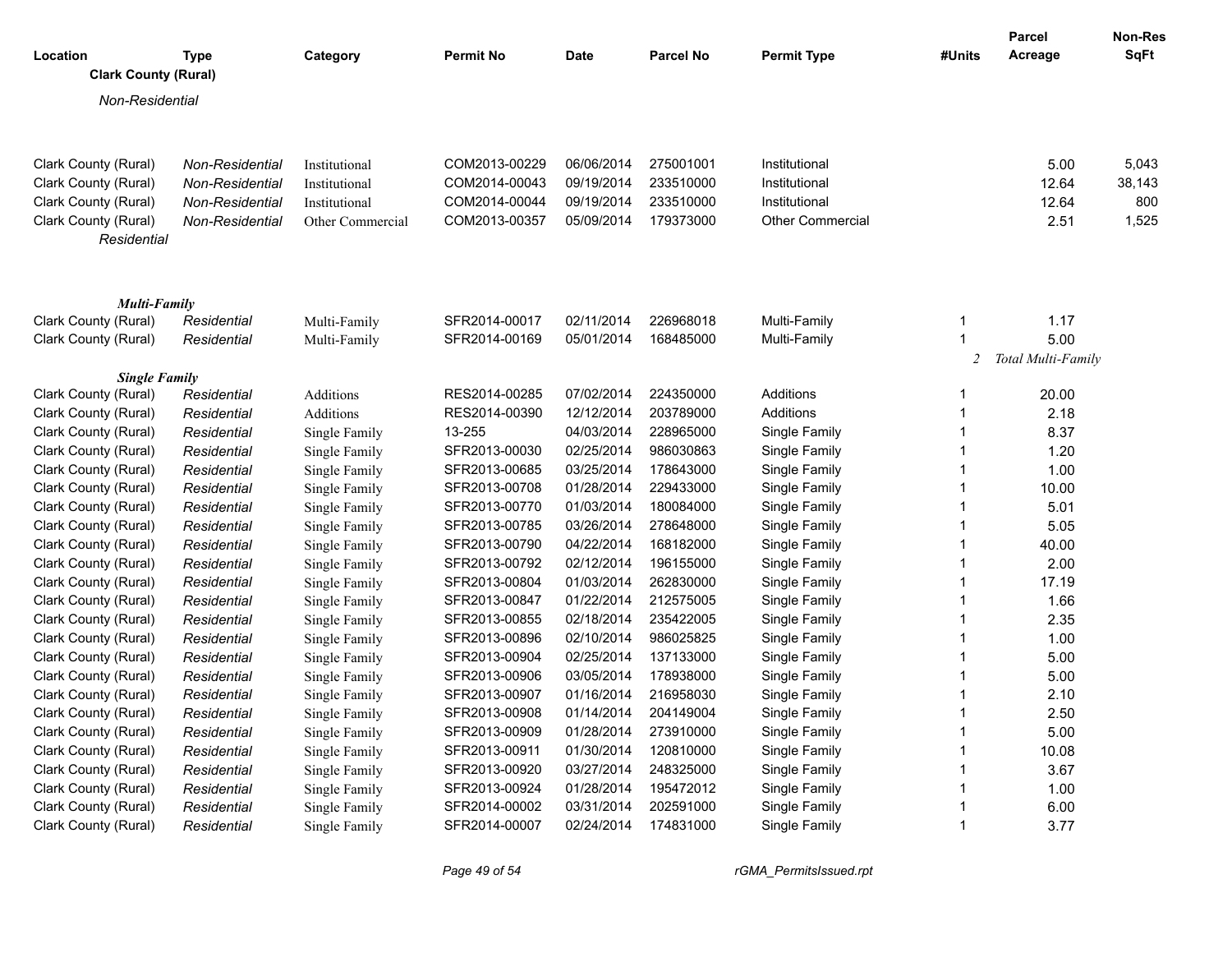| Location                    | <b>Type</b> | Category      | <b>Permit No</b> | Date       | <b>Parcel No</b> | <b>Permit Type</b> | #Units | Parcel<br>Acreage | Non-Res<br><b>SqFt</b> |
|-----------------------------|-------------|---------------|------------------|------------|------------------|--------------------|--------|-------------------|------------------------|
| <b>Clark County (Rural)</b> |             |               |                  |            |                  |                    |        |                   |                        |
| Residential                 |             |               |                  |            |                  |                    |        |                   |                        |
|                             |             |               |                  |            |                  |                    |        |                   |                        |
|                             |             |               |                  |            |                  |                    |        |                   |                        |
| <b>Single Family</b>        |             |               |                  |            |                  |                    |        |                   |                        |
| Clark County (Rural)        | Residential | Single Family | SFR2014-00011    | 03/04/2014 | 137145000        | Single Family      | 1      | 5.00              |                        |
| Clark County (Rural)        | Residential | Single Family | SFR2014-00012    | 03/24/2014 | 257589000        | Single Family      | 1      | 5.00              |                        |
| Clark County (Rural)        | Residential | Single Family | SFR2014-00023    | 03/03/2014 | 205264000        | Single Family      | 1      | 5.69              |                        |
| Clark County (Rural)        | Residential | Single Family | SFR2014-00024    | 02/14/2014 | 986027552        | Single Family      | 1      | 1.52              |                        |
| Clark County (Rural)        | Residential | Single Family | SFR2014-00028    | 02/27/2014 | 986032285        | Single Family      | 1      | 10.36             |                        |
| Clark County (Rural)        | Residential | Single Family | SFR2014-00041    | 04/09/2014 | 140677000        | Single Family      | 1      | 10.46             |                        |
| Clark County (Rural)        | Residential | Single Family | SFR2014-00045    | 03/04/2014 | 214758000        | Single Family      |        | 6.56              |                        |
| Clark County (Rural)        | Residential | Single Family | SFR2014-00055    | 03/25/2014 | 986028124        | Single Family      | 1      | 5.00              |                        |
| Clark County (Rural)        | Residential | Single Family | SFR2014-00058    | 03/20/2014 | 191982000        | Single Family      |        | 5.20              |                        |
| Clark County (Rural)        | Residential | Single Family | SFR2014-00068    | 03/21/2014 | 278029000        | Single Family      | 1      | 5.00              |                        |
| Clark County (Rural)        | Residential | Single Family | SFR2014-00073    | 03/11/2014 | 221298000        | Single Family      |        | 5.13              |                        |
| Clark County (Rural)        | Residential | Single Family | SFR2014-00086    | 04/15/2014 | 265050000        | Single Family      | 1      | 0.81              |                        |
| Clark County (Rural)        | Residential | Single Family | SFR2014-00090    | 04/02/2014 | 210179000        | Single Family      |        | 5.00              |                        |
| Clark County (Rural)        | Residential | Single Family | SFR2014-00091    | 03/28/2014 | 204106000        | Single Family      | 1      | 1.15              |                        |
| Clark County (Rural)        | Residential | Single Family | SFR2014-00094    | 11/12/2014 | 264813000        | Single Family      |        | 1.33              |                        |
| Clark County (Rural)        | Residential | Single Family | SFR2014-00095    | 03/24/2014 | 265483001        | Single Family      | 1      | 5.01              |                        |
| Clark County (Rural)        | Residential | Single Family | SFR2014-00106    | 03/21/2014 | 213363000        | Single Family      |        | 4.96              |                        |
| Clark County (Rural)        | Residential | Single Family | SFR2014-00110    | 04/23/2014 | 986033018        | Single Family      | 1      | 6.00              |                        |
| Clark County (Rural)        | Residential | Single Family | SFR2014-00113    | 05/19/2014 | 130312000        | Single Family      |        | 1.30              |                        |
| Clark County (Rural)        | Residential | Single Family | SFR2014-00115    | 04/11/2014 | 140672000        | Single Family      | 1      | 5.22              |                        |
| Clark County (Rural)        | Residential | Single Family | SFR2014-00119    | 03/31/2014 | 255844000        | Single Family      |        | 2.26              |                        |
| Clark County (Rural)        | Residential | Single Family | SFR2014-00121    | 03/12/2014 | 264127000        | Single Family      | 1      | 4.00              |                        |
| Clark County (Rural)        | Residential | Single Family | SFR2014-00124    | 03/20/2014 | 119300000        | Single Family      |        | 3.31              |                        |
| Clark County (Rural)        | Residential | Single Family | SFR2014-00126    | 04/07/2014 | 210354000        | Single Family      | 1      | 7.77              |                        |
| Clark County (Rural)        | Residential | Single Family | SFR2014-00132    | 04/02/2014 | 256062000        | Single Family      | 1      | 6.36              |                        |
| Clark County (Rural)        | Residential | Single Family | SFR2014-00137    | 04/08/2014 | 168235000        | Single Family      | 1      | 1.20              |                        |
| Clark County (Rural)        | Residential | Single Family | SFR2014-00141    | 04/02/2014 | 986028555        | Single Family      | 1      | 5.45              |                        |
| Clark County (Rural)        | Residential | Single Family | SFR2014-00143    | 06/02/2014 | 129645000        | Single Family      | 1      | 5.02              |                        |
| Clark County (Rural)        | Residential | Single Family | SFR2014-00154    | 04/08/2014 | 193134000        | Single Family      | 1      | 21.35             |                        |
| Clark County (Rural)        | Residential | Single Family | SFR2014-00173    | 05/16/2014 | 265040010        | Single Family      | 1      | 6.41              |                        |
| Clark County (Rural)        | Residential | Single Family | SFR2014-00174    | 04/22/2014 | 214721000        | Single Family      |        | 2.38              |                        |
| Clark County (Rural)        | Residential | Single Family | SFR2014-00177    | 04/17/2014 | 276438000        | Single Family      |        | 5.00              |                        |
| Clark County (Rural)        | Residential | Single Family | SFR2014-00178    | 05/30/2014 | 193136000        | Single Family      |        | 5.00              |                        |
| Clark County (Rural)        | Residential | Single Family | SFR2014-00179    | 05/14/2014 | 168413000        | Single Family      |        | 5.00              |                        |
| Clark County (Rural)        | Residential | Single Family | SFR2014-00180    | 04/18/2014 | 253512000        | Single Family      | 1      | 20.90             |                        |

*Page 50 of 54 rGMA\_PermitsIssued.rpt*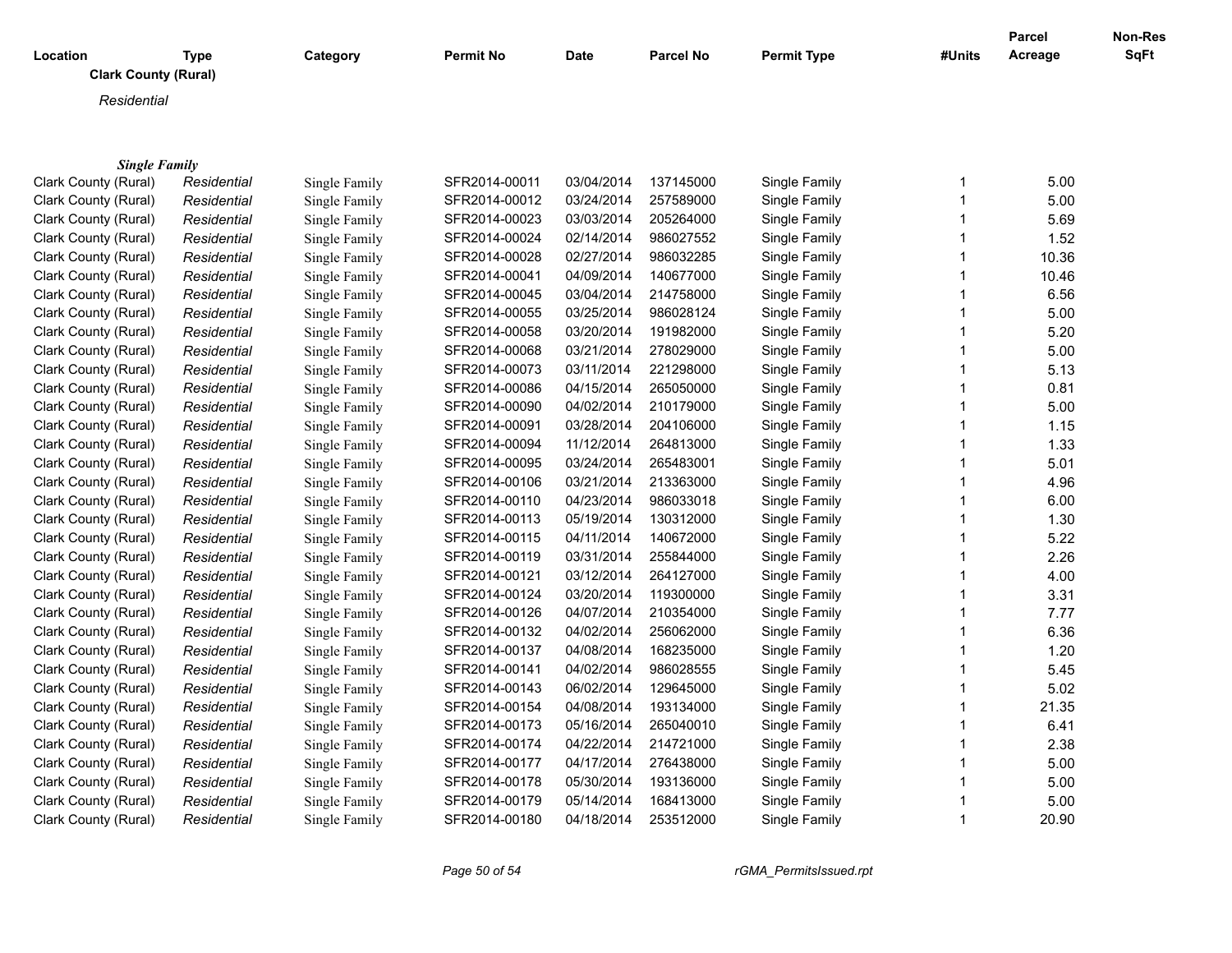| Location                    | <b>Type</b> | Category      | <b>Permit No</b> | <b>Date</b> | <b>Parcel No</b> | <b>Permit Type</b> | #Units      | <b>Parcel</b><br>Acreage | Non-Res<br>SqFt |
|-----------------------------|-------------|---------------|------------------|-------------|------------------|--------------------|-------------|--------------------------|-----------------|
| <b>Clark County (Rural)</b> |             |               |                  |             |                  |                    |             |                          |                 |
| Residential                 |             |               |                  |             |                  |                    |             |                          |                 |
|                             |             |               |                  |             |                  |                    |             |                          |                 |
|                             |             |               |                  |             |                  |                    |             |                          |                 |
| <b>Single Family</b>        |             |               |                  |             |                  |                    |             |                          |                 |
| Clark County (Rural)        | Residential | Single Family | SFR2014-00228    | 04/23/2014  | 230749005        | Single Family      | $\mathbf 1$ | 2.48                     |                 |
| Clark County (Rural)        | Residential | Single Family | SFR2014-00244    | 05/28/2014  | 178846000        | Single Family      | 1           | 2.08                     |                 |
| Clark County (Rural)        | Residential | Single Family | SFR2014-00254    | 04/25/2014  | 229240024        | Single Family      | 1           | 2.50                     |                 |
| Clark County (Rural)        | Residential | Single Family | SFR2014-00270    | 05/28/2014  | 116437000        | Single Family      | 1           | 1.61                     |                 |
| Clark County (Rural)        | Residential | Single Family | SFR2014-00297    | 06/24/2014  | 264394000        | Single Family      | 1           | 5.10                     |                 |
| Clark County (Rural)        | Residential | Single Family | SFR2014-00299    | 05/21/2014  | 130270008        | Single Family      | 1           | 5.01                     |                 |
| Clark County (Rural)        | Residential | Single Family | SFR2014-00309    | 06/06/2014  | 137284008        | Single Family      | 1           | 5.09                     |                 |
| Clark County (Rural)        | Residential | Single Family | SFR2014-00314    | 12/11/2014  | 264395000        | Single Family      | 1           | 6.00                     |                 |
| Clark County (Rural)        | Residential | Single Family | SFR2014-00326    | 06/20/2014  | 116280000        | Single Family      | 1           | 5.00                     |                 |
| Clark County (Rural)        | Residential | Single Family | SFR2014-00333    | 07/01/2014  | 275006000        | Single Family      | 1           | 32.09                    |                 |
| Clark County (Rural)        | Residential | Single Family | SFR2014-00339    | 06/12/2014  | 169996000        | Single Family      | 1           | 5.05                     |                 |
| Clark County (Rural)        | Residential | Single Family | SFR2014-00341    | 06/19/2014  | 141291000        | Single Family      | 1           | 2.87                     |                 |
| Clark County (Rural)        | Residential | Single Family | SFR2014-00357    | 06/25/2014  | 265040005        | Single Family      | 1           | 4.31                     |                 |
| Clark County (Rural)        | Residential | Single Family | SFR2014-00361    | 07/23/2014  | 210177000        | Single Family      | 1           | 5.00                     |                 |
| Clark County (Rural)        | Residential | Single Family | SFR2014-00364    | 06/26/2014  | 136906000        | Single Family      | 1           | 5.00                     |                 |
| Clark County (Rural)        | Residential | Single Family | SFR2014-00377    | 07/03/2014  | 137142000        | Single Family      | 1           | 5.00                     |                 |
| Clark County (Rural)        | Residential | Single Family | SFR2014-00385    | 06/20/2014  | 265899000        | Single Family      | 1           | 37.50                    |                 |
| Clark County (Rural)        | Residential | Single Family | SFR2014-00386    | 06/26/2014  | 275926010        | Single Family      | 1           | 5.11                     |                 |
| Clark County (Rural)        | Residential | Single Family | SFR2014-00396    | 06/20/2014  | 201828012        | Single Family      | 1           | 5.00                     |                 |
| Clark County (Rural)        | Residential | Single Family | SFR2014-00397    | 07/07/2014  | 206685204        | Single Family      | 1           | 1.09                     |                 |
| Clark County (Rural)        | Residential | Single Family | SFR2014-00398    | 06/20/2014  | 201828010        | Single Family      | 1           | 5.00                     |                 |
| Clark County (Rural)        | Residential | Single Family | SFR2014-00411    | 08/07/2014  | 221678000        | Single Family      | 1           | 7.96                     |                 |
| Clark County (Rural)        | Residential | Single Family | SFR2014-00412    | 12/11/2014  | 221678000        | Single Family      | 1           | 7.96                     |                 |
| Clark County (Rural)        | Residential | Single Family | SFR2014-00423    | 06/19/2014  | 986033457        | Single Family      | 1           | 7.47                     |                 |
| Clark County (Rural)        | Residential | Single Family | SFR2014-00425    | 07/11/2014  | 168394000        | Single Family      | 1           | 3.12                     |                 |
| Clark County (Rural)        | Residential | Single Family | SFR2014-00426    | 09/08/2014  | 275982000        | Single Family      | 1           | 5.88                     |                 |
| Clark County (Rural)        | Residential | Single Family | SFR2014-00429    | 10/23/2014  | 195781000        | Single Family      | 1           | 5.00                     |                 |
| Clark County (Rural)        | Residential | Single Family | SFR2014-00445    | 07/28/2014  | 216247006        | Single Family      | 1           | 2.31                     |                 |
| Clark County (Rural)        | Residential | Single Family | SFR2014-00448    | 07/10/2014  | 986028123        | Single Family      | 1           | 5.00                     |                 |
| Clark County (Rural)        | Residential | Single Family | SFR2014-00450    | 07/14/2014  | 226955000        | Single Family      | 1           | 1.00                     |                 |
| Clark County (Rural)        | Residential | Single Family | SFR2014-00453    | 08/26/2014  | 236357000        | Single Family      | 1           | 5.00                     |                 |
| Clark County (Rural)        | Residential | Single Family | SFR2014-00454    | 08/04/2014  | 227010000        | Single Family      | 1           | 5.01                     |                 |
| Clark County (Rural)        | Residential | Single Family | SFR2014-00468    | 07/22/2014  | 203638000        | Single Family      | 1           | 13.00                    |                 |
| Clark County (Rural)        | Residential | Single Family | SFR2014-00469    | 08/06/2014  | 260234000        | Single Family      | 1           | 5.00                     |                 |
| Clark County (Rural)        | Residential | Single Family | SFR2014-00470    | 07/22/2014  | 195573000        | Single Family      | 1           | 5.15                     |                 |

*Page 51 of 54 rGMA\_PermitsIssued.rpt*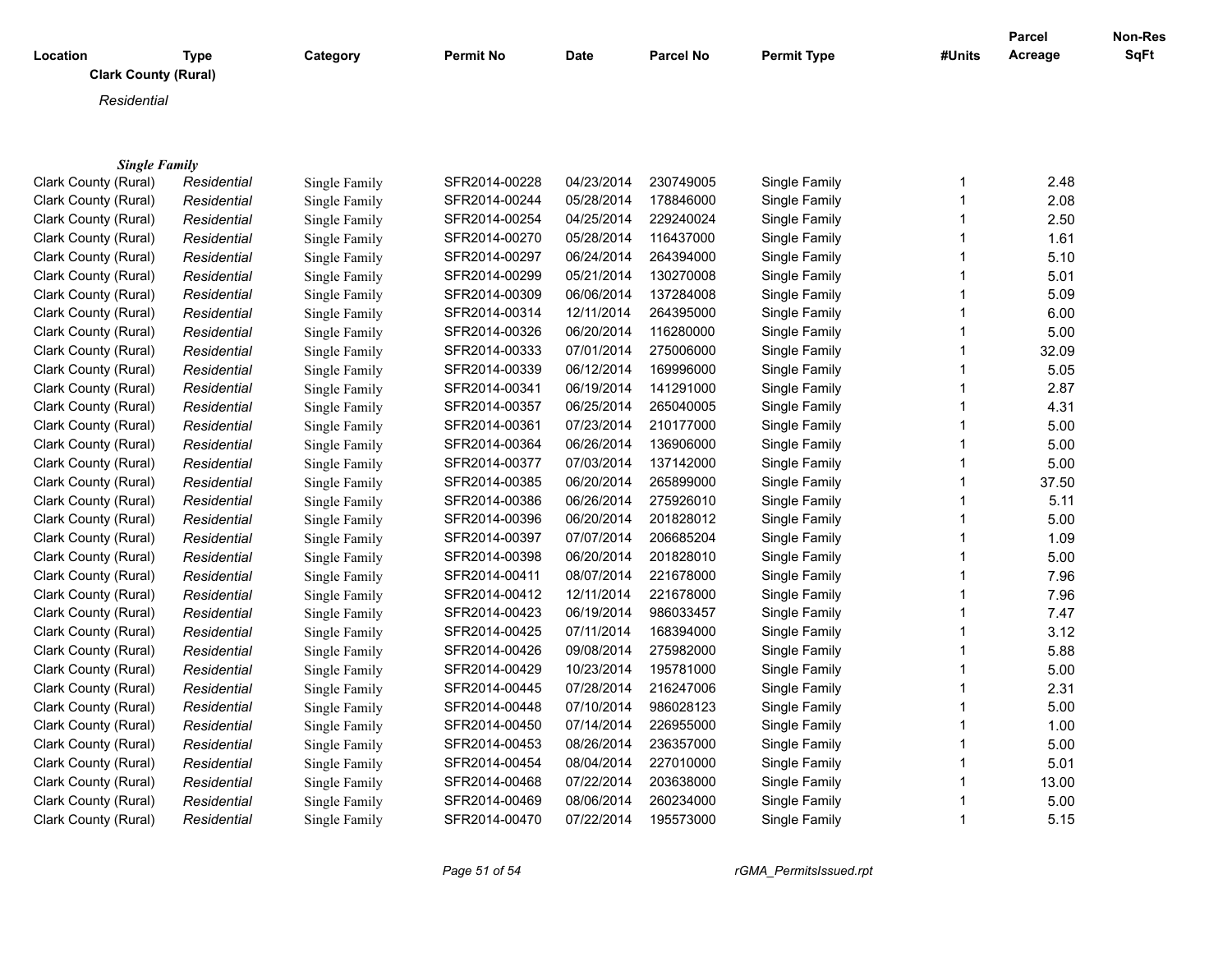|                             |             |               |                  |             |                  |                    |             | <b>Parcel</b> | Non-Res |
|-----------------------------|-------------|---------------|------------------|-------------|------------------|--------------------|-------------|---------------|---------|
| Location                    | <b>Type</b> | Category      | <b>Permit No</b> | <b>Date</b> | <b>Parcel No</b> | <b>Permit Type</b> | #Units      | Acreage       | SqFt    |
| <b>Clark County (Rural)</b> |             |               |                  |             |                  |                    |             |               |         |
| Residential                 |             |               |                  |             |                  |                    |             |               |         |
|                             |             |               |                  |             |                  |                    |             |               |         |
|                             |             |               |                  |             |                  |                    |             |               |         |
| <b>Single Family</b>        |             |               |                  |             |                  |                    |             |               |         |
| Clark County (Rural)        | Residential | Single Family | SFR2014-00472    | 07/25/2014  | 231398000        | Single Family      | 1           | 5.00          |         |
| Clark County (Rural)        | Residential | Single Family | SFR2014-00473    | 07/18/2014  | 209085000        | Single Family      | 1           | 2.50          |         |
| Clark County (Rural)        | Residential | Single Family | SFR2014-00489    | 08/05/2014  | 986028121        | Single Family      | $\mathbf 1$ | 5.00          |         |
| Clark County (Rural)        | Residential | Single Family | SFR2014-00501    | 07/21/2014  | 986033583        | Single Family      | 1           | 5.08          |         |
| Clark County (Rural)        | Residential | Single Family | SFR2014-00509    | 08/19/2014  | 257604000        | Single Family      | 1           | 20.00         |         |
| Clark County (Rural)        | Residential | Single Family | SFR2014-00514    | 07/22/2014  | 207907000        | Single Family      | 1           | 5.00          |         |
| Clark County (Rural)        | Residential | Single Family | SFR2014-00518    | 07/28/2014  | 226044000        | Single Family      | 1           | 2.70          |         |
| Clark County (Rural)        | Residential | Single Family | SFR2014-00522    | 07/29/2014  | 264164000        | Single Family      | 1           | 4.95          |         |
| Clark County (Rural)        | Residential | Single Family | SFR2014-00523    | 08/04/2014  | 265040000        | Single Family      | 1           | 4.69          |         |
| Clark County (Rural)        | Residential | Single Family | SFR2014-00529    | 07/17/2014  | 986026816        | Single Family      | 1           | 11.69         |         |
| Clark County (Rural)        | Residential | Single Family | SFR2014-00542    | 08/27/2014  | 192818007        | Single Family      | 1           | 5.01          |         |
| Clark County (Rural)        | Residential | Single Family | SFR2014-00547    | 08/04/2014  | 236118000        | Single Family      | 1           | 1.94          |         |
| Clark County (Rural)        | Residential | Single Family | SFR2014-00548    | 09/08/2014  | 185031000        | Single Family      | 1           | 1.67          |         |
| Clark County (Rural)        | Residential | Single Family | SFR2014-00550    | 07/23/2014  | 986033730        | Single Family      | 1           | 4.80          |         |
| Clark County (Rural)        | Residential | Single Family | SFR2014-00552    | 09/23/2014  | 197204000        | Single Family      | 1           | 2.00          |         |
| Clark County (Rural)        | Residential | Single Family | SFR2014-00560    | 08/29/2014  | 222183000        | Single Family      | 1           | 5.00          |         |
| Clark County (Rural)        | Residential | Single Family | SFR2014-00565    | 08/07/2014  | 184764000        | Single Family      | 1           | 0.49          |         |
| Clark County (Rural)        | Residential | Single Family | SFR2014-00570    | 08/19/2014  | 143343000        | Single Family      | 1           | 18.10         |         |
| Clark County (Rural)        | Residential | Single Family | SFR2014-00572    | 08/08/2014  | 107570000        | Single Family      | 1           | 0.81          |         |
| Clark County (Rural)        | Residential | Single Family | SFR2014-00574    | 10/21/2014  | 986032768        | Single Family      | 1           | 4.40          |         |
| Clark County (Rural)        | Residential | Single Family | SFR2014-00578    | 08/22/2014  | 226598000        | Single Family      | 1           | 2.50          |         |
| Clark County (Rural)        | Residential | Single Family | SFR2014-00580    | 08/11/2014  | 174593000        | Single Family      | 1           | 1.00          |         |
| Clark County (Rural)        | Residential | Single Family | SFR2014-00584    | 08/28/2014  | 178611000        | Single Family      | 1           | 6.21          |         |
| Clark County (Rural)        | Residential | Single Family | SFR2014-00585    | 09/02/2014  | 196443000        | Single Family      | 1           | 4.39          |         |
| Clark County (Rural)        | Residential | Single Family | SFR2014-00600    | 08/29/2014  | 986033725        | Single Family      | 1           | 4.85          |         |
| Clark County (Rural)        | Residential | Single Family | SFR2014-00603    | 09/15/2014  | 217370005        | Single Family      | 1           | 4.54          |         |
| Clark County (Rural)        | Residential | Single Family | SFR2014-00605    | 09/23/2014  | 256985000        | Single Family      | 1           | 5.00          |         |
| Clark County (Rural)        | Residential | Single Family | SFR2014-00612    | 10/22/2014  | 200959001        | Single Family      | 1           | 1.68          |         |
| Clark County (Rural)        | Residential | Single Family | SFR2014-00618    | 09/11/2014  | 278030000        | Single Family      | 1           | 5.00          |         |
| Clark County (Rural)        | Residential | Single Family | SFR2014-00619    | 09/10/2014  | 257409000        | Single Family      | 1           | 10.00         |         |
| Clark County (Rural)        | Residential | Single Family | SFR2014-00622    | 10/14/2014  | 986033788        | Single Family      | 1           | 10.00         |         |
| Clark County (Rural)        | Residential | Single Family | SFR2014-00630    | 09/04/2014  | 204514000        | Single Family      | 1           | 2.50          |         |
| Clark County (Rural)        | Residential | Single Family | SFR2014-00631    | 10/09/2014  | 214448000        | Single Family      | 1           | 20.00         |         |
| Clark County (Rural)        | Residential | Single Family | SFR2014-00633    | 10/21/2014  | 200959002        | Single Family      | 1           | 1.78          |         |
| Clark County (Rural)        | Residential | Single Family | SFR2014-00634    | 11/10/2014  | 226050010        | Single Family      | 1           | 1.72          |         |
|                             |             |               |                  |             |                  |                    |             |               |         |

*Page 52 of 54 rGMA\_PermitsIssued.rpt*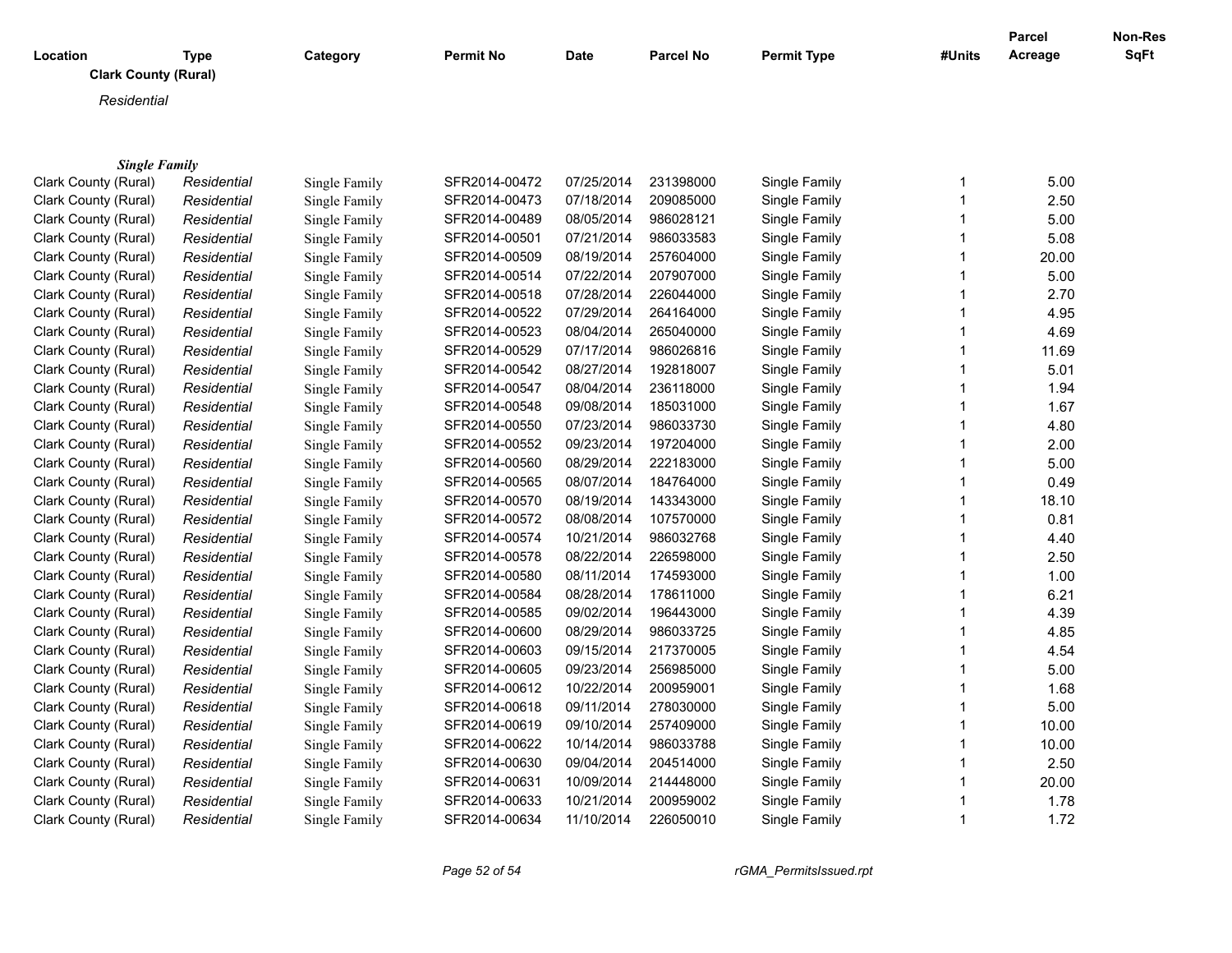|                                              |             |               |                  |             |                  |                                |              | <b>Parcel</b> | Non-Res |
|----------------------------------------------|-------------|---------------|------------------|-------------|------------------|--------------------------------|--------------|---------------|---------|
| Location                                     | <b>Type</b> | Category      | <b>Permit No</b> | <b>Date</b> | <b>Parcel No</b> | <b>Permit Type</b>             | #Units       | Acreage       | SqFt    |
| <b>Clark County (Rural)</b>                  |             |               |                  |             |                  |                                |              |               |         |
| Residential                                  |             |               |                  |             |                  |                                |              |               |         |
|                                              |             |               |                  |             |                  |                                |              |               |         |
|                                              |             |               |                  |             |                  |                                |              |               |         |
| <b>Single Family</b><br>Clark County (Rural) |             |               | SFR2014-00636    | 11/10/2014  | 223512000        | Single Family                  | $\mathbf{1}$ | 1.79          |         |
|                                              | Residential | Single Family |                  | 09/02/2014  | 986026814        |                                | 1            | 2.35          |         |
| Clark County (Rural)                         | Residential | Single Family | SFR2014-00637    |             |                  | Single Family<br>Single Family | 1            | 1.88          |         |
| Clark County (Rural)                         | Residential | Single Family | SFR2014-00638    | 10/17/2014  | 174616000        |                                | 1            |               |         |
| Clark County (Rural)                         | Residential | Single Family | SFR2014-00639    | 09/15/2014  | 201828006        | Single Family                  |              | 5.14          |         |
| Clark County (Rural)                         | Residential | Single Family | SFR2014-00642    | 10/01/2014  | 142258000        | Single Family                  | 1            | 5.04          |         |
| Clark County (Rural)                         | Residential | Single Family | SFR2014-00646    | 09/18/2014  | 222101010        | Single Family                  | 1            | 2.00          |         |
| Clark County (Rural)                         | Residential | Single Family | SFR2014-00647    | 10/17/2014  | 275003000        | Single Family                  | 1            | 2.55          |         |
| Clark County (Rural)                         | Residential | Single Family | SFR2014-00650    | 12/09/2014  | 986027357        | Single Family                  | 1            | 21.00         |         |
| Clark County (Rural)                         | Residential | Single Family | SFR2014-00651    | 10/01/2014  | 193573000        | Single Family                  | 1            | 1.64          |         |
| Clark County (Rural)                         | Residential | Single Family | SFR2014-00654    | 09/23/2014  | 195243005        | Single Family                  | 1            | 2.50          |         |
| Clark County (Rural)                         | Residential | Single Family | SFR2014-00656    | 10/20/2014  | 180095000        | Single Family                  | 1            | 5.02          |         |
| Clark County (Rural)                         | Residential | Single Family | SFR2014-00667    | 10/24/2014  | 222992000        | Single Family                  | 1            | 5.90          |         |
| Clark County (Rural)                         | Residential | Single Family | SFR2014-00674    | 11/04/2014  | 222311000        | Single Family                  | 1            | 8.12          |         |
| Clark County (Rural)                         | Residential | Single Family | SFR2014-00676    | 09/22/2014  | 236841002        | Single Family                  | 1            | 1.61          |         |
| Clark County (Rural)                         | Residential | Single Family | SFR2014-00679    | 11/10/2014  | 262436000        | Single Family                  | 1            | 1.96          |         |
| Clark County (Rural)                         | Residential | Single Family | SFR2014-00703    | 10/16/2014  | 201752000        | Single Family                  | 1            | 5.00          |         |
| Clark County (Rural)                         | Residential | Single Family | SFR2014-00704    | 10/03/2014  | 986028855        | Single Family                  | 1            | 5.00          |         |
| Clark County (Rural)                         | Residential | Single Family | SFR2014-00705    | 10/07/2014  | 194813000        | Single Family                  | 1            | 2.50          |         |
| Clark County (Rural)                         | Residential | Single Family | SFR2014-00706    | 10/31/2014  | 986033347        | Single Family                  | 1            | 5.00          |         |
| Clark County (Rural)                         | Residential | Single Family | SFR2014-00707    | 10/22/2014  | 201828018        | Single Family                  | 1            | 5.00          |         |
| Clark County (Rural)                         | Residential | Single Family | SFR2014-00708    | 10/14/2014  | 182634000        | Single Family                  | 1            | 2.40          |         |
| Clark County (Rural)                         | Residential | Single Family | SFR2014-00713    | 11/12/2014  | 143053000        | Single Family                  | 1            | 5.15          |         |
| Clark County (Rural)                         | Residential | Single Family | SFR2014-00731    | 10/22/2014  | 225885000        | Single Family                  | 1            | 1.00          |         |
| Clark County (Rural)                         | Residential | Single Family | SFR2014-00753    | 11/20/2014  | 233477000        | Single Family                  | 1            | 5.09          |         |
| Clark County (Rural)                         | Residential | Single Family | SFR2014-00774    | 11/20/2014  | 205277000        | Single Family                  | 1            | 5.22          |         |
| Clark County (Rural)                         | Residential | Single Family | SFR2014-00781    | 11/26/2014  | 254356000        | Single Family                  | 1            | 5.00          |         |
| Clark County (Rural)                         | Residential | Single Family | SFR2014-00782    | 11/10/2014  | 267198000        | Single Family                  | 1            | 4.99          |         |
| Clark County (Rural)                         | Residential | Single Family | SFR2014-00811    | 12/01/2014  | 222964000        | Single Family                  | 1            | 10.00         |         |
| Clark County (Rural)                         | Residential | Single Family | SFR2014-00812    | 11/14/2014  | 986034173        | Single Family                  | 1            | 1.07          |         |
| Clark County (Rural)                         | Residential | Single Family | SFR2014-00814    | 11/17/2014  | 203809000        | Single Family                  | 1            | 2.00          |         |
| Clark County (Rural)                         | Residential | Single Family | SFR2014-00819    | 11/06/2014  | 225844000        | Single Family                  | 1            | 5.40          |         |
| Clark County (Rural)                         | Residential | Single Family | SFR2014-00823    | 12/03/2014  | 986029168        | Single Family                  | 1            | 40.00         |         |
| Clark County (Rural)                         | Residential | Single Family | SFR2014-00824    | 11/18/2014  | 262637000        | Single Family                  | 1            | 5.50          |         |
| Clark County (Rural)                         | Residential | Single Family | SFR2014-00859    | 12/04/2014  | 207317210        | Single Family                  | 1            | 2.50          |         |
| Clark County (Rural)                         | Residential | Single Family | SFR2014-00866    | 12/11/2014  | 193119000        | Single Family                  | 1            | 5.25          |         |
|                                              |             |               |                  |             |                  |                                |              |               |         |

*Page 53 of 54 rGMA\_PermitsIssued.rpt*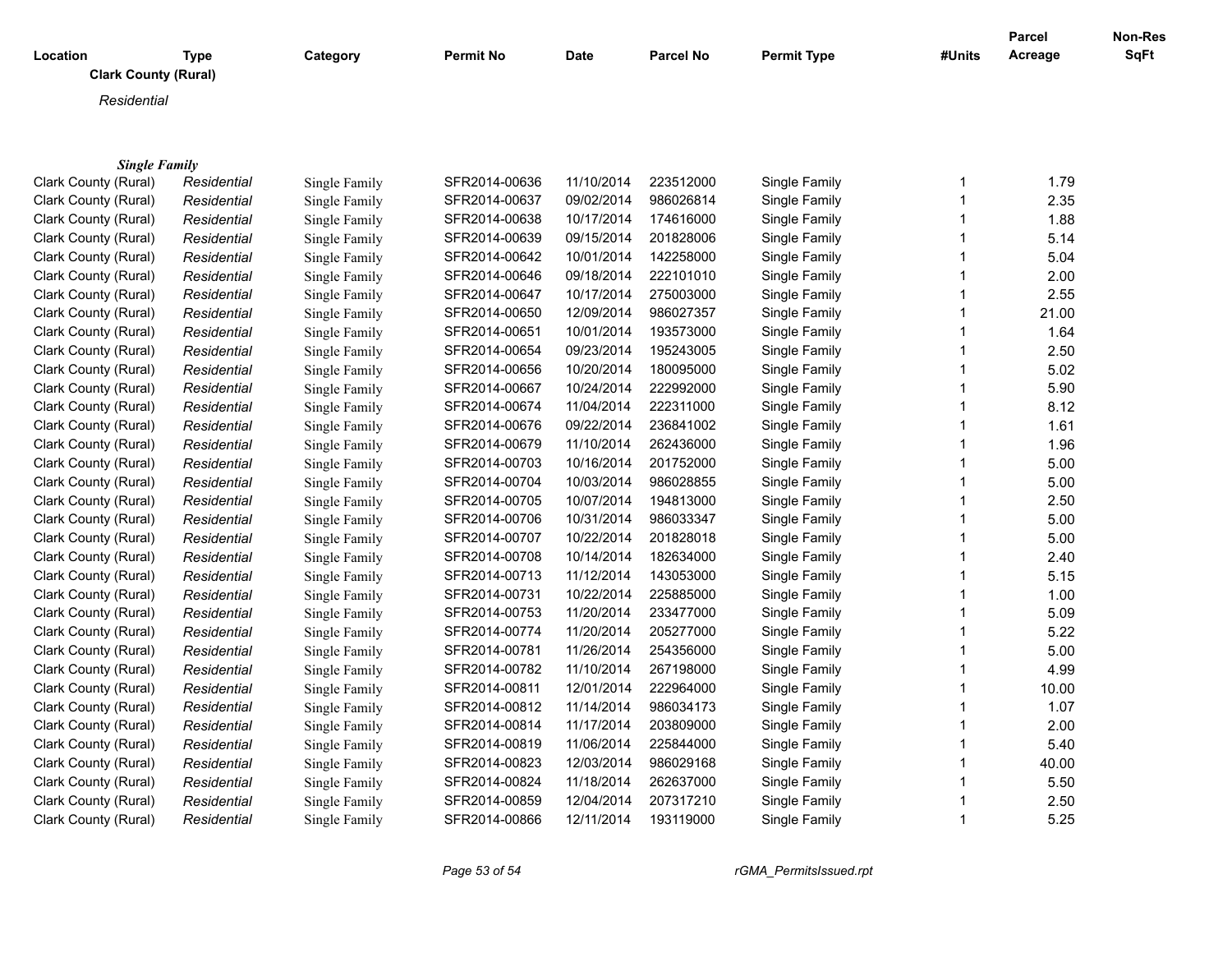| Location<br><b>Clark County (Rural)</b> | Type        | Category      | <b>Permit No</b> | Date                            | <b>Parcel No</b> | <b>Permit Type</b>                | #Units | Parcel<br>Acreage          | Non-Res<br><b>SqFt</b> |
|-----------------------------------------|-------------|---------------|------------------|---------------------------------|------------------|-----------------------------------|--------|----------------------------|------------------------|
| Residential                             |             |               |                  |                                 |                  |                                   |        |                            |                        |
| <b>Single Family</b>                    |             |               |                  |                                 |                  |                                   |        |                            |                        |
| Clark County (Rural)                    | Residential | Single Family | SFR2014-00867    | 12/15/2014                      | 227025000        | Single Family                     |        | 5.00                       |                        |
| Clark County (Rural)                    | Residential | Single Family | SFR2014-00870    | 12/04/2014                      | 266333000        | Single Family                     |        | 19.67                      |                        |
| Clark County (Rural)                    | Residential | Single Family | SFR2014-00872    | 12/17/2014                      | 226531000        | Single Family                     |        | 1.06                       |                        |
| Clark County (Rural)                    | Residential | Single Family | SFR2014-00878    | 12/08/2014                      | 170932000        | Single Family                     |        | 5.00                       |                        |
| Clark County (Rural)                    | Residential | Single Family | SFR2014-00884    | 12/16/2014                      | 185233000        | Single Family                     |        | 2.50                       |                        |
| Clark County (Rural)                    | Residential | Single Family | SFR2014-00902    | 12/11/2014                      | 986033727        | Single Family                     |        | 4.93                       |                        |
| Clark County (Rural)                    | Residential | Single Family | SFR2014-00969    | 12/26/2014                      | 986026144        | Single Family                     |        | 11.99                      |                        |
|                                         |             |               |                  |                                 |                  |                                   | 171    | <b>Total Single Family</b> |                        |
|                                         |             |               |                  |                                 |                  | Clark County (Rural) Sub<br>Total | 173    |                            | 45,511                 |
|                                         |             |               |                  | <b>Total All Jurisdictions:</b> |                  |                                   | 2,179  |                            | 925,925                |